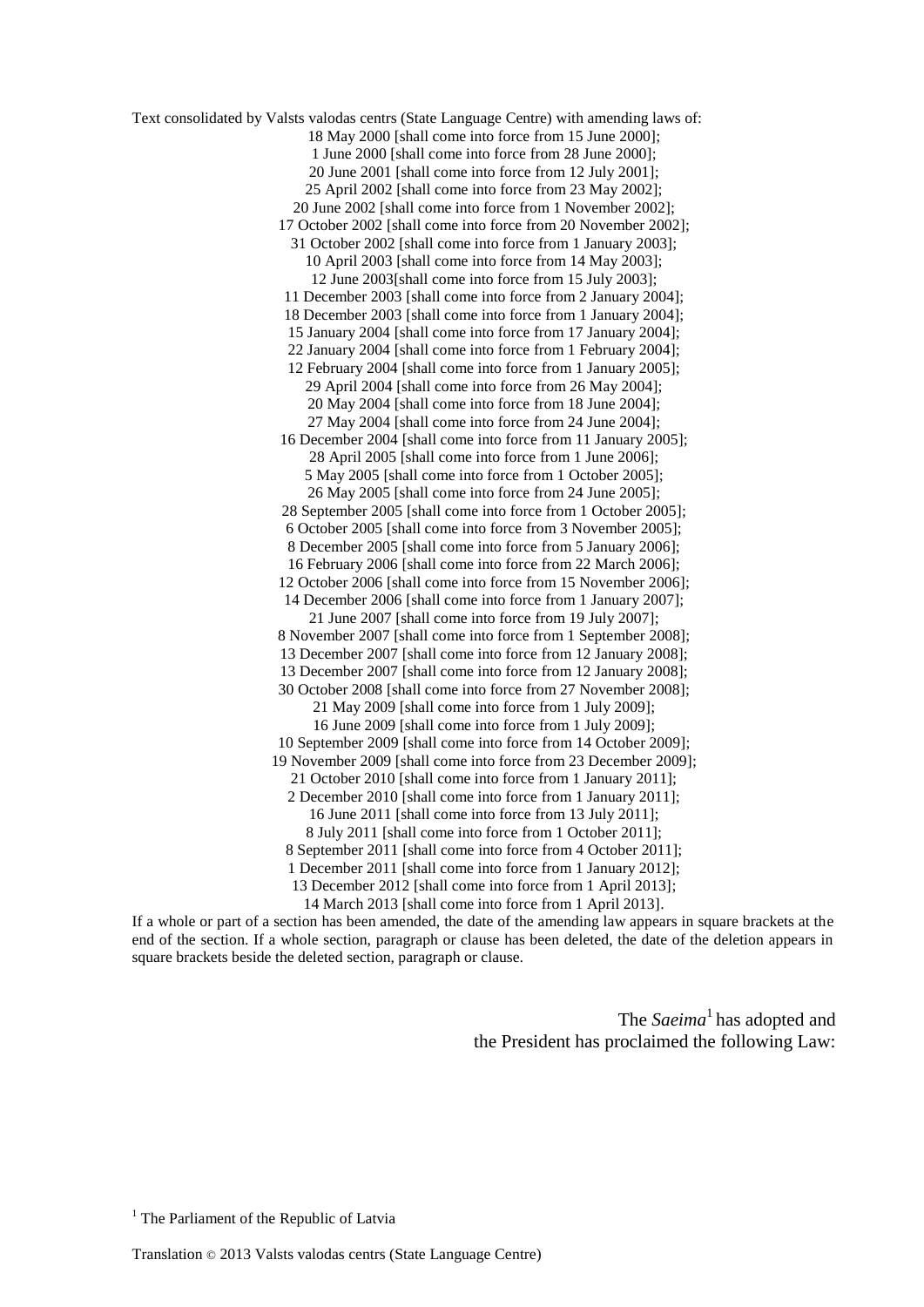# **The Criminal Law**

# **General Part**

# **Chapter I General Provisions**

# **Section 1. Basis of Criminal Liability**

(1) Only a person who is guilty of committing a criminal offence, that is, one who deliberately (intentionally) or through negligence has committed an offence which is set out in this Law and which has all the constituent elements of a criminal offence, may be held criminally liable and punished.

(2) To be found guilty of committing a criminal offence and to impose a criminal punishment may be done by a judgment of a court and in accordance with law.

(3) In the cases provided for by law, a person shall be found guilty of committing a criminal offence and a punishment determined also by a public prosecutor by drawing up an injunction regarding the punishment.

(4) An offence shall not be considered criminal, applying the law by analogy.

(5) Nobody shall be tried or punished again for an offence, for which he or she has already been acquitted or punished by an adjudication rendered in accordance with the procedures specified by law and in effect in a criminal case or a case of administrative violation. The abovementioned shall not exclude re-examination of a case in accordance with the law if new evidence or newly established circumstances exist or if significant errors, which could affect the outcome of the case, have been made in the previous proceedings.

*[28 September 2005; 13 December 2012]*

# **Section 2. Application of The Criminal Law in the Territory of Latvia**

(1) The liability of a person who has committed a criminal offence in the territory of Latvia shall be determined in accordance with this Law.

(2) If a foreign diplomatic representative, or other person, who, in accordance with the laws in force or international agreements binding upon the Republic of Latvia, is not subject to the jurisdiction of the Republic of Latvia, has committed a criminal offence in the territory of Latvia, the issue of this person being held criminally liable shall be decided by diplomatic procedures or in accordance with bilateral agreements of the states.

# **Section 3. Applicability of The Criminal Law to Aircraft, and Sea and River Vessels Outside the Territory of Latvia**

A person who has committed a criminal offence outside the territory of Latvia, on an aircraft, or a sea or river vessel or other floating means of conveyance, if this means of conveyance is registered in the Republic of Latvia and if it is not provided otherwise in international agreements binding upon the Republic of Latvia, shall be held liable in accordance with this Law.

# **Section 4. Applicability of The Criminal Law Outside the Territory of Latvia**

(1) Latvian citizens, non-citizens and foreigners who have a permanent residence permit for the Republic of Latvia, shall be held liable, in accordance with this Law, in the territory of Latvia for an offence committed in the territory of another state or outside the territory of any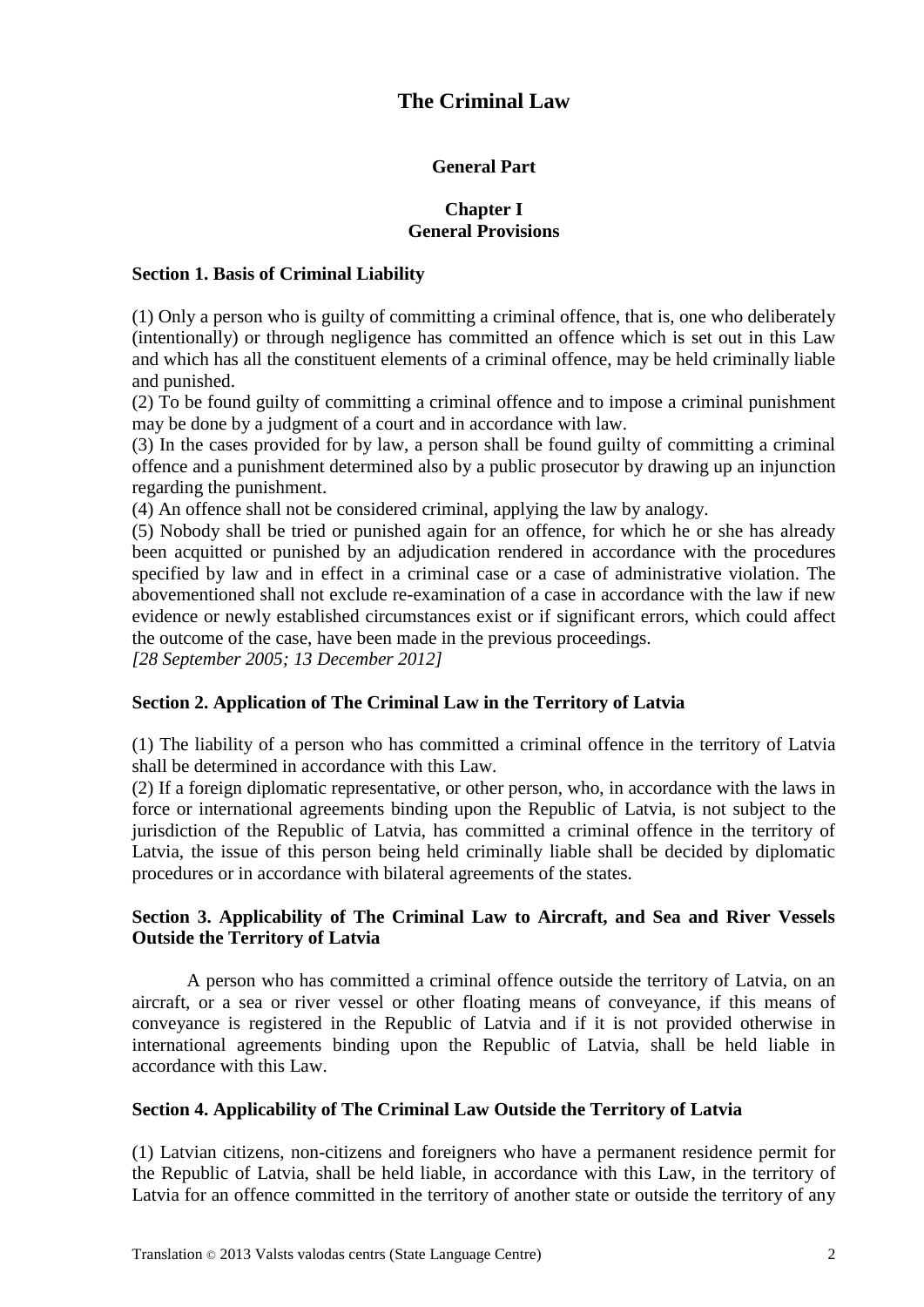state regardless of whether it has been recognised as criminal and punishable in the territory of commitment.

(2) Soldiers of the Republic of Latvia who are located outside the territory of Latvia shall be held liable for criminal offences in accordance with this Law, unless it is provided otherwise in international agreements binding upon the Republic of Latvia.

(3) Foreigners who do not have permanent residence permits for the Republic of Latvia and who have committed serious or especially serious crimes in the territory of another state which have been directed against the Republic of Latvia or against the interests of its inhabitants, shall be held criminally liable in accordance with this Law irrespective of the laws of the state in which the crime has been committed, if they have not been held criminally liable or committed to stand trial in accordance with the laws of the state where the crime was committed.

(4) Foreigners who do not have a permanent residence permit for the Republic of Latvia and who have committed a criminal offence in the territory of another state, in the cases provided for in international agreements binding upon the Republic of Latvia, irrespective of the laws of the state in which the offence has been committed, shall be held liable in accordance with this Law if they have not been held criminally liable for such offence or committed to stand trial in the territory of another state.

*[17 October 2002; 16 December 2004; 21 May 2009; 21 October 2010]*

## **Section 5. Time when The Criminal Law is In Force**

(1) The criminality and punishability of an offence (act or failure to act) are determined by the law, which was in force at the time the offence was committed.

(2) A law which recognises an offence as not punishable, reduces the punishment or otherwise is beneficial to a person, as long as it is not provided otherwise by the applicable law, has retrospective effect, that is, it applies to offences which have been committed prior to the applicable law coming into force, as well as to a person who is serving a punishment or has served a punishment but regarding whom conviction remains in effect.

(3) A law, which recognises an offence as punishable, increases the punishment, or is otherwise not beneficial to a person, does not have retrospective effect.

(4) A person, who has committed a crime against humanity, a crime against peace, a war crime or has participated in genocide, shall be punishable irrespective of the time when such offence was committed.

#### **Chapter II Criminal Offences**

#### **Section 6. Concept of a Criminal Offence**

(1) A harmful offence (act or failure to act) committed deliberately (intentionally) or through negligence, provided for in this Law, and for the commission of which criminal punishment is set out, shall be considered a criminal offence.

(2) An offence (act or failure to act) which has the constituent elements of an offence set out in this Law, but has been committed in circumstances, which exclude criminal liability, shall not be considered criminal.

*[13 December 2012]*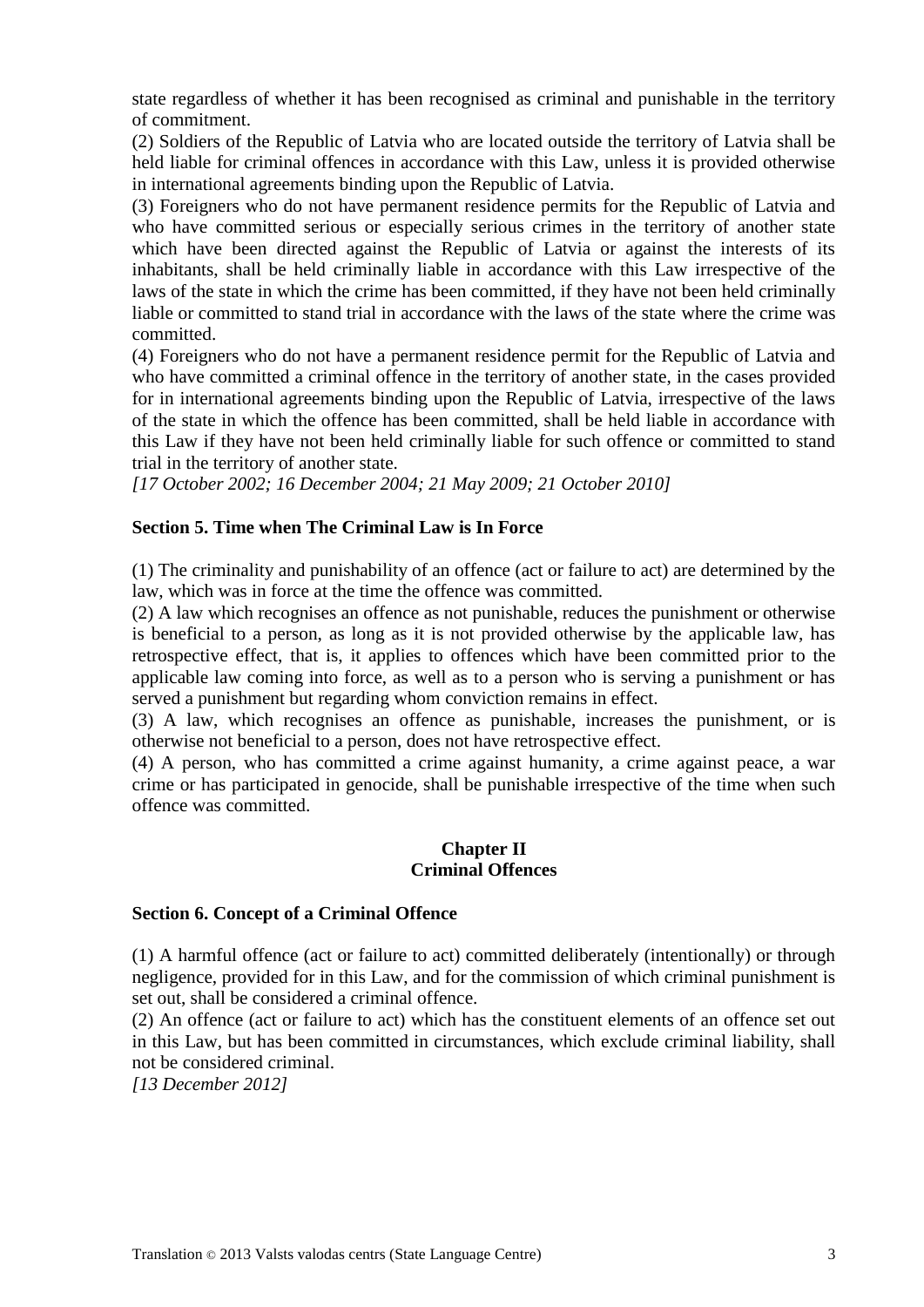# **Section 7. Classification of Criminal Offences**

(1) Criminal offences shall be divided into criminal violations and crimes according to the nature and harm of the threat to the interests of a person or the society. Crimes are subdivided as follows: less serious crimes, serious crimes and especially serious crimes.

(2) A criminal violation is an offence for which this Law provides for deprivation of liberty for a term exceeding fifteen days, but not exceeding three months (temporary deprivation of liberty), or a type of lesser punishment.

(3) A less serious crime is an intentional offence for which this Law provides for deprivation of liberty for a term exceeding three months but not exceeding three years, as well as an offence, which has been committed through negligence and for which this Law provides for deprivation of liberty for a term not exceeding eight years.

(4) A serious crime is an intentional offence for which this Law provides for deprivation of liberty for a term exceeding three years but not exceeding eight years, as well as an offence, which has been committed through negligence and for which this Law provides for deprivation of liberty for a term exceeding eight years.

(5) An especially serious crime is an intentional offence for which this Law provides for deprivation of liberty for a term exceeding eight years or life imprisonment.

(6) If this Law provides for deprivation of liberty for a term not exceeding five years for an offence, also a type of lesser punishment may be provided for therein for the relevant offence. *[21 May 2009; 1 December 2011; 13 December 2012]*

## **Section 8. Forms of Guilt**

(1) Only a person who has committed a criminal offence deliberately (intentionally) or through negligence may be found guilty of it.

(2) In determining the form of guilt of a person who has committed a criminal offence, the mental state of the person in relation to the objective elements of the criminal offence must be established.

# **Section 9. Commission of a Criminal Offence Deliberately (Intentionally)**

(1) A criminal offence shall be considered to have been committed deliberately (intentionally) if the person has committed it with a direct or indirect intent.

(2) A criminal offence shall be considered to have been committed with a direct intent if the person has been aware of the harm caused by his or her act or failure to act and has intentionally committed it or also been aware of the harm caused by his or her action or failure to act, foreseen the harmful consequences of the offence and has desired them.

(3) A criminal offence shall be considered to have been committed with an indirect intent if the person has been aware of the harm caused by his or her act or failure to act, foreseen the harmful consequences of the offence and, although has not desired such consequences, has knowingly allowed them to result.

*[13 December 2012]*

# **Section 10. Commission of a Criminal Offence through Negligence**

(1) A criminal offence shall be considered to be committed through negligence if the person has committed it through criminal self-reliance or criminal neglect.

(2) A criminal offence shall be considered to have been committed through criminal selfreliance if the person foresaw the possibility that the consequences of his or her act or failure to act would result and nevertheless carelessly relied on these being prevented.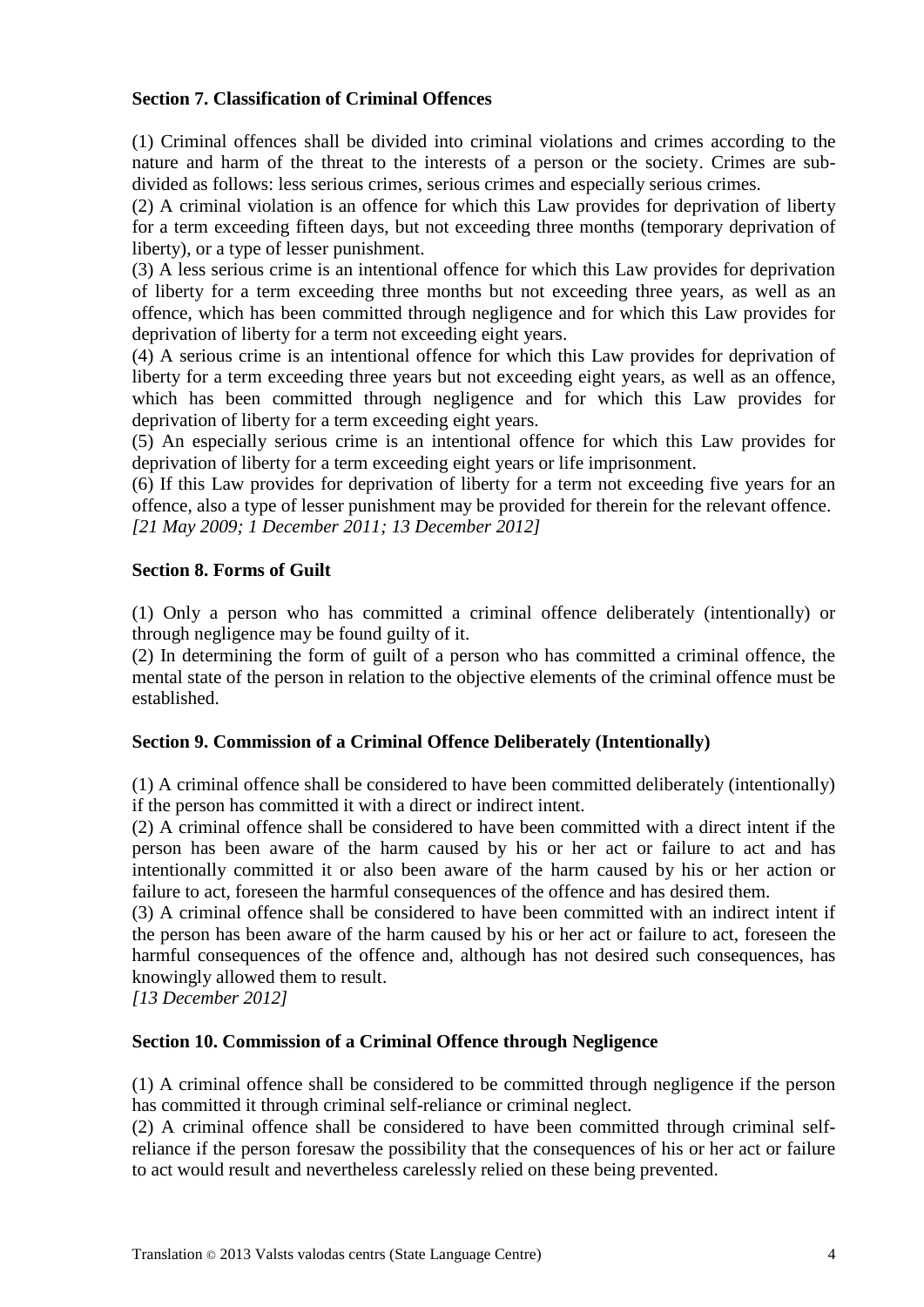(3) A criminal offence shall be considered to have been committed through criminal neglect if the person did not foresee the possibility that the consequences of his or her act or failure to act would result, although according to the actual circumstances of the offence he or she should have and could have foreseen the referred to harmful consequences.

(4) An offence provided for in this Law shall not be criminally punishable if the person did not foresee and should not and could not have foreseen the possibility that harmful consequences of his or her act or failure to act would result.

*[13 December 2012]*

## **Section 11. Age at which Criminal Liability Applies**

A natural person may be held criminally liable who, on the day of the commission of a criminal offence, has attained fourteen years of age. An underaged person, that is, a person who has not attained fourteen years of age, may not be held criminally liable.

## **Section 12. Liability of a Natural Person in the Case of a Legal Person**

A natural person who has committed a criminal offence acting in the interests of a legal person governed by private law, for the sake of the person or as a result of insufficient supervision or control thereof shall be held criminally liable, but the legal person may be applied the coercive measures provided for in this Law. *[14 March 2013]*

## **Section 13. Mental Incapacity**

(1) A person who, during the time of the commission of the offence, was in a state of mental incapacity, that is, due to a mental disorder or mental disability was not able to understand his or her acts or control them, may not be held criminally liable.

(2) For a person who has been found to have a lack of mental capacity, the court shall order compulsory measures of a medical nature as set out in this Law.

#### **Section 14. Diminished Mental Capacity**

(1) If a person, at the time of the commission of a criminal offence, due to mental disorder or mental disability, was not able to understand his or her acts fully or control them, that is, was in a state of diminished mental capacity, the court may reduce the punishment to be adjudged or release such person from punishment, according to the actual circumstances of the offence. (2) For a person who has been found to have diminished mental capacity, the court shall order compulsory measures of a medical nature as set out in this Law.

# **Section 15. Completed and Uncompleted Criminal Offences**

(1) A criminal offence shall be considered completed if it has all the constituent elements of a criminal offence set out in this Law.

(2) Preparation for a crime and an attempted crime are uncompleted criminal offences.

(3) The locating of, or adaptation of, means or instrumentalities, or the intentional creation of circumstances conducive for the commission of an intentional offence, shall be considered to be preparation for a crime if, in addition, it has not been continued for reasons independent of the will of the guilty party. Criminal liability shall result only for preparation for serious or especially serious crimes.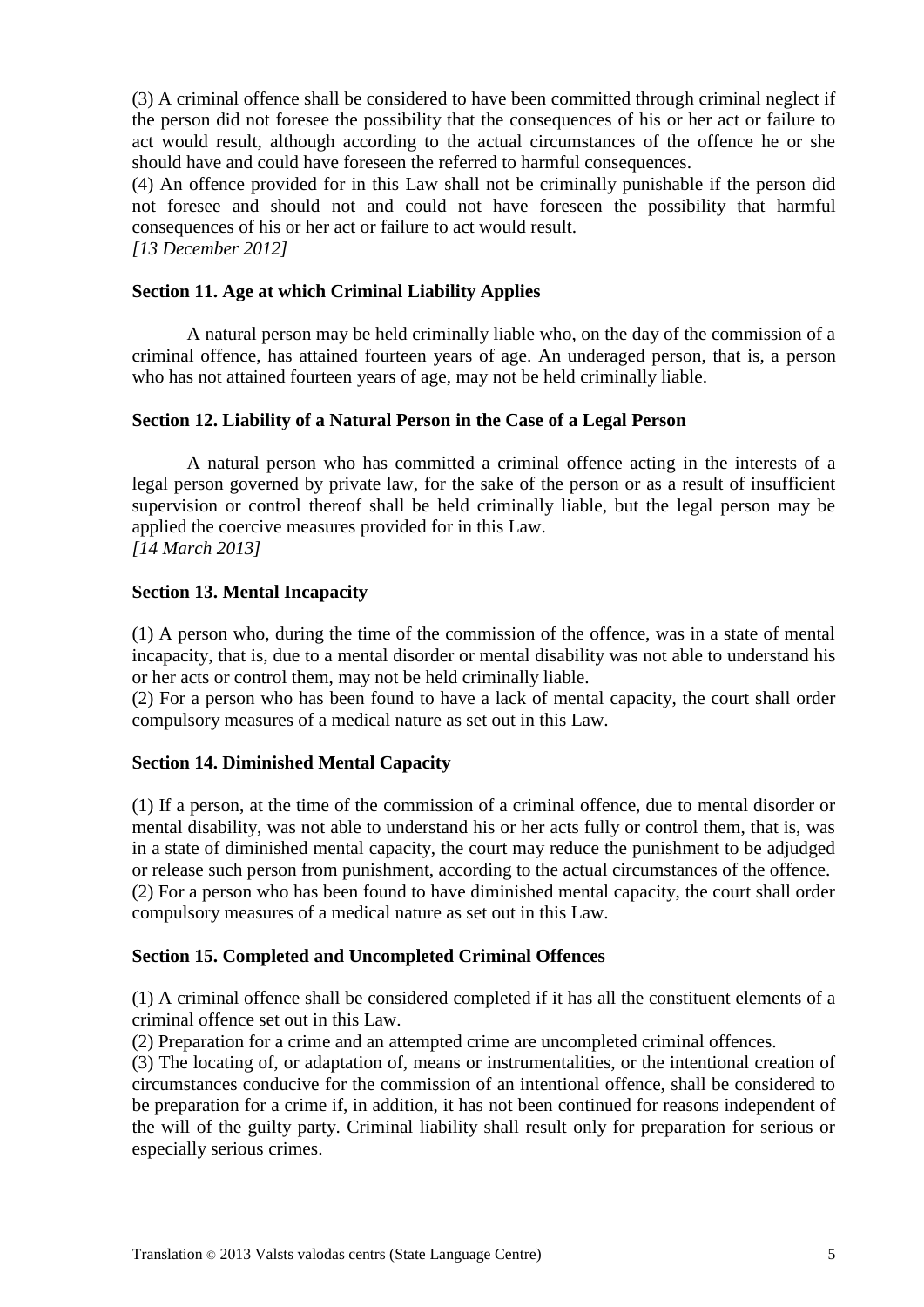(4) A conscious act (failure to act), which is directly dedicated to intentional commission of a crime, shall be considered to be an attempted crime if the crime has not been completed for reasons independent of the will of the guilty party.

(5) Liability for preparation for a crime or an attempted crime shall apply in accordance with the same Section of this Law as sets out liability for a specific offence.

(6) A person shall not be held criminally liable for an attempt to commit a criminal violation.

#### **Section 16. Voluntary Withdrawal**

(1) Voluntary withdrawal from the commission of a criminal offence means the complete discontinuance by a person, pursuant to his or her will, of a criminal offence commenced by such person while knowing that the possibility exists to complete the commission of the criminal offence.

(2) A person who has voluntarily withdrawn from the commission of a criminal offence shall not be held criminally liable. Such person shall be liable only in the case where the constituent elements of another criminal offence are present in his or her actually committed offence.

#### **Section 17. Perpetrator of a Criminal Offence**

A person, who himself or herself has directly committed a criminal offence or, in the commission of such, has employed another person who, in accordance with the provisions of this Law, may not be held criminally liable, shall be considered the perpetrator of a criminal offence.

#### **Section 18. Participation of Several Persons in a Criminal Offence**

The participation by two or more persons knowingly in joint commission of an intentional criminal offence is participation or joint participation.

#### **Section 19. Participation**

Criminal acts committed knowingly by which two or more persons (that is, a group) jointly, knowing such, have directly committed an intentional criminal offence shall be considered to be participation (joint commission). Each of such persons is a participant (joint perpetrator) in the criminal offence.

#### **Section 20. Joint Participation**

(1) An act or failure to act committed knowingly, by which a person (joint participant) has jointly with another person (perpetrator), participated in the commission of an intentional criminal offence, but he himself or she herself has not been the direct perpetrator of it, shall be considered to be joint participation. Organisers, instigators and abettors are joint participants in a criminal offence.

(2) A person who has organised or directed the commission of a criminal offence shall be considered to be an organiser.

(3) A person who has induced another person to commit a criminal offence shall be considered to be an instigator.

(4) A person who knowingly has promoted the commission of a criminal offence, providing advice, direction, or means, or removing impediments for the commission of such, as well as a person who has previously promised to conceal the perpetrator or joint participant, the instrumentalities or means for committing the criminal offence, trail of the criminal offence or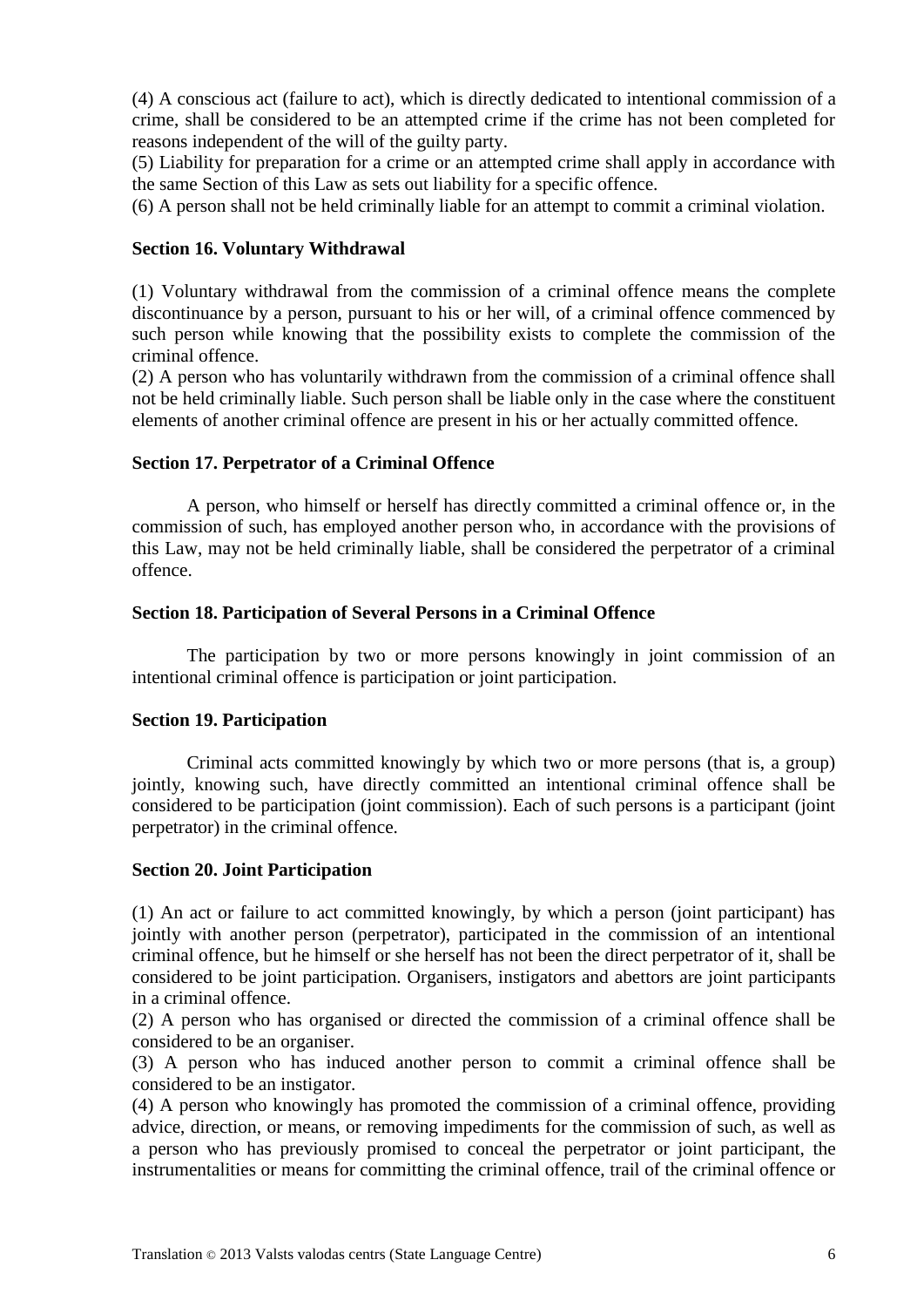the objects acquired by criminal means or has previously promised to acquire or to sell these objects shall be considered to be an abettor.

(5) A joint participant shall be held liable in accordance with the same Section of this Law which provides for the liability of the perpetrator.

(6) Individual constituent elements of a criminal offence which refer to a perpetrator or joint participant do not affect the liability of other participants or joint participants.

(7) If a joint participant has not had knowledge of a criminal offence committed by a perpetrator or other joint participants, he or she shall not be held criminally liable for such.

(8) If the perpetrator has not completed the offence for reasons independent of his or her will, the joint participants are liable for joint participation in the relevant attempted offence. If the perpetrator has not commenced commission of the offence, the joint participants are liable for preparation for the relevant offence.

(9) Voluntary withdrawal, by an organiser or instigator from the completing of commission of a criminal offence shall be considered as such only in cases when he or she, in due time, has done everything possible to prevent the commission with his or her joint participation of the contemplated criminal offence and this offence has not been committed. An abettor shall not be held criminally liable if he or she has voluntarily refused to provide promised assistance before the commencement of the criminal offence.

# **Section 21. Organised Groups**

(1) An organised group is an association formed by more than two persons, which has been created for purpose of jointly committing one or several criminal offences and the participants of which in accordance with previous agreement have divided responsibilities.

(2) Liability of a person for the commission of an offence within an organised group shall apply in the cases set forth in this Law for formation and leadership of a group, and for participation in preparation for a serious or especially serious crime or in commission of a crime, irrespective of the role of the person in the jointly committed offence.

*[25 April 2002; 13 December 2012]*

# **Section 22. Previously Unpromised Concealment or Failure to Inform**

(1) Previously unpromised concealment of a perpetrator or joint participants in a crime, or of instrumentalities or means for commission of a crime, trail of a crime or objects acquired by criminal means, or failure to inform about a crime are not joint participation, and criminal liability for such shall apply only in the cases provided for in this Law.

(2) The betrothed, spouse, parents, children, brothers and sisters, grandparents and grandchildren of a person who has committed a crime are not liable for previously unpromised concealment or failure to inform.

(3) In the cases set out in this Law other persons are also not liable for failure to inform.

# **Section 23. Separate (Unitary) Criminal Offence**

(1) A separate (unitary) criminal offence is one offence (act or failure to act) which has the constituent elements of one criminal offence, or also two or more mutually related criminal offences encompassed by the unitary purpose of the offender and which correspond to the constituent elements of only one criminal offence.

(2) A separate (unitary) criminal offence is also constituted by continuous and continuing criminal offences.

(3) A separate continuous criminal offence is constituted by several mutually related similar criminal acts which are directed to a common objective if they are encompassed by the unitary purpose of the offender, and therefore in their totality they form one criminal offence.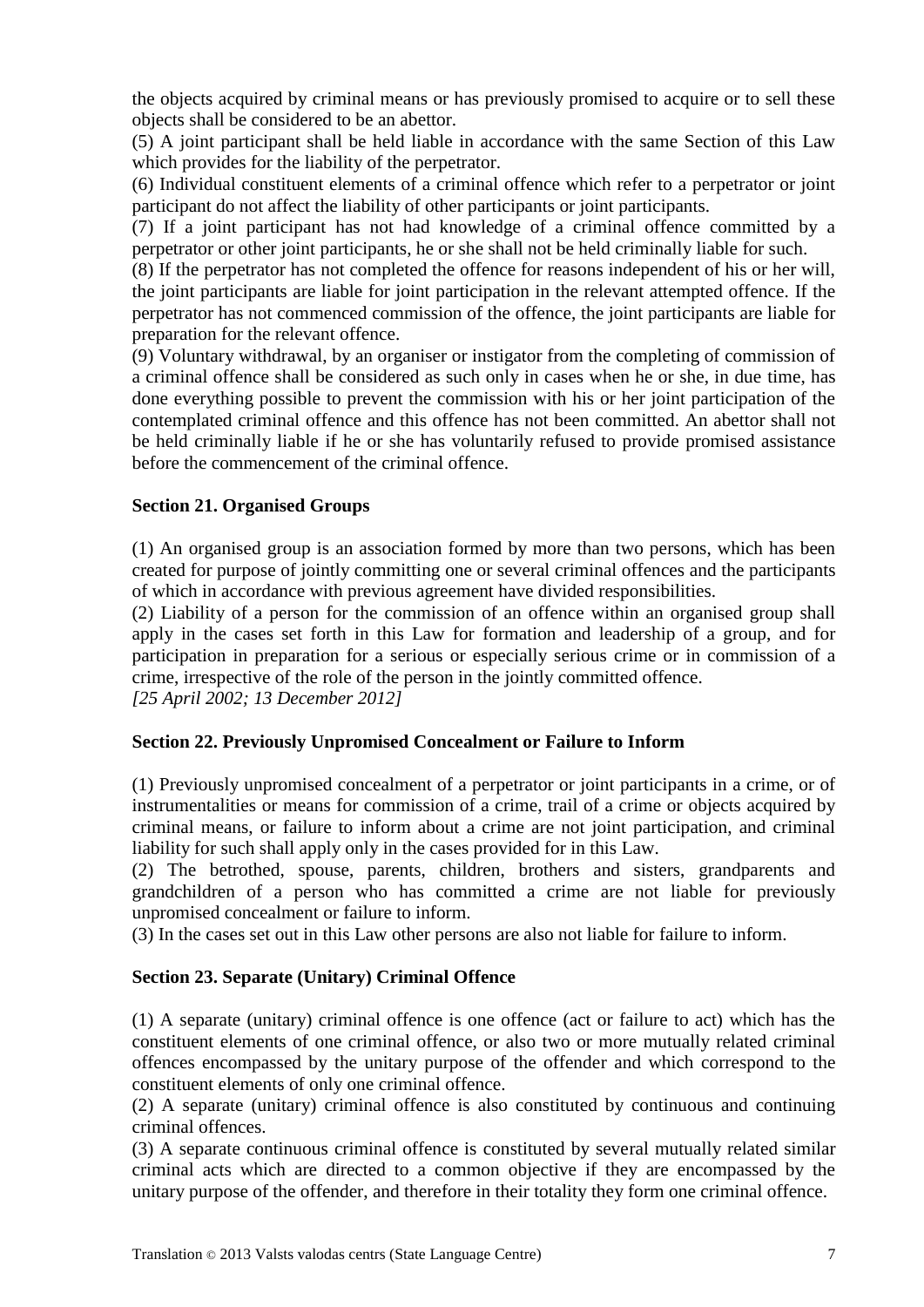(4) A separate continuing criminal offence is the uninterrupted realisation of the elements of one criminal offence (act or failure to act) which is associated with consequent continuing non-fulfilment of obligations which the law, with threat of criminal prosecution, has imposed upon the offender.

(5) [13 December 2012] *[13 December 2012]*

# **Section 24. Multiplicity of Criminal Offences**

(1) Multiplicity of criminal offences is the commission (or allowing) by one person of two or more separate offences (act or failure to act) which correspond to the constituent elements of several criminal offences, or the commission (or allowing) by a person of one criminal offence (act or failure to act) which corresponds to the constituent elements of at least two different criminal offences.

(2) Multiplicity of criminal offences is constituted by aggregation and recidivism of criminal offences.

(3) Multiplicity of criminal offences is constituted also by such criminal offences in respect of which a punishment adjudged in a foreign state is served in Latvia. *[20 June 2002; 13 December 2012]*

# **Section 25. Repetition of Criminal Offences**

[13 December 2012]

# **Section 26. Aggregation of Criminal Offences**

(1) Aggregation of criminal offences shall be constituted by one criminal offence or several criminal offences committed by one person, which correspond to the constituent elements of two or more criminal offences, if such person has not been prosecuted for any of these criminal offences and also a limitation period for criminal liability has not set in.

(2) A criminal offence committed by a person, which corresponds to the constituent elements of several different related criminal offences, constitutes a conceptual aggregation of criminal offences.

(3) Two or more mutually unrelated offences committed by a person, which correspond to the constituent elements of several different criminal offences, constitute a factual aggregation of criminal offences.

(4) An aggregation of criminal offences is not constituted by an offence, for the commission of which a person has been released from criminal liability.

(5) If one criminal offence conforms to the general and special norm provided for in the Special Part of this Law, there shall be no aggregation of criminal offences and criminal liability shall set it only according to the special norm.

*[13 December 2012]*

# **Section 27. Recidivism of Criminal Offences**

Recidivism of a criminal offence is constituted by a new intentional criminal offence committed by a person after the conviction of such person for an intentional criminal offence committed earlier, if the criminal record for such has not been set aside or extinguished in accordance with the procedures specified by law.

*[13 December 2012]*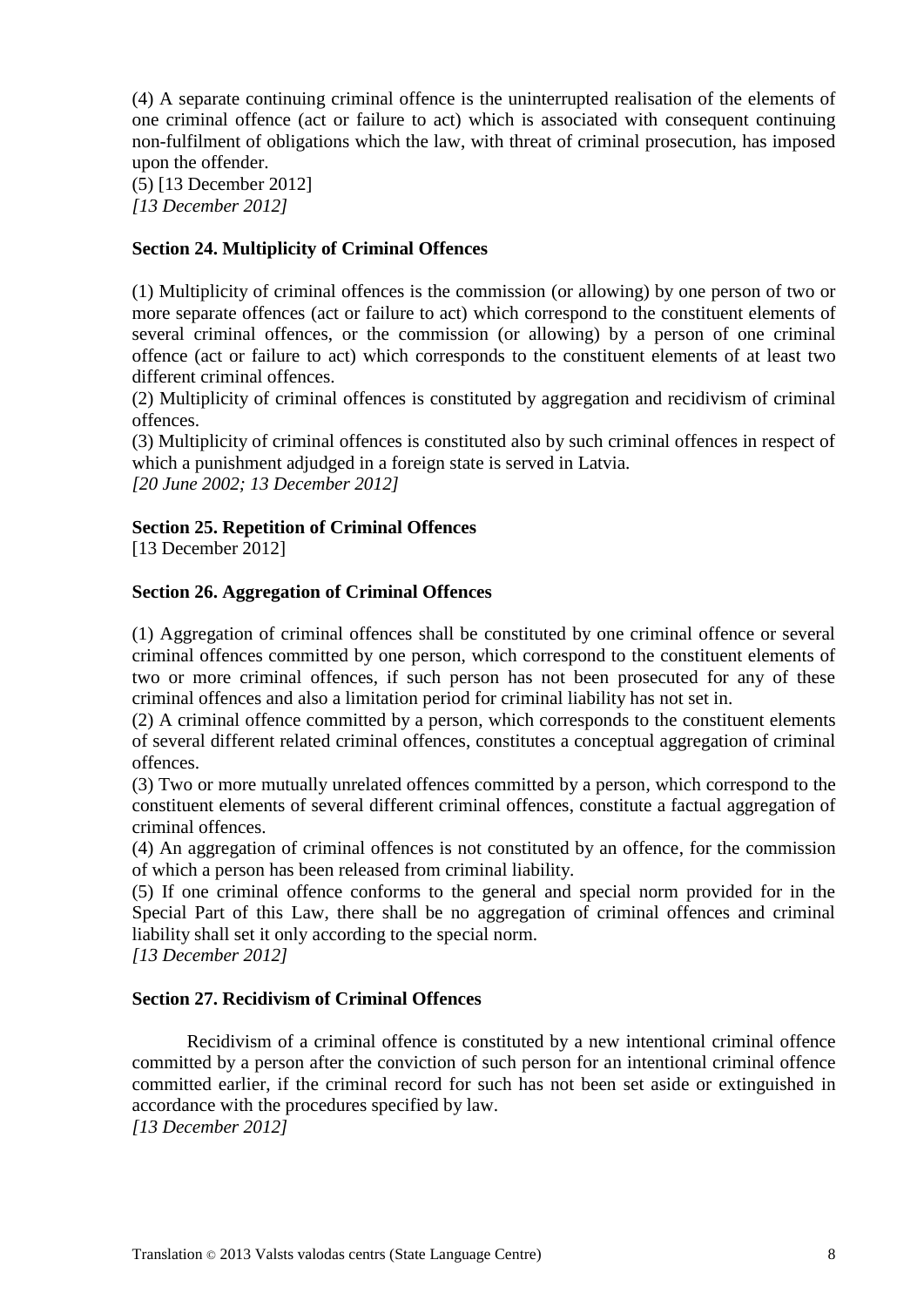# **Chapter III Circumstances which Exclude Criminal Liability**

## **Section 28. Types of Circumstances Excluding Criminal Liability**

Circumstances, which exclude criminal liability, even if acts committed in such circumstances correspond to the constituent elements of a criminal offence provided for in this Law, are necessary self-defence, detention causing personal harm, extreme necessity, justifiable professional risk, and the execution of a criminal command or criminal order.

#### **Section 29. Necessary Self-defence**

(1) Necessary self-defence is an act which is committed in defence of the interests of the State or the public, or the rights of oneself or another person, as well as in defence of a person against assault, or threats of assault, in such a manner that harm is caused to the assailant. Criminal liability for this act applies if the limits of necessary self-defence have been exceeded.

(2) Protective acts manifestly disproportionate to the nature and the danger of the assault, which were not necessary in order to prevent or repel the assault and as a result of which harm is caused to the assailant, shall be considered as exceeding the limits of necessary selfdefence.

(3) Causing harm to the assailant through negligence, while repelling an assault, shall not be criminally punishable.

(4) A person has the right to necessary self-defence, irrespective of the possibilities of avoiding the assault or turning to other persons for help.

#### **Section 30. Apparent Self-defence**

(1) Apparent self-defence occurs when an actual assault, as mentioned in Section 29 of this Law, is not taking place but a person mistakenly thinks that such an assault is taking place.

(2) In cases when the circumstances of the offence have provided a basis for assuming that an actual assault is taking place but the person who has taken the defensive measures did not know that such an assumption was mistaken, and, additionally, he or she could not have and, moreover, should not have known it, the acts of such person shall be judged as necessary selfdefence.

(3) A person who has exceeded the limits of self-defence, which would be permissible in the circumstances of a corresponding actual assault, is liable similarly as for exceeding the limits of necessary self-defence.

(4) A person who causes harm which corresponds to the elements of a criminal offence to an apparent assailant, not knowing that the assault is apparent, even if in the actual circumstances he or she should have and could have known such, shall be liable for the relevant offence similarly as for one which has been committed through negligence.

#### **Section 31. Detention Causing Personal Harm**

(1) Detention causing personal harm is an act which is directed against such person as is committing or has committed a criminal offence. Criminal liability for this act shall not apply if the harm allowed to be effected to the person is not evidently disproportionate to the character of the offence, non-compliance or resistance.

(2) A person who, in carrying out detention, has violated conditions regarding the detention, shall be liable for violating such conditions.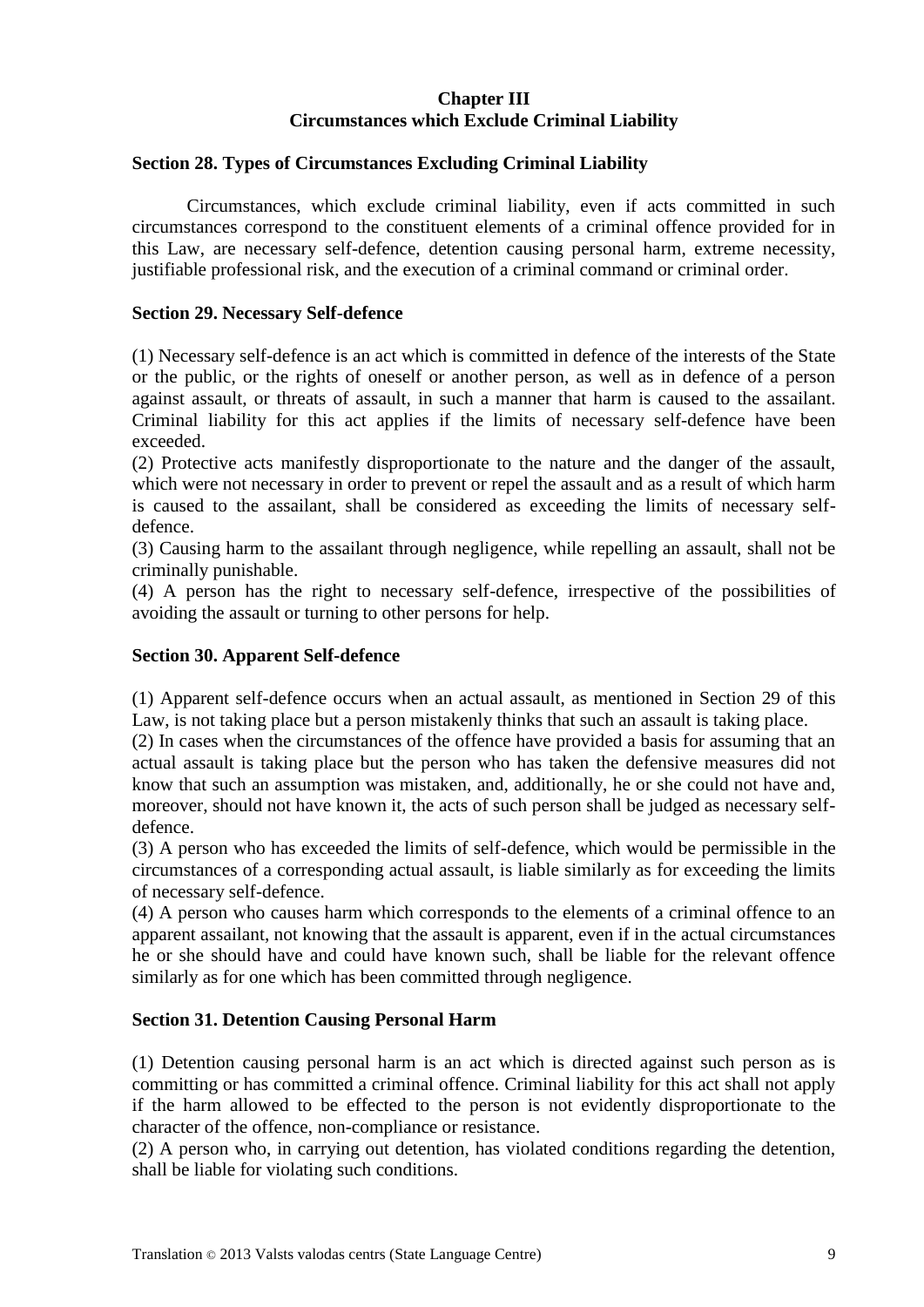(3) If the acts by which harm has been caused to the person to be detained have not been necessary for his or her arrest, liability on a general basis applies for the harm caused. (4) The causing of harm to the detained person through negligence shall not be criminally punishable.

#### **Section 32. Acts of Extreme Necessity**

An act of extreme necessity is an act which a person commits to prevent harm, which threatens the interests of the State or the public, the rights of the person or another person, or the person or another person, if in the actual circumstances it has not been possible to prevent the relevant harm by other means and if the harm caused is less than that which was prevented. Extreme necessity excludes criminal liability.

#### **Section 33. Justifiable Professional Risk**

(1) Criminal liability shall not apply for harm which has been committed through a professional act which has the constituent elements of a criminal offence, if such act has been committed in order to achieve a socially useful objective which was not possible to achieve by other means. The professional risk associated with this act shall be considered justifiable, if the person who has allowed the risk has taken all measures to prevent harm to legally protected interests.

(2) The risk shall be considered not to be justified, if it is knowingly associated with a threat to the life of several persons or threatens to cause an ecological or public disaster.

#### **Section 34. Execution of Criminal Commands or Criminal Orders**

(1) Execution of a criminal command or a criminal order by the person who has executed it is justifiable only in those cases when the person did not know of the criminal nature of the command or the order and it was not manifest. In such cases, criminal liability shall nonetheless apply if crimes against humanity and peace, war crimes or genocide have been committed.

(2) A person who has not executed a criminal command or order shall not be held criminally liable.

## **Chapter IV Punishment**

#### **Section 35. Punishment and Objective Thereof**

(1) Punishment as provided for in the Criminal Law is a compulsory measure which a court, within the limits of this Law, adjudges on behalf of the State against persons guilty of the commission of a criminal offence or in the cases provided for by law, determined by a public prosecutor by drawing up an injunction regarding the punishment.

(2) The objective of punishment is:

1) to protect the public safety;

2) to restore justice;

3) to punish the offender for a committed criminal offence;

4) to resocialize the punished person;

5) to achieve that the convicted person and other persons comply with the law and refrain from committing criminal offences.

*[28 September 2005; 13 December 2012]*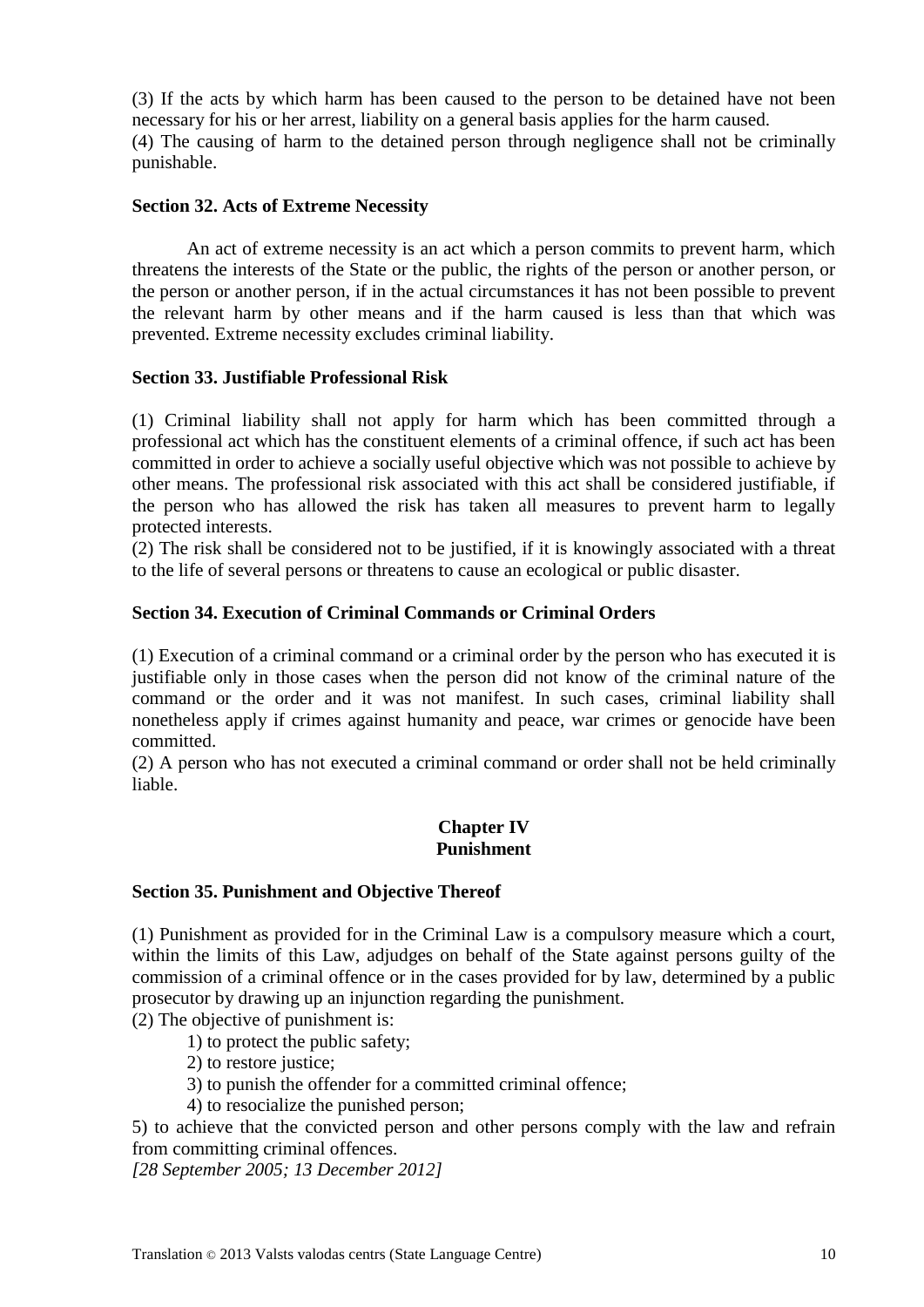### **Section 36. Forms of Punishment**

(1) One of the following basic punishments may be adjudged against a person who has committed a criminal offence:

1) [1 December 2011];

- 2) deprivation of liberty;
- 3) [13 December 2012];
- 4) [13 December 2012];
- 5) community service; or

6) a fine.

(2) In addition to a basic punishment, the following additional punishments may be adjudged: 1) confiscation of property;

- 2) deportation from the Republic of Latvia;
- $2<sup>1</sup>$ ) community service;

3) a fine;

- 4) restriction of rights;
- 5) [8 July 2011];
- $5<sup>1</sup>$ ) probationary supervision; and

6) [13 December 2012].

(3) For a person who has committed a criminal violation or a less serious crime, a public prosecutor in drawing up an injunction regarding a punishment may specify a fine or community service, as well as an additional punishment – restriction of rights or probationary supervision.

(4) Procedures for serving a punishment shall be determined in accordance with law.

*[12 February 2004; 28 September 2005; 8 December 2005; 21 May 2009; 8 July 2011; 1 December 2011; 13 December 2012]*

# **Section 37. Death Penalty**

[1 December 2011]

# **Section 38. Deprivation of Liberty**

(1) Deprivation of liberty is the compulsory imprisonment of a person.

(2) Deprivation of liberty shall be determined for a term of not less than fifteen days and not exceeding fifteen years, but for especially serious crimes – for a term not exceeding twenty years.

 $(2<sup>1</sup>)$  In cases specifically provided for in this Law, temporary deprivation of liberty for a term not exceeding three months may be determined for criminal violations and crimes, for which deprivation of liberty for a term not exceeding five years is provided for in this Law.

(3) In cases specifically provided for in this Law, deprivation of liberty may be determined for life (life imprisonment).

(4) The term of deprivation of liberty shall be determined in years and months, but in cases provided for in this Law, also in days.

*[16 June 2009; 13 December 2012]*

# **Section 39. Custodial Arrest**

[13 December 2012]

# **Section 40. Community Service**

(1) Community service as a basic punishment or additional punishment is compulsory participation in indispensable public service, which a convicted person or a person for whom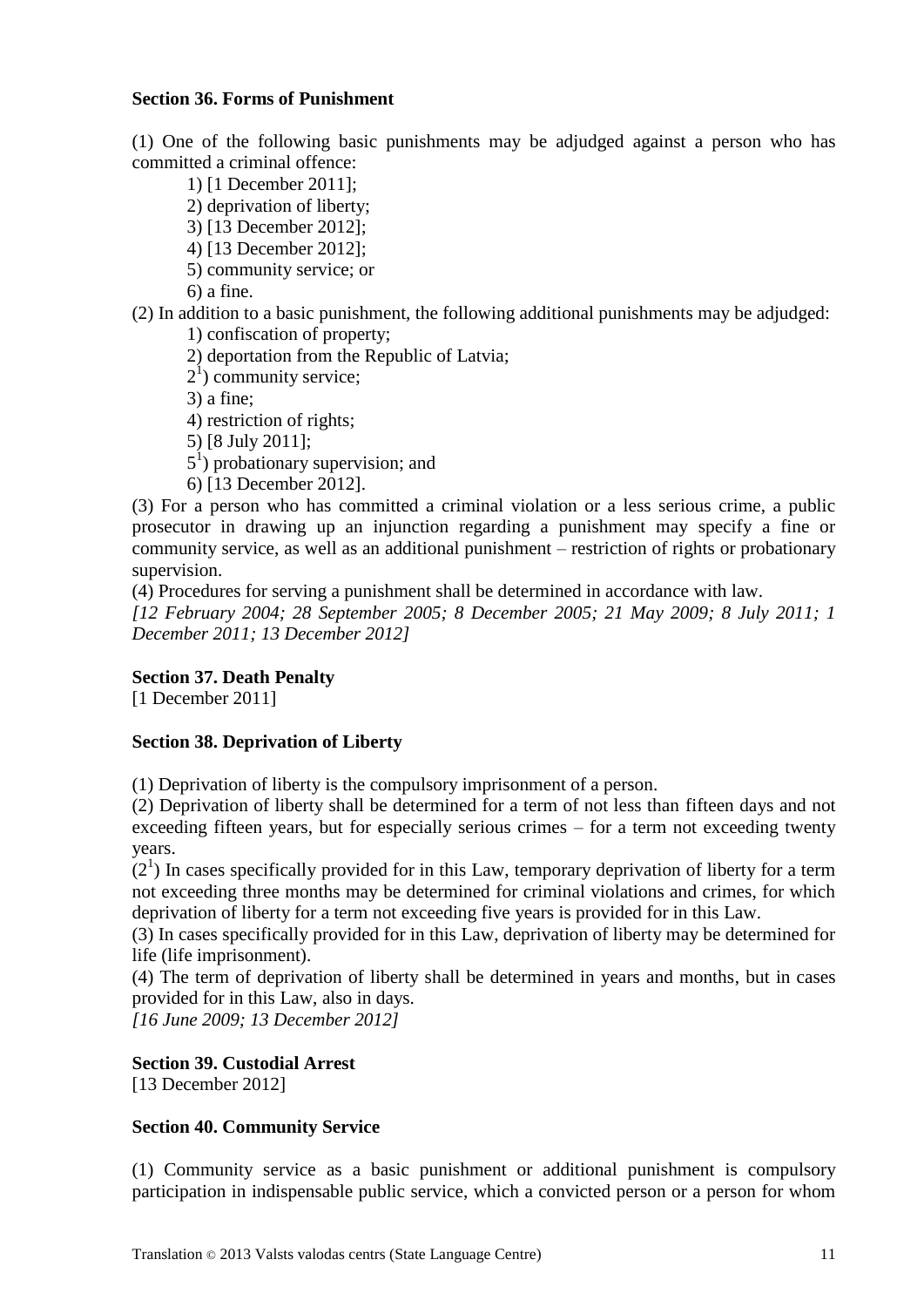community service has been determined with an injunction of a public prosecutor regarding punishment, serves as punishment by doing work in the area of the place of residence, as specified by the community service implementation authority during free time outside regular employment or studies and without remuneration. Community service shall be determined for a term of not less than forty hours and not exceeding two hundred and eighty hours. A public prosecutor in determining community work in the injunction regarding punishment may apply not more than one half of the length of the maximum community service provided for in this Section. Community service as an additional punishment may be determined for a term of not less than forty hours and not exceeding one hundred hours to persons to whom a suspended sentence has been imposed.

(2) Community service is not applicable to persons disabled from working.

(3) If a person punished with community service or a person for whom community service has been specified with an injunction of a public prosecutor regarding punishment evades, in bad faith, serving the punishment, a court shall substitute temporary deprivation of liberty for the unserved punishment, calculating four hours of work as one day of temporary deprivation of liberty.

(4) Upon the proposal of a punishment execution institution a court may release a person who has been convicted with community service or to whom community service has been imposed by an injunction of the public prosecutor regarding punishment from serving of the punishment, if community service has been determined for a term of not less than eighty hours and if a person executes community service and other duties imposed thereto in an exemplary manner, and if actually less than a half of the punishment imposed has been served.

*[25 April 2002; 17 October 2002; 28 April 2005; 28 September 2005; 16 June 2009; 13 December 2012]*

#### **Section 41. Fines**

(1) A fine is a monetary amount, which a court or a public prosecutor, shall impose to be paid in favour of the State within 30 days in the amount set out in this Section as a basic punishment, but the court also as an additional punishment.

(2) A fine as a basic punishment proportionate to the harmfulness of the criminal offence and the financial status of the offender shall be determined:

1) for a criminal violation – for an amount of three and not exceeding one hundred times the minimum monthly wage prescribed in the Republic of Latvia;

2) for a less serious crime – for an amount of five and not exceeding one hundred and fifty times the minimum monthly wage prescribed in the Republic of Latvia;

3) for a serious crime for which deprivation of liberty for a term not exceeding five years is provided for in this Law – for an amount of ten and not exceeding two hundred times the minimum monthly wage prescribed in the Republic of Latvia.

 $(2<sup>1</sup>)$  A fine shall be determined for an amount of the minimum monthly wage prescribed in the Republic of Latvia at the time of preparation of the judgment, indicating the amount of the fine in the monetary units of the Republic of Latvia in the judgement. A public prosecutor may impose a fine in the amount of not more than a half of the amount of the maximum fine provided for in Paragraph two of this Section, taking into account the minimum monthly wage prescribed in the Republic of Latvia at the time, when the injunction regarding punishment is drawn up, and indicating the amount of this fine in the monetary units of the Republic of Latvia in the injunction regarding punishment.

 $(2^2)$  According to the harmfulness of the criminal offence and the financial status of the offender a court may determine a fine as a basic punishment also for the commission of such serious crime, for which deprivation of liberty for a term not exceeding five years is provided for in this Law, and the commission of an especially serious crime, if the crime has not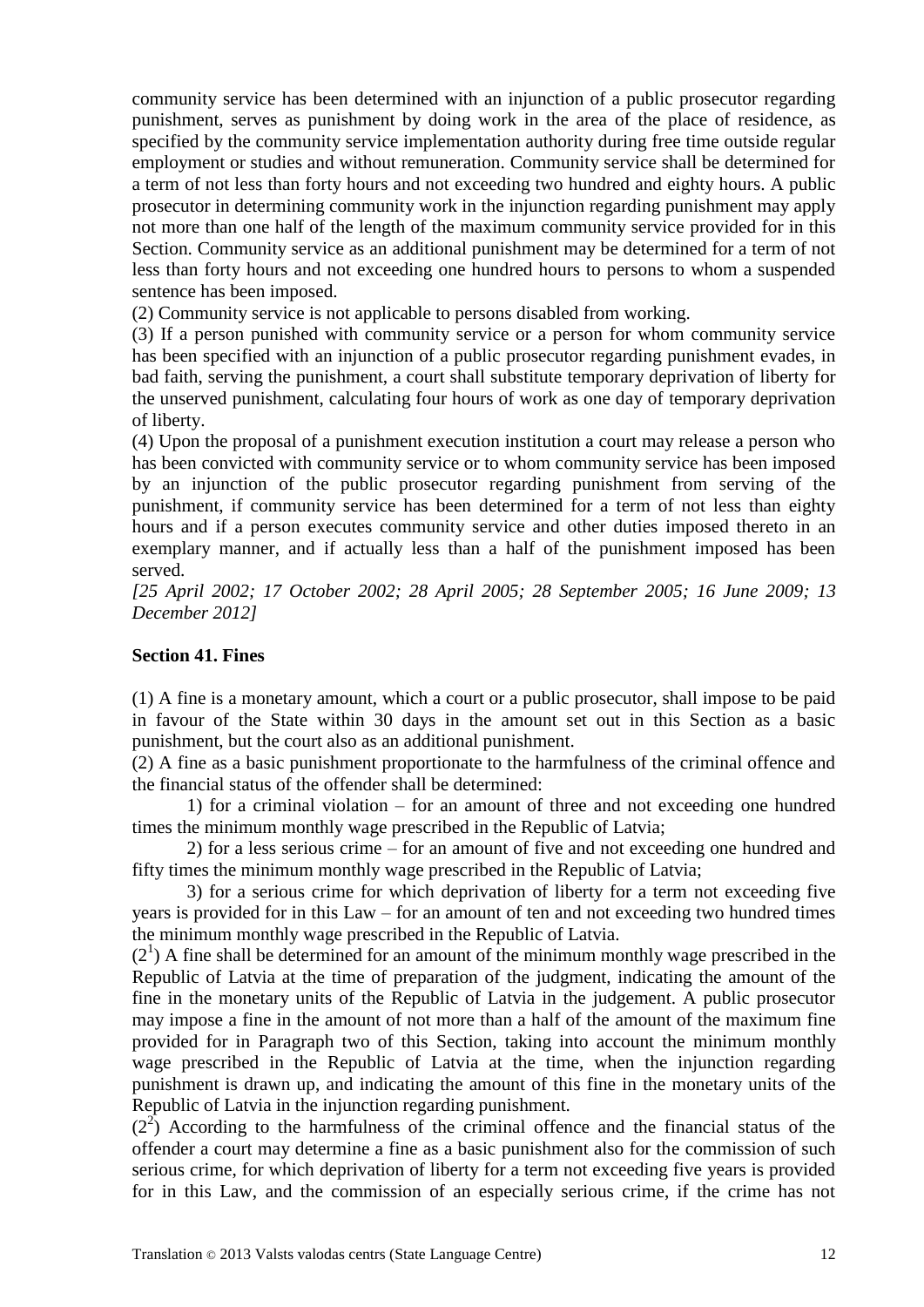resulted in death of a human being, has not caused serious bodily injuries or disorders of psychical nature to at least one person or less serious bodily injuries or disorders of psychical nature to several persons, is not related to violence or threat of violence, is not related to illegal handling of narcotic and psychotropic substances and has not been committed in an organised group, for an amount of two hundred and one and not exceeding four hundred times the minimum monthly wage prescribed in the Republic of Latvia.

(3) A fine as an additional punishment proportionate to the harmfulness of the criminal offence and the financial status of the offender shall be determined for an amount of not less than three, and not exceeding one hundred times of the minimum monthly wage prescribed in the Republic of Latvia at the time of preparation of the judgement, indicating the amount of the fine in the monetary units of the Republic of Latvia in the judgment.

(4) The financial status of the offender shall be determined evaluating not only his or her possibilities to pay the fine immediately, but also the possibilities to acquire foreseeable income which could provide the possibility for him or her to pay the fine imposed within the time period prescribed by the Law.

(5) A court or public prosecutor as appropriate may divide the payment of the fine into terms or suspend the payment for a time period which is not longer than a year from a day when a judgement or the injunction regarding punishment has come into legal force.

(6) If a fine is not paid, then, in the cases where the amount specified does not exceed thirty times the minimum monthly wage, temporary deprivation of liberty shall be substituted for it, calculating one minimum monthly wage as four days of temporary deprivation of liberty, however, not exceeding three months of temporary deprivation of liberty; if the fine has been set for an amount of thirty one and not exceeding two hundred times the minimum monthly wage, deprivation of liberty shall be substituted for it, calculating one minimum monthly wage as four days of deprivation of liberty, however, not exceeding one year of deprivation of liberty; if the fine has been set for an amount exceeding two hundred times the minimum monthly wage, deprivation of liberty shall be substituted for it, calculating one minimum monthly wage as five days of deprivation of liberty, however, not exceeding five years of deprivation of liberty.

(7) If a fine or a part thereof is paid during the time a convicted person is serving a punishment of deprivation of liberty instead of a fine, the convicted person shall be released, or the term of deprivation of liberty shall be reduced, according to the portion of the fine paid. In reducing the term of the punishment as indicated, the time of deprivation of liberty shall be included in accordance with the proportions determined by a court.

*[12 February 2004; 28 September 2005; 16 June 2009; 13 December 2012]*

# **Section 42. Confiscation of Property**

(1) Confiscation of property is the compulsory alienation to State ownership without compensation of the property owned by a convicted person. Confiscation of property may be specified as an additional punishment. Property owned by a convicted person, which he or she has transferred to another natural or legal person, may also be confiscated.

(2) Confiscation of property may be specified only in the cases provided for in the Special Part of this Law.

(3) A court, in determining confiscation of property, shall specifically indicate which property is to be confiscated. A court, in determining confiscation of property for a criminal offence against traffic safety, shall relate it to the vehicle.

(4) The indispensable property of the convicted person or of his or her dependants, which may not be confiscated, is that specified by law.

*[12 February 2004; 6 October 2005; 21 May 2009; 13 December 2012]*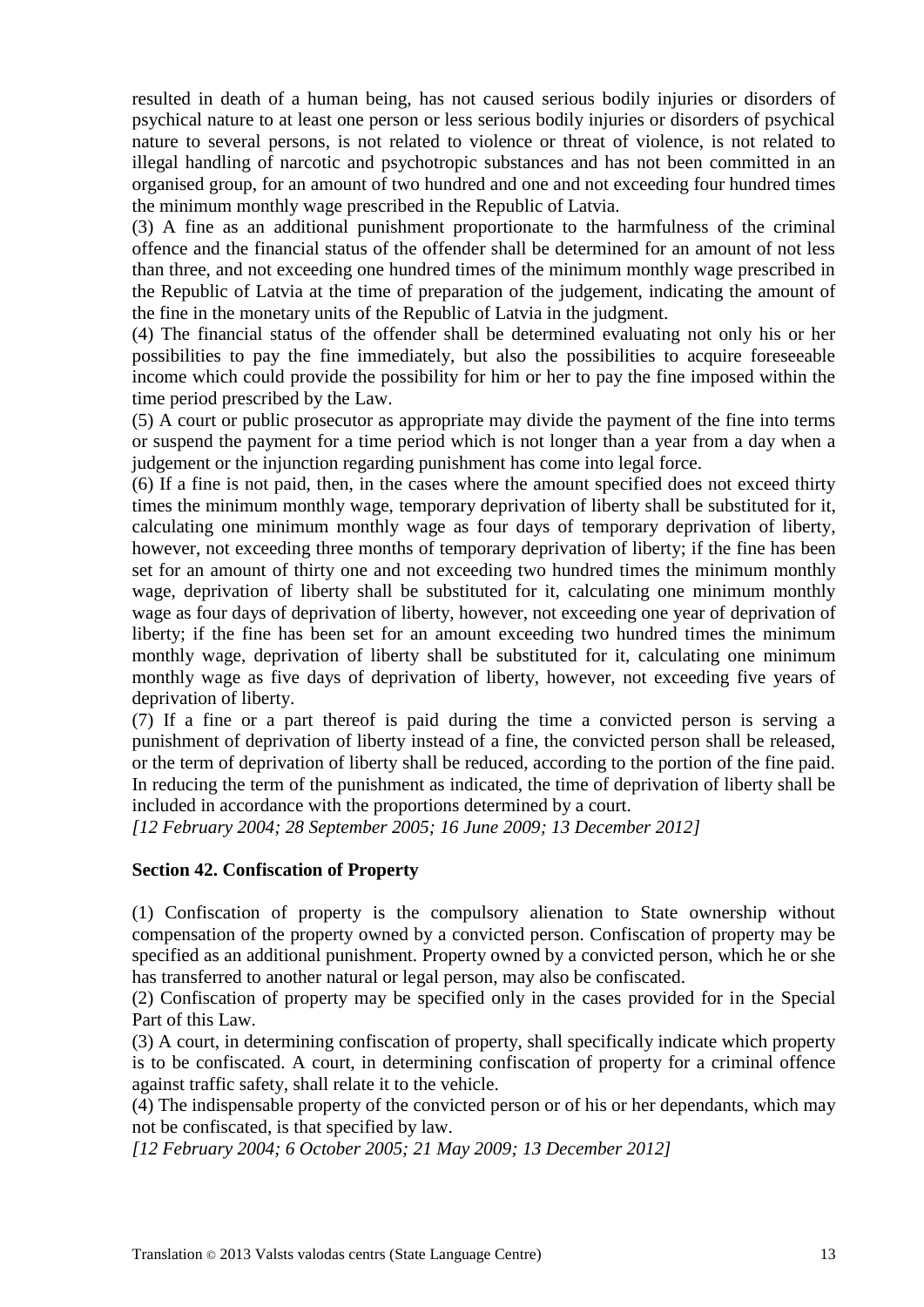# **Section 43. Deportation from the Republic of Latvia**

(1) A citizen of another state, or a person who has a permanent residence permit of another state, may be deported from the Republic of Latvia if a court finds, that considering the circumstances of the matter and the personality of the offender, it is not permissible for him or her to remain in the Republic of Latvia.

(2) This punishment may be adjudged as an additional punishment jointly with deprivation of liberty or a fine, determining the entry ban for a period from three to ten years and executing it only after the basic punishment has been served or after conditional release prior to completion of punishment according to the procedures specified by law, or after entering into effect of a judgment in case of suspended sentence. The period of serving of the additional punishment shall be counted from the day when the person has been removed from the Republic of Latvia.

*[13 December 2007; 13 December 2012]*

## **Section 44. Restriction of Rights**

(1) Restriction of rights is the deprivation of specific rights or determination of such prohibition, which precludes a person from executing specific rights, taking up a specific office, performing a specific professional or other type of activity, visiting of specific places or events.

(2) Restriction of rights is an additional punishment adjudged by a court, revoking the rights provided for in the relevant Section in the Special Part of this Law or determining a prohibition for a term of not less than one year and not exceeding five years, or determined by a public prosecutor in drawing up an injunction regarding punishment for a time period, which is not longer than half of the time period for the maximum restriction of rights provided for in the relevant Section in the Special Part of this Law. According to the type and nature of the criminal offence in the cases provided for in the Special Part of this Law a person may also be restricted the rights for a longer term, however, the term may not exceed ten years.

(3) According to the nature of the criminal offence a court may also adjudge restriction of rights in cases when such punishment has not been provided for in the sanction of the relevant Section of the Special Part of this Law, or in addition to the restriction provided for in the sanction of the relevant Section of the Special Part of this Law another restriction of rights may also be determined.

(4) If a person has been convicted with deprivation of liberty and with restriction of rights, then the prohibition referred to in this Section shall apply not only to the term when the person is serving the deprivation of liberty, but also to the term to be served for the additional punishment adjudged in the judgment, calculated from the day when he or she completes serving the basic punishment. In the determining of such additional punishment jointly with suspended sentence, the term of serving the additional punishment shall be calculated from the day when the probationary period specified for the person starts. In the determining of such additional punishment jointly with other forms of basic punishment, the term for serving the additional punishment shall be calculated from the day when the person starts serving the basic punishment.

*[13 December 2012]*

# **Section 44.<sup>1</sup> Prohibition to Become a Candidate in** *Saeima***, European Parliament, City Council, County Council and Parish Council Elections** [13 December 2012]

**Section 45. Police Supervision** [8 July 2011]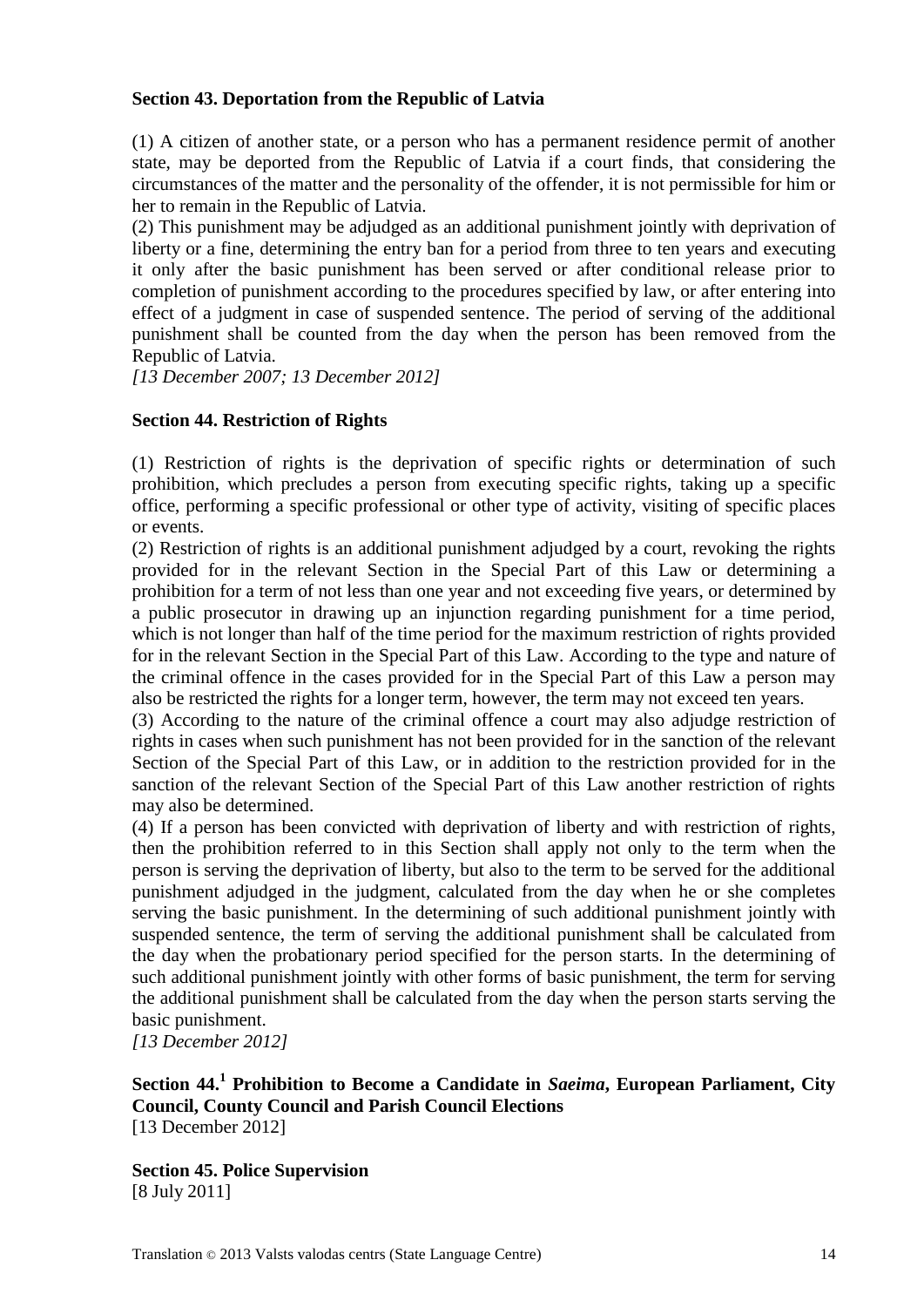# **Section 45. 1 Probationary Supervision**

(1) Probationary supervision is an additional punishment which a court may adjudge or a public prosecutor determine in an injunction regarding the punishment as a compulsory measure, in order to ensure the supervision of the behaviour of a convicted person or person whose additional punishment has been determined by injunction of the public prosecutor, encourage the social reintegration of this person and prevent him or her from committing new criminal offences.

(2) Probationary supervision shall be imposed only in cases set out in the Special Part of this Law, for a term of not less than one year and not exceeding three years. The public prosecutor, when determining probationary supervision in the injunction regarding the punishment, may impose no more than half of the maximum duration of probationary supervision provided for in the respective Section of the Special Part of this Law.

(3) During the period of probationary supervision the convicted person or person whose additional punishment has been determined by injunction of the public prosecutor regarding the punishment, shall fulfil the duties determined by the State Probation Service.

(4) If probationary service is applied together with the deprivation of liberty, the execution thereof shall be commenced following the serving of the basic punishment, but if a fine or community service is imposed – from the moment that the person begins serving the basic punishment. In cases where a person is conditionally released from the execution of a punishment of the deprivation of liberty prior to completion thereof, the additional punishment – probationary supervision – shall be commenced from the moment that the supervision of a person following the conditional release prior to completion of punishment has ended.

(5) A court may reduce the term of probationary supervision, or revoke it, pursuant to a submission by the State Probation Service.

(6) If a convicted person or person whose additional punishment has been determined by injunction of the public prosecutor regarding the punishment commits a new crime during the period of serving the additional punishment, a court shall substitute the additional unserved punishment term with deprivation of liberty and shall determine the final punishment in accordance with the provisions provided for in Sections 51 and 52 of this Law.

(7) If a person who has been determined probationary supervision by the judgment of court or the injunction of the public prosecutor regarding a punishment violates provisions thereof without a justified reason, a court, following the receipt of a submission from the State Probation Service, may substitute the additional unserved punishment term, counting two probationary supervision days as one day of deprivation of liberty.

*[8 July 2011; 13 December 2012]*

## **Chapter V Determination of Punishment**

#### **Section 46. General Principles for Determination of Punishment**

(1) A punishment shall be determined to the extent provided for the committed criminal offence by the sanction of the relevant Section of the Special Part of this Law, conforming to the provisions of the General Part of this Law.

(2) In determining the type of punishment, the character of and harm caused by the criminal offence committed, as well as the personality of the offender shall be taken into account.

(3) In determining the amount of punishment, the circumstances mitigating or aggravating the liability shall be taken into account.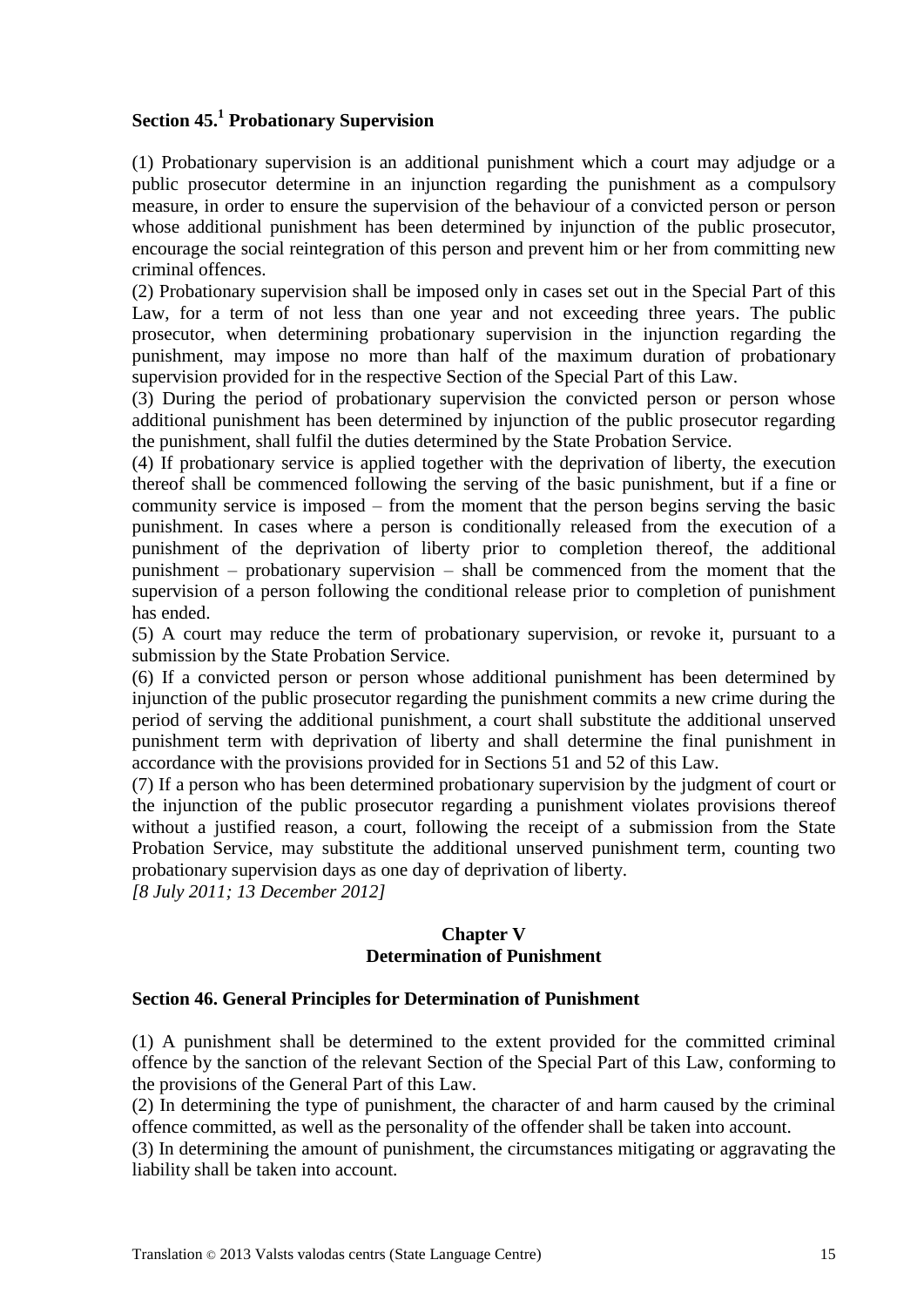(4) The punishment of deprivation of liberty for a criminal violation and a less serious crime shall be applied if the purpose of the punishment cannot be achieved by determining any of the types of lesser punishment provided for in the sanction of the relevant Section. *[13 December 2012]*

# **Section 47. Mitigating Circumstances**

(1) The following circumstances shall be considered as circumstances mitigating the liability:

1) the perpetrator of the criminal offence has admitted his or her guilt, has freely confessed and has regretted the offence committed;

2) the offender has actively furthered the disclosure and investigation of the criminal offence;

3) the offender has voluntarily compensated the harm caused by the criminal offence to the victim or has eliminated the harm caused;

4) the offender has facilitated the disclosure of a crime of another person;

5) the criminal offence was committed as a result of unlawful or immoral behaviour of the victim;

6) the criminal offence was committed exceeding the conditions regarding the necessary self-defence, extreme necessity, detention of the person committing the criminal offence, justifiable professional risk, the legality of the execution of a command and order;

7) the criminal offence was committed by a person in a state of diminished mental capacity.

(2) In determining a punishment, circumstances which are not provided for in this Law and which are related to the criminal offence committed, may be considered as circumstances mitigating the liability.

(3) A circumstance, which is provided for in this Law as a constituent element of a criminal offence, may not be considered to be a mitigating circumstance.

*[13 December 2012]*

#### **Section 48. Aggravating Circumstances**

(1) The following may be considered to be aggravating circumstances:

1) the criminal offence constitutes the actual aggregation of criminal offences or recidivism of criminal offences;

2) the criminal offence was committed while in a group of persons;

3) the criminal offence was committed, taking advantage in bad faith of an official position or the trust of another person;

4) the criminal offence has caused serious consequences;

5) the criminal offence was committed against a woman, knowing her to be pregnant;

6) the criminal offence was committed against a person who has not attained fifteen years of age or against a person taking advantage of his or her helpless condition or of infirmity due to old-age;

7) the criminal offence was committed against a person taking advantage of his or her official, financial or other dependence on the offender;

8) the criminal offence was committed with particular cruelty or with humiliation of the victim;

9) the criminal offence was committed taking advantage of the circumstances of a public disaster;

10) the criminal offence was committed employing weapons or explosives, or in some other generally dangerous way;

11) the criminal offence was committed out of a desire to acquire property;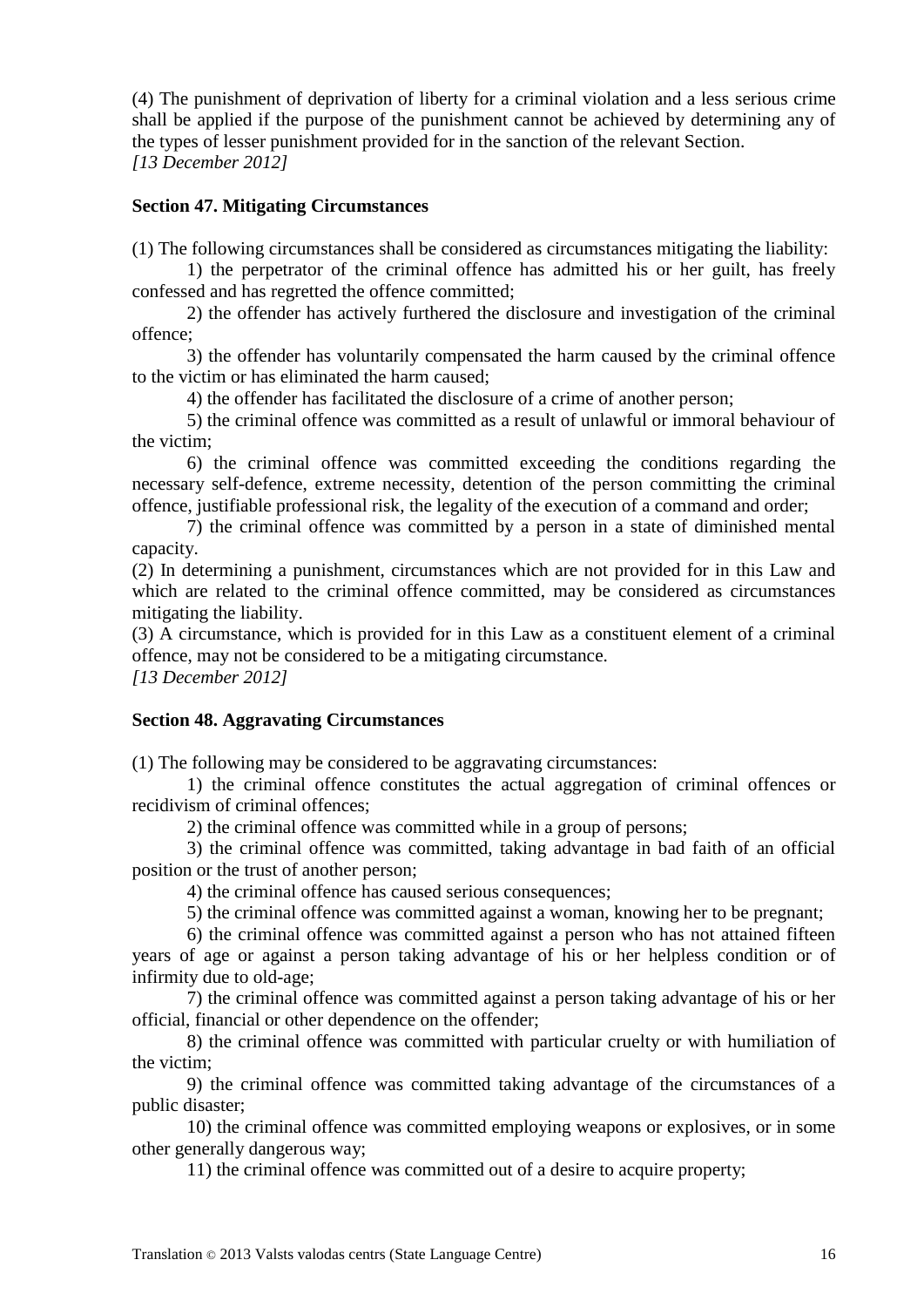12) the criminal offence was committed under the influence of alcohol, narcotic, psychotropic, toxic or other intoxicating substances;

13) the person committing the criminal offence, for purposes of having his or her punishment reduced, has knowingly provided false information regarding a criminal offence committed by another person;

14) the criminal offence was committed due to racist motives;

15) the criminal offence related to violence or threats of violence was committed against a person to whom the perpetrator is related in the first or the second degree of kinship, against the spouse or former spouse, or against a person with whom the perpetrator is or has been in unregistered marital relationship, or against a person with whom the perpetrator has a joint (single) household.

(2) Taking into account the character of the criminal offence, may decide not to consider any of the circumstances mentioned in Paragraph one of this Section as aggravating.

(3) In determining punishment, such circumstances may not be considered as aggravating which are not set out in this Law.

(4) A circumstance which is provided for in this Law as a constituent element of a criminal offence shall not be considered an aggravating circumstance.

*[27 May 2004; 12 October 2006; 21 October 2010; 13 December 2012]*

### **Section 49. Determination of a Lesser Punishment than the Punishment Provided for by Law**

(1) If a court, taking into account various mitigating circumstances and the personality of the offender, considers it necessary to impose a punishment which is less than the minimum limit for the relevant criminal offence provided for by the Law, it may reduce the punishment accordingly, setting out the reasons for such adjudication in the judgment.

 $(1<sup>1</sup>)$  In determining the punishment of deprivation of liberty, which is less than the minimum limit for the relevant criminal offence provided for by the Special Part of the Law, a person may not be adjudged less than:

1) half of the minimum punishment for committing a serious crime provided for in the sanction of the relevant Section;

2) two thirds of the minimum punishment for committing an especially serious crime provided for in the sanction of the relevant Section.

(2) Taking into account the circumstances mitigating the liability and the personality of the offender, a court may determine a type of lesser punishment for the commission of such serious crime, for which deprivation of liberty for a term exceeding five years is provided for in this Law, and for the commission of an especially serious crime, if the crime has not resulted in death of a human being, has not caused serious bodily injuries or disorders of psychical nature to at least one person or less serious bodily injuries to several persons, is not related to violence or threat of violence, is not related to illegal handling of narcotic and psychotropic substances and has not been committed in an organised group.

(3) Paragraphs one and two of this Section are not applicable if the court has found that the criminal offence was committed in aggravating circumstances.

(4) [8 November 2007]

*[25 April 2002; 8 November 2007; 13 December 2012]*

# **Section 49.<sup>1</sup> Determination of Punishment if the Rights to Termination of Criminal Proceedings in Reasonable Term has not been Observed**

(1) If the court determines that the rights of a person to the termination of criminal proceedings in reasonable term have not been observed, it may: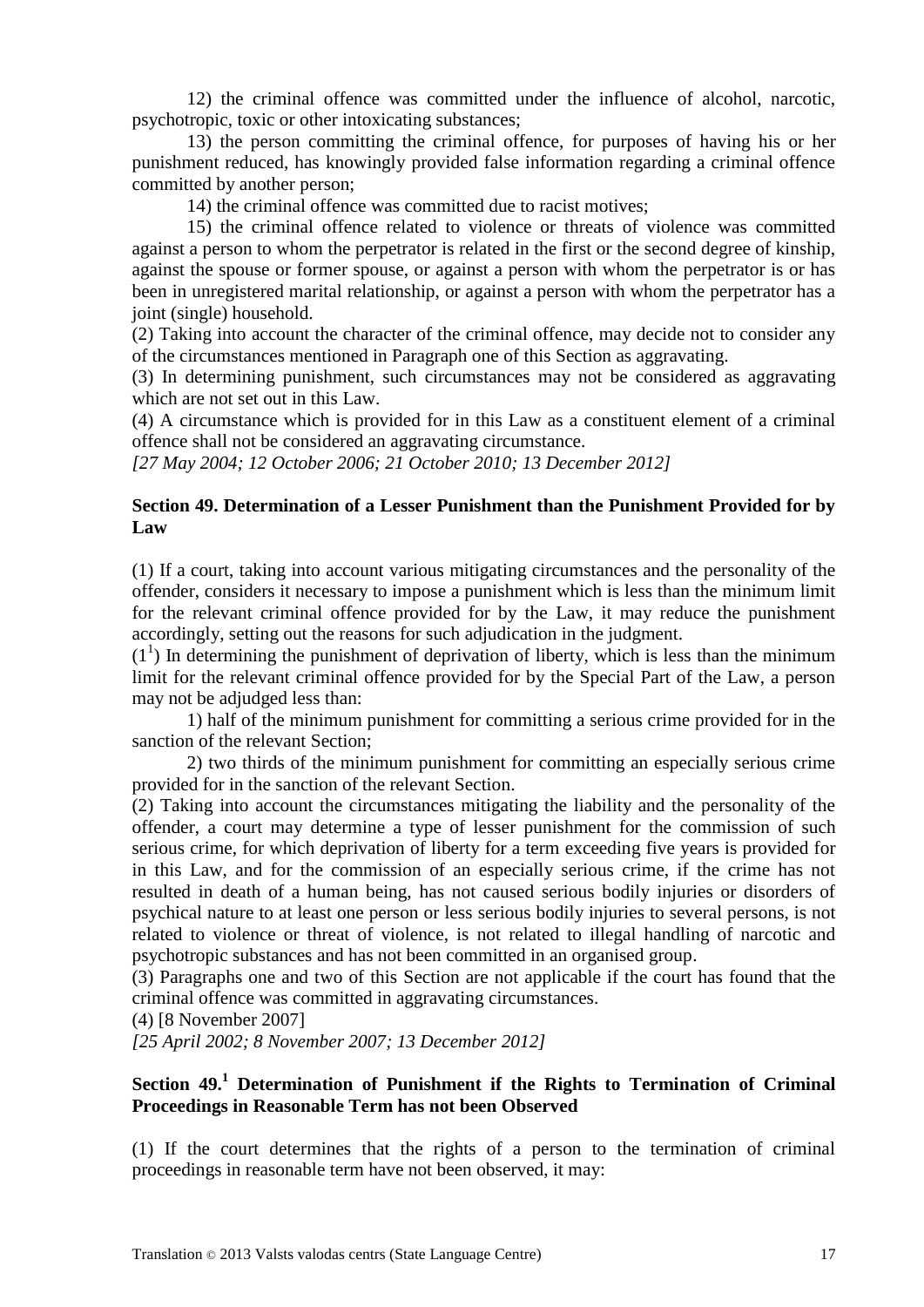1) take this circumstance into consideration when determining the punishment and mitigate the punishment;

2) determine a punishment which is lower than the minimum limit provided for the relevant criminal offence by the law; or

3) determine another, lesser type of punishment than provided for the relevant criminal offence by the law.

(2) If the court determines that the rights of a person to the termination of criminal proceedings in reasonable term have not been observed and the person has committed a crime, for which life imprisonment is provided for in the sanction of the Special Part of the Criminal Law, the court may determine a deprivation of liberty for twenty years instead of life imprisonment.

*[21 October 2010; 1 December 2011]*

#### **Section 50. Determination of Punishment for Several Criminal Offences**

(1) If a person has committed several independent criminal offences, a court in rendering a judgment or the public prosecutor by drawing up an injunction regarding the punishment shall determine punishment separately for each criminal offence. In such case the final punishment shall be determined according to the aggregation of the criminal offences, including the lesser punishment within the more serious or also completely or partially adding together the punishments imposed.

(2) If all criminal offences constituting the aggregation of criminal offences are criminal violations or less serious crimes, the final punishment shall be determined including the lesser punishment within the more serious or also completely or partially adding together the punishments imposed. In such case the total amount or term of the punishment may exceed the maximum amount or term of the punishment provided for the most serious of the committed criminal offences, but not more than a half of the maximum amount or term of the punishment provided for the most serious of the criminal offences committed. In drawing up an injunction regarding the punishment the public prosecutor may not determine the total amount or term of the punishment, which exceeds the maximum amount or term of the punishment provided for the most serious of the criminal offences committed.

(3) If at least one criminal offence constituting the aggregation of criminal offences is serious or especially serious crime, the final punishment shall be determined completely or partially adding together the punishments imposed. In such case the total amount or term of the punishment may exceed the maximum amount or term of the punishment provided for the most serious of the committed criminal offences, but not more than a half of the maximum amount or term of the punishment provided for the most serious of the criminal offences committed. The total term of the punishments of deprivation of liberty (except life imprisonment) added together shall not exceed twenty five years, but, if an especially serious crime has been committed resulting in death of the victim, the total term of the punishment of deprivation of liberty may also be determined for the whole life (life imprisonment).

(4) At first an additional punishment, the same as a basic punishment, shall be determined separately for each of the criminal offences and afterwards for the aggregation of criminal offences together with a basic punishment. Additional punishments adjudged separately for each of the criminal offences shall be added to the basic punishment determined for the aggregation of criminal offences.

(5) The court shall determine the punishment in accordance with the same procedure if, after a judgment has been rendered or an injunction of the public prosecutor regarding the punishment has been drawn up, it is established that the person is also guilty of another criminal offence, which he or she had committed prior to the rendering of judgment or the drawing up of the injunction of the public prosecutor regarding the punishment in respect of the first matter. In such case, the term of the punishment shall include the punishment, which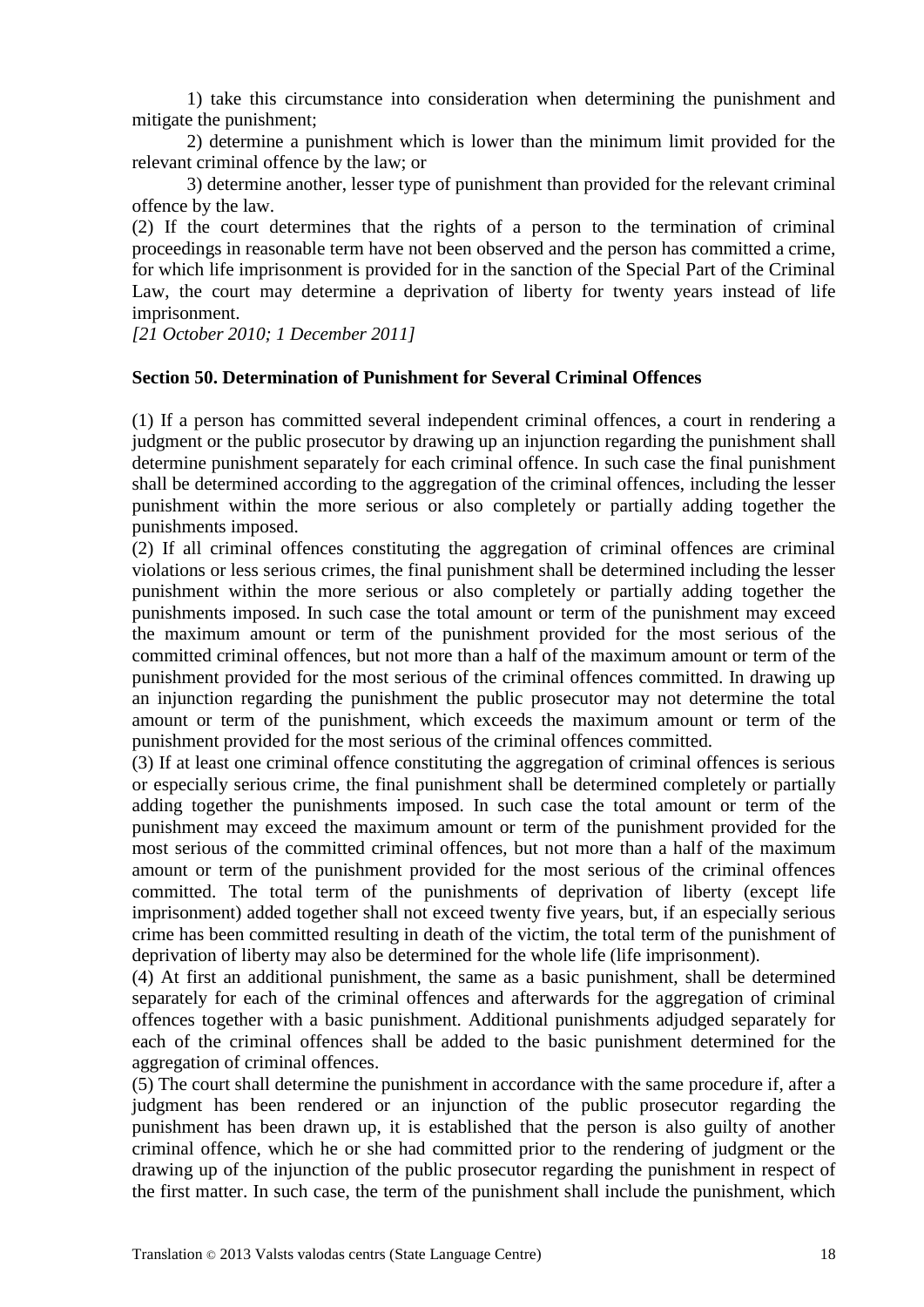has already been totally or partially served after the first judgment. If the term of deprivation of liberty determined conditionally in a judgment exceeds the term of deprivation of liberty determined in another judgment, the term of deprivation of liberty determined conditionally shall be completely of partially added to the term of deprivation of liberty.

(6) The total amount or term of the final punishment determined in accordance with the procedures specified in this Section may exceed the maximum amount or term determined for the relevant type of punishment.

*[21 October 2010; 13 December 2012]*

# **Section 51. Determination of Punishment after Several Judgments**

(1) If, after the judgment has been rendered, but, prior to serving the full punishment, the convicted person has committed a new criminal offence, a court shall add, completely or partially, the punishment which has not been served after the previous judgment to the punishment determined in the new judgment.

 $(1<sup>1</sup>)$  In determining a punishment after several judgments, not less than one third of the punishment unserved shall be added to the punishment if:

1) a person who has been punished for a serious or especially serious crime has committed a serious or especially serious crime during the unserved punishment;

2) recidivism of criminal offences has been established;

3) the new criminal offence has been committed during the probationary period specified by a court;

4) the new criminal offence has been committed during the time when a person has been conditionally released prior to the completion of the basic punishment.

(2) The final punishment for several judgments shall exceed the punishment which has been determined for the newly committed criminal offence, as well as the part of the punishment which has not been served after the previous judgment.

(3) In adding together punishments for several judgments, the total amount or term of the punishment shall not exceed the maximum amount or term set out for the relevant form of punishment, but not more than a half of the maximum amount or term determined for the relevant type of punishment. The total term of punishments of deprivation of liberty added up (with the exception of life imprisonment) shall not exceed thirty years, but if an especially serious crime has been committed resulting in death of a victim the total term of the punishment of deprivation of liberty may also be determined for the whole life (life imprisonment).

(4) A judgment within the meaning of Sections 51 and 52 of this Law is also an injunction of a public prosecutor regarding punishment.

*[13 December 2007; 21 October 2010; 13 October 2012]*

# **Section 52. Provisions for Addition of and Substitution of Punishments**

(1) In adding together punishments for several criminal offences in one judgment or in several judgments, one day of a punishment of deprivation of liberty corresponds to:

1) [13 December 2012];

2) eight hours of community service;

3) [8 July 2011]; or

4) two days of probationary supervision.

(2) A punishment of a fine or of restriction of rights shall, if such punishments are imposed in conjunction with a punishment of deprivation of liberty or community service, be executed independently. In case of a suspended sentence the additional punishment – community service – shall be executed independently upon commencement of the probationary period.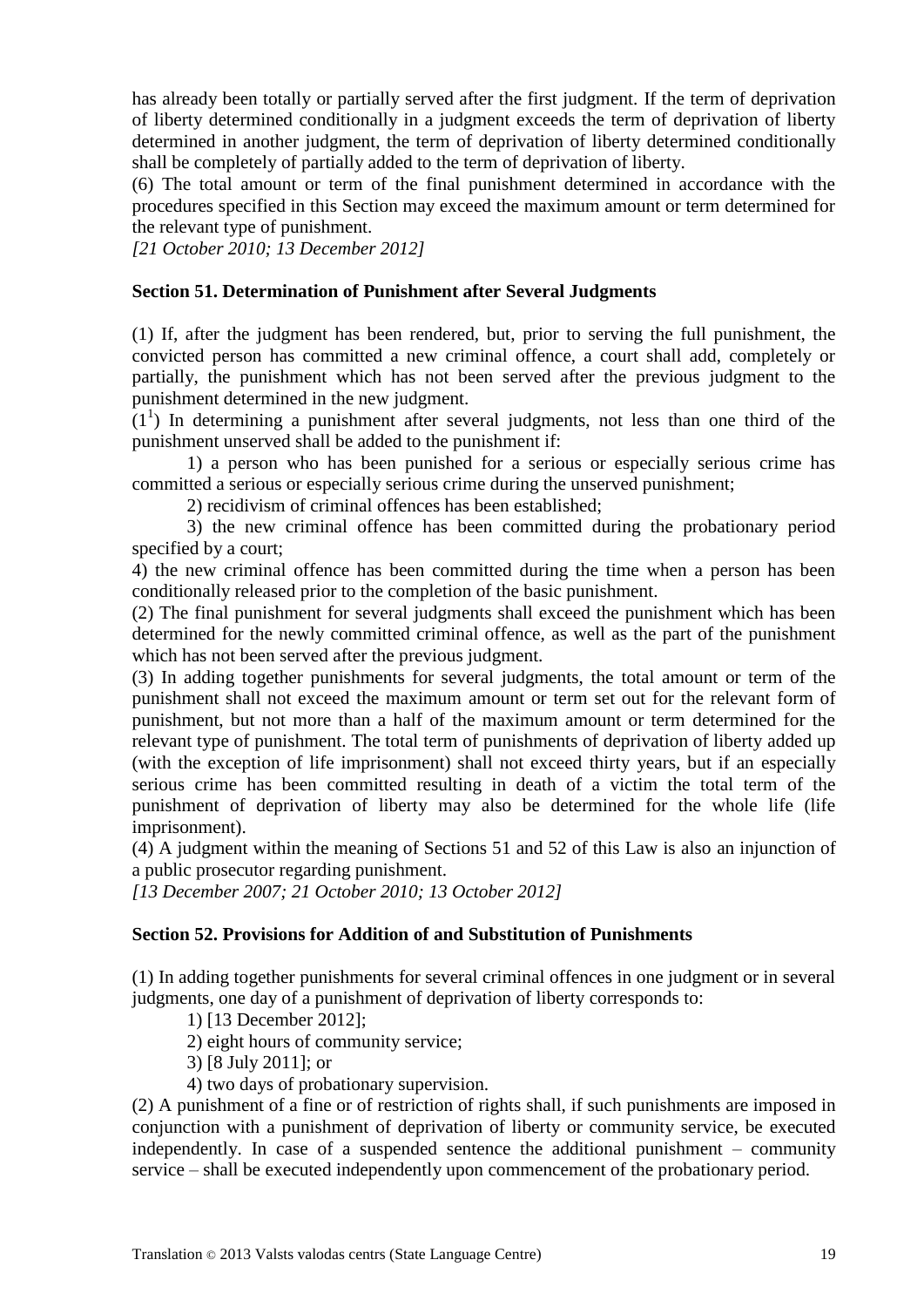$(2<sup>1</sup>)$  If basic punishments – community service and deprivation of liberty, the term of which jointly does not exceed three years – have been adjudged for several criminal offences in one judgment, the punishment – community service – shall be executed independently. In such cases the execution of community service shall be commenced after serving of the punishment of deprivation of liberty, but in case of a suspended sentence – immediately after entering into effect of the judgment.

(3) In determination of punishments which have not been mentioned in Paragraph one of this Section, a court, taking into account any pre-trial arrest, the part of a punishment already served, or a term of application of compulsory measures of a medical nature, may reduce the punishment or totally release the offender from serving punishment.

(4) The term of a punishment shall be calculated in years, months and days. A court shall count arrest as part of the term of a punishment, calculating one day of arrest as one day of deprivation of liberty.

(5) Arrest or a part of a served punishment shall be counted as part of the punishment pursuant to the provisions of Paragraph one of this Section.

(6) House arrest shall be counted as part of the term of the punishment of deprivation of liberty. One house arrest day shall be the equivalent of one day of deprivation of liberty.

*[12 June 2003; 28 September 2005; 16 June 2009; 8 July 2011; 13 December 2012]* 

## **Section 53. Determination of Punishment for Preparation for a Crime and for an Attempted Crime**

In determining punishment for preparation for a crime or for an attempted crime, a court shall take into account the nature of the acts committed by the offender and the harm caused by such, the degree of realisation of the criminal intent and the reasons why the crime has not been completed.

# **Section 54. Determination of Punishment for a Criminal Offence Committed by Joint Participants**

(1) In determining punishment for joint participants in a criminal offence, a court shall take into account the nature of the participation of each person and his or her role in the committed criminal offence.

(2) Aggravating or mitigating circumstances pertaining to an individual joint participant shall be taken into account by a court only in the determination of punishment for this joint participant.

#### **Section 55. Suspended Sentence**

(1) If, in determining a punishment – deprivation of liberty – for a period longer than three months, but not longer than five years, a court, taking into account the nature of the committed criminal offence and the harm caused, the personality of the offender and other circumstances of the matter, becomes convinced that the offender, without serving the punishment, will not commit violations of the law in the future, it may punish the offender with a sentence that is suspended.

(2) In such case, the court shall decide that the execution of sentence is suspended if, within the term of probation adjudicated by it, the convicted person does not commit a new criminal offence, does not violate public order, and fulfils the obligations imposed by the court and those specified in the regulating laws regarding the execution of criminal punishments.

(3) In imposing suspended sentence, the court shall prescribe a term of probation of not less than six months and not exceeding five years. The term of probation shall commence on the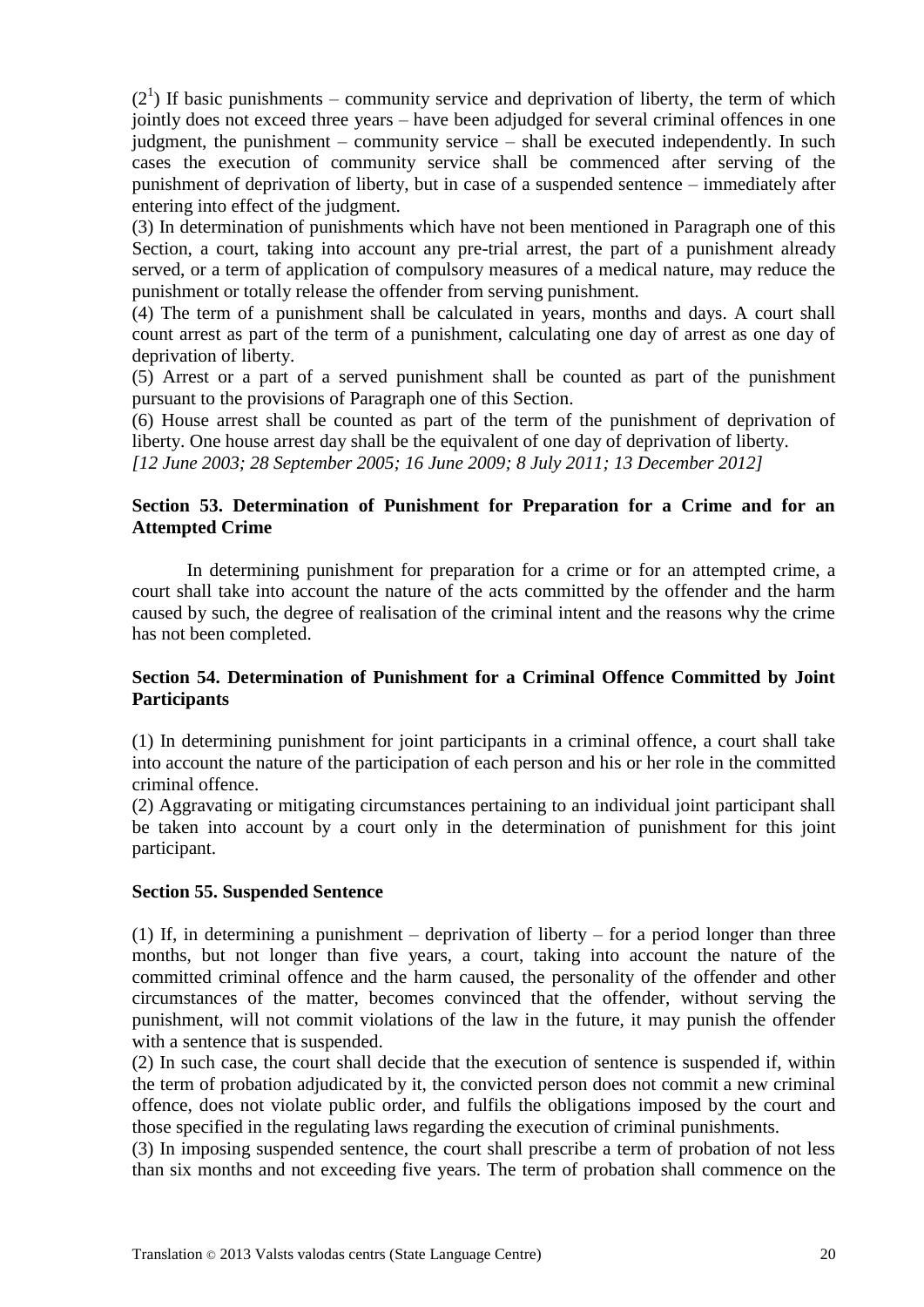day of the coming into effect of the court judgment. The specified term of probation may not be less than the applied period of deprivation of liberty.

(4) In imposing suspended sentence, circumstances which the court has found material for not serving the punishment, as well as reasons why relevant obligations have been imposed for the convicted person, shall be set out in the judgment.

(5) In imposing suspended sentence, additional punishments, except for probationary supervision, may be imposed.

(6) In imposing a suspended sentence, the court may place upon the convicted person the following obligations:

1) to allay the harm caused, within a specified term;

2) not to change his or her place of residence without the consent of the State Probation Service;

3) to participate in probation programmes in accordance with State Probation Service instructions;

4) not to visit specified places;

5) to be present at his or her place of residence at the time specified; and

6) to observe other conditions, which the court has recognised as necessary to achieve the purpose of the punishment.

(7) In imposing a suspended sentence, the court may impose, for a convicted person who has committed a criminal offence due to alcoholism, narcotic, psychotropic addiction or toxic substance addiction, the duty to undergo treatment for alcoholism, narcotic addiction or toxic substance addiction, with his or her consent.

(8) A court may fully or partially remove obligations imposed in regard to a term of probation upon a convicted person, upon whom a suspended sentence has been imposed.

(9) If a convicted person upon whom a suspended sentence has been imposed, without justifiable reason does not execute the basic punishment, the obligations imposed by the court or those specified in the regulating laws regarding the execution of criminal punishments or repeatedly commits administrative violations for which administrative penalties are imposed upon him or her, the court, pursuant to a submission by the institution which has been assigned supervision of the behaviour of the convicted person, may take a decision regarding serving of the punishment determined for the convicted person, or extension of the term of probation for one year.

(10) If a convicted person, upon whom a suspended sentence has been imposed, commits a new criminal offence during the term of probation, his or her imposed punishment shall be implemented and the court shall determine punishment for him or her in accordance with the provisions provided for in Sections 51 and 52 of this Law.

 $(10<sup>1</sup>)$  If a convicted person, upon whom a suspended sentence has been imposed, commits a new criminal offence through negligence or is a minor and if he or she is released from criminal liability for the new criminal offence in accordance with Section 58 of this Law or is released from the punishment in accordance with Section 59 of this Law, or a fine or community service has been determined as the basic punishment to him or her for the new criminal offence, a court may take a decision on extension of the probationary period up to one year, with or without imposition of the duties provided for in Paragraph six of this Section.

(11) Imposition of a suspended sentence shall not be determined for a person for the committing of an intentional criminal offence, if the person has been previously convicted with deprivation of liberty and the criminal record thereof has not been set aside or extinguished according to the procedures specified by law.

*[18 December 2003; 12 February 2004; 27 May 2004; 21 June 2007; 8 November 2007; 13 December 2007; 8 July 2011; 13 December 2012]*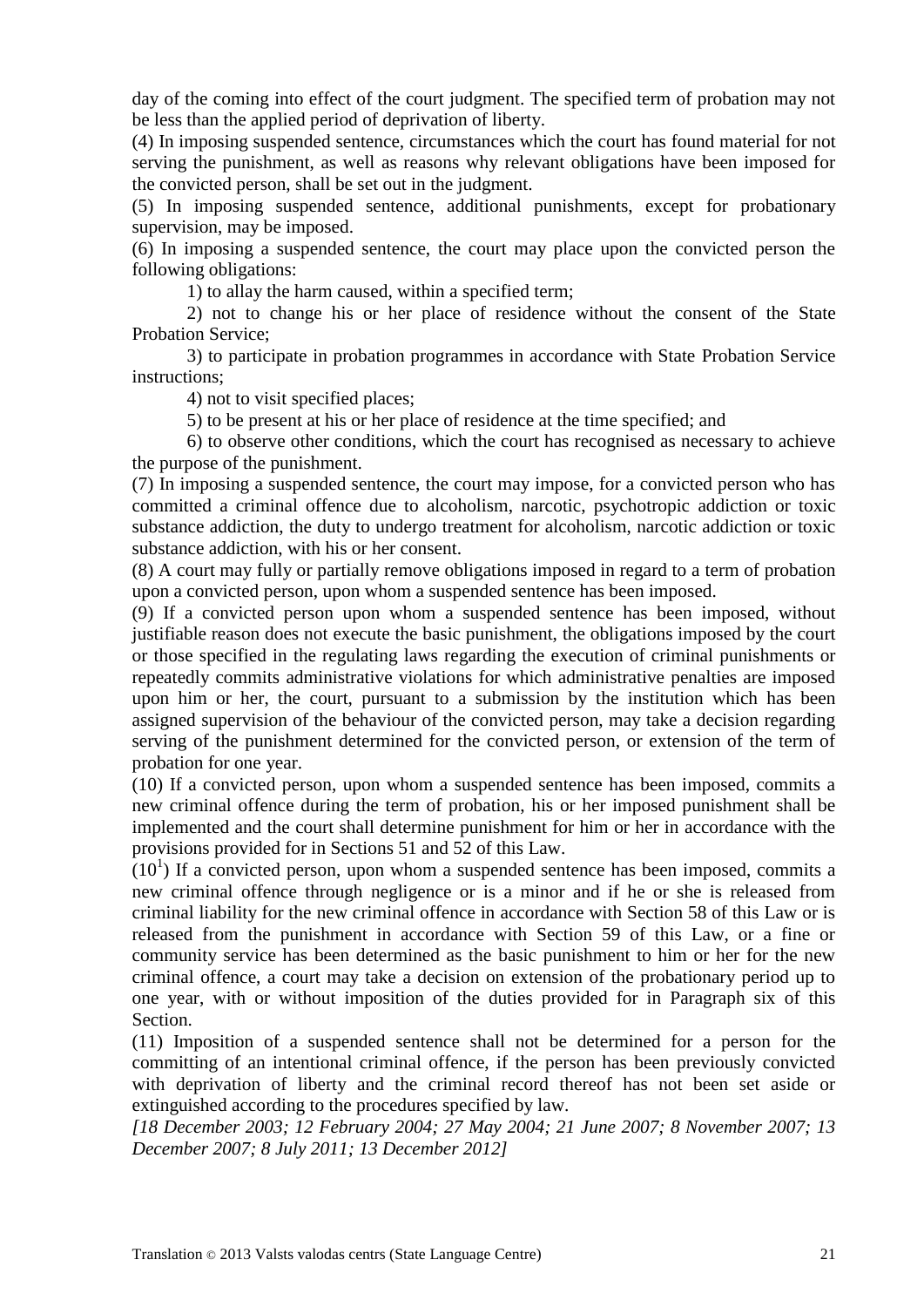# **Chapter VI Release from Criminal Liability and Punishment**

#### **Section 56. Criminal Liability Limitation Period**

(1) A person may not be held criminally liable if from the day when he or she committed the criminal offence, the following time period has elapsed:

1) [21 October 2010];

2) two years after the day of commission of a criminal violation;

3) five years after the day of commission of a less serious crime;

4) ten years after the day of commission of a serious crime;

5) fifteen years after the day of commission of an especially serious crime, except for a crime for which, in accordance with law, life imprisonment may be adjudged;

6) twenty years after the day of commission of a serious crime or especially serious crime if the crime was against morality and sexual inviolability of a minor, except a crime for which life imprisonment may be adjudged according to the law.

(2) The limitation period shall be calculated from the day when the criminal offence has been committed until when charges are brought or the accused has been issued an official extradition request if the accused resides in another state and a search warrant has been issued for him or her.

(3) The running of the limitation period is interrupted if, before the date of termination of the period prescribed in Paragraph one of this Section, the person who has committed the criminal offence commits a new criminal offence. In such case, the limitation period provided for the more serious of the committed criminal offences shall be calculated from the time of the commission of the new criminal offence.

(4) The issue of the applicability of a limitation period, in respect of a person who has committed a crime for which life imprisonment may be imposed, shall be decided by a court if thirty years have passed since the day of commission of the crime.

*[20 May 2004; 28 September 2005; 12 October 2006; 21 October 2010; 1 December 2011; 13 December 2012]*

# **Section 57. Inapplicability of Limitation Period**

A limitation period for criminal liability is not applicable to a person who has committed a crime against humanity, a crime against peace, a war crime or a person who has participated in genocide.

#### **Section 58. Release from Criminal Liability**

(1) A person who has committed a criminal offence in regards to which the elements set out in this Law are present, but which has not caused such harm as requires that a criminal punishment be adjudged, may be released from criminal liability.

(2) A person who has committed a criminal violation or a less serious crime, except criminal offences resulting in death of a human being, may be released from criminal liability if there is a settlement effected with the victim or with his or her representative and within the last year the person has not been released from criminal liability for the commission of an intentional criminal offence by reaching a settlement and has completely eliminated the harm caused by the criminal offences committed or has reimbursed for the losses caused.

(3) A person who has given substantial assistance in the uncovering of a serious or especially serious crime, which is more serious or dangerous than the crime committed by the person himself or herself, may be released from criminal liability. This provision shall not apply to person who are held criminally liable for especially serious crimes provided for in Sections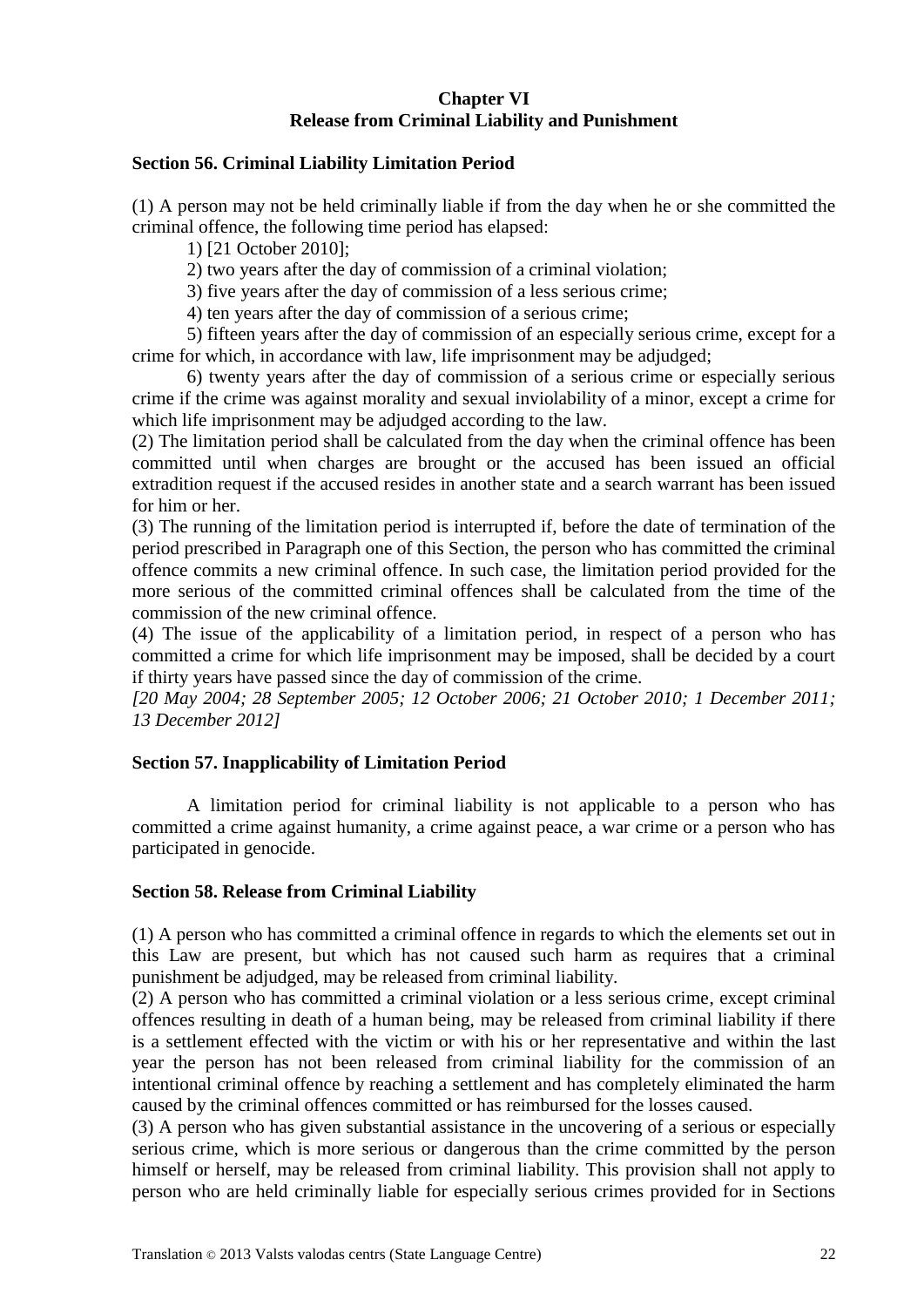116, 117, 118, 125, 159, 160, 176, 190.<sup>1</sup>, 251, 252 and 253.<sup>1</sup> of this Law or to a person who has established or managed himself or herself an organised group or a gang.

(4) A person may also be released from criminal liability in particular cases provided for in the Special Part of this Law.

(5) A person may also be released from criminal liability if it is established that his or her rights to the termination of criminal proceedings in reasonable term have not been observed.

(6) A person may be released from criminal liability if he or she has committed a criminal offence during a period when he or she was subjected to human trafficking and was forced to commit it.

*[25 April 2002; 28 September 2005; 21 May 2009; 21 October 2010; 13 December 2012]*

# **Section 58.<sup>1</sup> Conditional Release from Criminal Liability**

(1) A person who has committed a criminal violation or a less serious crime, may be conditionally released from criminal liability by a public prosecutor if, taking into account the nature of the offence and the harm caused, information characterising the accused and other circumstances of the matter, there is acquired a conviction that the accused will not commit further criminal offences.

 $(1<sup>1</sup>)$  A person who is accused for committing of a serious crime and who has given substantial assistance in the uncovering of a serious or especially serious crime, which is more serious or dangerous than the crime committed by the person himself or herself, may be also conditionally released from criminal liability by a prosecutor in accordance with the procedures specified by the Law. This provision shall not apply to persons who are held criminally liable for serious crimes provided for in Sections  $\overline{125}$ , 159, 160, 176, 190.<sup>1</sup>, 251, 252 and  $253<sup>1</sup>$  of this Law or to a person who has been an organiser of a crime.

(2) In conditionally releasing from criminal liability, the public prosecutor shall decide not to continue the criminal prosecution of the person for the offence, if in the probationary period the person does not commit a new criminal offence and fulfils the duties imposed.

(3) In conditionally releasing from criminal liability, the public prosecutor shall determine for the person a probationary period of not less than three and not exceeding eighteen months. The probationary period shall commence on the day of the coming into effect of the public prosecutor's decision.

(4) In conditionally releasing from criminal liability, the public prosecutor, with the consent of the person, may impose as a duty:

1) to apologise to the victim;

2) to rectify the harm caused within a specific time period;

 $2<sup>1</sup>$ ) not to change his or her place of residence without the consent of the State Probation Service;

3) to register periodically at the State Probation Service and to participate in probation programmes in accordance with the instructions of the State Probation Service;

 $3<sup>1</sup>$ ) to notify regarding change of the place of residence;

4) to refrain from specific types of actions or activities; and

5) to receive medical treatment for alcoholism, narcotic, psychotropic, toxic substance addiction or other addictions.

(5) If a person who has been conditionally released from criminal liability, during the period of probation commits a new intentional criminal offence or does not perform the imposed duties, his or her criminal prosecution shall be continued.

*[20 June 2002; 18 December 2003; 27 May 2004; 21 June 2007; 21 May 2009; 16 June 2009]*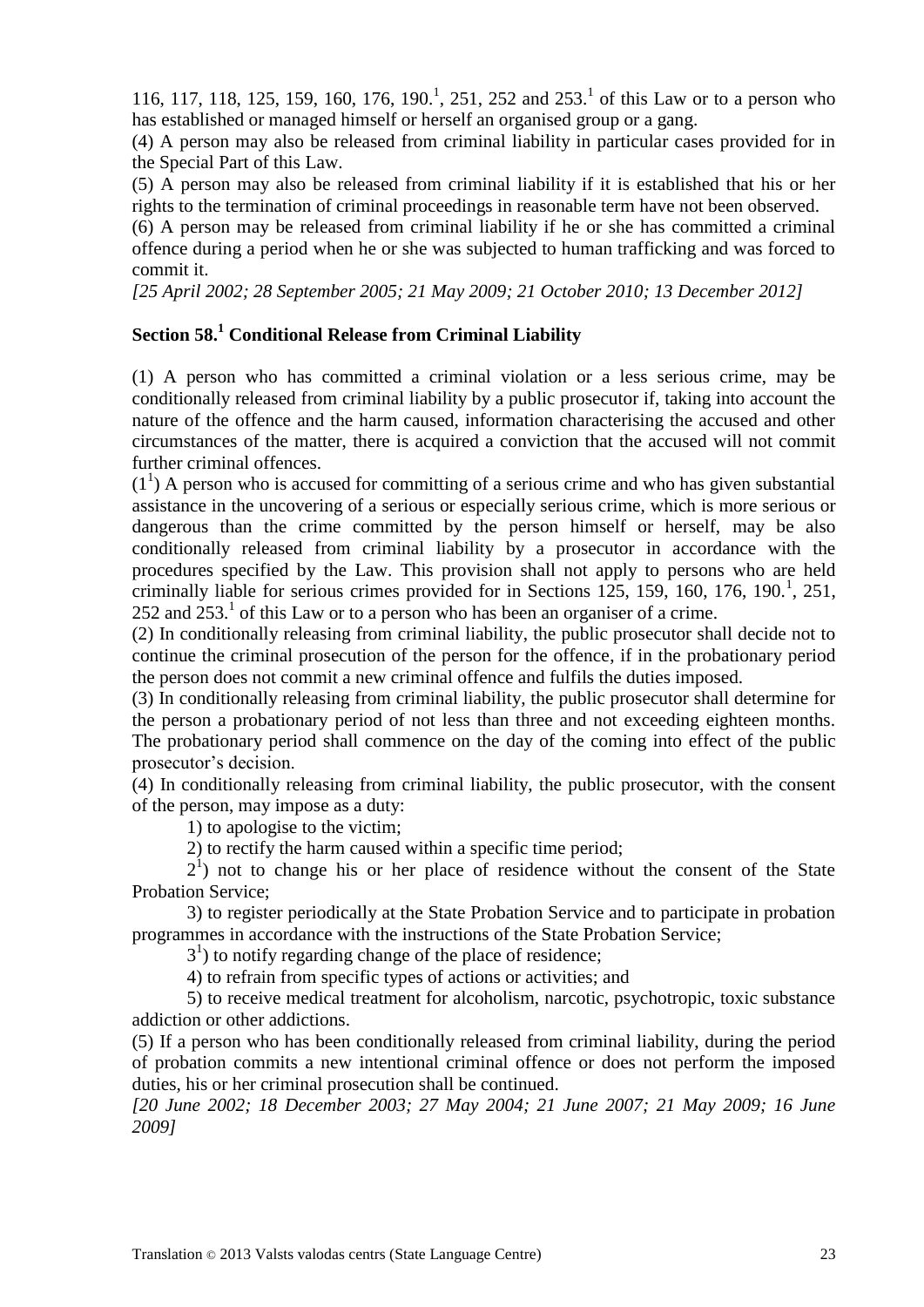## **Section 59. Release from Punishment or Serving of Punishment**

(1) The release of a convicted person from punishment or serving of a punishment and the reduction of a punishment as adjudged, with the exception of release from punishment or the reduction of a punishment on the basis of amnesty or clemency, may only be done by a court in cases and in accordance with procedures set out in law.

(2) A court may, in the cases provided for in this Law, release persons who have not attained the age of majority from punishment, imposing compulsory measures of a corrective nature.

(3) A court may also release a person from punishment in the cases provided for in Section 58 of this Law.

(4) A court may release a person, who has committed a criminal violation or a less serious crime due to alcoholism, narcotic, psychotropic addiction or toxic substance addiction, from serving a punishment, if this person has agreed to medical treatment for alcoholism, narcotic, psychotropic addiction or toxic substance addiction. The punishment shall be served if the person has not commenced undergoing the medical treatment within the time specified by the court or, after this, has avoided the medical treatment.

(5) If a person who has been convicted of a criminal offence or for whom a punishment has been specified with an injunction of a public prosecutor regarding punishment, after the judgment is proclaimed or after a public prosecutor has issued an injunction regarding punishment, has become ill with a mental illness which has deprived him or her of the ability to understand his or her actions or to control them, the court shall release such person from serving a punishment. Compulsory measures of a medical nature may be imposed on him or her in accordance with the provisions set out in this Law.

(6) If a person who has been convicted of a criminal offence or for whom a punishment has been determined with an injunction of a public prosecutor regarding punishment, has become ill with another serious incurable illness, a court may release such person from serving the punishment.

*[27 May 2004; 13 December 2007; 13 December 2012]*

# **Section 60. Reduction of Punishment in Exceptional Cases**

If a convicted person has helped uncover a crime, committed by other persons, which is more serious or more dangerous than the criminal offence committed by the person, the court, by whose judgment such person has been convicted, may reduce the punishment specified in the judgment, but where life imprisonment has been adjudged, a term of deprivation of liberty for twenty years shall be substituted therefor. *[25 April 2002; 21 May 2009; 1 December 2011]*

#### **Section 61. Conditional Release Prior to Completion of Punishment**

(1) A person who has been punished with deprivation of liberty, except temporary deprivation of liberty, may be conditionally released prior to completion of his or her basic punishment, if there is a reason to believe that he or she is able to adapt in the society after release without committing a criminal offence.

(2) Taking into account the personality and behaviour of the convicted person, conditional release prior to completion of punishment may be ordered, if:

1) the convicted person has reached a certain result of resocialisation;

2) the convicted person to the extent possible has voluntarily made compensation for losses caused by his or her crime;

3) the convicted person has possibilities to acquire means of subsistence in legal way after his or her release;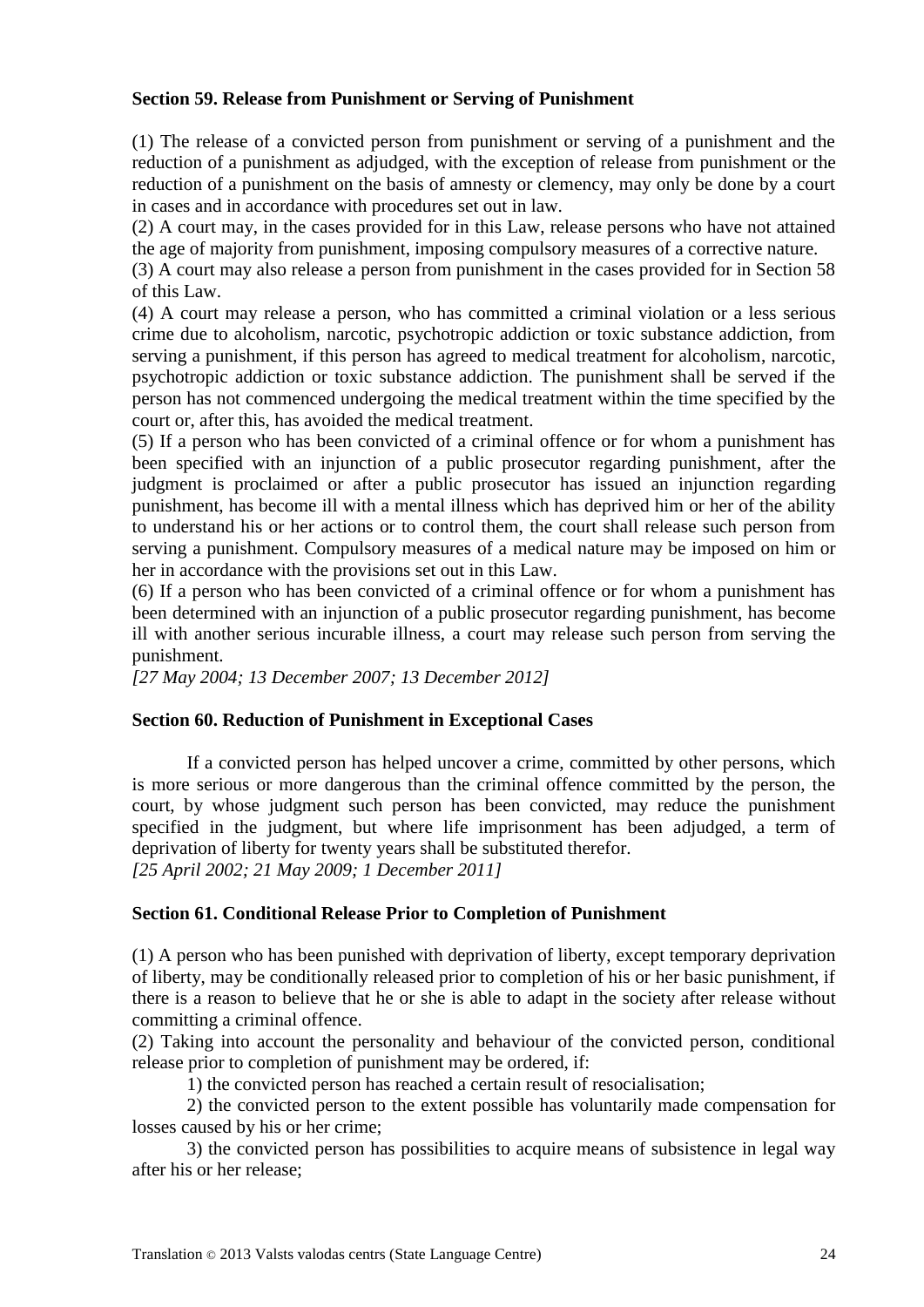4) the term specified in a law regulating the execution of criminal punishments after imposition of the punishment for the violation of the punishment serving regime has lapsed and there are no effective punishments for administrative violations committed during execution of the punishment of deprivation of liberty;

5) the convicted person is solving and is ready to continue to solve his or her psychological problems which have caused or may cause commitment of criminal offence;

6) [8 July 2011].

(3) Conditional release prior to completion of punishment may be proposed if the convicted person has actually served:

1) not less than half of the punishment imposed for a less serious crime committed;

2) not less than two-thirds of the punishment imposed, if it has been imposed for a serious crime, or if the convicted person is a person who previously has been punished with deprivation of liberty for an intentional crime and the criminal record for this crime has not been set aside or extinguished;

3) not less than three-quarters of the punishment imposed, if it has been adjudged for an especially serious crime or if the convicted person is a person who previously had been conditionally released prior to completion of punishment and has newly committed an intentional crime during the period of the unserved punishment; or

4) twenty-five years of a punishment of deprivation of liberty, if the convicted person is a person for whom life imprisonment has been imposed.

(4) A court, in conditionally releasing a convicted person prior to completion of a punishment, may, for the period of the unserved punishment, impose on him or her the obligations set out in Section 55 of this Law, if it is necessary for achieving of goals. A duty to participate in probation programmes in accordance with the instructions of the State Probation Service shall be imposed mandatory for a person of legal age, who is punished for commitment of serious or especially serious crime, if a crime is connected with violence or turned against sexual inviolability or morals. If the person conditionally released prior to completion of punishment does not, without justifiable reason, fulfil the obligations imposed by the court or those specified in the regulating laws regarding the execution of criminal punishments, or repeatedly commits administrative violations, for which administrative punishments are imposed on him or her, the court, on the basis of a submission from the institution to which the supervision of the behaviour of the convicted person has been assigned, may take a decision that the portion of the punishment unserved should be served.

(5) If a person who has been conditionally released prior to completion of punishment commits a new criminal offence during the period of the punishment unserved, the court shall determine punishment for him or her in accordance with the provisions provided for in Sections 51 and 52 of this Law.

(6) [8 July 2011]

*[27 May 2004; 21 June 2007; 30 October 2008; 8 July 2011; 1 December 2011; 13 December 2012]*

#### **Section 62. Limitation Period on the Execution of a Judgment of Conviction**

(1) A judgment of conviction and an injunction of a public prosecutor regarding punishment may not be executed, if from the day when it comes into legal effect, it has not been executed within the following time periods:

1) within two years, if temporary deprivation of liberty, community service or a fine has been adjudged;

1 1 ) within two years after serving of the punishment of deprivation of liberty, if the punishment – community service – is to be executed independently in the cases provided for in Section 52, Paragraph  $2<sup>1</sup>$  of this Law;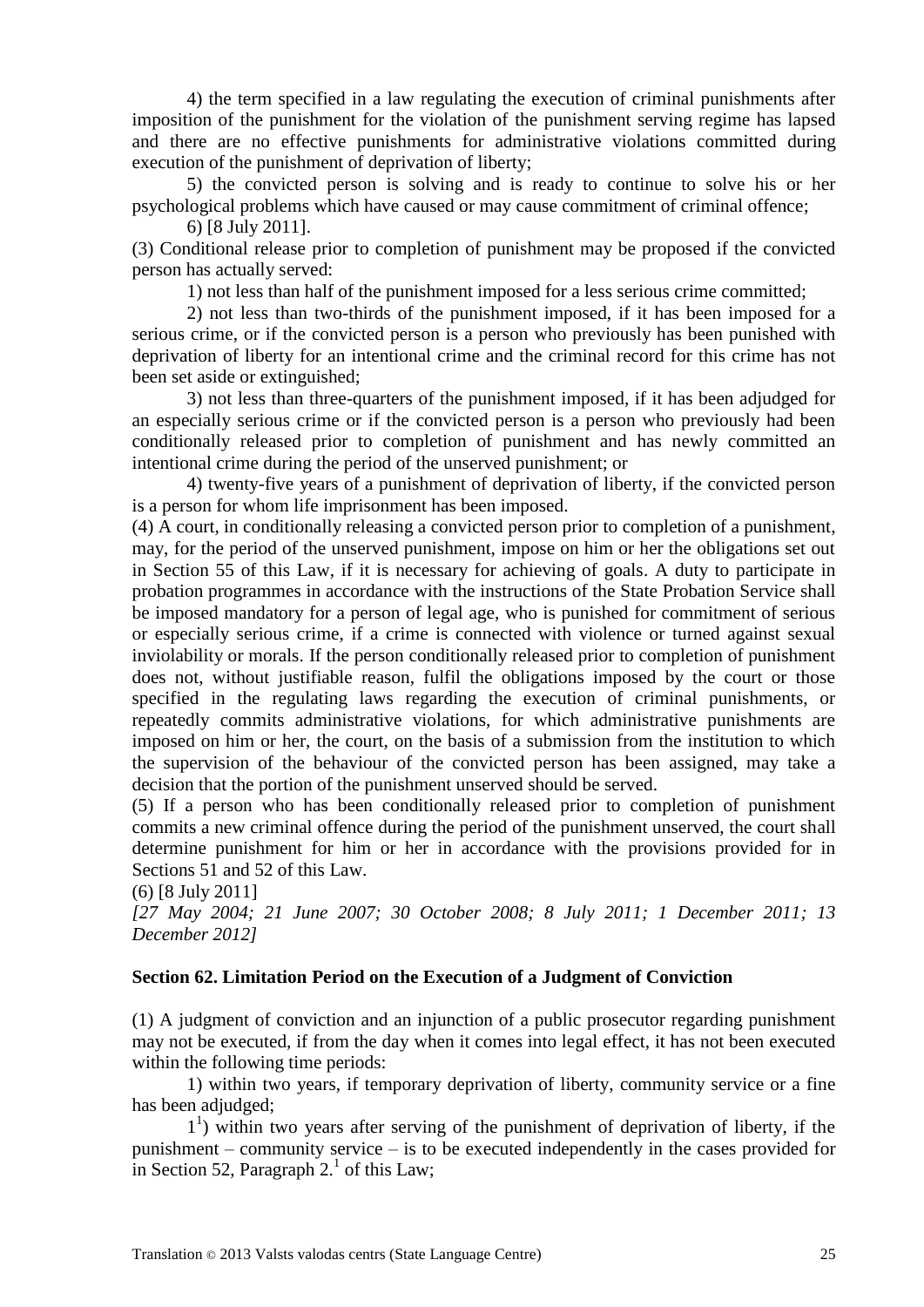2) within three years, if deprivation of liberty has been adjudged for a term not exceeding two years;

3) within five years, if deprivation of liberty has been adjudged for a term not exceeding five years;

4) within ten years, if deprivation of liberty has been adjudged for a term not exceeding ten years; and

5) within fifteen years, if a more severe punishment has been adjudged than deprivation of liberty for ten years.

(2) A limitation period is interrupted if a convicted person evades serving the punishment or before the time of expiration of the limitation period commits a new criminal offence for which a court has adjudged deprivation of liberty for a term of not less than one year. If a new criminal offence has been committed, the limitation period shall be calculated from the time of its commission, but if the convicted person has avoided serving the punishment, from the time he or she arrives to serve the punishment or from the time when a convicted person who has been in hiding, is detained. However, the judgment of conviction shall not be carried out if from the time it is rendered fifteen years have elapsed and a new criminal offence has not interrupted the limitation period.

(3) The issue of a limitation period in respect of a person for whom life imprisonment has been imposed shall be decided by a court.

*[12 February 2004; 13 December 2007; 1 December 2011; 13 December 2012; 14 March 2013]*

#### **Section 63. Extinguishment and Setting Aside of Criminal Record**

(1) Criminal record is the juridical consequence of the convicting or the determination of punishment of a person who has committed a criminal offence, which is in effect during the term of the punishment imposed by a court or in an injunction of a public prosecutor regarding punishment, as well as after such until the criminal record is extinguished or set aside in accordance with the procedures set out in law.

(2) A person shall be considered to be convicted from the day the judgment of conviction or the injunction of a public prosecutor regarding punishment comes into effect.

(3) The following shall be deemed to not be convicted:

1) persons who have been released from a punishment by a court judgment or have been acquitted;

2) persons in relation to whom the limitation period for execution of a judgment of conviction provided for in the law is applicable;

3) persons upon whom a suspended sentence has been imposed – one year after the end of the probationary period, but in the case of the application of an additional punishment – also within one year after the end of serving the additional punishment, if the institutions executing the adjudication have not establishment a violation during the probationary period or serving the additional punishment;

4) after one year – persons for whom a punishment of temporary deprivation of liberty, confiscation of property, community service or a fine has been imposed;

5) after two years – persons who have served a punishment of deprivation of liberty not exceeding three years;

6) after five years – persons who have served a punishment of deprivation of liberty exceeding three years but not exceeding five years;

7) after eight years – persons who have served a punishment of deprivation of liberty exceeding five years but not exceeding ten years;

8) after ten years – persons who have served a punishment of deprivation of liberty exceeding ten years.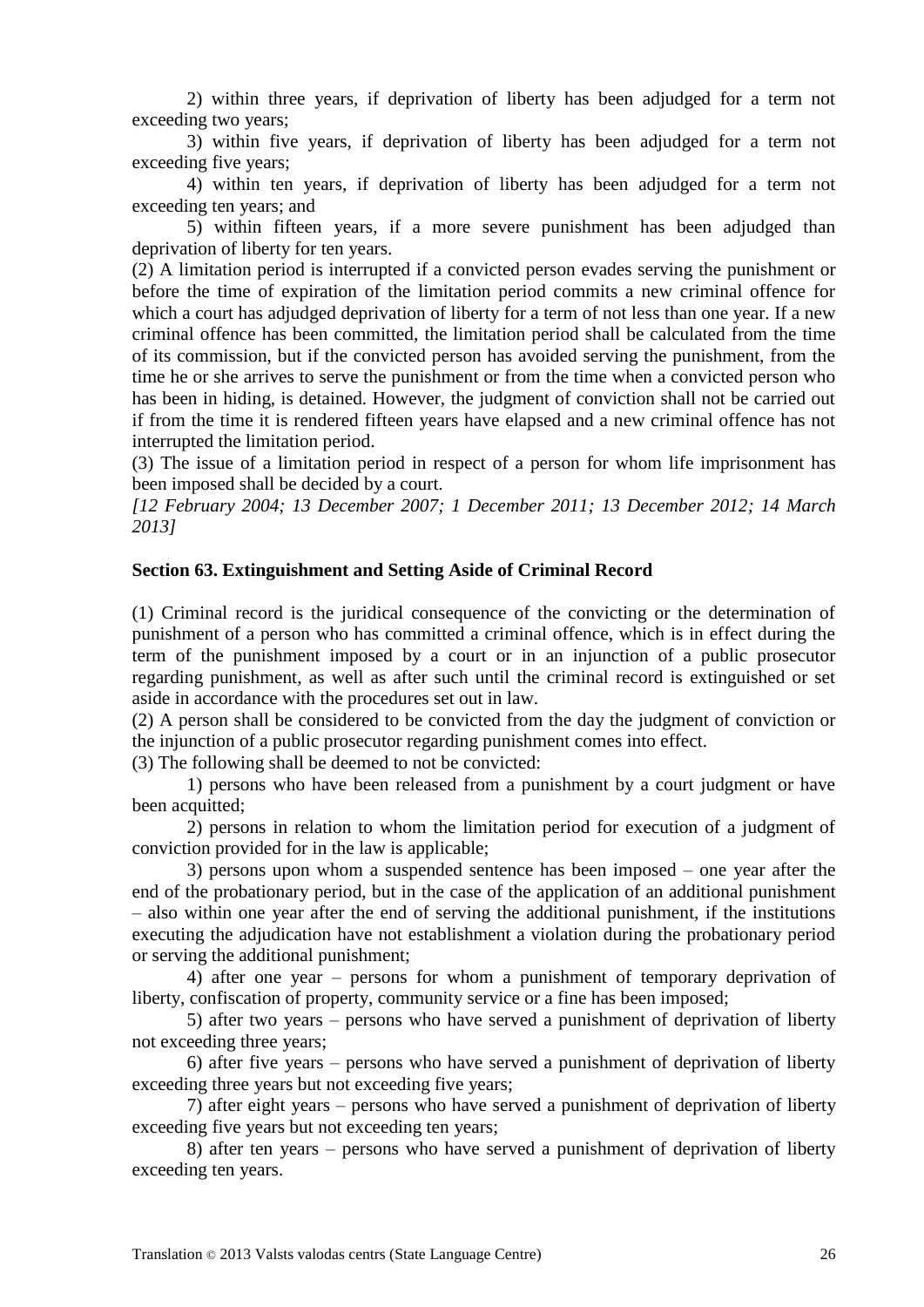(4) The period for extinguishment of criminal record shall be calculated from the day that the person has completed his or her basic punishment and additional punishment in full extent.

(5) If, according to procedures set out in law, a person is released from punishment before completion of the term of his or her punishment, the period for extinguishment of a criminal record shall be calculated from the day when he or she has been released from serving the punishment, taking into account the time of the punishment actually served.

(6) [13 December 2012]

(7) If a person, for whom deprivation of liberty has been imposed, after serving his or her punishment has, by exemplary behaviour and a conscientious attitude towards work, demonstrated his or her rehabilitation, the court may set aside his or her criminal record before the expiration of a period prescribed in this Section.

(8) A criminal record may be set aside on the basis of clemency or amnesty.

(9) The extinguishment or setting aside of a criminal record annuls all criminal legal consequences for the criminal offence committed.

*[17 October 2002; 12 February 2004; 28 September 2005; 8 November 2007; 21 October 2010; 13 December 2012]*

# **Chapter VII Special Nature of Criminal Liability of Minors**

#### **Section 64. Liability of Minors**

The provisions of this Chapter apply to persons who have not attained eighteen years of age as of the commission of the criminal offence.

#### **Section 65. Application of Punishment for Minors**

(1) The following forms of basic punishment shall apply for minors:

- 1) deprivation of liberty;
- 2) [13 December 2012];
- 3) community service; or
- 4) fine,
- as well as the additional punishments provided for in this Law.

(2) For a person who has committed a criminal offence prior to attaining eighteen years of age, the period of deprivation of liberty may not exceed: ten years – for especially serious crimes; five years – for serious crimes, which are associated with violence or the threat of violence, or have given rise to serious consequences; two years – for other serious crimes. For criminal violations and for less serious and serious crimes the punishment of deprivation of liberty shall not be applied for such person.

 $(2<sup>1</sup>)$  If a person has committed a criminal offence prior to attaining eighteen years of age regarding which the minimum limit of the applicable punishment of deprivation of liberty has been provided for in the sanction of the relevant Section of Special Part of this Law, a court may impose a punishment which is lower than this minimum limit also in the cases when a court has recognised that a criminal offence has been committed under liability aggravating circumstances.

 $(2<sup>2</sup>)$  For a person who has committed a criminal offence prior to attaining eighteen years of age a punishment for several criminal offences or after several judgments shall be determined in accordance with the provisions of Sections 50 and 51 of this Law, taking into account that the total term of the added up punishments of deprivation of liberty for several criminal offences may not exceed twelve years and six months and after several judgments – fifteen years.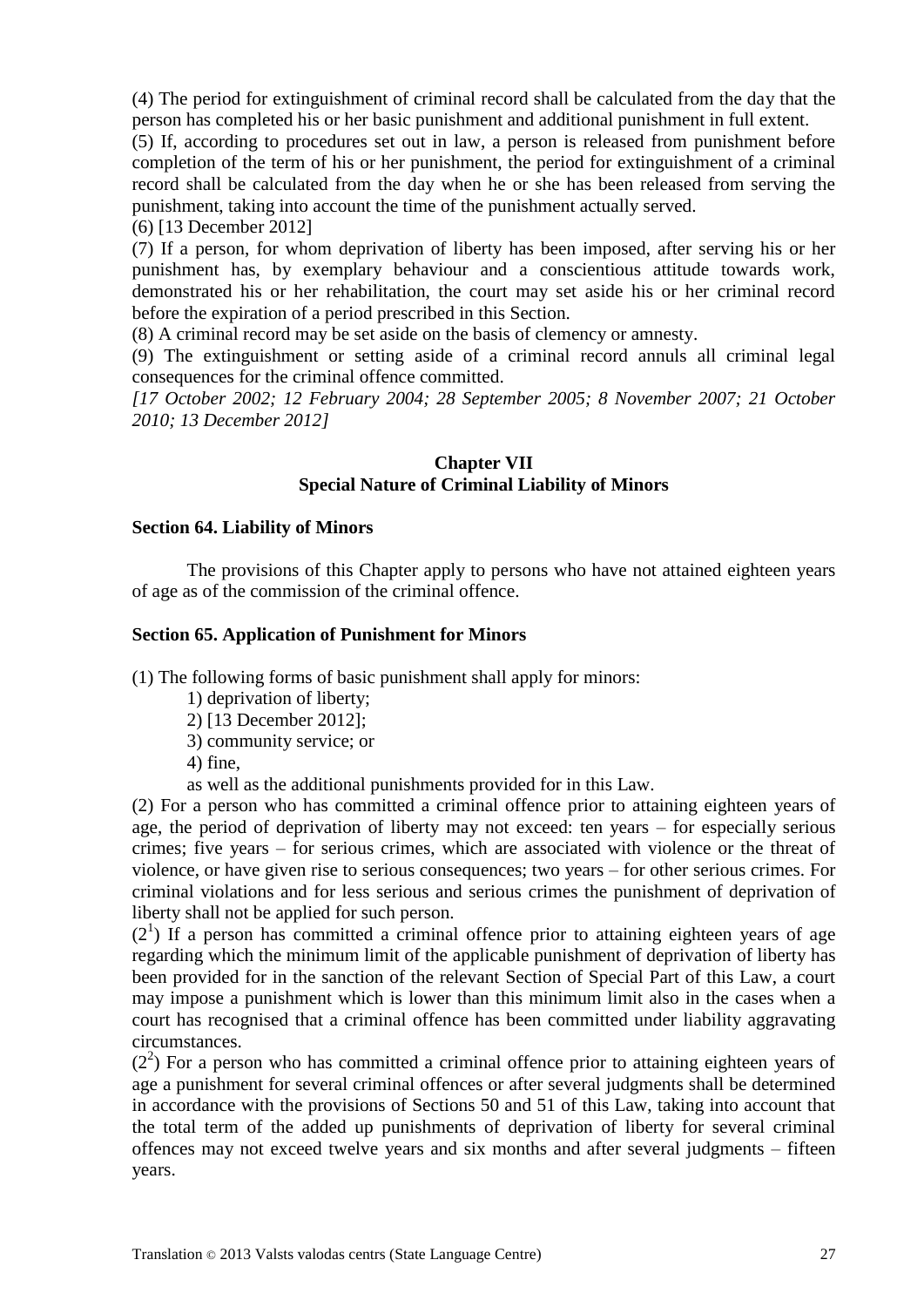(3) Conditional release from a punishment before serving the term may be proposed in relation to a person who has committed a criminal offence prior to attaining eighteen years of age, if he or she has served not less than half of the imposed punishment.

(4) A fine is applicable only to those minors who have their own income. A fine applied to a minor shall be not less than one and not exceeding fifty times the amount of the minimum monthly wage prescribed in the Republic of Latvia.

(5) A person, who before attaining eighteen years of age, has committed a criminal violation, shall, after serving the punishment, be deemed to have not been convicted.

*[20 June 2001; 12 June 2002; 16 June 2009; 13 December 2012]*

# **Section 66. Application of Compulsory Measures of a Correctional Nature to Minors**

(1) A court may, taking into account the particular circumstances of the committing of a criminal offence and information received regarding the personality of the offender, which mitigate his or her liability, release a minor from the punishment adjudged by applying compulsory measures of a correctional nature specified by law.

(2) Serving of a punishment shall be completed if a minor, who has been released from it, has not fulfilled the obligations imposed by a court during the period of the punishment adjudged. *[31 October 2002]*

## **Section 67. Suspended Sentence for a Minor**

[21 May 2009]

### **Chapter VIII Compulsory Measures of a Medical Nature**

### **Section 68. Compulsory Measures of a Medical Nature**

(1) The following compulsory measures of a medical nature may be determined for persons, who have committed the offences set out in this Law, but who suffer from a mental disorder and have been found to be mentally incapable or have diminished mental capacity:

- 1) out-patient medical treatment in a medical institution;
- 2) medical treatment of a general type in a psychiatric hospital (ward); and
- 3) medical treatment under guard in a specialised psychiatric hospital (ward).

(2) If according to the nature of the committed offence and his or her mental state a person mentioned in Paragraph one of this Section is not dangerous to the public, a court may place the person with his or her relatives or other persons who shall care for the ill person, in the charge and under the supervision of a medical institution pursuant to his or her place of residence.

(3) Medical treatment, in places of deprivation of liberty as are appropriate thereto, may also be determined for persons mentioned in Paragraph one of this Section who have been found to have diminished mental capacity.

## **Section 69. Provision of Compulsory Measures of a Medical Nature for Persons in a State of Mental Incapacity**

(1) A court may determine compulsory measures of a medical nature set out in this Law for persons who, being in a state of mental incapacity, have committed offences as provided for in this Law or, after commission of the offence or after judgment has been rendered, have become ill with a mental illness which has removed their ability to understand their actions or to control them, if these persons according to the nature of the committed offence and their mental state are dangerous to the public.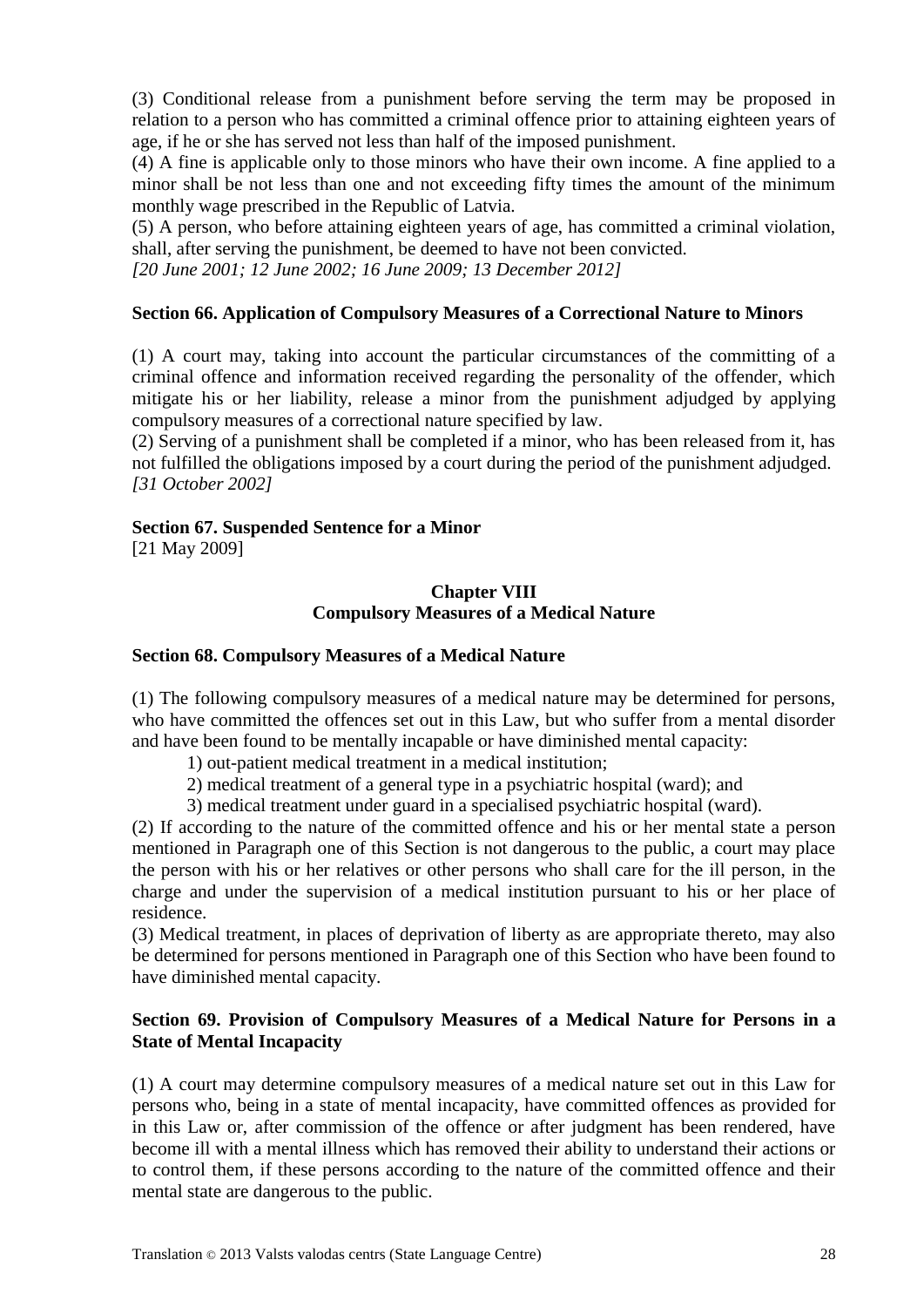(2) The compulsory medical treatment and type of medical institution shall be determined by the court in accordance with what mental illness the person concerned has and what the nature of his or her offence is. In regard to the determination of treatment to be provided in a psychiatric hospital (ward), the type thereof shall be selected by the medical institution.

(3) A court may adjudge punishment as against a person, who, following commission of a criminal offence or the rendering of a judgment of a court, has become ill with a mental illness which has removed the ability of the person to understand his or her actions or to control them, after he or she recovers his or her health, if the period of limitation has not expired or there is no other basis for releasing him or her from criminal liability and punishment.

(4) Provision of compulsory measures of a medical nature shall be terminated or altered by a court, on the basis of the opinion of the medical institution, if the person concerned has recovered his or her health or the nature of the illness has changed to such a degree that it is not necessary to provide such measures.

(5) If punishment is adjudged regarding such a person after the person recovers his or her health, the period during which compulsory measures of a medical nature were provided shall be included in the term of the punishment.

## **Section 70. Determination of Compulsory Measures of a Medical Nature for Persons in a State of Diminished Mental Capacity**

Compulsory measures of a medical nature may also be determined in regard to persons who have committed criminal offences while being in a state of diminished mental capacity. If such persons are punished with deprivation of liberty, medical treatment shall be provided in places of deprivation of liberty as are appropriate thereto. If such persons are punished without deprivation of liberty, a court shall impose upon them the obligation to have medical treatment in a psychiatric medical institution pursuant to their place of residence.

# **Chapter VIII<sup>1</sup> Coercive Measures Applicable to Legal Persons**

# **Section 70.<sup>1</sup> Basis for the Application of a Coercive Measure to a Legal Person**

For the criminal offences provided for in the Special Part of this Law, a court or in the cases provided for by the Law – a public prosecutor may apply a coercive measure to a legal person governed by private law, including State or local government capital company, as well as partnership, if a natural person has committed the offence in the interests of the legal person, for the sake of the person or as a result of insufficient supervision or control, acting individually or as a member of the collegial authority of the relevant legal person:

1) on the basis of the right to represent the legal person or act on the behalf thereof;

2) on the basis of the right to take a decision on behalf of the legal person;

3) in implementing control within the scope of the legal person.

*[14 March 2013]*

# **Section 70.<sup>2</sup> Types of Coercive Measures Applicable to a Legal Person**

(1) For a legal person one of the following coercive measures may be specified:

- 1) liquidation;
- 2) restriction of rights;
- 3) confiscation of property; or
- 4) monetary levy.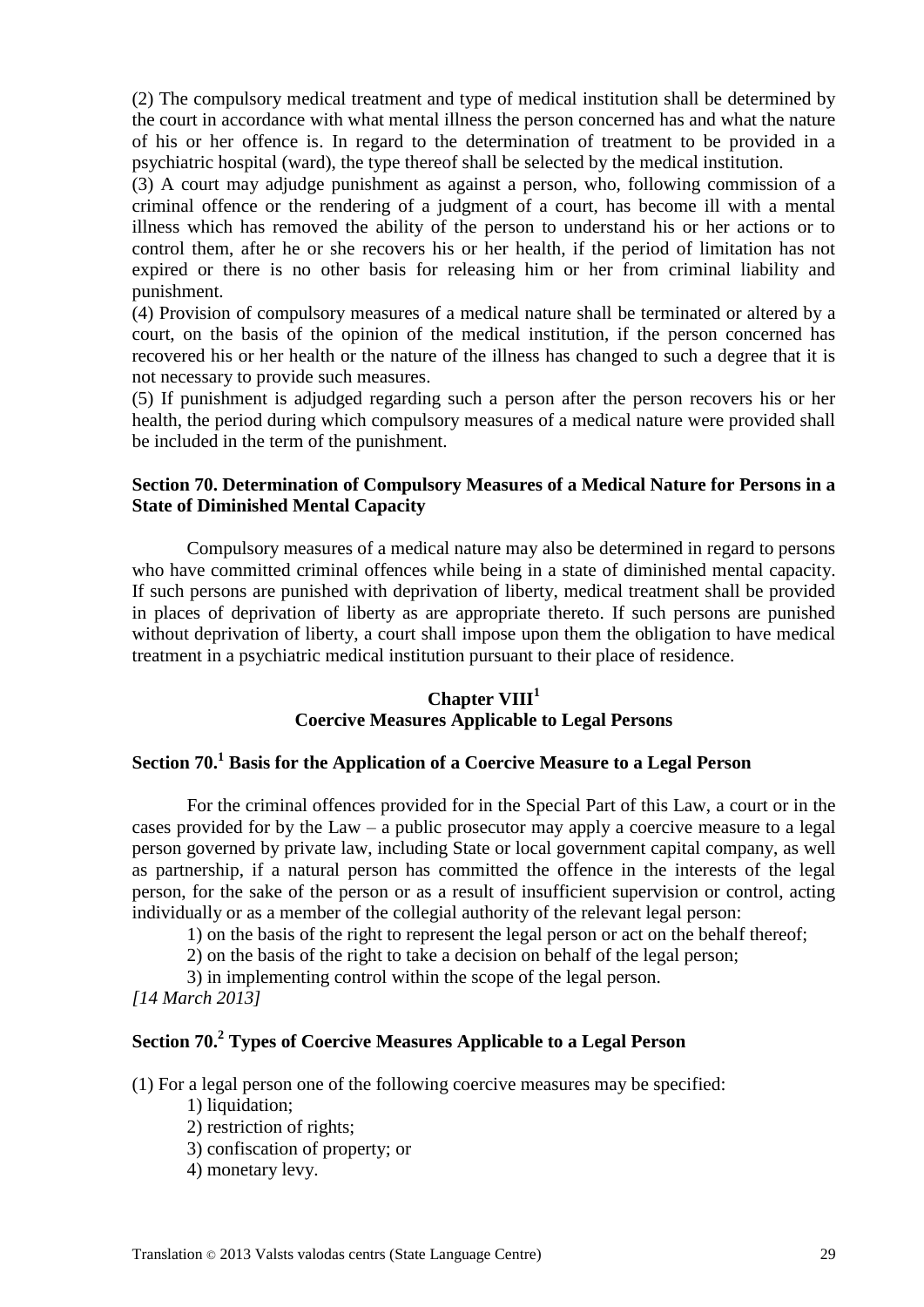(2) For a legal person one or several of the coercive measures provided for in Paragraph one of this Section may be applied. In applying liquidation, other coercive measures shall not be specified.

(3) The procedures for execution of coercive measures shall be determined in accordance with the law.

(4) For a criminal violation provided for in the Special Part of this Law and a less serious crime a public prosecutor, in drawing up an injunction regarding coercive measure, may determine monetary levy or restriction of rights as a coercive measure to a legal person. *[14 March 2013]*

# **Section 70.<sup>3</sup> Liquidation**

(1) Liquidation is the compulsory termination of the activities of a legal person.

(2) A legal person shall be liquidated only in such cases, if the legal person, a branch, representation or structural unit thereof has been especially established for the committing of a criminal offence or if a serious or especially serious crime has been committed.

(3) In liquidating a legal person, all of the existing property thereof shall be alienated without compensation to the ownership of the State.

*[5 May 2005; 14 March 2013]*

# **Section 70.<sup>4</sup> Restriction of Rights**

(1) Restriction of rights is the deprivation of specific rights or permits or the determination of such prohibition, which prevents a legal person from exercising certain rights, receive State support or assistance, participate in a State or local government procurement procedure, to perform a specific type of activity for a term of not less than one year and not exceeding ten years.

(2) A public prosecutor may, in an injunction regarding a coercive measure, apply not more than half of the maximum time for restriction of rights provided for in Paragraph one of this Section.

*[14 March 2013]*

# **Section 70.<sup>5</sup> Confiscation of Property**

(1) Confiscation of property is the compulsory alienation to State ownership without compensation of the property owned by a legal person.

(2) A court, in determining confiscation of property, shall specifically indicate which property is to be confiscated.

(3) [14 March 2013]

(4) Property owned by a legal person, which has been transferred to another person, may also be confiscated.

*[5 May 2005; 13 December 2012; 14 March 2013]*

# **Section 70.<sup>6</sup> Monetary Levy**

(1) A monetary levy is a sum of money, which is imposed by a court or public prosecutor to be paid for the benefit of the State within 30 days. Monetary levy, in conformity with the seriousness of the criminal offence and the financial circumstances of a legal person, shall be determined in the amount of not less than ten thousand and not exceeding hundred thousand times the minimum monthly wage specified in the Republic of Latvia at the time of the rendering of the adjudication, indicating in the adjudication the amount of the monetary levy in the monetary units of the Republic of Latvia. A public prosecutor may, in an injunction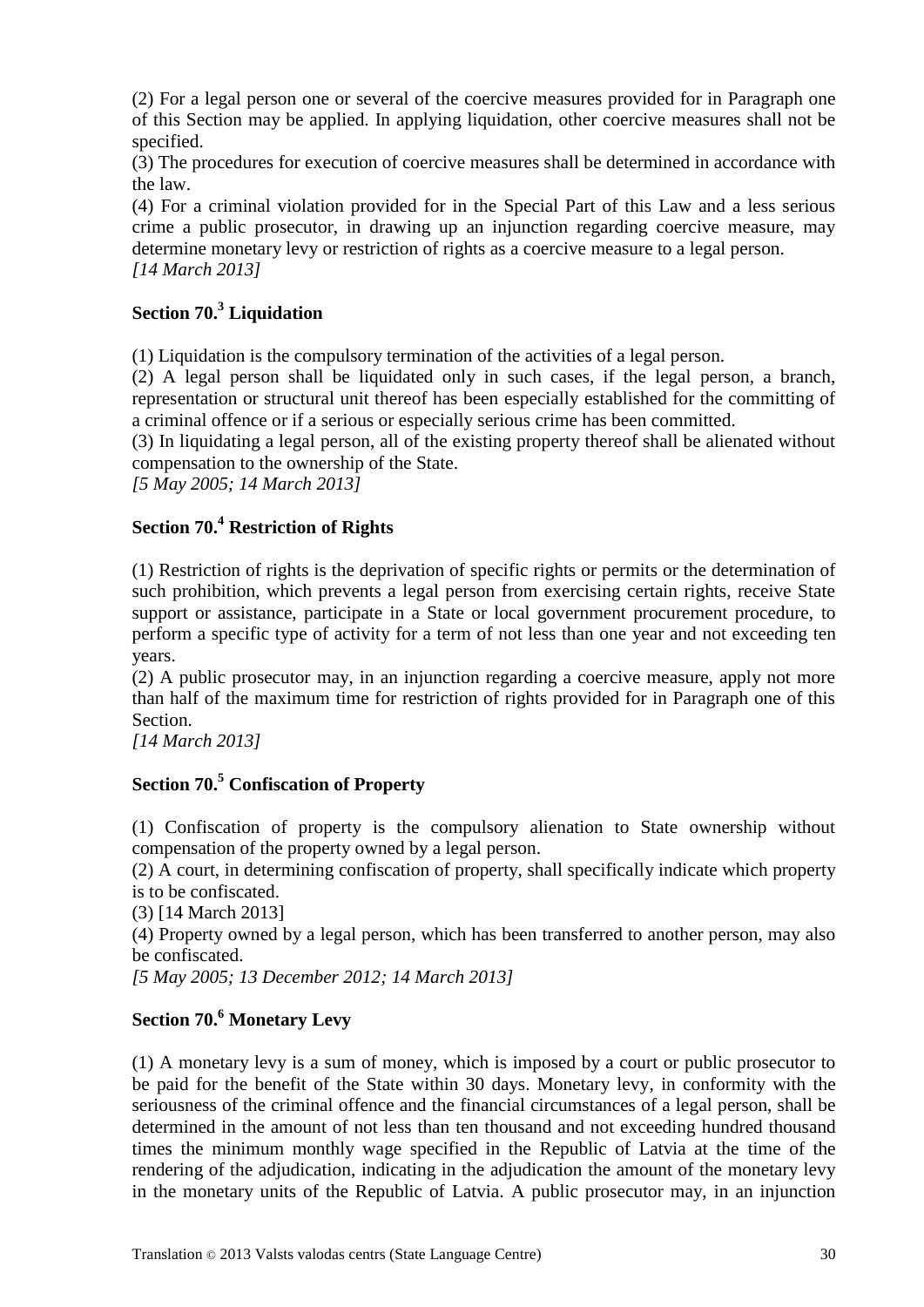regarding a coercive measure, apply not more than half of the maximum amount of monetary levy provided for in this Section, complying to the amount of the minimum wage specified in the Republic of Latvia at the time of drawing up the referred to injunction and indicating therein the sum of such monetary levy in the monetary units of the Republic of Latvia.

(2) A monetary levy, which has been imposed upon a legal person, shall be paid from the funds of the legal person.

(3) A court or public prosecutor accordingly may divide the payment of the monetary levy into periods or postpone for a time period not exceeding one year from the day when an adjudication or injunction regarding coercive measure has entered into effect.

(4) If the monetary levy has not been paid, the coercive measure shall be implemented by compulsory procedures.

*[14 March 2013]*

# **Section 70.<sup>7</sup> Compensation for Harm Caused**

[14 March 2013]

# **Section 70.<sup>8</sup> Conditions for the Application of Coercive Measures to a Legal Person**

(1) In determining the type of coercive measure, the nature of the criminal offence and the harm caused shall be taken into account.

(2) In determining the extent of a coercive measure the following conditions shall be observed:

1) the actual action of a legal person;

2) the nature and consequences of the acts of a legal person;

3) measures, which a legal person has performed in order to prevent the committing of a criminal offence;

4) the size, type of activities and financial circumstances of a legal person;

5) measures, which a legal person has performed in order to compensate for the losses caused or prevent the damage caused;

6) whether a legal person has reached a settlement with the victim. *[14 March 2013]*

# **Special Part**

#### **Chapter IX**

# **Crimes against Humanity and Peace, War Crimes and Genocide**

#### **Section 71. Genocide**

For a person who commits genocide, that is, commits intentional acts for purposes of the destruction in whole or in part of any group of persons identifiable as such by nationality, ethnic origin, race, or a defined religion, by killing members of the group, inflicting upon them physical injuries hazardous to life or health or causing them to become mentally ill, intentionally causing conditions of life for such people as result in their physical destruction in whole or in part, utilising measures the purpose of which is to prevent the birth of children in such group, or transferring children on a compulsory basis from one group of persons into another,

the applicable punishment is life imprisonment or deprivation of liberty for a term of not less than three and not exceeding twenty years. *[21 May 2009]*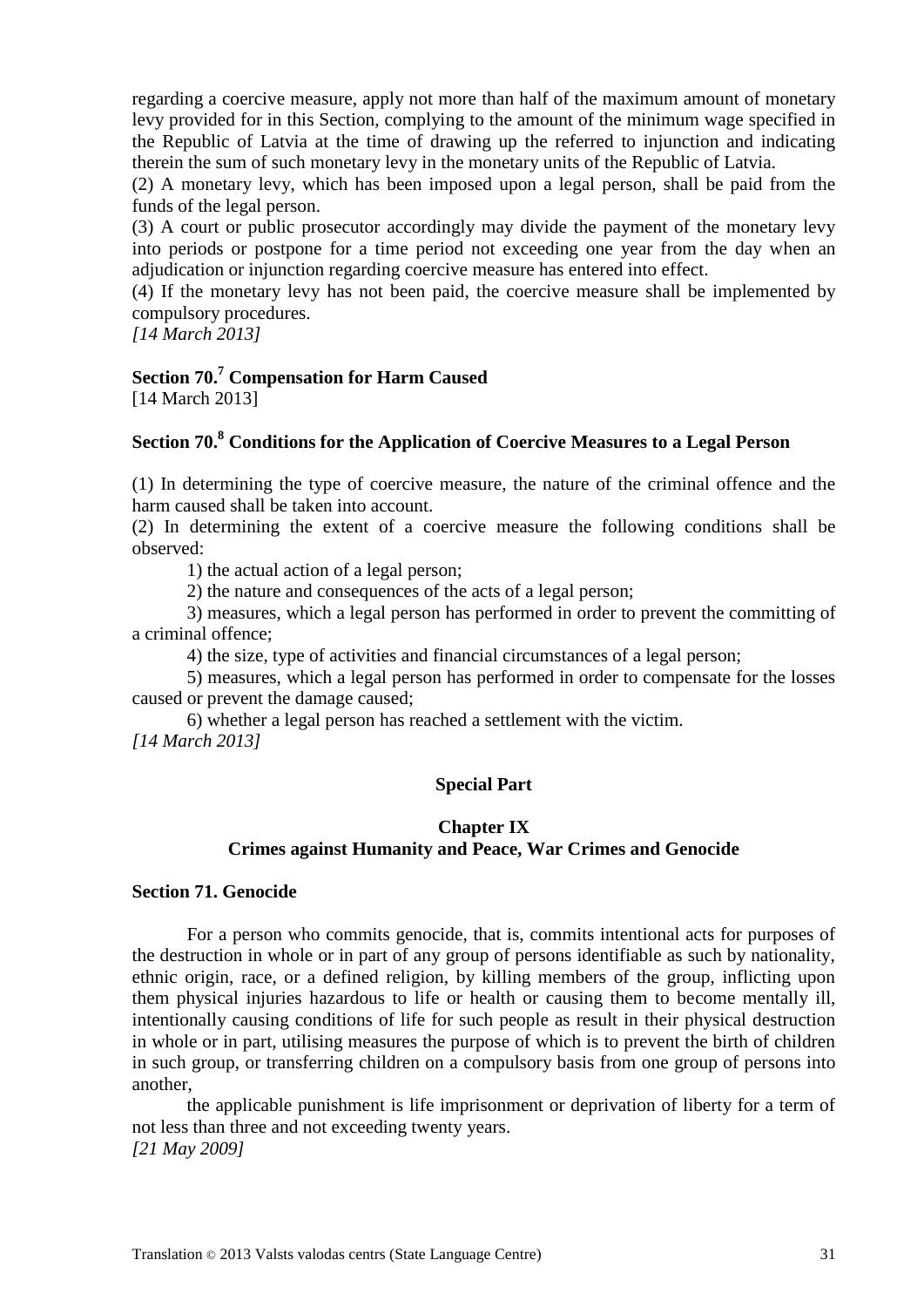# **Section 71.<sup>1</sup> Invitation to Genocide**

For a person who commits public invitation to genocide,

the applicable punishment is deprivation of liberty for a term not exceeding eight years.

*[28 April 2005]*

# **Section 71.<sup>2</sup> Crimes against Humanity**

For a person who commits crime against humanity, that is, for an activity which is performed as a part of vast or systematic offensive to civilians and which has been expressed as homicide, extermination, enslavement, deportation or forced movement, unlawful deprivation or limitation of liberty, torture, rape, involvement of a person into sexual slavery, compelling the engaging in prostitution, forced fertilisation or sterilisation, or sexual violence of similar degree of severity, apartheid, persecution of any group of people or union on the basis of political, racial, national, ethnical, cultural, religious or gender affiliation or other reasons which have been recognised as inadmissible in the international law, in relation to any activity indicated in this Section or genocide, or war crime or other activity provided for in the international law binding upon the Republic of Latvia, which causes serious physical or mental suffering,

the applicable punishment is life imprisonment or deprivation of liberty for a term of not less than three and not exceeding twenty years. *[21 May 2009]*

#### **Section 72. Crimes against Peace**

For a person who commits crimes against peace, that is, commits planning, preparation triggering of, participation in military aggression, commits conducting of a war of aggression in violation of international agreements binding upon the Republic of Latvia, commits participation in a conspiracy for the purpose of committing crimes mentioned in this Section,

the applicable punishment is life imprisonment or deprivation of liberty for a term of not less than three and not exceeding twenty years.

#### **Section 73. Preparation, Storage, Movement, Use and Distribution of Weapons of Mass Destruction**

For a person who commits preparation, storage, movement, use or distribution of nuclear, chemical, biological, bacteriological, toxic or other weapons of mass destruction,

the applicable punishment is life imprisonment or deprivation of liberty for a term of not less than three and not exceeding twenty years. *[19 November 2009]*

#### **Section 74. War Crimes**

For a person who commits war crimes, that is, commits violation of provisions regarding conduct of war prohibited in international law binding upon the Republic of Latvia or of international humanitarian law, including murder, torture of a person protected by humanitarian law or inhuman treatment of such person, taking of hostages, illegal deportation, movement, limitation of liberty, unjustifiable destruction of cities and other entities, or other prohibited activity,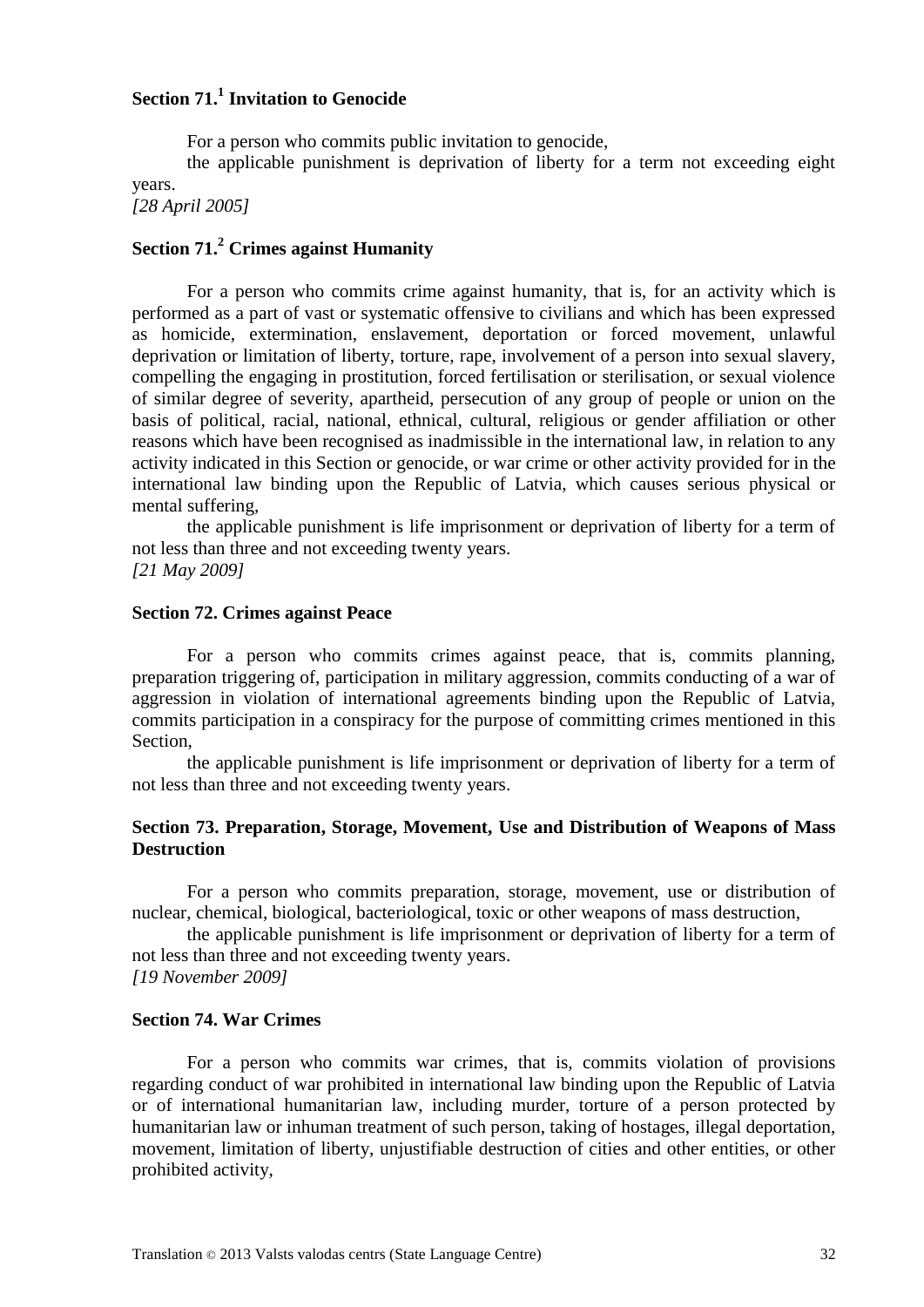the applicable punishment is life imprisonment or deprivation of liberty for a term of not less than three and not exceeding twenty years. *[21 May 2009]*

# **Section 74.<sup>1</sup> Acquittal of Genocide, Crime against Humanity**

For a person who commits public glorification of genocide, crime against humanity, crime against peace or war crime or public denial or acquittal of committed genocide, crime against humanity, crime against peace or war crime,

the applicable punishment is deprivation of liberty for a term of not exceeding five years or temporary deprivation of liberty, or community service, or a fine. *[21 May 2009; 13 December 2012]*

#### **Section 75. Force against Residents in the Area of Hostilities**

For a person who commits illegal violence against residents in an area of hostilities, as well as commits illegal forcible confiscation or destruction of their property,

the applicable punishment is deprivation of liberty for a term of not less than three and not exceeding fifteen years.

#### **Section 76. Pillaging**

For a person who commits appropriation of the property of persons killed or wounded on a battlefield (pillaging),

the applicable punishment is deprivation of liberty for a term not exceeding eight years.

#### **Section 77. Invitation to War of Aggression**

For a person who commits public invitation of a war of aggression or of triggering of military conflict,

the applicable punishment is deprivation of liberty for a term not exceeding eight years.

#### **Section 78. Triggering of National, Ethnic and Racial Hatred**

(1) For a person who commits acts intentionally directed towards triggering national, ethnic or racial hatred or enmity,

the applicable punishment is deprivation of liberty for a term not exceeding three years or temporary deprivation of liberty, or community service, or a fine.

(2) For a person who commits the same acts, if they are associated with violence or threats, or where they are committed by a group of persons, a State official, or a responsible employee of an undertaking (company) or organisation, or if it is committed utilising automated data processing systems,

the applicable punishment is deprivation of liberty for a term not exceeding ten years, with or without probationary supervision for a term not exceeding three years.

*[21 June 2007; 13 December 2012]*

#### **Section 79. Destruction of Cultural and National Heritage**

For a person who commits the intentional destruction of such values, which constitute part of the cultural or national heritage,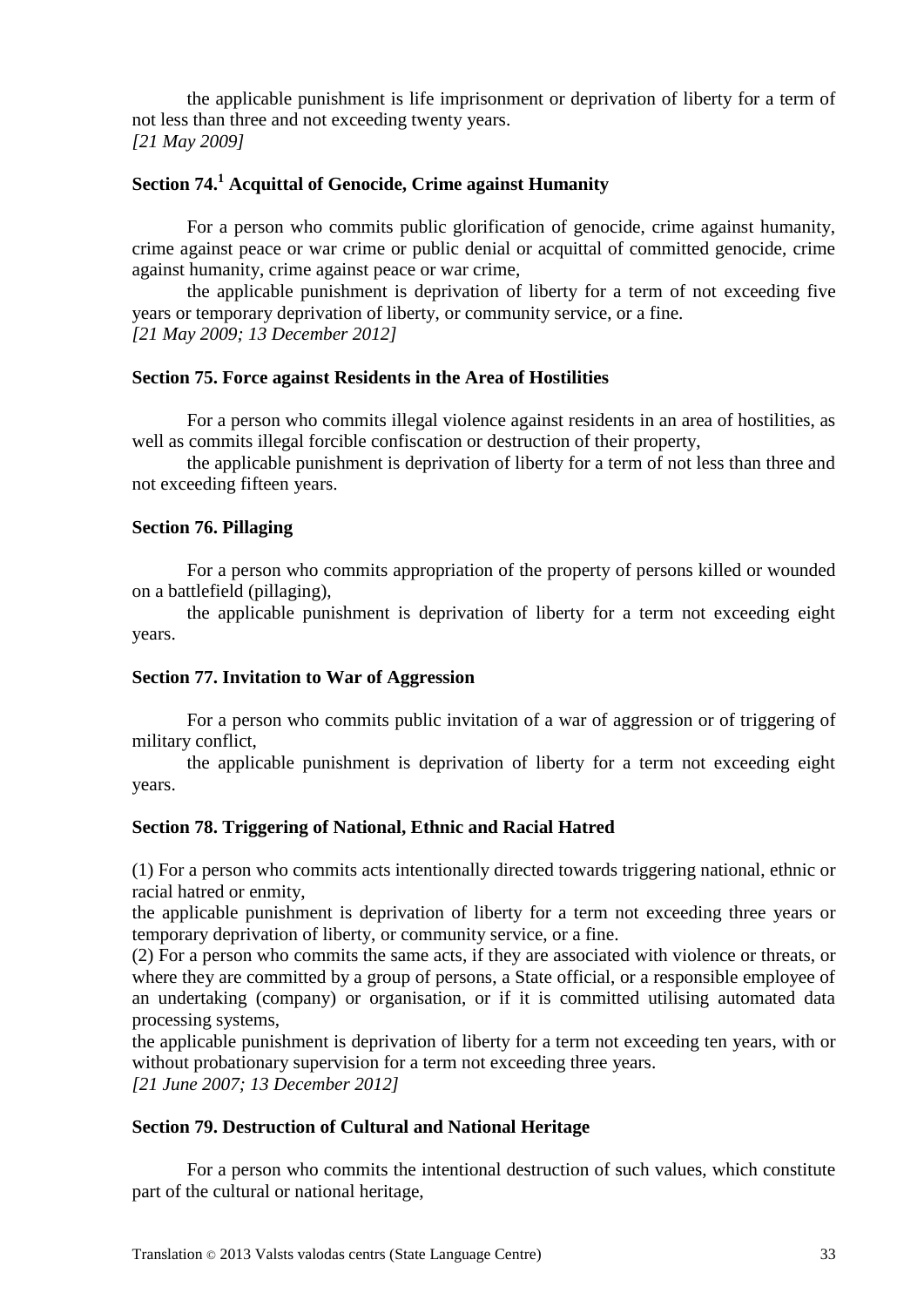the applicable punishment is deprivation of liberty for a term not exceeding twelve years.

*[13 December 2012]*

# **Chapter X Crimes against the State**

### **Section 80. Acts Promoting the Overthrow of the State Authority**

For a person who commits actions directed towards the violent overthrow of the State authority of the Republic of Latvia,

the applicable punishment is deprivation of liberty for a term of not less than five and not exceeding fifteen years, with or without confiscation of property and with or without probationary supervision for a term not exceeding three years. *[13 December 2012]*

## **Section 80.<sup>1</sup> Uniting in Organisations with the Aim to Overthrow the State Authority of the Republic of Latvia**

For a person who commits the uniting with more than two persons in an organised group for the purpose of overthrowing the State authority of the Republic of Latvia or to destroy the independence of the State, or to destroy its territorial integrity,

the applicable punishment is deprivation of liberty for a term of up to five years or temporary deprivation of liberty, or community service, or a fine, with or without probationary supervision for a term not exceeding three years. *[25 April 2002; 13 December 2012]*

# **Section 81. Invitation to Forcibly Overthrow the State Authority of the Republic of Latvia and Forcibly Change the Political System**

For a person who commits public invitation to violently overthrow the State authority of the Republic of Latvia as established by the Constitution, or to violently change the political system, as well as commits the distribution of materials containing such invitation for the same purpose,

the applicable punishment is deprivation of liberty for a term not exceeding five years or temporary deprivation of liberty, or community service, or a fine. *[13 December 2012]*

#### **Section 82. Invitation to Destroy Independence of the Republic of Latvia as a State**

(1) For a person who commits public invitation of destruction of the independence of the Republic of Latvia as a state, with purpose of incorporating Latvia into a unified state structure with some other state, or destruction thereof in some other way,

the applicable punishment is deprivation of liberty for a term not exceeding three years or temporary deprivation of liberty, or community service, or a fine, with or without probationary supervision for a term not exceeding three years.

(2) For a person who commits organisational activities directed towards destruction of the independence of the Republic of Latvia as a state, with purpose of incorporating Latvia into a unified state structure with some other state, or destruction thereof in some other way,

the applicable punishment is deprivation of liberty for a term not exceeding five years or temporary deprivation of liberty, or community service, or a fine, with or without probationary supervision for a term not exceeding three years.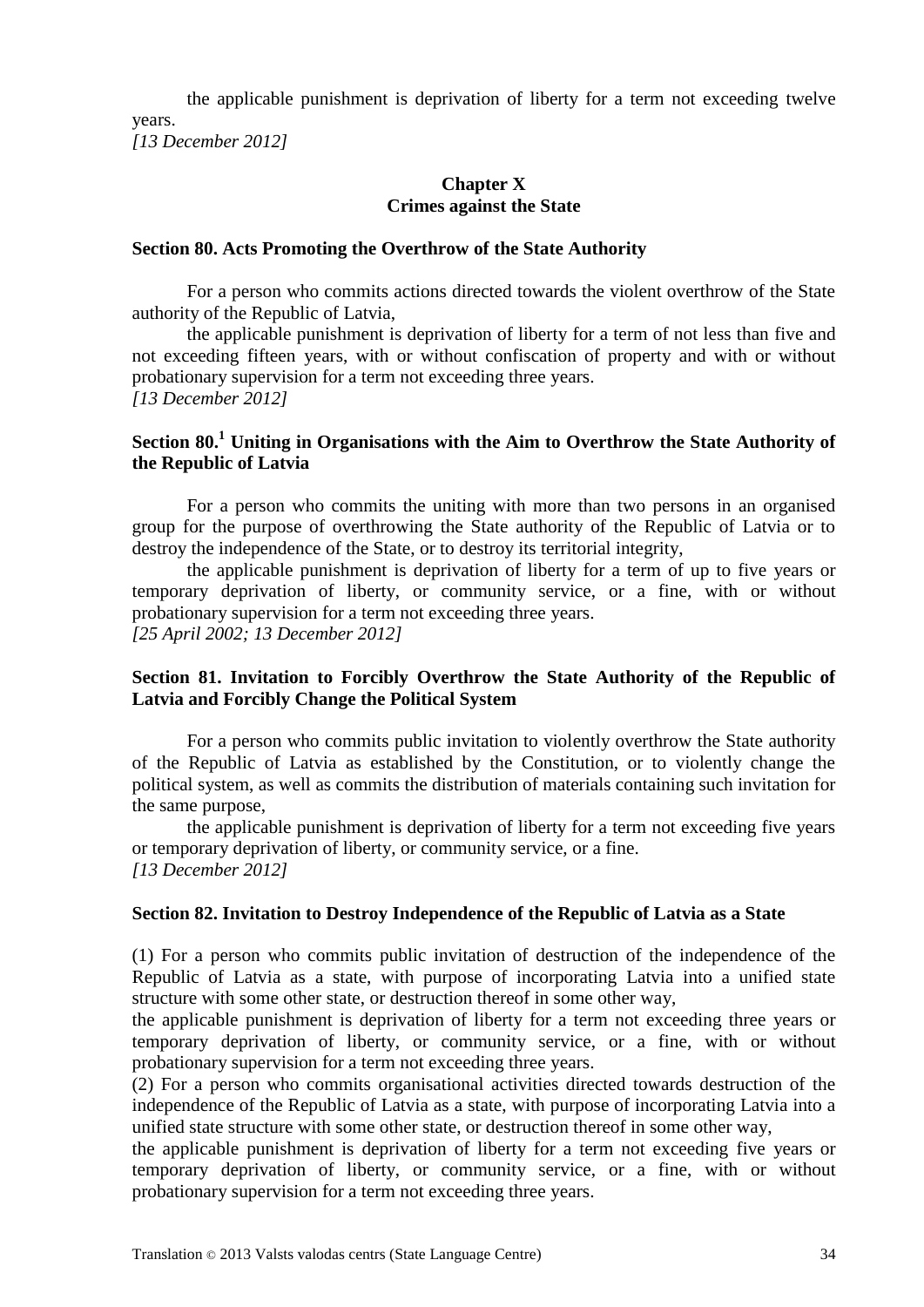# **Section 83. Invitation to Destruction of the Territorial Integrity of the Republic of Latvia**

(1) For a person who commits public invitation to destruction of the territorial integrity of the Republic of Latvia, that is, secession of a part of the territory of the Republic of Latvia in a manner not provided for by the Constitution of the Republic of Latvia.

the applicable punishment is deprivation of liberty for a term not exceeding three years or temporary deprivation of liberty, or community service, or a fine.

(2) For a person who commits organisational acts directed towards the destruction of the territorial integrity of the Republic of Latvia,

the applicable punishment is deprivation of liberty for a term not exceeding five years or temporary deprivation of liberty, or community service, or a fine.

*[13 December 2012]*

## **Section 84. Violation of Sanctions Imposed by International Organisations**

(1) For a person who commits intentional violation of regulatory enactments regulating implementation of sanctions determined by the United Nations Security Council, European Union or other international organisations in the Republic of Latvia,

the applicable punishment is deprivation of liberty for a term not exceeding five years or temporary deprivation of liberty, or community service, or a fine.

(2) For a person who commits the same acts, if they are committed by a group of persons pursuant to prior agreement or by a State official, or if substantial harm has been caused thereby,

the applicable punishment is deprivation of liberty for a term not exceeding five years or temporary deprivation of liberty, or community service, or a fine.

*[1 June 2000; 13 December 2012]*

# **Section 85. Espionage**

(1) For a person who commits transfer of confidential information, or stealing or collection thereof pursuant to an assignment from the intelligence agency of a foreign power, in order that this information be utilised in a manner prejudicial to the interests of the Republic of Latvia,

the applicable punishment is deprivation of liberty for a term not exceeding ten years, with or without confiscation of property.

(2) For a person who commits the same acts, if the information is an official secret,

the applicable punishment is deprivation of liberty for a term of not less than three and not exceeding twenty years, or life imprisonment, with or without confiscation of property. *[13 December 2012]*

## **Section 86. Endangerment of the Life and Health of the President of the Republic of Latvia, Member of the** *Saeima***, Member of the Cabinet and other State Official**

For a person who commits an attack on the President of the Republic of Latvia, member of the *Saeima*, member of the Cabinet, or another State official elected, nominated or appointed by the *Saeima* of the Republic of Latvia, in relation to their governmental activities in the interests of the Republic of Latvia, if endangerment of the life or health of such person is associated with the attack,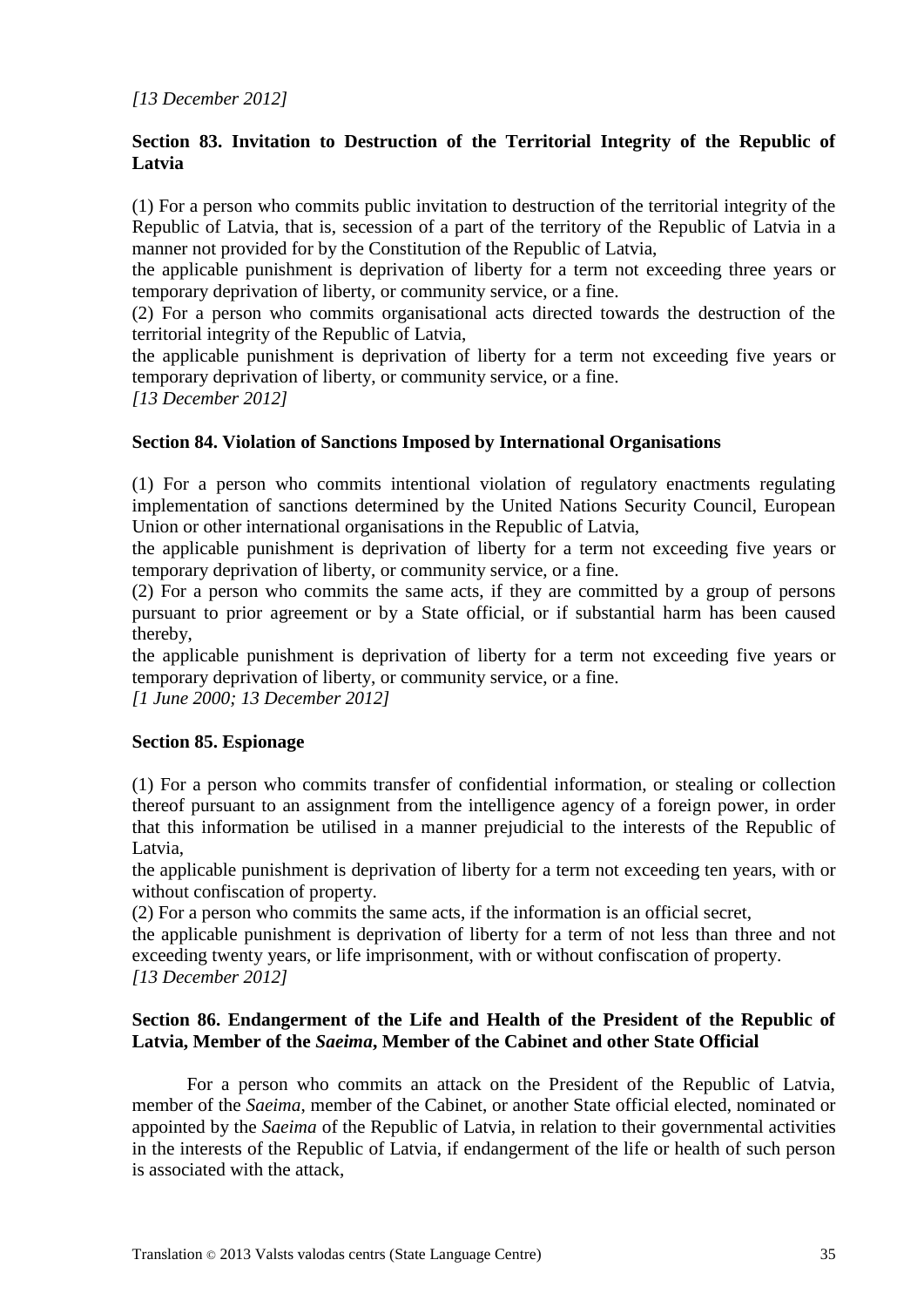the applicable punishment is deprivation of liberty for a term not exceeding fifteen years and with or without probationary supervision for a term not exceeding three years. *[13 December 2012]*

### **Section 87. Endangerment of the Life and Health of Representatives of Foreign States**

(1) For a person who commits assault on the leader of a foreign state or of its government, or on another representative of a foreign State, who has officially arrived in the Republic of Latvia on official business, if the assault is associated with the endangerment of the life or health of this person,

the applicable punishment is deprivation of liberty for a term not exceeding fifteen years, with or without probationary supervision for a term not exceeding three years.

(2) For a person who commits the same acts, if such have caused serious consequences for the Republic of Latvia,

the applicable punishment is deprivation of liberty for a term of not less than five and not exceeding twenty years, with or without probationary supervision for a term not exceeding three years.

*[13 December 2012]*

# **Section 88. Terrorism**

(1) For a person who commits the use of explosives, use of fire, the use of nuclear chemical, chemical, biological, bacteriological, toxic or other weapons of mass destruction, mass poisoning, spreading of epidemics and epizootic diseases, kidnapping of persons, taking of hostages, hijacking of air, land or sea means of transport or other activities if they committed for the purpose of intimidating inhabitants or with the purpose of inducing the State, its institutions or international organisations to take any action or refrain therefrom, or for purposes of harming the State or the inhabitants thereof or the interests of international organisations (terrorism),

the applicable punishment is life imprisonment or deprivation of liberty for a term of not less than eight and not exceeding twenty years, with or without confiscation of property and with probationary supervision for a term not exceeding three years.

(2) For a person who commits destruction or damage to physical objects, automated data processing systems, electronic networks, as well as other objects located in the territory or the continental shelf of the State, if such activities are committed for the purpose provided for in Paragraph one of this Section,

the applicable punishment is life imprisonment or deprivation of liberty for a term of not less than eight and not exceeding twenty years, with or without confiscation of property and with probationary supervision for a term not exceeding three years.

(3) For a person who commits the acts provided for in Paragraph one or two of this Section if they are committed by a group of persons pursuant to priors agreement (a terrorist group),

the applicable punishment is life imprisonment or deprivation of liberty for a term of not less than ten and not exceeding twenty years, with or without confiscation of property and with probationary supervision for a term not exceeding three years.

(4) For a person who commits the establishment or leading of a terrorist group,

the applicable punishment is life imprisonment or deprivation of liberty for a term of not less than fifteen and not exceeding twenty years, with or without confiscation of property and with probationary supervision for a term not exceeding three years.

*[18 May 2000; 8 December 2005; 13 December 2007/2; 13 December 2012]*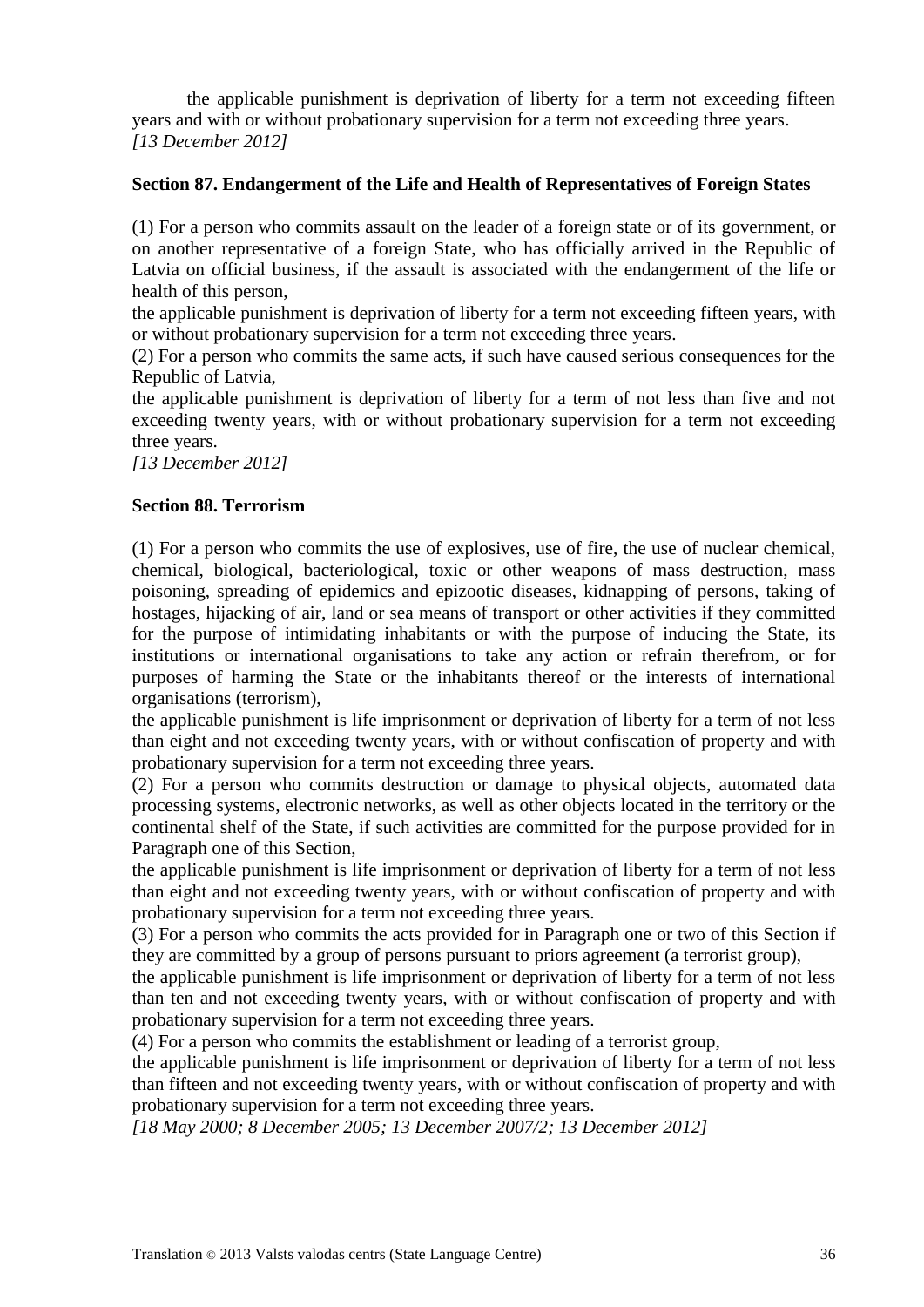# **Section 88.<sup>1</sup> Financing of Terrorism**

(1) For a person who commits the direct or indirect collection or transfer of any type of acquired funds or other property for the purposes of utilising such or knowing that such will be fully or partially utilised in order to commit one or several acts of terror or in order to transfer such to the disposal of terrorist groups or individual terrorists (financing of terrorism), the applicable punishment is life imprisonment or deprivation of liberty for a term of not less than eight and not exceeding twenty years, with or without confiscation of property.

(2) For a person who commits the financing of terrorism if it has been committed by a group of persons pursuant to prior agreement or it committed on large scale,

the applicable punishment is life imprisonment or deprivation of liberty for a term of not less than fifteen and not exceeding twenty years, with or without confiscation of property.

*[28 April 2005; 13 December 2007/2; 13 December 2012]*

# **Section 88.<sup>2</sup> Invitation to Terrorism and Terrorism Threats**

For a person who commits a public invitation to terrorism or threat to commit an act of terror, if there is a basis for considering that it may be committed,

the applicable punishment is deprivation of liberty for a term not exceeding eight years, with or without probationary supervision for a term not exceeding three years. *[13 December 2007/2; 13 December 2012]*

# **Section 88.<sup>3</sup> Recruitment and Training of Persons for the Commitment of Acts of Terror**

For a person who commits the recruitment or training of persons for the commitment of acts of terror,

the applicable punishment is deprivation of liberty for a term of not exceeding ten years, with or without confiscation of property and with or without probationary supervision for a term not exceeding three years.

*[13 December 2007/2; 13 December 2012]*

#### **Section 89. Sabotage**

For a person who commits any act or failure to act as is directed towards destruction of the financial system, industrial, transport, agricultural, trade or other economic sectors, or destruction of the operations of any institutions or organisations, with the purpose of harming the Republic of Latvia,

the applicable punishment is deprivation of liberty for a term of not less than five and not exceeding twelve years, with or without confiscation of property. *[13 December 2012]*

### **Section 89.<sup>1</sup> Criminal Organisation**

(1) For a person who commits the establishment of such a criminal organisation (association), in the composition of which are at least five persons, for the purpose of committing especially serious crimes against humanity or peace, war crimes, to commit genocide or to commit especially serious crimes against the State, as well as for involvement in such an organisation or in an organised group included within such organisation or other criminal formation,

the applicable punishment is deprivation of liberty for a term of not less than eight and not exceeding seventeen years, with or without confiscation of property and with or without probationary supervision for a term not exceeding three years.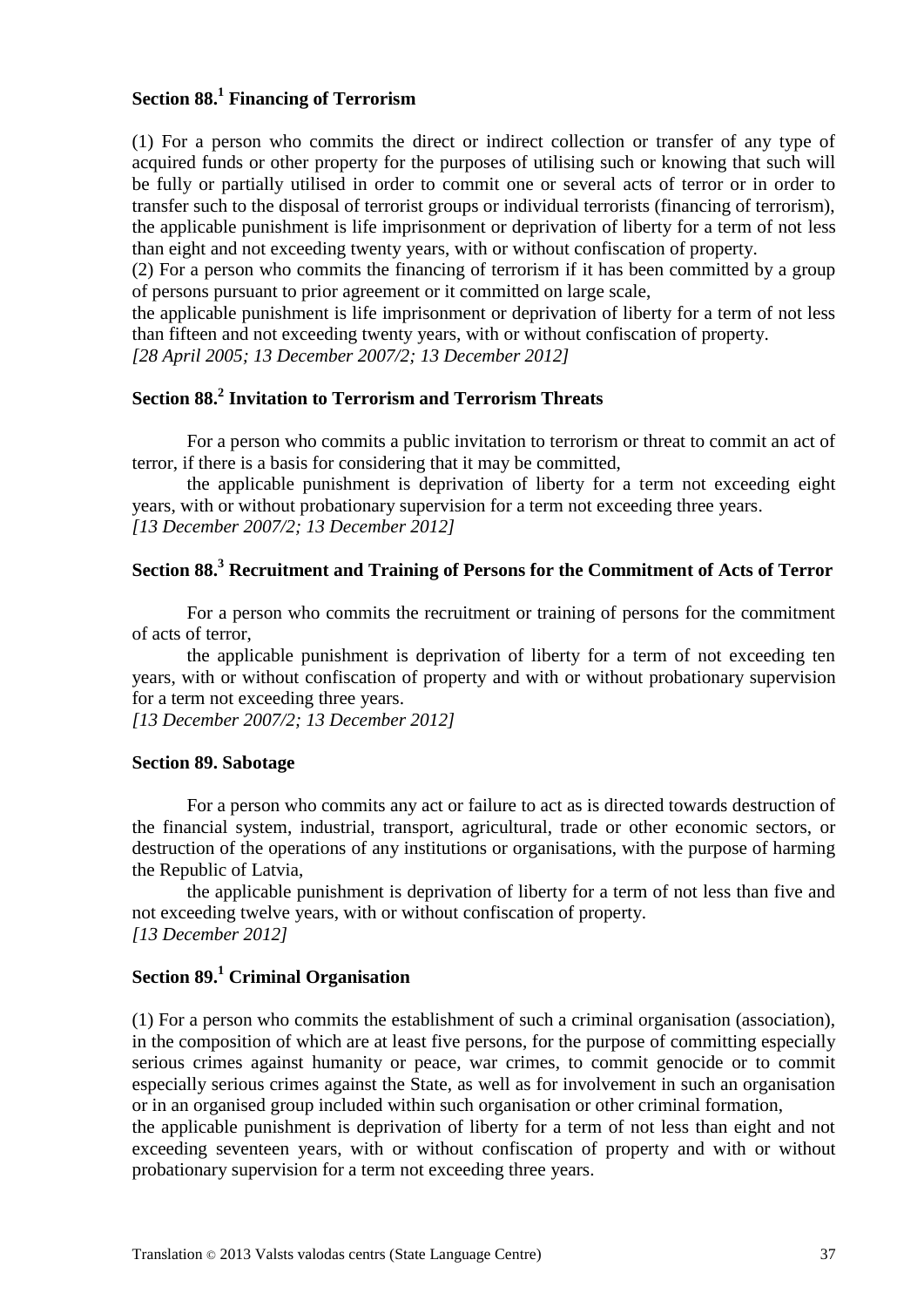(2) For a person who commits the leading of a criminal organisation or participates in the committing of the crimes provided for in Paragraph one of this Section by such an organisation,

the applicable punishment is life imprisonment or deprivation of liberty for a term of not less than ten and not exceeding twenty years, with or without confiscation of property and with probationary supervision for a term not exceeding three years.

*[25 April 2002; 13 December 2012]*

## **Section 90. Hindrance of the Exercise of the Right to Vote, the Right to Participate in Initiation of Legislation, Initiation of National Referendums and Supporting of the European Citizens' Initiative**

(1) For a person who knowingly commits hindrance of the right to freely participate in a collection of signatures organised in accordance with the laws of the Republic of Latvia for the initiation of legislation or national referendum or for supporting of the European Citizens' Initiative, by the use of violence, fraud, threats, payoffs, or other unlawful means,

the applicable punishment is deprivation of liberty for a term not exceeding one year or temporary deprivation of liberty, or community service, or a fine.

(2) For a person who knowingly commits hindrance of the right to freely elect members of the parliament and to be elected or to freely participate in a national referendum organised in accordance with the laws of the Republic of Latvia, by the use of violence, fraud, threats, payoffs, or other unlawful means,

the applicable punishment is deprivation of liberty for a term not exceeding three years or temporary deprivation of liberty, or community service, or a fine.

*[13 December 2012]*

**Section 91. Dissemination of False Information Concerning Candidates to the** *Saeima* [12 June 2002]

# **Section 92. Falsification of Signature Collection, Election and National Referendum Documents, Miscount of Votes and Violation of the Right of Secret Ballot**

For a person who commits falsification of signature collection for the initiation of election or national referendum or for supporting of the European Citizens' Initiative, or falsification of election or national referendum documents, or knowingly miscounting votes, as well as knowingly commits violation of the right of secret ballot, where committed by a State official or a member of the Election Committee,

the applicable punishment is deprivation of liberty for a term not exceeding four years or temporary deprivation of liberty, or community service, or a fine, with deprivation of the right to take up a specific office for a term not exceeding five years. *[13 December 2012]*

## **Section 93. Desecration of State Symbols**

For a person who commits pulling down, tearing, breaking or destroying the Latvian Coat of Arms or the national flag of Latvia, or other desecration of these State symbols, or public desecration of the national anthem of Latvia,

the applicable punishment is deprivation of liberty for a term not exceeding three years or temporary deprivation of liberty, or community service, or a fine. *[12 February 2004; 13 December 2012]*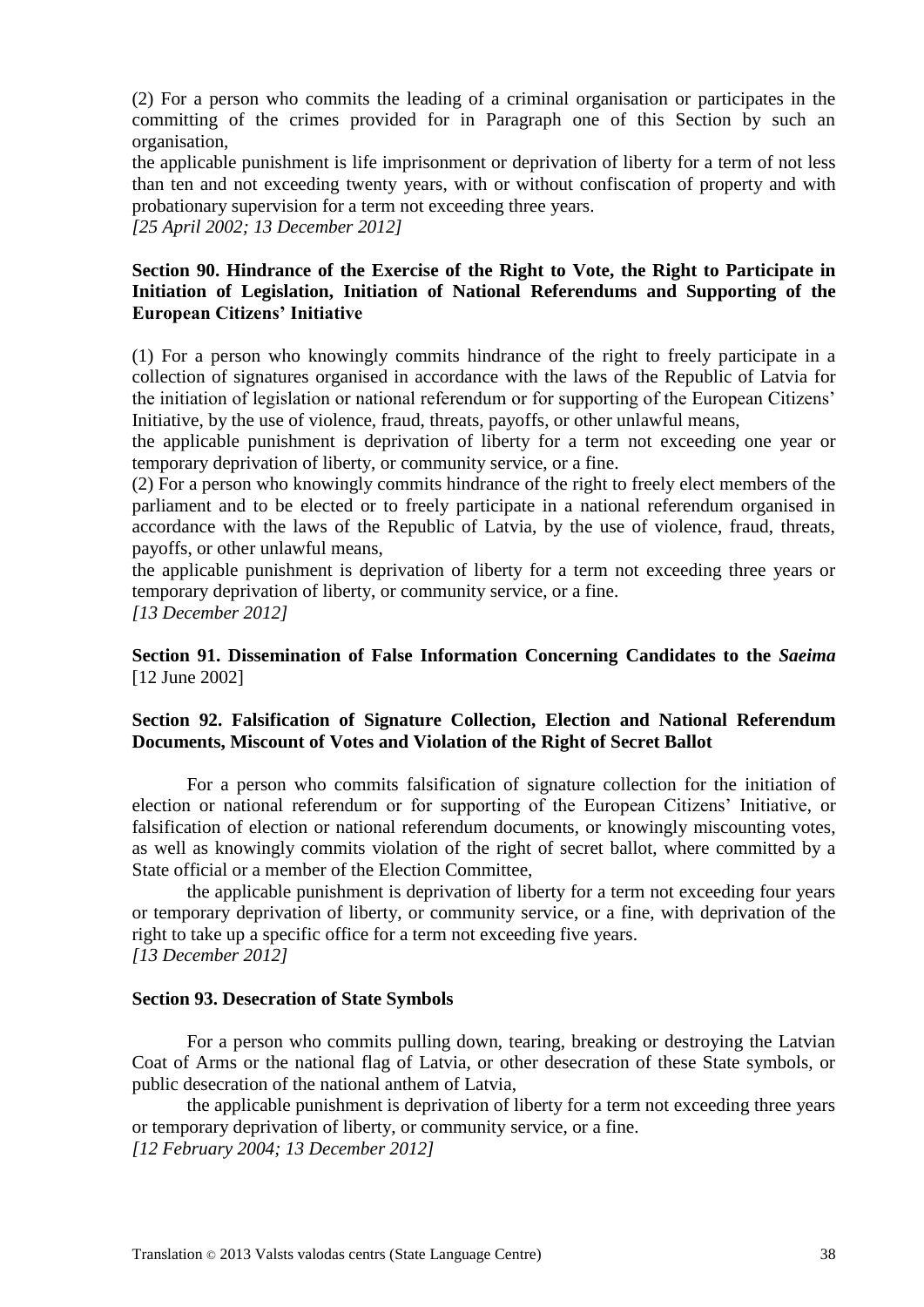#### **Section 94. Intentional Disclosure of Official Secrets**

For a person who intentionally discloses an official secret, where the offence is committed by a person who had been warned regarding non-disclosure of an official secret, however, the offence does not contain characteristics of espionage,

the applicable punishment is deprivation of liberty for a term not exceeding five years or temporary deprivation of liberty, or community service, or a fine, with deprivation of the right to engage in specific employment or to take up a specific office for a term not exceeding five years.

*[21 October 2010; 13 December 2012]*

#### **Section 95. Disclosure of Official Secrets through Negligence**

For a person who commits disclosure of official secrets through negligence, where committed by a person who had been warned regarding non-disclosure of an official secret, or for losing of an object of official secret where committed by a person to whom the object of official secret had been entrusted, and if substantial harm results thereby,

the applicable punishment is deprivation of liberty for a term not exceeding two years or temporary deprivation of liberty, or community service, or a fine.

*[21 October 2010; 13 December 2012]*

#### **Chapter XI Criminal Offences against the Environment**

### **Section 96. Violation of Provisions regarding the Management and Utilisation of the Earth, or its Depths, Waters and Forests**

For a person who commits violation of provisions regarding the management and utilisation of the earth or its depths, waters or forests, if substantial harm has been caused thereby to the environment, human health or property or economic interests,

the applicable punishment is deprivation of liberty for a term not exceeding three years or temporary deprivation of liberty, or community service, or a fine. *[21 October 2010; 13 December 2012]*

### **Section 97. Violation of Provisions regarding the Utilisation of the Natural Resources of the Sea**

#### (1) [21 October 2010]

(2) For a person who commits violation of the provisions regarding the researching or utilisation of natural resources of the territorial sea, continental shelf or exclusive economic zone of the Republic of Latvia, if substantial harm is caused to the sea or coastal area, or other substantial harm has been caused thereby,

the applicable punishment is deprivation of liberty for a term not exceeding four years or temporary deprivation of liberty, or community service, or a fine.

*[12 February 2004; 21 October 2010; 13 December 2012]*

### **Section 98. Violation of Provisions Regarding the Circulation of Radioactive and Chemical Substances**

#### (1) [21 October 2010]

(2) For a person who commits a violation of the provisions regarding the production, acquisition, movement, storage, processing or use of radioactive substances or other sources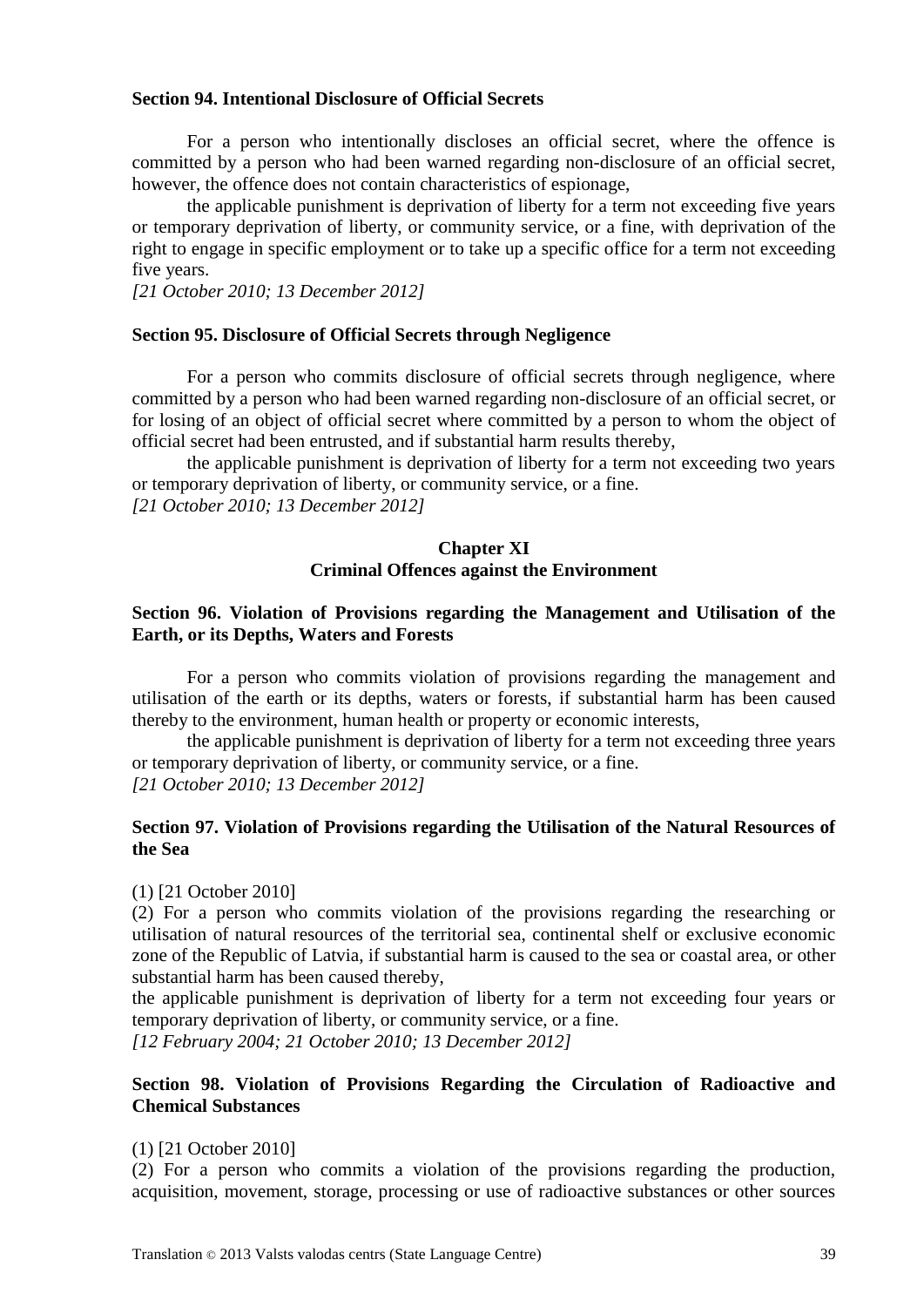of ionising radiation, dangerous biological, bacteriological, toxic, ozone depleting, chemical substances or mixtures, or other dangerous substances or materials, preparations or viruses, if substantial harm has been caused thereby to the environment, human health or property or economic interests,

the applicable punishment is deprivation of liberty for a term not exceeding four years or temporary deprivation of liberty, or community service, or a fine.

(3) For violation of the provisions indicated in Paragraph two of this Section, if serious consequences have been caused thereby or if it has been committed by an organised group,

the applicable punishment is deprivation of liberty for a term not exceeding eight years, with or without probationary supervision for a term not exceeding three years.

*[12 February 2004; 12 October 2006; 13 December 2007/2; 21 October 2010; 8 July 2011; 13 December 2012]*

#### **Section 99. Violation of Provisions Regarding Management of Hazardous Waste** *[21 October 2010]*

(1) [21 October 2010]

(2) For a person who commits a violation of the provisions for the collection, storage, reloading, transportation, processing, regeneration or burial of hazardous waste, if substantial harm has been caused thereby to the environment, human health, or property or economic interests,

the applicable punishment is deprivation of liberty for a term not exceeding four years or temporary deprivation of liberty, or community service, or a fine.

(3) For a person who commits the importation of hazardous waste into the territory of Latvia or the transit traffic thereof through the territory of Latvia in violation of provisions, if substantial harm has been caused thereby to the environment, human health or property or economic interests,

the applicable punishment is deprivation of liberty for a term not exceeding five years or temporary deprivation of liberty, or community service, or a fine.

(4) For a person who commits a violation of the provisions in Paragraph two of this Section or the activities provided for in Paragraph three of this Section, if it has been committed by an organised group,

the applicable punishment is deprivation of liberty for a term not exceeding seven years, with probationary supervision for a term not exceeding three years.

*[12 February 2004; 13 December 2007/2; 21 October 2010; 8 July 2011; 13 December 2012]*

## **Section 100. Unauthorised Burial of Dangerous Substances in Waters and Depths of the Earth**

(1) For a person who commits the unauthorised burial of radioactive substances, including nuclear materials, dangerous chemical substances or products, materials or waste, in waters or depths of the earth,

the applicable punishment is deprivation of liberty for a term not exceeding four years or temporary deprivation of liberty, or community service, or a fine.

(2) For a person who commits the burial of nuclear, chemical, biological, bacteriological, toxic or other weapons of mass destruction in waters or depths of the earth,

the applicable punishment is deprivation of liberty for a term of not less than three and not exceeding twenty years.

*[18 May 2000; 12 February 2004; 13 December 2012]*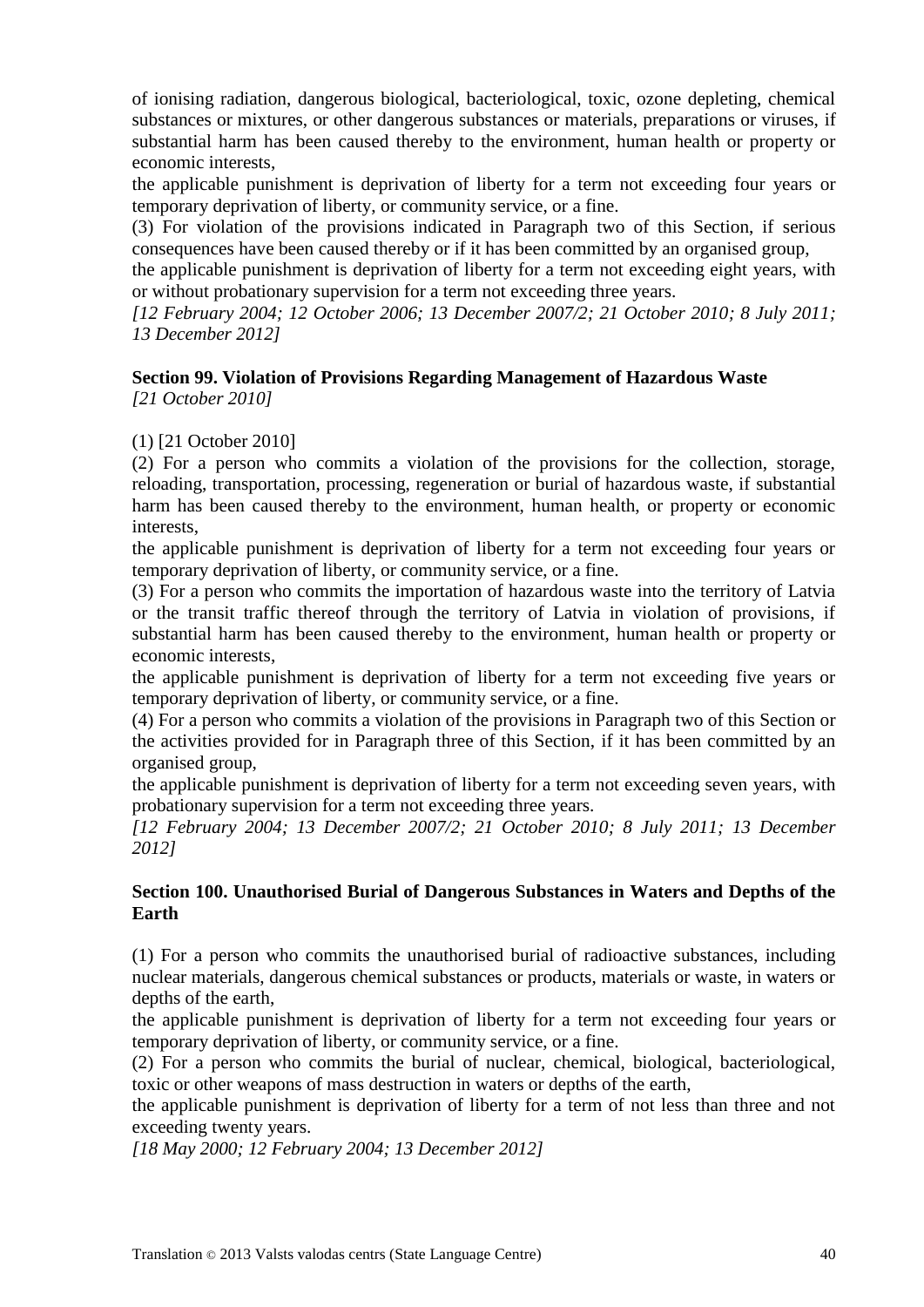### **Section 101. Pollution of the Sea**

#### (1) [21 October 2010]

(2) For a person who commits polluting of the sea with dangerous or other polluting substances, materials or wastes, if substantial harm has been caused thereby to the environment, or property or economic interests,

the applicable punishment is deprivation of liberty for a term not exceeding four years or temporary deprivation of liberty, or community service, or a fine.

(3) For a person who commits polluting of the sea with dangerous or other harmful polluting, materials or wastes, if serious consequences have been caused thereby,

the applicable punishment is deprivation of liberty for a term not exceeding ten years.

*[13 December 2007/2; 21 October 2010; 13 December 2012]*

### **Section 102. Pollution and Littering of the Earth, Forests and Waters**

#### (1) [21 October 2010]

(2) For a person who commits polluting with dangerous or other polluting substances, materials or wastes, littering or otherwise harmfully affecting the earth, forests, or internal waters (surface water or groundwater) in any way, if substantial harm has been caused thereby to the environment, or property or economic interests,

the applicable punishment is deprivation of liberty for a term not exceeding four years or temporary deprivation of liberty, or community service, or a fine.

(3) For a person who commits polluting with dangerous or other polluting substances, materials or wastes, littering or otherwise harmfully affecting the earth, forests, or internal waters (surface water or groundwater) in any way, if serious consequences have been caused thereby,

the applicable punishment is deprivation of liberty for a term not exceeding ten years. *[12 February 2004; 13 December 2007/2; 21 October 2010; 13 December 2012]*

#### **Section 103. Pollution of the Air of the Atmosphere**

(1) [21 October 2010]

(2) For a person who commits polluting, littering, physically or otherwise harmfully affecting the air of the atmosphere in any way, exceeding prescribed standards or in violation of provisions, if substantial harm has been caused thereby to the environment, human health, or property or economic interests,

the applicable punishment is deprivation of liberty for a term not exceeding four years or temporary deprivation of liberty, or community service, or a fine.

*[12 February 2004; 21 October 2010; 13 December 2012]*

#### **Section 104. Operation of Facilities without Treatment Structures**

For operation of industrial, agricultural, municipal or other facilities, if such are not equipped with structures and systems necessary for treatment and for collection of hazardous substances and dust, or if they are in a condition not suitable for operation, and if substantial harm has been caused thereby to the environment, human health, or to property or economic interests,

the applicable punishment is temporary deprivation of liberty or community service, or a fine.

*[21 October 2010; 13 December 2012]*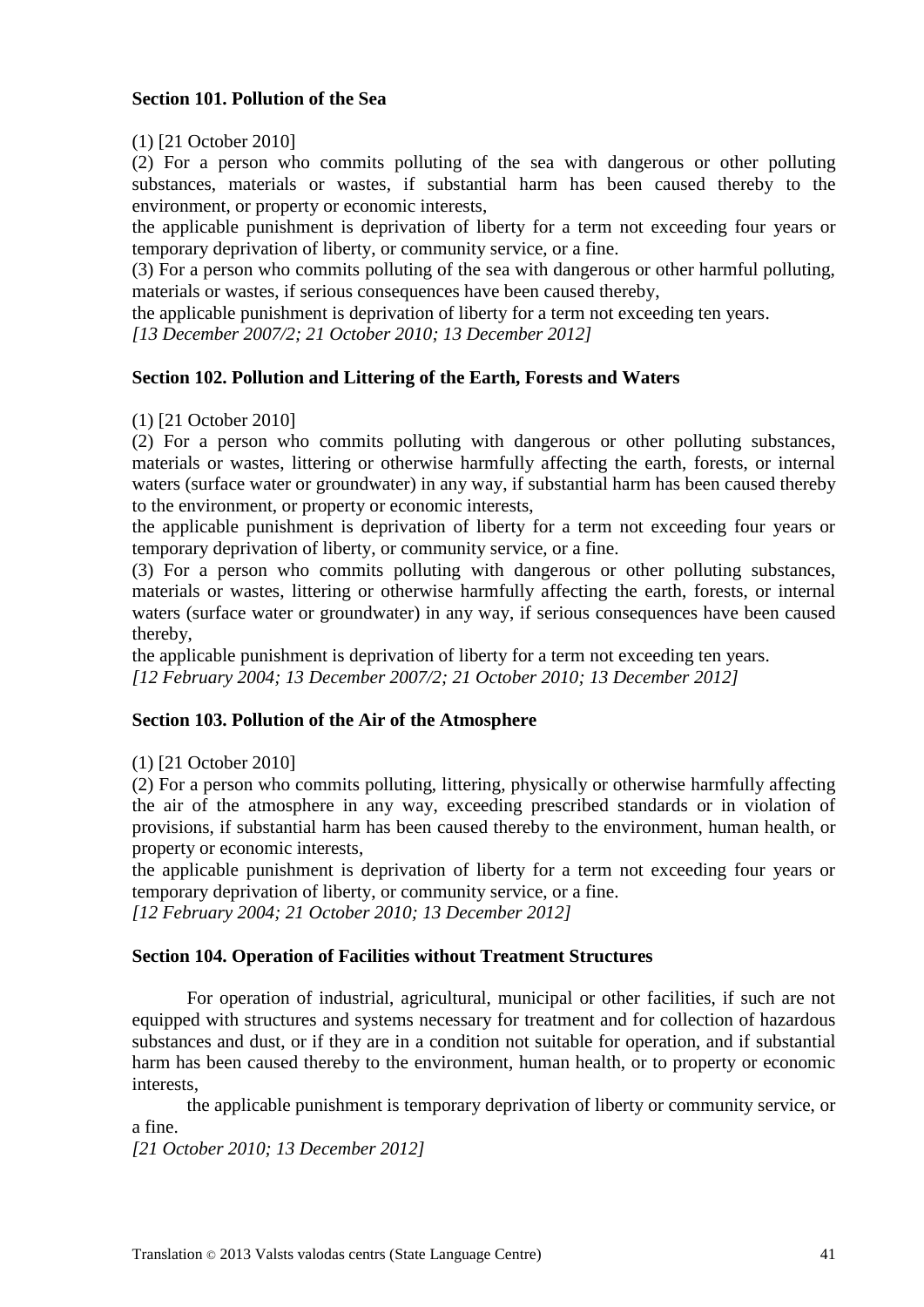### **Section 105. Failure to Take Measures for the Elimination of Environmental Pollution**

For a person who commits failing to take or improper taking of necessary measures included in the duties of persons regarding rectification of pollution and prevention of other harmful effects on the environment, or failing to give notice if harmful effects have resulted,

the applicable punishment is temporary deprivation of liberty or community service, or a fine.

*[12 February 2004; 21 October 2010; 13 December 2012]*

### **Section 106. Concealment of Data regarding Environmental Pollution**

(1) For a person who fails to notify concerning pollution of sea waters or other harmful effects arising from vehicles or structures, if committed by a person having a duty to give notification,

the applicable punishment is temporary deprivation of liberty or community service, or a fine.

(2) For a person who commits intentional concealment or distortion of data regarding the level of environmental pollution, if committed by a person whose duties include the providing of such data, and if as a result substantial harm has been caused thereby to the environment, human health, or property or economic interests,

the applicable punishment is deprivation of liberty for a term not exceeding four years or temporary deprivation of liberty, or community service, or a fine.

*[21 October 2010; 13 December 2012]*

# **Section 107. Forest Arson**

(1) For a person who commits intentional forest arson,

the applicable punishment is temporary deprivation of liberty or community service, or a fine, with or without probationary supervision for a term not exceeding three years.

(2) For a person who commits the same acts, if substantial harm has been caused thereby,

the applicable punishment is deprivation of liberty for a term not exceeding three years or temporary deprivation of liberty, or community service, or a fine, with or without probationary supervision for a term not exceeding three years.

(3) For a person who commits the same acts, if due to the negligence of the offender, death of a human being or other serious consequences have been caused thereby,

the applicable punishment is deprivation of liberty for a term not exceeding eight years, with or without probationary supervision for a term not exceeding three years.

*[13 December 2012]*

#### **Section 108. Destruction and Damaging of a Forest through Negligence**

(1) For a person who commits destruction or damaging of a section of forest through negligence, by careless handling of fire or in some other way, if substantial harm has been caused thereby,

the applicable punishment is deprivation of liberty for a term not exceeding two years or temporary deprivation of liberty, or community service, or a fine.

(2) For a person who commits the same acts, if loss of human life or other serious consequences have been caused thereby,

the applicable punishment is deprivation of liberty for a term not exceeding five years or temporary deprivation of liberty, or community service, or a fine.

*[12 February 2004; 21 October 2010; 13 December 2012]*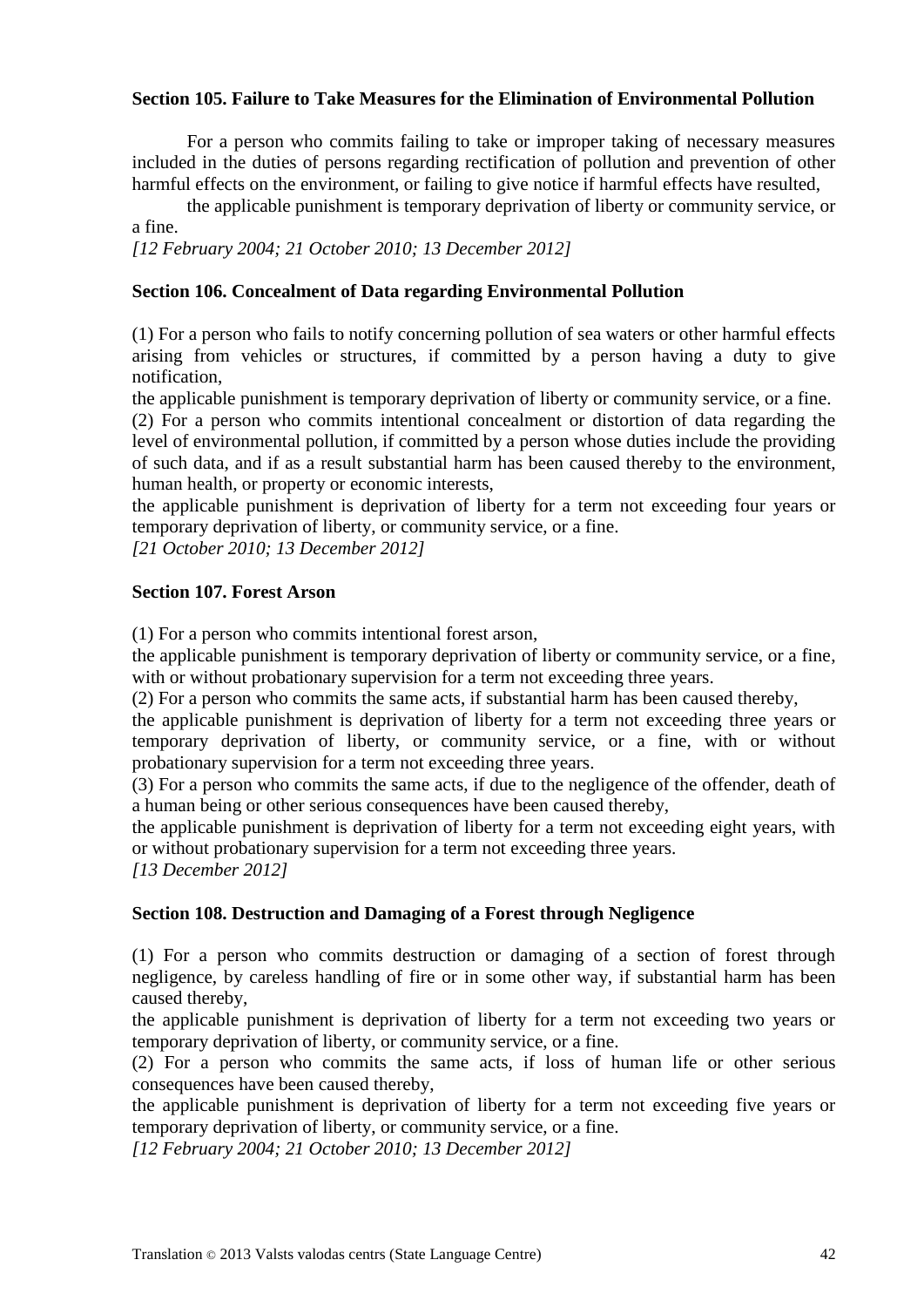### **Section 109. Arbitrary Cutting and Damaging Trees**

(1) For a person who commits arbitrary cutting trees in a forest of another person or other parcel of land of another person,

the applicable punishment is deprivation of liberty for a term not exceeding two years or temporary deprivation of liberty, or community service, or a fine.

(2) For a person who commits arbitrary cutting, destroying or damaging trees in a specially protected nature territory, micro-reserve, park, public square, alley or environmental and natural resources protection zone,

the applicable punishment is deprivation of liberty for a term not exceeding three years or temporary deprivation of liberty, or community service, or a fine.

(3) For a person who commits arbitrary cutting, destroying or damaging trees, if substantial harm is caused by such actions or if it has been committed by an organised group,

the applicable punishment is deprivation of liberty for a term not exceeding five years or temporary deprivation of liberty, or community service, or a fine.

*[13 December 2007/2; 21 October 2010; 13 December 2012]*

#### **Section 110. Arbitrary Fishing and Acquisition of Aquatic Animals**

(1) [21 October 2010]

(2) For a person who commits catching of fish or other acquisition of fish or aquatic animals without appropriate authorisation or during conservation period, or in restricted areas, or with prohibited gear or methods (arbitrary acquisition) if it is committed in a specially protected nature territory, or if substantial harm has been caused thereby,

the applicable punishment is deprivation of liberty for a term not exceeding two years or temporary deprivation of liberty, or community service, or a fine.

(3) For a person who commits arbitrary acquisition of fish or aquatic animals by utilising electrical currents, explosive substances, poisonous substances or other generally dangerous means or methods,

the applicable punishment is deprivation of liberty for a term not exceeding four years or temporary deprivation of liberty, or community service, or a fine.

*[25 April 2002; 21 October 2010; 13 December 2012]*

### **Section 111. Illegal Manufacture, Acquisition, Storage, Sale, Transportation and Forwarding of Electro-Fishing Equipment**

For a person who commits illegal manufacture, acquisition, storage, sale, transportation, or forwarding of electro-fishing equipment,

the applicable punishment is deprivation of liberty for a term not exceeding two years or temporary deprivation of liberty, or community service, or a fine.

*[12 February 2004; 21 October 2010; 13 December 2012]*

#### **Section 112. Illegal Hunting**

(1) [21 October 2010]

(2) For a person who commits illegal hunting, if it has been committed by a group of persons pursuant to prior agreement or in a specially protected nature territory, or if substantial harm has been caused thereby,

the applicable punishment is deprivation of liberty for a term not exceeding two years or temporary deprivation of liberty, or community service, or a fine.

(3) For a person who commits utilisation of prohibited generally dangerous means, methods, tools or techniques for hunting,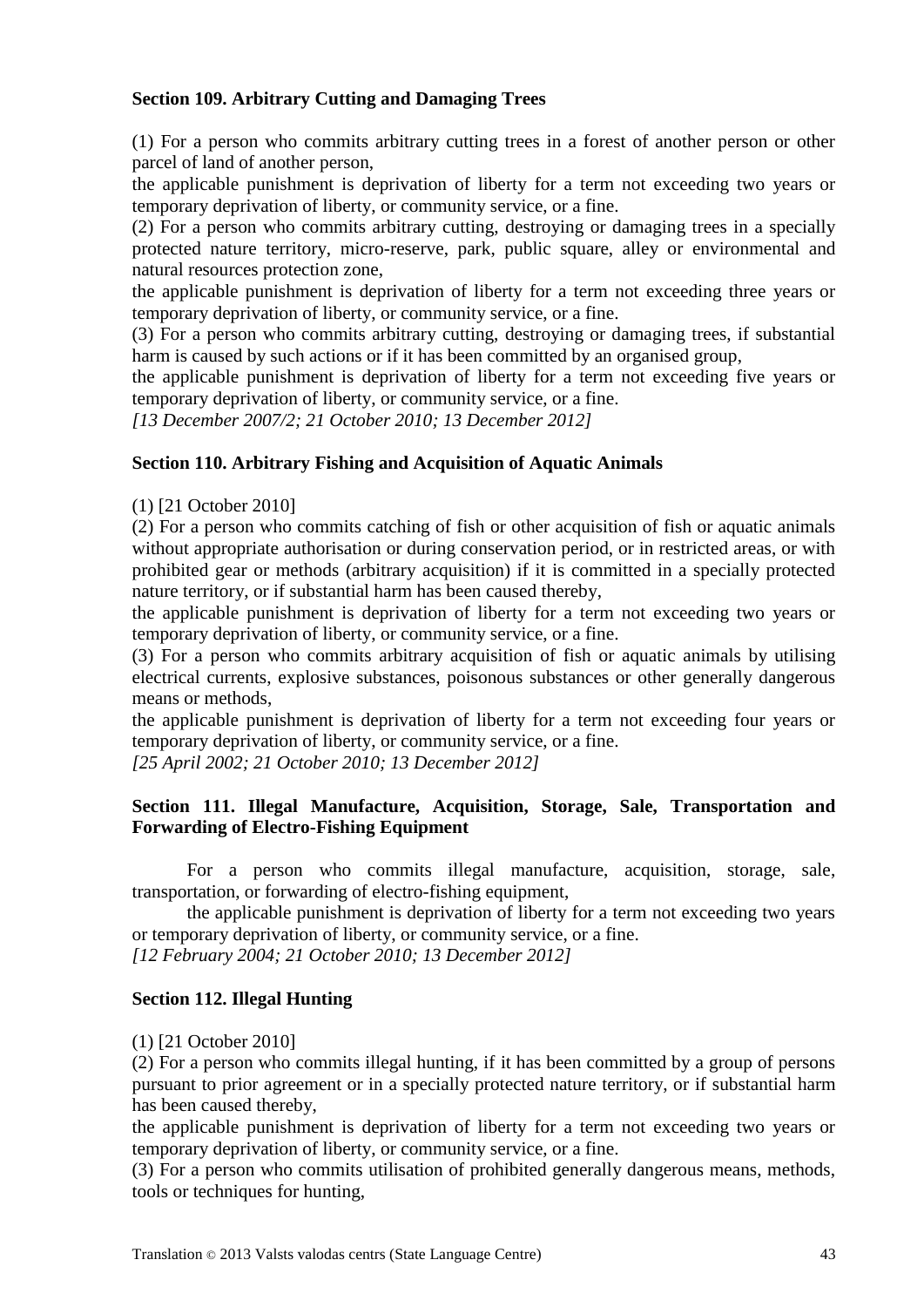the applicable punishment is deprivation of liberty for a term not exceeding four years or temporary deprivation of liberty, or community service, or a fine. *[18 December 2003; 12 February 2004; 21 October 2010; 13 December 2012]*

#### **Section 113. Blasting and Other Acts Committed in Violation of Provisions for Protection of Animals**

For a person who commits blasting, land amelioration, preparation of timber or other actions in violation of provisions regarding protection of animals, if substantial harm is caused to fish resources, birds or other wild animals by such actions,

the applicable punishment is temporary deprivation of liberty or community service, or a fine.

*[12 February 2004; 21 October 2010; 13 December 2012]*

#### **Section 114. Destruction and Damaging of Special Areas of Protection**

For a person who commits destruction or damaging of specially protected nature territories, if substantial harm has been caused thereby,

the applicable punishment is deprivation of liberty for a term not exceeding five years or temporary deprivation of liberty, or community service, or a fine. *[21 October 2010; 13 December 2012]*

#### **Section 115. Destruction and Damaging of Specially Protected Animals and Plants**

For a person who commits destruction or damaging of specially protected animals, plants, mushrooms or lichens or the habitat thereof, or destruction or damaging of specially protected biotopes, if substantial harm has been caused thereby,

the applicable punishment is deprivation of liberty for a term not exceeding five years or temporary deprivation of liberty, or community service, or a fine. *[21 October 2010; 13 December 2012]*

### **Section 115.<sup>1</sup> Violation of the Trading Provisions of Specimens of Endangered Wild Animal and Plant Species**

For a person who commits violation of the trading provisions of specimens of endangered wild animal or plant species or parts or products thereof, if substantial harm has been caused thereby,

the applicable punishment is deprivation of liberty for a term not exceeding two years or temporary deprivation of liberty, or community service, or a fine. *[21 October 2010; 13 December 2012]*

#### **Chapter XII Homicide**

#### **Section 116. Murder**

For a person who commits intentional unlawful homicide (murder) of another person,

the applicable punishment is life imprisonment or deprivation of liberty for a term of not less than five years and not exceeding fifteen years, with police supervision for a term not exceeding three years.

*[8 July 2011; 13 December 2012]*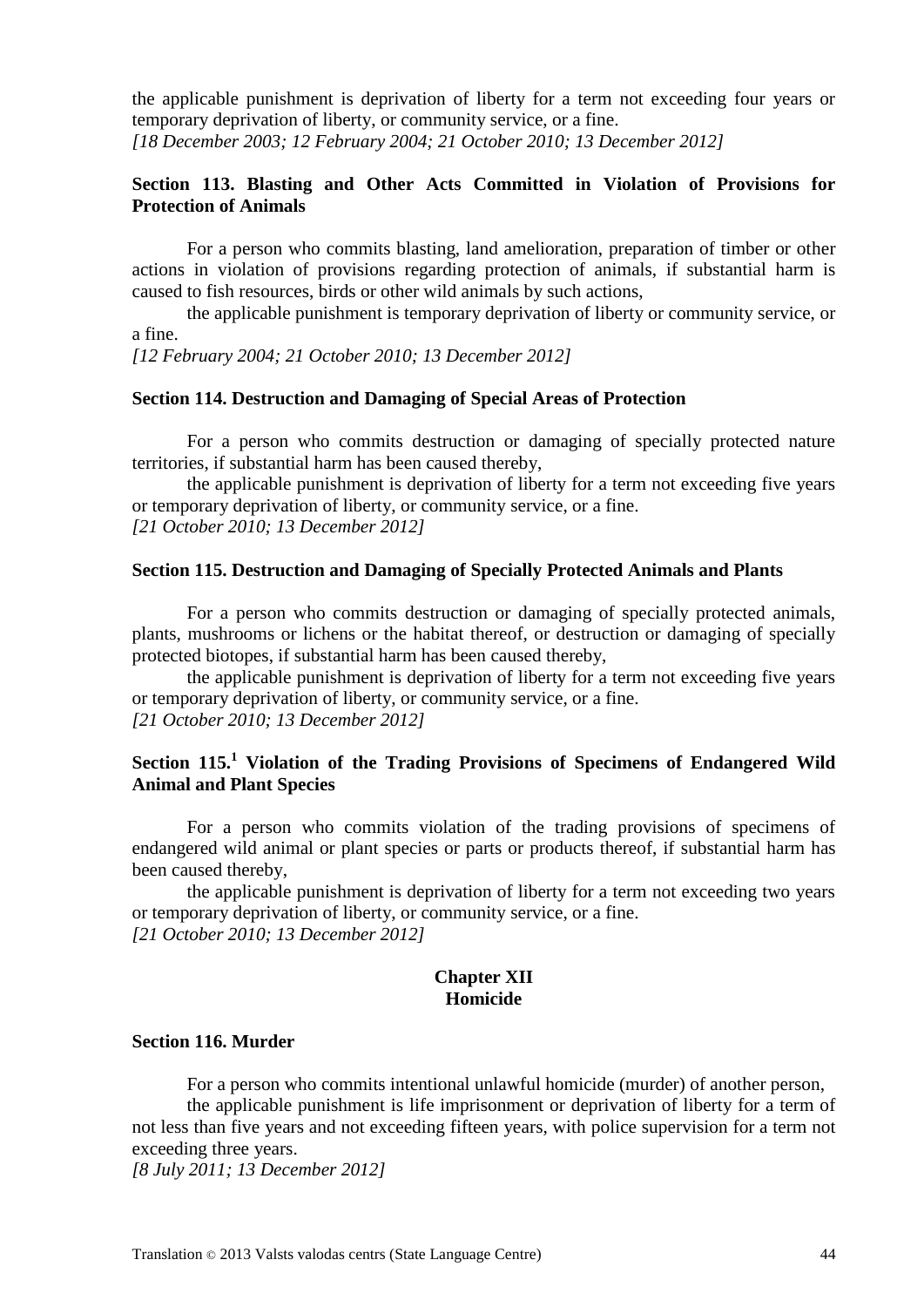#### **Section 117. Murder Committed in Aggravating Circumstances**

For a person who commits murder, if:

1) a woman is murdered, the offender knowing her to be pregnant;

2) a person is murdered, the offender knowing that the person is in a state of helplessness;

3) it is committed in a way dangerous to the life of several persons;

4) it is committed with particular cruelty;

5) the corpse is defiled thereafter;

6) it is associated with robbery;

7) it is associated with rape;

8) it is committed with intent to conceal another criminal offence or to facilitate its commission;

9) it is committed for the purpose of acquiring property;

10) it is committed by a group of persons;

11) it is committed by a person who has been confined to a place to be held in temporary detention or in prison;

12) a minor is murdered,

the applicable punishment is life imprisonment, or deprivation of liberty for a term of not less than ten years and not exceeding twenty years and probationary supervision for a term not exceeding three years, with or without confiscation of property.

*[18 May 2000; 8 July 2011; 13 December 2012]*

#### **Section 118. Murder Committed in Especially Aggravating Circumstances**

For a person who commits murder:

1) associated with the victim or his or her relative having performed his or her official or professional duty or having participated in the prevention or interruption of a criminal or other unlawful offence, or having provided testimony in court or at a pre-trial criminal proceedings;

2) if two or more persons have been murdered;

3) [13 December 2012];

4) if it is committed by a person serving a term of life imprisonment;

5) if it has been committed by an organised group,

the applicable punishment is life imprisonment, or deprivation of liberty for a term of not less than fifteen years and not exceeding twenty years and probationary supervision for a term not exceeding three years, with or without confiscation of property.

*[13 December 2007/2; 8 July 2011; 1 December 2011; 13 December 2012]*

#### **Section 119. Murder of a Newborn Child**

For a person who, being a mother, commits the murder of her own child during childbirth or directly after child-birth while under the influence of the mental or physiological condition resulting therefrom,

the applicable punishment is deprivation of liberty for a term not exceeding five years or temporary deprivation of liberty, or community service. *[13 December 2012]*

#### **Section 120. Murder Committed in a State of Extreme Mental Agitation**

For a person who commits murder in a sudden state of extreme mental agitation resulting from violence or serious insult to dignity on the part of the victim,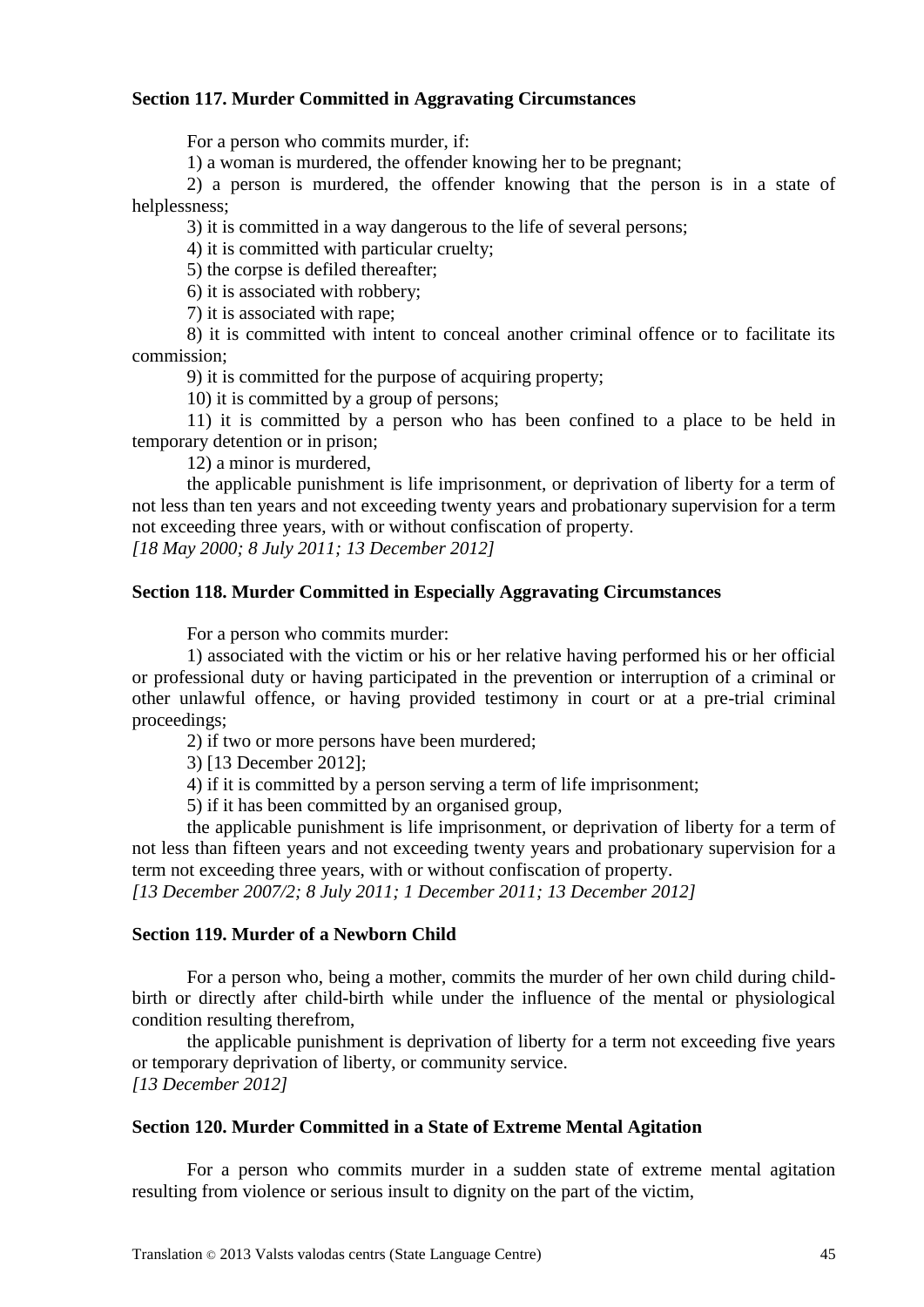the applicable punishment is deprivation of liberty for a term not exceeding five years or temporary deprivation of liberty, or community service. *[13 December 2012]*

### **Section 121. Murder Committed Exceeding the Limits of Necessary Self-defence**

For a person who commits murder in the course of exceeding the limits of necessary self-defence,

the applicable punishment is deprivation of liberty for a term not exceeding two years or temporary deprivation of liberty, or community service. *[13 December 2012]*

## **Section 122. Murder Committed Violating Provisions Regarding Detention of a Person**

(1) For a person who commits murder in the course of violating provisions regarding detention of a person,

the applicable punishment is deprivation of liberty for a term not exceeding two years or temporary deprivation of liberty, or community service.

(2) For a person who commits the same act, if he or she is a State official,

the applicable punishment is deprivation of liberty for a term not exceeding three years or temporary deprivation of liberty, or community service.

*[13 December 2012]*

#### **Section 123. Homicide through Negligence**

(1) For a person who commits unlawful homicide through negligence,

the applicable punishment is deprivation of liberty for a term not exceeding three years or temporary deprivation of liberty, or community service.

(2) For a person who commits unlawful homicide through negligence, if two or more persons have been killed, or the homicide has been committed in the course of acting with firearms or explosive substances, or in another generally dangerous way,

the applicable punishment is deprivation of liberty for a term not exceeding five years or temporary deprivation of liberty, or community service.

*[13 December 2012]*

#### **Section 124. Leading to Suicide**

(1) For a person who commits leading a person to commit suicide or attempt suicide by cruel treatment of the victim or systematic demeaning of his or her personal dignity, if such person has not been in financial or other dependence upon the offender,

the applicable punishment is deprivation of liberty for a term not exceeding three years or temporary deprivation of liberty, or community service.

(2) For a person who commits the same acts with regard to a person who has been in financial or other dependence upon the offender,

the applicable punishment is deprivation of liberty for a term not exceeding five years or temporary deprivation of liberty, or community service, with or without probationary supervision for a term not exceeding three years.

*[13 December 2012]*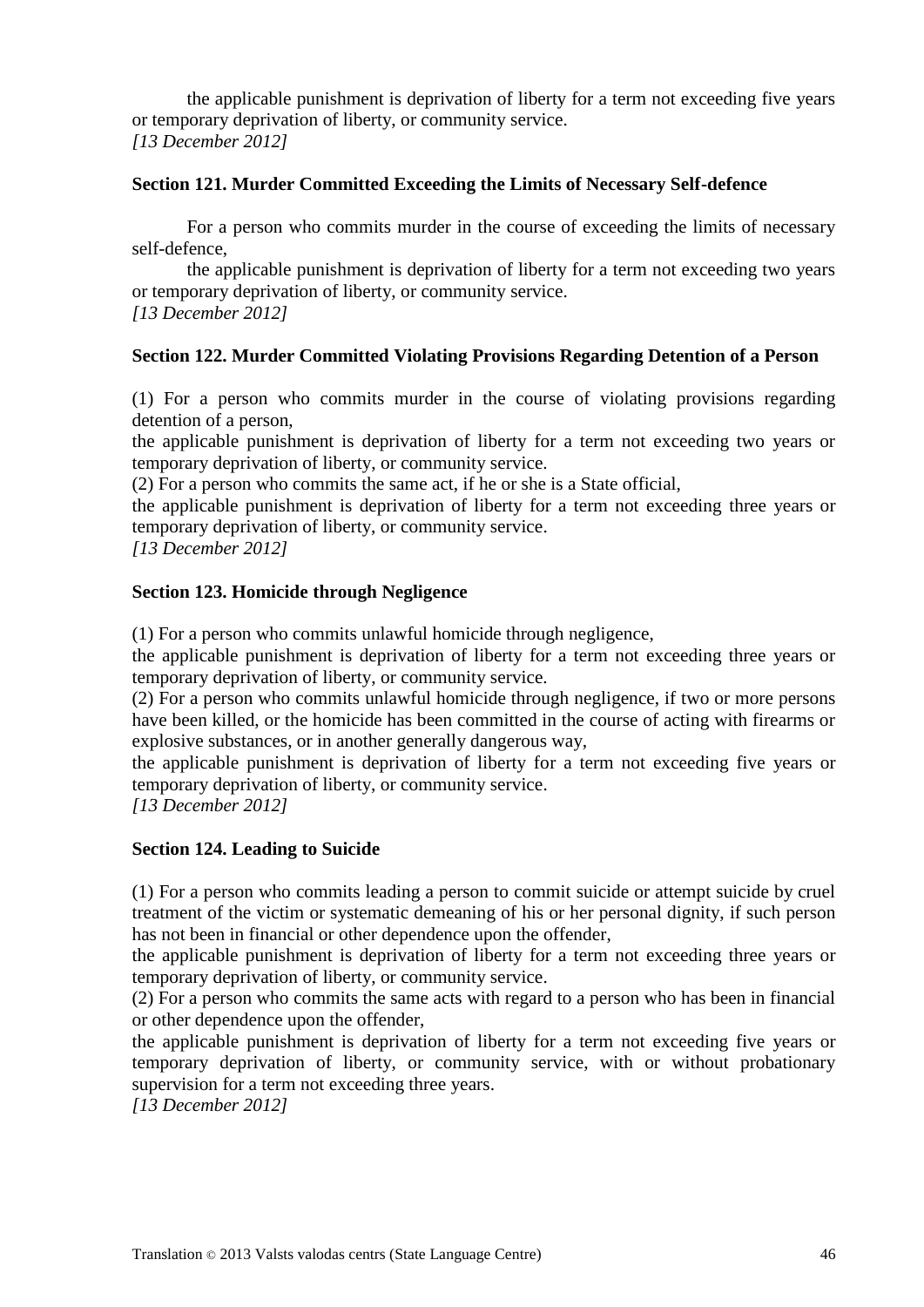### **Chapter XIII Criminal Offences against Health of a Person**

#### **Section 125. Intentional Serious Bodily Injury**

(1) For a person who commits intentional infliction of such bodily injury as is dangerous to life or has been the cause of loss of vision, hearing or any other organs or functions of organs, or mental or other health disorder, if it is associated with a general ongoing loss of ability to work to the extent of not less than one third, or has resulted in the termination of pregnancy, or has been manifested in irreparable facial disfigurement (serious bodily injury),

the applicable punishment is deprivation of liberty for a term not exceeding seven years, with or without probationary supervision for a term not exceeding three years.

(2) For a person who commits the same acts, if:

1) their commission is associated with the victim or his or her relative having performed his or her official or professional duty or having participated in the prevention or interruption of a criminal or other unlawful offence, or having provided testimony in court or at a pre-trial criminal proceedings;

2) they have been committed against two or more persons;

3) they have been committed in a way dangerous to the life or health of several persons;

4) they have been in the nature of torment or torture;

5) they have been committed by a group of persons;

6) [13 December 2012];

7) they have been committed by a person who has been confined to a place to be held in short-term detention or in prison;

8) they have been committed against a person in the state of helplessness,

the applicable punishment is deprivation of liberty for a term of not less than two years and not exceeding ten years, with or without probationary supervision for a term not exceeding three years.

(3) For a person who commits intentional infliction of serious bodily injury which, as a result of the negligence of the offender, has been the cause of the death of the victim, or who commits intentional infliction of serious bodily if it is committed by an organised group,

the applicable punishment is deprivation of liberty for a term of not less than three years and not exceeding fifteen years, with or without confiscation of property and with or without probationary supervision for a term not exceeding three years.

(4) [13 December 2012]

*[13 December 2007/2; 30 October 2008; 21 May 2009; 8 July 2011; 13 December 2012]*

#### **Section 126. Intentional Moderate Bodily Injury**

(1) For a person who commits intentional infliction of such bodily injury as is not dangerous to life and has not resulted in the consequences provided for in Section 125 of this Law but has resulted in continued health disorder or general ongoing loss of ability to work to the extent of less than one third (moderate bodily injury),

the applicable punishment is deprivation of liberty for a term not exceeding three years or temporary deprivation of liberty, or community service, or a fine.

(2) For a person who commits the same acts, if:

1) their commission is associated with the victim or his or her relative having performed his or her official or professional duty or having participated in the prevention or interruption of a criminal or other unlawful offence, or having provided testimony in court or at a pre-trial criminal proceedings;

2) they have been in the nature of torment or torture;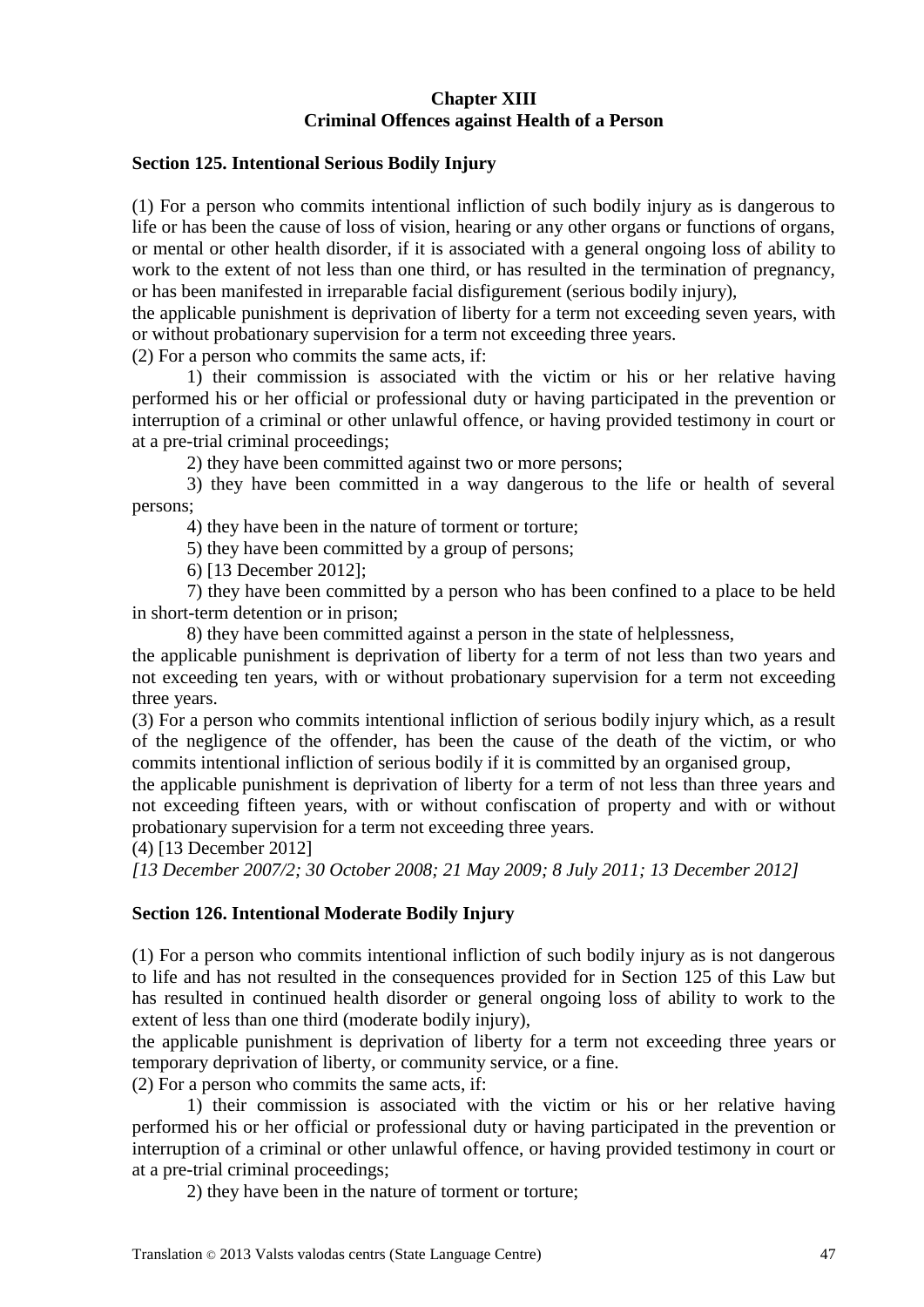3) they have been committed by a group of persons;

4) [13 December 2012];

5) they have been committed by a person who has been confined to a place to be held under short-term detention or in prison;

6) they have been committed against a person in the state of helplessness,

the applicable punishment is deprivation of liberty for a term not exceeding five years or temporary deprivation of liberty, or community service, or a fine, with or without probationary supervision for a term not exceeding three years.

*[30 October 2008; 21 May 2009; 13 December 2012]*

### **Section 127. Intentional Bodily Injury Inflicted in a State of Extreme Mental Agitation**

For a person who commits intentional infliction of serious or moderate bodily injury while in a sudden state of extreme mental agitation which has been caused by violence or grievous insult to dignity on the part of the victim,

the applicable punishment is deprivation of liberty for a term not exceeding three years or temporary deprivation of liberty, or community service, or a fine. *[13 December 2012]*

### **Section 128. Intentional Bodily Injury Inflicted Exceeding the Limits of Necessary Selfdefence**

For a person who commits intentional infliction of serious or moderate bodily injury in the course of exceeding the limits of necessary self-defence, if this injury is not inflicted to protect oneself from a threat to life or from rape,

the applicable punishment is temporary deprivation of liberty or community service, or a fine.

*[13 December 2012]*

# **Section 129. Intentional Bodily Injury Inflicted Violating Provisions Regarding Detention of a Person**

(1) For a person who commits intentional infliction of serious or moderate bodily injury in the course of violating provisions regarding detention of a person,

the applicable punishment is temporary deprivation of liberty or community service, or a fine. (2) For a person who commits the same acts, where commission thereof is by a State official,

the applicable punishment is deprivation of liberty for a term not exceeding one year or temporary deprivation of liberty, or community service, or a fine.

*[12 February 2004; 13 December 2012]*

#### **Section 130. Intentional Slight Bodily Injury**

(1) [21 October 2010]

(2) For a person who commits intentional infliction of slight bodily injury,

the applicable punishment is deprivation of liberty for a term not exceeding one year or temporary deprivation of liberty, or community service, or a fine.

(3) For a person who commits regular beating having the nature of torture, or any other kind of torture, provided these acts have not had the consequences provided for in Sections 125 and 126 of this Law,

the applicable punishment is deprivation of liberty for a term not exceeding three years or temporary deprivation of liberty, or community service, or a fine.

*[21 October 2010; 13 December 2012]*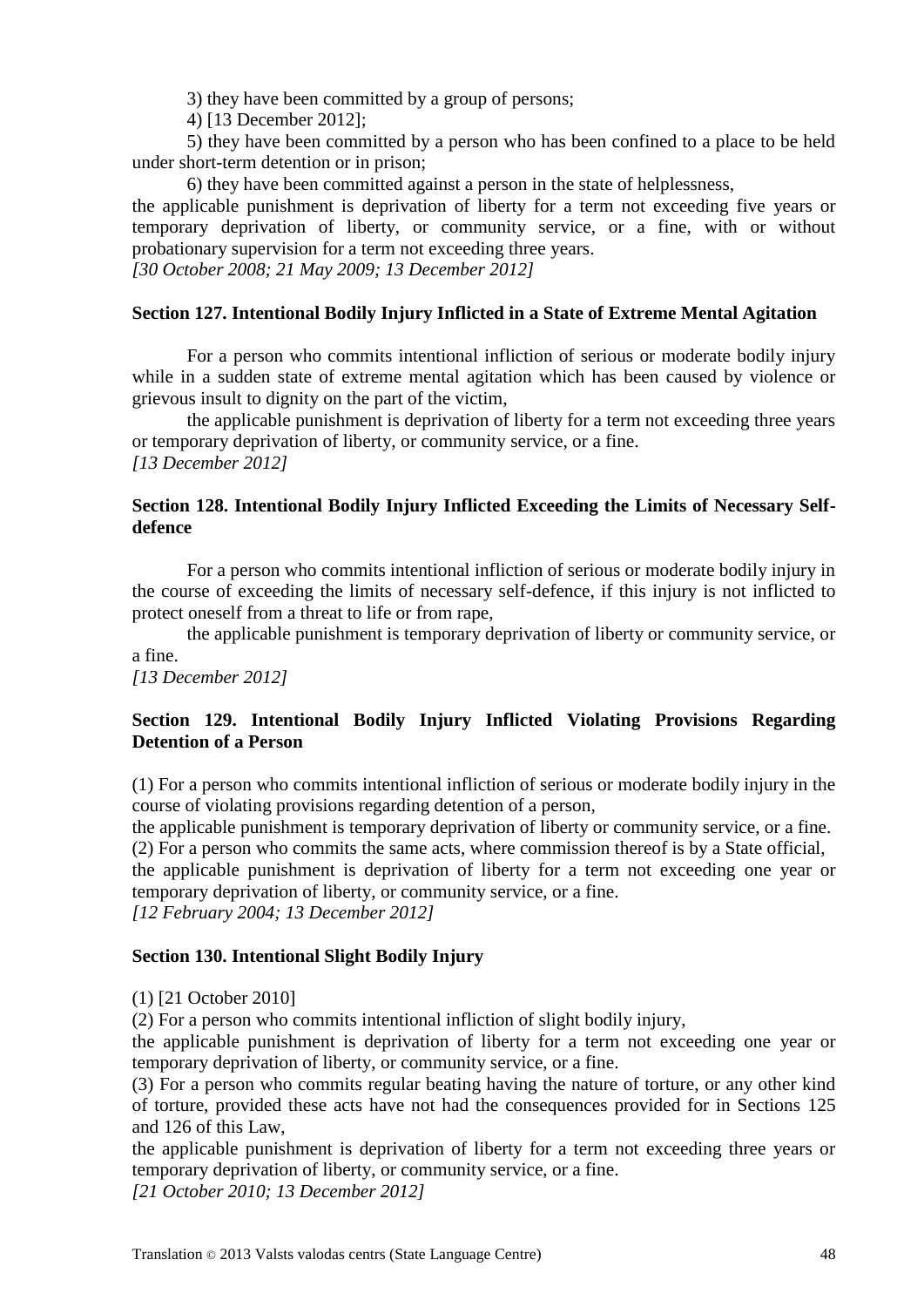#### **Section 131. Negligent Bodily Injury**

For a person who commits infliction of serious or moderate bodily injury through negligence,

the applicable punishment is temporary deprivation of liberty or community service, or a fine.

*[13 December 2012]*

#### **Section 132. Threatening to Commit Murder and to Inflict Serious Bodily Injury**

For a person who commits threatening to commit murder or to inflict serious bodily injury, if there have been reasonable grounds to fear that these threats may be carried out,

the applicable punishment is temporary deprivation of liberty or community service, or a fine.

*[13 December 2012]*

### **Section 133. Infection with Human Immunodeficiency Virus and Hepatitis B and C Virus**

For a person who knowingly commits infection of a person with human immunodeficiency virus or hepatitis B or C virus,

the applicable punishment is deprivation of liberty for a term not exceeding five years or temporary deprivation of liberty, or community service, or a fine. *[21 May 2009; 13 December 2012]*

# **Section 133.<sup>1</sup> Infection with a Dangerous Agent of Infectious Disease**

For a person who knowingly commits infection of a person with a dangerous agent of the infectious disease, if as a result thereof serious bodily injury has been committed or it has been a cause for the death of victim,

the applicable punishment is deprivation of liberty for a term not exceeding five years or temporary deprivation of liberty, or community service, or a fine. *[21 May 2009; 13 December 2012]*

#### **Section 134. Infection with Agent of Sexually Transmitted Disease**

(1) For a person who knowingly commits intentional infection of a person with an agent of sexually transmitted disease,

the applicable punishment is temporary deprivation of liberty or community service, or a fine. (2) For a person who knowingly commits intentional infection of a minor with an agent of

sexually transmitted disease,

the applicable punishment is deprivation of liberty for a term not exceeding one year or temporary deprivation of liberty, or community service, or a fine.

*[12 February 2004; 21 May 2009; 13 December 2012]*

#### **Section 135. Unauthorised Performing of an Abortion**

(1) For a person who, being a person who has the right to perform abortions, commits abortion on a pregnant woman, where the abortion is performed outside of the premises of a hospital or any other medical institution, or at a medical institution but without legal basis therefor,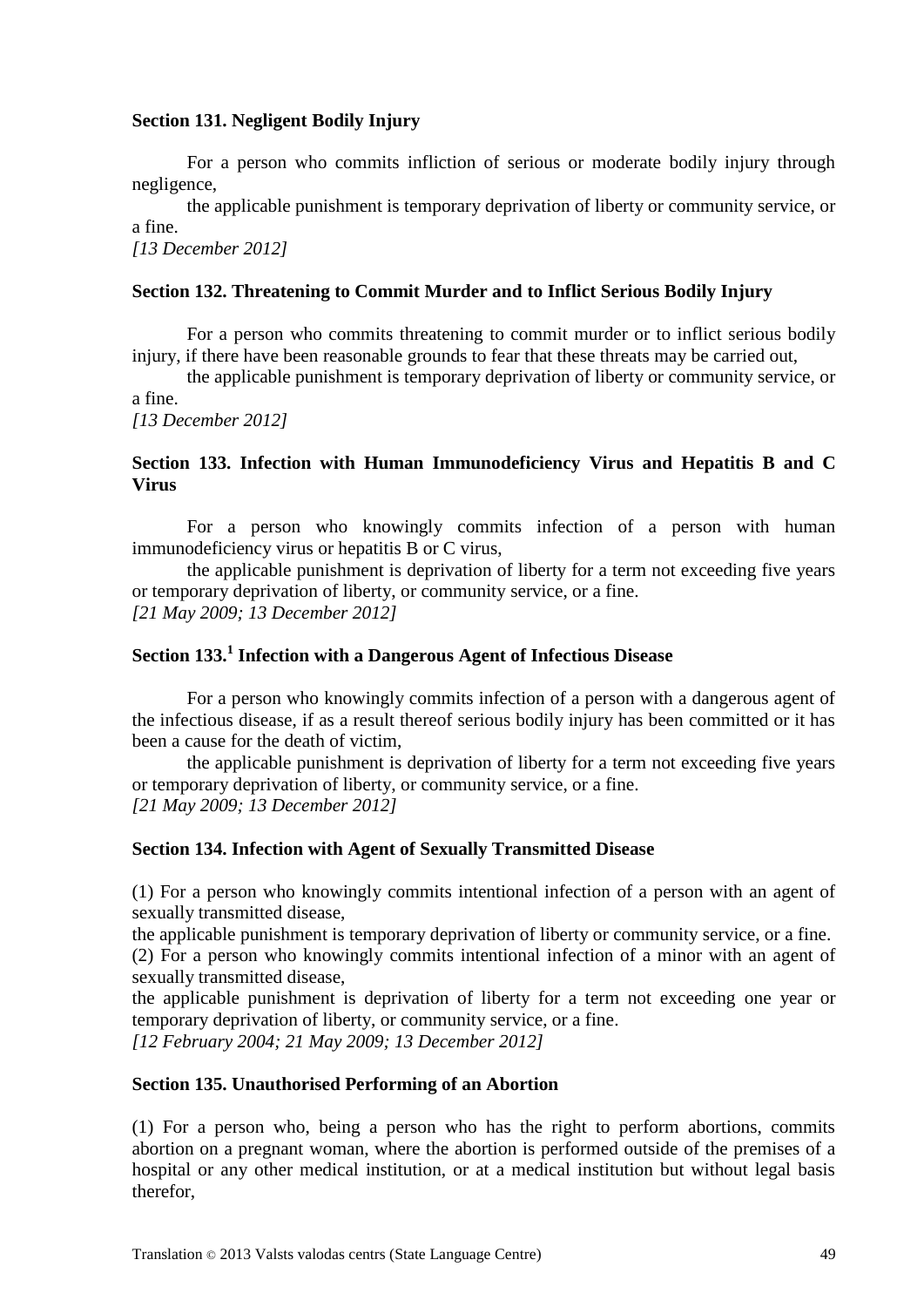the applicable punishment is temporary deprivation of liberty or community service, or a fine, with deprivation of the right to engage in the practice of medical treatment for a period not exceeding five years.

(2) For a person who commits abortion on a pregnant woman in unsanitary conditions, or where commission thereof is by a person who does not have the right to perform abortions,

the applicable punishment is deprivation of liberty for a term not exceeding two years or temporary deprivation of liberty, or community service, or a fine, with deprivation of right to engage in the practice of medical treatment for a period not exceeding five years.

(3) [13 December 2012]

(4) For a person who commits unauthorised abortion against the will of a pregnant woman, or where commission of an unauthorised abortion has resulted in the death of a pregnant woman or other serious consequences,

the applicable punishment is deprivation of liberty for a term of not less than three years and not exceeding twelve years, with deprivation of right to engage in the practice of medical treatment for a period not exceeding ten years.

*[12 February 2004; 13 December 2012]*

## **Section 136. Compelling Commission of an Abortion**

For a person who commits compelling a pregnant woman to have an abortion performed, if it has resulted in the abortion being performed,

the applicable punishment is temporary deprivation of liberty or community service, or a fine.

*[13 December 2012]*

## **Section 137. Unauthorised Medical Treatment**

(1) For a person who commits unauthorised medical treatment, if such has caused health disorder to the victim,

the applicable punishment is temporary deprivation of liberty or community service, or a fine. (2) For a person who commits unauthorised medical treatment, if such has caused the death of the victim or serious bodily injury through the negligence of the offender,

the applicable punishment is deprivation of liberty for a term not exceeding eight years. *[12 February 2004; 13 December 2012]*

## **Section 138. Improper Performance of Professional Duties by a Medical Practitioner**

(1) For a person who, being a medical practitioner, commits failing to fulfil professional duties or negligently fulfilling such, if such offence has, due to the negligence of the offender, caused serious or moderate bodily injury to the victim,

the applicable punishment is deprivation of liberty for a term not exceeding one year or temporary deprivation of liberty, or community service, or a fine.

(2) For a person who commits the same offence, if it has resulted in the infection of the victim with human immunodeficiency virus or hepatitis B or C virus, or has been the cause of the death of the victim,

the applicable punishment is deprivation of liberty for a term not exceeding five years or temporary deprivation of liberty, or community service, or a fine.

*[12 February 2004; 29 May 2009; 13 December 2012]*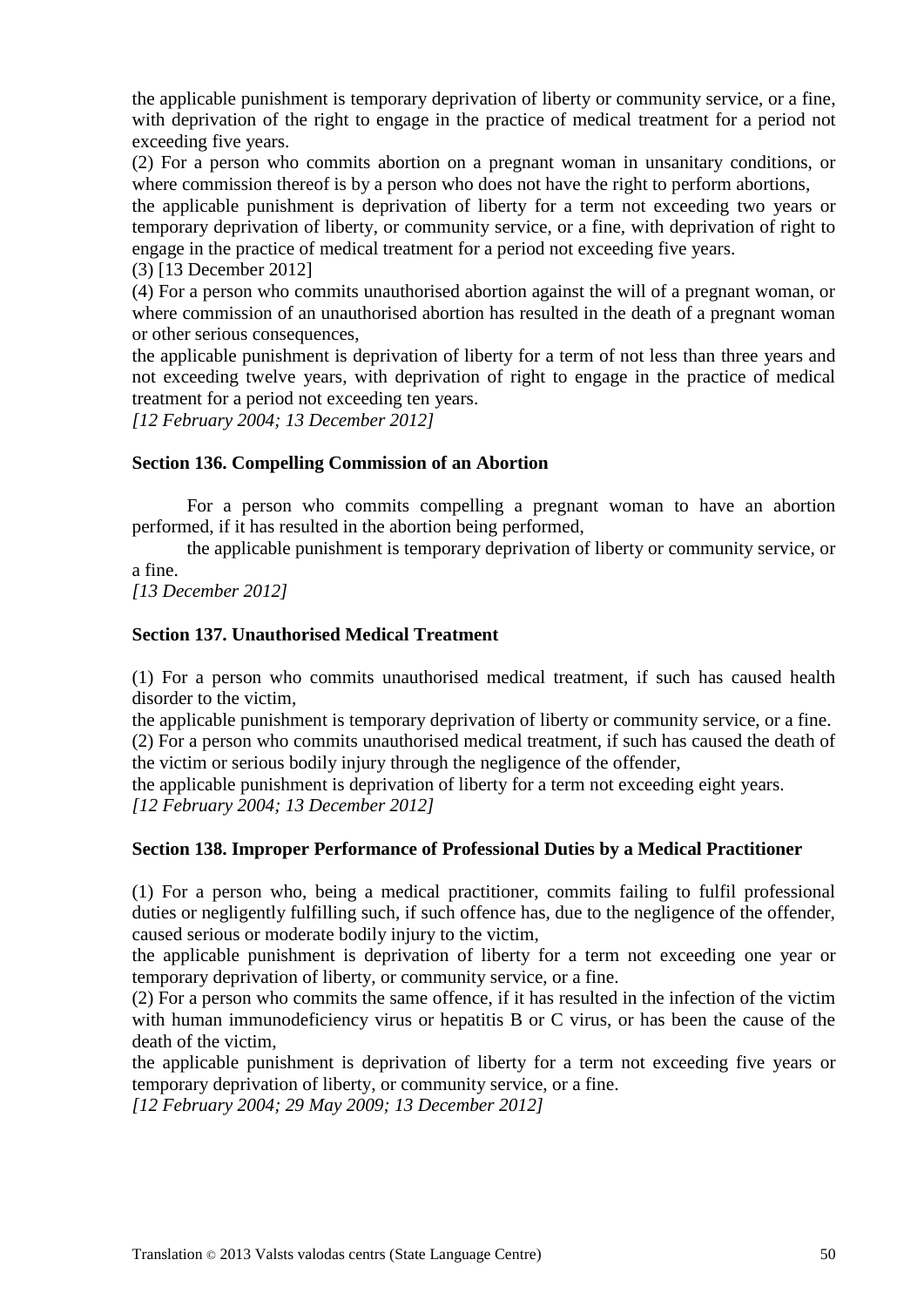### **Section 139. Illegal Removal of Tissue and Organs from a Human Being**

(1) For a person who commits illegal removal of tissue or organs from a deceased human being in order to use such for medical purposes, where commission thereof is by a medical practitioner,

the applicable punishment is deprivation of liberty for a term not exceeding four years or temporary deprivation of liberty, or community service, or a fine, with deprivation of the right to engage in the practice of medical treatment for a term not exceeding five years.

(2) For a person who commits illegal removal of tissue or organs from a living human being in order to use such for medical purposes, where commission thereof is by a medical practitioner,

the applicable punishment is deprivation of liberty for a term not exceeding seven years, with deprivation of the right to engage in the practice of medical treatment for a term not exceeding five years.

*[13 December 2012]*

#### **Section 140. Violation of Sanitary Hygienic and Epidemiological Safety Provisions**

For a person who commits violation of sanitary hygienic and epidemiological safety provisions, if an epidemic is caused thereby,

the applicable punishment is deprivation of liberty for a term not exceeding one year or temporary deprivation of liberty, or community service, or a fine. *[12 February 2004; 13 December 2012]*

#### **Section 141. Abandonment without Assistance**

(1) For a person who commits failing to provide necessary and manifestly undelayable assistance, to a human being in a state in which life is endangered, if the offender knew that he or she could have provided such without serious danger to himself or herself or other persons, and if the failure to provide assistance has resulted in the death of the human being or other serious consequences,

the applicable punishment is community service or a fine.

(2) For a person who knowingly commits abandonment without assistance of a person who is in a state in which life or health is endangered and who is unable to save himself or herself due to his or her juvenility, old-age, illness, or feebleness, if the offender was able to provide assistance to the victim and had an obligation to take care of him or her, or the offender himself or herself has put the person in the life endangering state,

the applicable punishment is deprivation of liberty for a term not exceeding two years or temporary deprivation of liberty, or community service, or a fine.

*[13 December 2012]*

### **Section 142. Failure to Provide Assistance to Victims at Sea**

(1) For a person who, being a captain of a ship, commits failing to proceed to the location of a disaster at sea, if information is received that assistance is necessary,

the applicable punishment is deprivation of liberty for a term not exceeding two years or temporary deprivation of liberty, or community service, or a fine.

(2) For a person who, being a captain of a ship, commits failing to provide assistance to human beings who are perishing at sea or on another waterway, if this assistance could have been provided without serious danger to the ship, its crew and passengers,

the applicable punishment is deprivation of liberty for a term not exceeding five years or temporary deprivation of liberty, or community service, or a fine.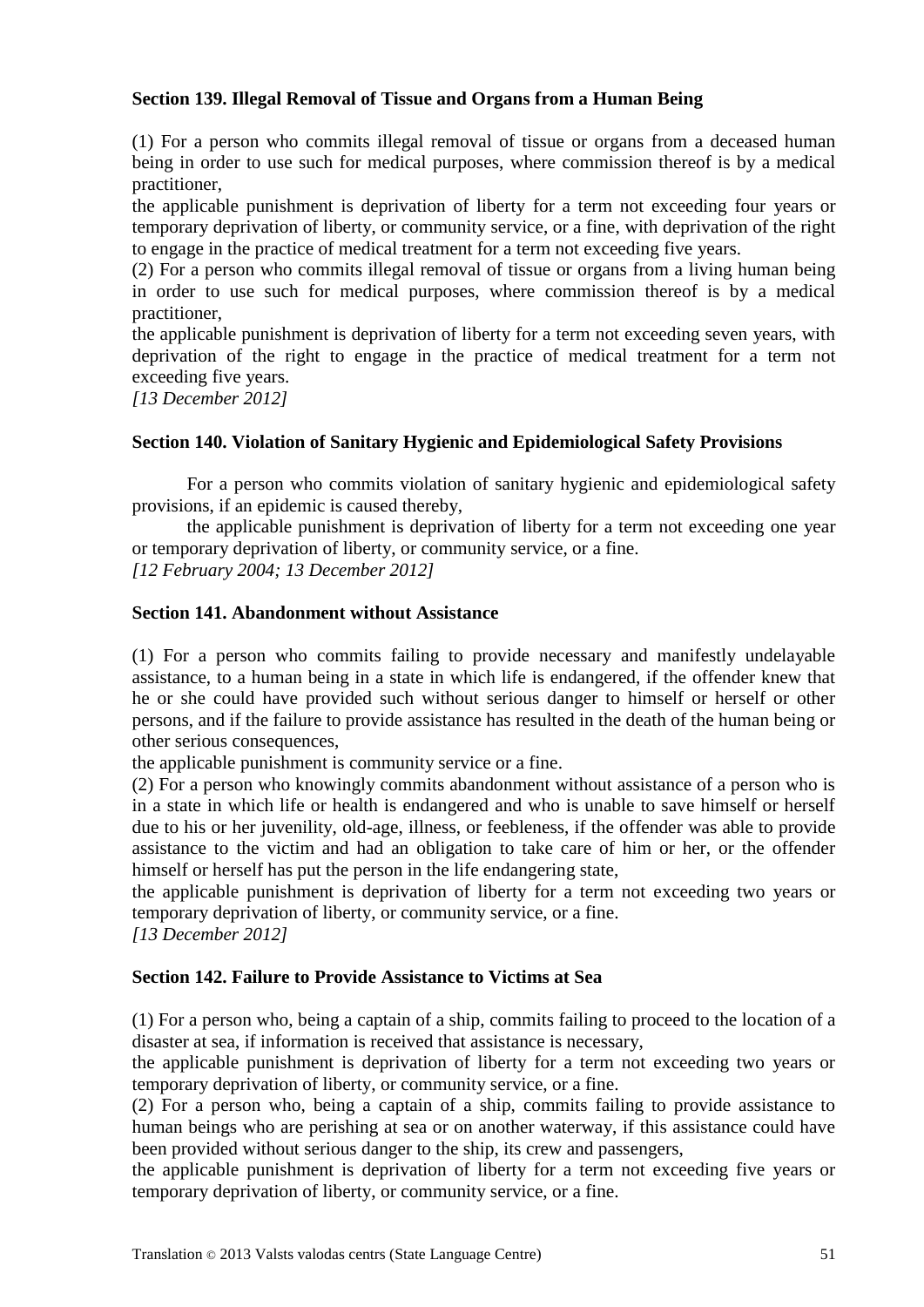# **Chapter XIV Criminal Offences against Fundamental Rights and Freedoms of a Person**

### **Section 143. Transgression of Inviolability of the Apartment of a Person**

(1) For a person who commits illegal entering a apartment against the will of a person residing there,

the applicable punishment is temporary deprivation of liberty or community service, or a fine. (2) For a person who commits the same act, using violence, threats, fraud or appropriation of the title of a State official,

the applicable punishment is deprivation of liberty for a term not exceeding two years or temporary deprivation of liberty, or community service, or a fine.

*[12 February 2004; 13 December 2012]*

### **Section 144. Violating the Confidentiality of Correspondence, Information in the Form of Transmissions over a Telecommunications Network and Other Information**

(1) For a person who commits intentional violation of the confidentiality of personal correspondence, information in the form of transmissions over a telecommunications network, as well as commits intentional violation of the confidentiality of information and programs provided for use in connection with electronic data processing,

the applicable punishment is deprivation of liberty for a term not exceeding two years or temporary deprivation of liberty, or community service, or a fine.

(2) For a person who commits the same acts, if such are committed for purposes of acquiring property,

the applicable punishment is deprivation of liberty for a term not exceeding five years or temporary deprivation of liberty, or community service, or a fine.

*[20 April 2004; 13 December 2012]*

## **Section 145. Illegal Activities Involving Personal Data of Natural Persons**

(1) For illegal activities involving personal data of a natural person, if it has caused substantial harm,

the applicable punishment is deprivation of liberty for a term not exceeding two years or temporary deprivation of liberty, or community service, or a fine.

(2) For illegal activities involving personal data of a natural person, if they have been performed by a personal data processing administrator or operator for the purpose of vengeance, acquisition of property or blackmail,

the applicable punishment is deprivation of liberty for a term not exceeding four years or temporary deprivation of liberty, or community service, or a fine.

(3) For influencing a personal data processing administrator or operator or the data subject, using violence or threats or using trust in bad faith, or using deceit in order to perform illegal activities involving personal data of a natural person,

the applicable punishment is deprivation of liberty for a term not exceeding five years or temporary deprivation of liberty, or community service, or a fine.

*[10 September 2009; 13 December 2012]*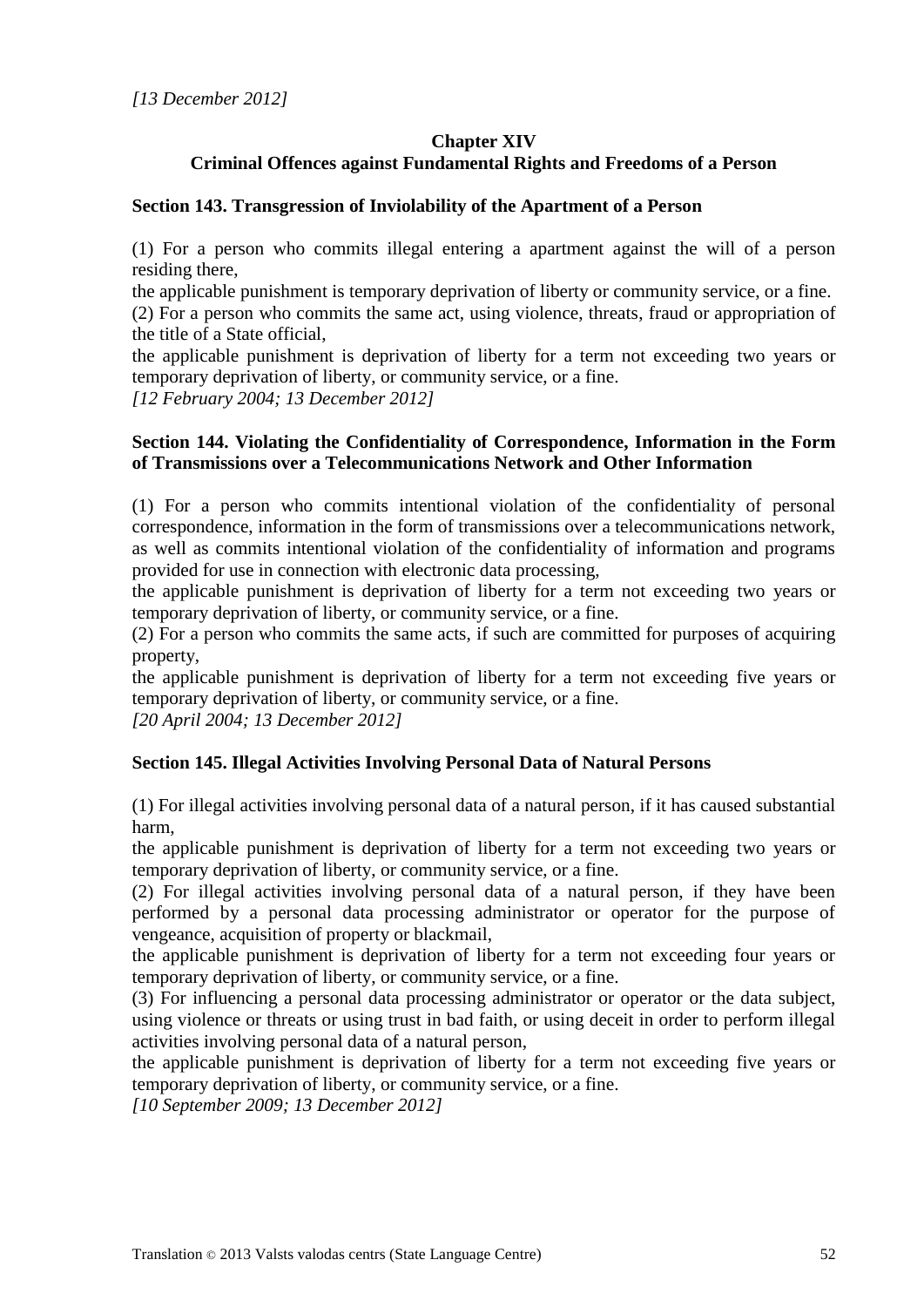### **Section 146. Violation of Labour Protection Provisions**

(1) For a person who commits violation of the requirements of regulatory enactments regulating labour protection or technical safety, where commission thereof is by the manager of an undertaking (company), institution or organisation, or other person responsible for compliance therewith, and if such offence has caused bodily injury with health disorder or permanent loss of ability to work,

the applicable punishment is deprivation of liberty for a term not exceeding one year or temporary deprivation of liberty, or community service, or a fine.

(2) For a person who commits the same offence, if such has caused the death of a human being or serious bodily injury to several human beings,

the applicable punishment is deprivation of liberty for a term not exceeding five years or temporary deprivation of liberty, or community service, or a fine.

*[12 February 2004; 13 December 2012]*

### **Section 147. Violation of Inventors' and Designers' Rights**

(1) For a person who commits intentional disclosure of an invention or a design without the consent of the owner of the inventor, designer or the successors in rights thereof prior to the relevant person disclosing the invention or design himself or herself or prior to it be being disclosed with the consent of such persons, as well as commits appropriation of authorship or compelling of joint authorship of an invention or design,

the applicable punishment is community service or a fine.

(2) For a person who commits compelling, by means of violence, threats of violence or blackmail, the renouncing of the authorship of an invention or design or commits compelling of joint authorship,

the applicable punishment is deprivation of liberty for a term not exceeding three years or temporary deprivation of liberty, or community service, or a fine.

*[17 October 2002; 12 February 2004; 13 December 2012]*

## **Section 148. Infringement of Copyright and Neighbouring Rights**

(1) For a person who commits infringement of copyright or neighbouring right, if such infringement has caused substantial harm to rights and interests protected by law of a person,

the applicable punishment is deprivation of liberty for a term not exceeding two years or temporary deprivation of liberty, or community service, or a fine.

(2) For a person who commits the criminal offence provided for in Paragraph one of this Section, if it has been committed by a group of persons pursuant to prior agreement,

the applicable punishment is deprivation of liberty for a term not exceeding four years or temporary deprivation of liberty, or community service, or a fine.

(3) For a person who commits infringement of copyright or neighbouring right if it is committed in large scale or by an organised group, or by compelling, by means of violence, threats or blackmail, the renouncing of authorship, or commits compelling of joint authorship, if it is committed by means of violence, threats or blackmail,

the applicable punishment is deprivation of liberty for a term not exceeding six years, with deprivation of the right to engage in specific employment for a term not exceeding five years and with or without probationary supervision for a term not exceeding three years.

*[21 October 2010; 8 July 2011; 13 December 2012]*

### **Section 149. Illegal Acts with Objects of Copyright and Neighbouring Rights** [21 October 2010]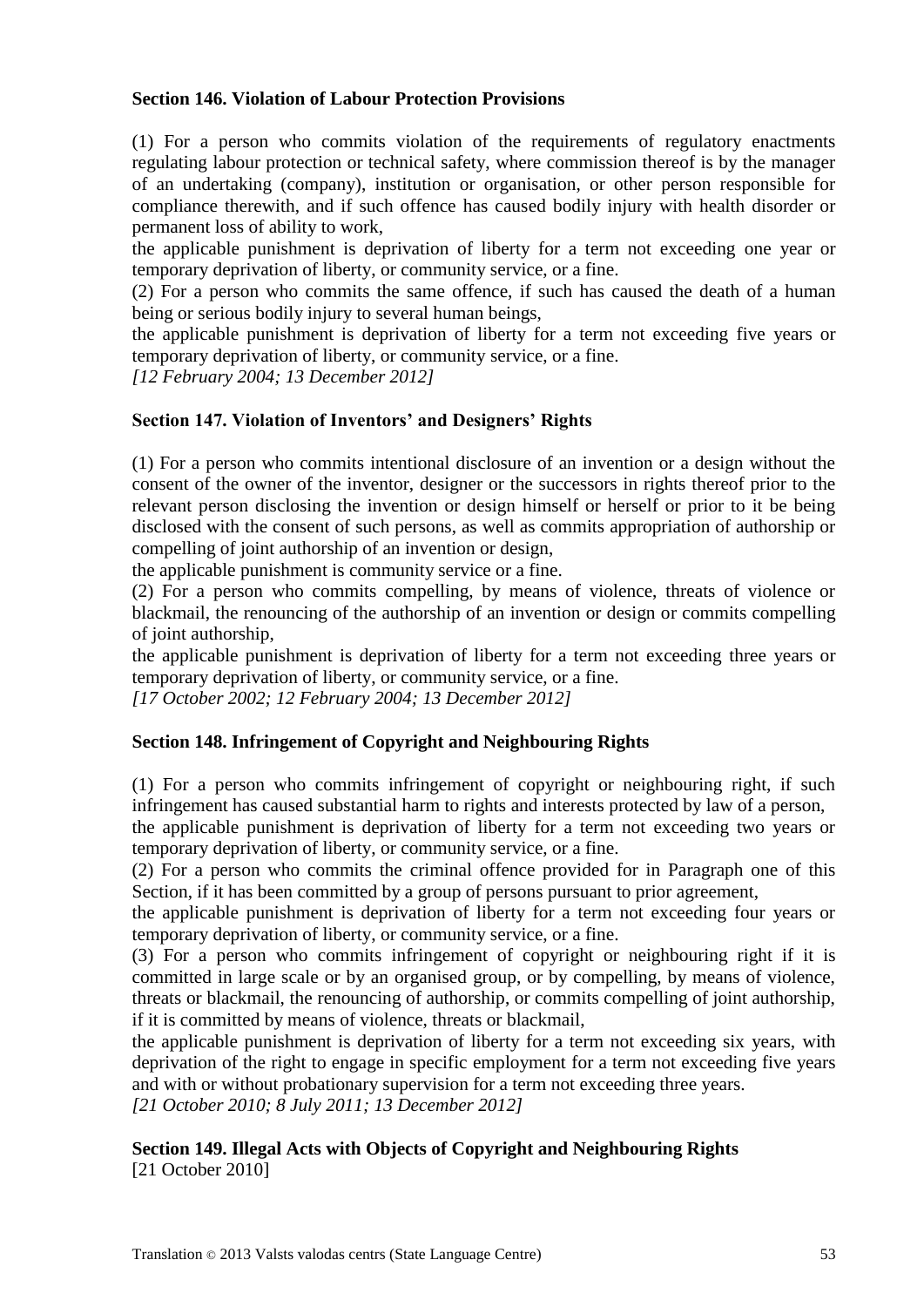# **Section 149.<sup>1</sup> Violation of Discrimination Prohibitions**

# (1) [13 December 2012]

(2) For a person who commits discrimination due to racial or ethnic origin or for the violation of other discrimination prohibitions, if by such acts substantial harm is caused or they are associated with violence, fraud or threats, or where they are committed by a group of persons or a State official, or a responsible employee of an undertaking (company) or organisation, or if it is committed using an automated data processing system,

the applicable punishment is deprivation of liberty for a term not exceeding one year or temporary deprivation of liberty, or community service, or a fine.

*[21 June 2007; 13 December 2012]*

## **Section 150. Incitement of Religious Hatred**

(1) For a person who commits violation of religious feelings of persons or incitement of hatred in connection with the attitudes of such persons towards religion or atheism,

the applicable punishment is temporary deprivation of liberty or community service, or a fine. (2) For a person who commits the same act, if by such act is caused substantial harm or it is associated with violence, fraud or threats, or where it is committed by a group of persons or a State official, or a responsible employee of an undertaking (company) or organisation, or if it committed utilising automated data processing systems,

the applicable punishment is deprivation of liberty for a term not exceeding one year or temporary deprivation of liberty, or community service, or a fine.

*[21 June 2007; 13 December 2012]*

## **Section 151. Interference with Religious Rituals**

[13 December 2012]

## **Chapter XV Criminal Offences against Personal Liberty, Honour and Dignity**

## **Section 152. Illegal Deprivation of Liberty**

(1) For a person who commits unlawful acts depriving a person of the possibility to freely determine where he or she may be (illegal deprivation of liberty), if the elements of a criminal offence by a State official are not present,

the applicable punishment is temporary deprivation of liberty or community service, or a fine. (2) For a person who commits the same acts, if such are committed in a manner dangerous to the life or health of the victim, or if they are associated with the causing of physical suffering to him or her, or they have continued for more than a week, or they have been committed repeatedly, or they have been committed by a group of persons pursuant to prior agreement,

the applicable punishment is deprivation of liberty for a term not exceeding three years or temporary deprivation of liberty, or community service, or a fine, with or without probationary supervision for a term not exceeding three years.

(3) For a person who commits illegal deprivation of liberty, if serious consequences have been caused thereby or if it has been committed by an organised group,

the applicable punishment is deprivation of liberty for a term not exceeding seven years, with or without confiscation of property and with or without probationary supervision for a term not exceeding three years.

*[12 February 2004; 13 December 2007; 8 July 2011; 13 December 2012]*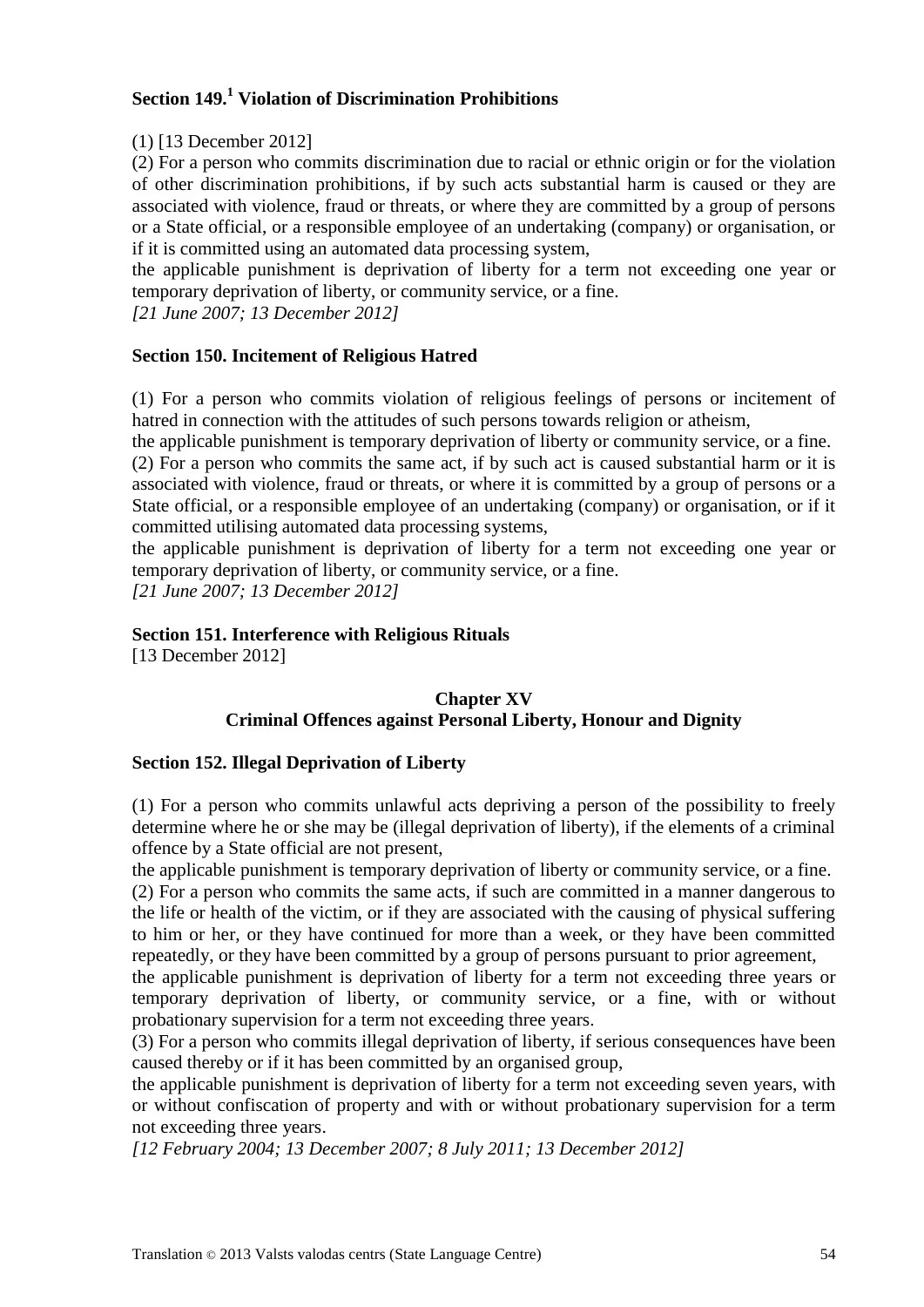### **Section 153. Kidnapping**

(1) For a person who commits a seizure, using violence or threats, or abduction of a person by fraud or using the state of helplessness of a person (kidnapping),

the applicable punishment is deprivation of liberty for a term not exceeding five years or temporary deprivation of liberty, or community service, or a fine, with or without probationary supervision for a term not exceeding three years.

(2) For a person who commits the same acts, if commission thereof is repeated, as well as for a person who kidnaps an underaged person,

the applicable punishment is deprivation of liberty for a term of not exceeding seven years, with or without confiscation of property and with probationary supervision for a term not exceeding three years.

(3) For a person who commits kidnapping, if serious consequences have been caused thereby or it has been committed against a minor, or it has been committed by an organised group,

the applicable punishment is deprivation of liberty for a term of not less than three years and not exceeding twelve years, with or without confiscation of property.

*[13 December 2007/2; 30 October 2008; 8 July 2011; 13 December 2012]*

### **Section 154. Seizure of Hostages**

(1) For a person who commits seizure or detaining of a person as a hostage, if such is associated with threats of murder, infliction of bodily injury or further detainment of such person for the purposes of compelling a natural or legal person or a group of persons to do some act or refrain from doing such, proposing this as a condition for the release of the hostage,

the applicable punishment is deprivation of liberty for a term of not less than two years and not exceeding ten years, with or without confiscation of property and with or without probationary supervision for a term not exceeding three years.

(2) For a person who commits the same acts, if they have been committed against a minor or they have been committed by a group of persons pursuant to prior agreement,

the applicable punishment is deprivation of liberty for a term of not less than three years and not exceeding twelve years, with or without confiscation of property and with probationary supervision for a term not exceeding three years.

(3) For a person who commits the acts provided for in Paragraph one of this Section, if serious consequences have been caused thereby or they have been committed against a minor, or they have been committed by an organised group,

the applicable punishment is deprivation of liberty for a term of not less than five years and not exceeding fifteen years, with or without confiscation of property and with probationary supervision for a term not exceeding three years.

*[8 December 2005; 13 December 2007/2; 8 July 2011; 13 December 2012]*

# **Section 154.<sup>1</sup> Human Trafficking**

(1) For a person who commits human trafficking,

the applicable punishment is deprivation of liberty for a term not exceeding eight years, with or without confiscation of property.

(2) For a person who commits human trafficking if it has been committed against a minor, or if it has been committed by a group of persons pursuant to prior agreement,

the applicable punishment is deprivation of liberty for a term of not less than three years and not exceeding twelve years, with or without confiscation of property and with or without probationary supervision for a term not exceeding three years.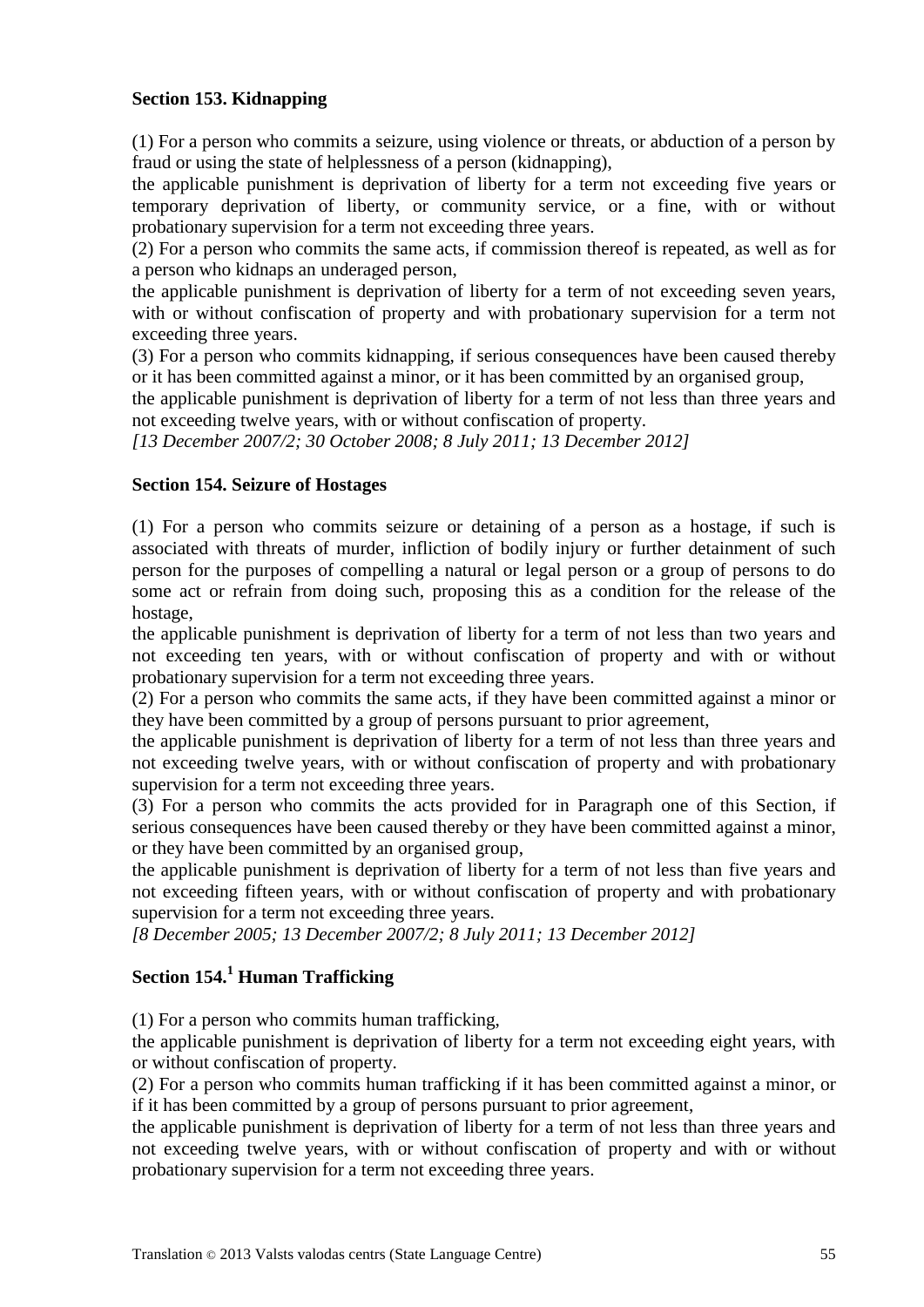(3) For a person who commits human trafficking if it has endangered the life of a victim or serious consequences have been caused thereby, or it has been committed involving particular cruelty or against a minor, or it has been committed by an organised group,

the applicable punishment is deprivation of liberty for a term of not less than five years and not exceeding fifteen years, with or without confiscation of property and with or without probationary supervision for a term not exceeding three years.

*[25 April 2002; 16 December 2004; 13 December 2007/2; 8 July 2011; 13 December 2012; 14 March 2013]*

# **Section 154.<sup>2</sup> Meaning of Human Trafficking**

(1) Human trafficking is the recruitment, transportation, transfer, concealment, accommodation or reception of persons for the purpose of exploitation, committed by using violence or threats or by means of deceit, or by taking advantage of the dependence of the person on the offender or of his or her state of helplessness, or by the giving or obtaining of material benefits or benefits of another nature in order to procure the consent of such person, upon which the victim is dependent.

(2) The recruitment, transportation, transfer, concealment, accommodation or reception of a minor for the purpose of exploitation shall be recognised as human trafficking also in such cases, if it is not connected with the utilisation of any of the means referred to in the Paragraph one of this Section.

(3) Within the meaning of this Section, exploitation is the involvement of a person in prostitution or in other kinds of sexual exploitation, the compulsion of a person to perform labour or to provide services, the holding of a person in slavery or other similar forms thereof (debt slavery, serfdom or compulsory transfer of a person into dependence upon another person), and the holding a person in servitude or also the illegal removal of a person's tissues or organs.

*[25 April 2002; 13 December 2012]*

## **Section 155. Illegal Commitment to a Psychiatric Hospital**

For a person who knowingly commits illegal commitment of a person to a psychiatric hospital,

the applicable punishment is temporary deprivation of liberty or community service, or a fine, with deprivation of the right to specific employment for a term not exceeding five years.

*[12 February 2004; 13 December 2012]*

**Section 156.** [19 November 2009]

## **Section 157. Defamation**

(1) For a person who knowingly commits intentional distribution of fictions, knowing them to be untrue and defamatory of another person, in printed or otherwise reproduced material, as well as orally, if such has been committed publicly (defamation),

the applicable punishment is community service or a fine.

(2) For defamation in mass media,

the applicable punishment is temporary deprivation of liberty or community service, or a fine. *[12 June 2003; 12 February 2004; 19 November 2009; 13 December 2012]*

**Section 158.** [19 November 2009]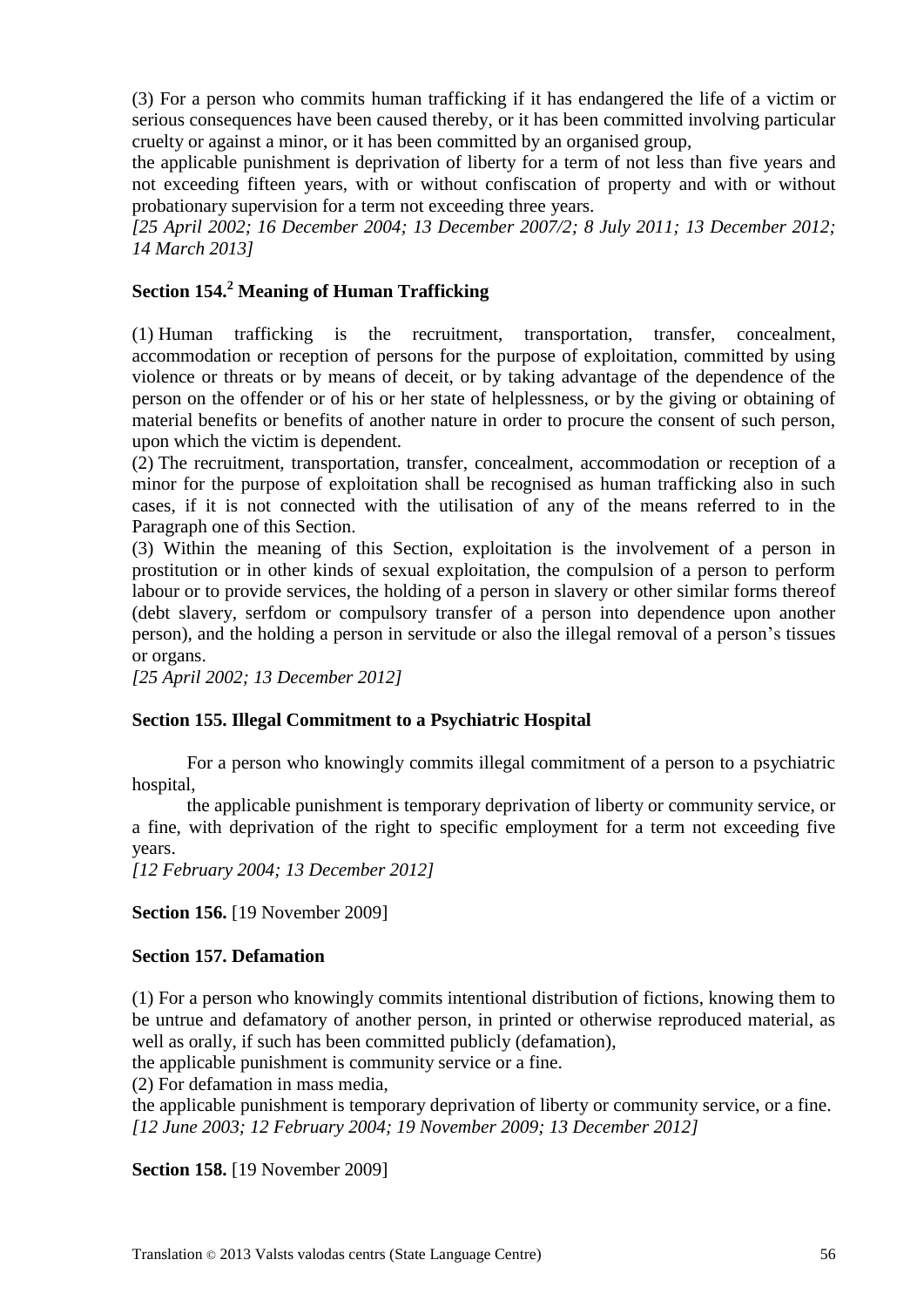### **Chapter XVI Criminal Offences against Morals, and Sexual Inviolability**

#### **Section 159. Rape**

(1) For a person who commits an act of sexual intercourse by means of violence, threats or taking advantage of the state of helplessness of a victim (rape),

the applicable punishment is deprivation of liberty for a term of not less than two and not exceeding ten years, with probationary supervision for a term not exceeding three years.

(2) For a person who commits rape where commission is by a group of persons, or who commits rape of a minor,

the applicable punishment is deprivation of liberty for a term of not less than five years and not exceeding fifteen years, with probationary supervision for a term not exceeding three years.

(3) For a person who commits rape, if serious consequences have been caused thereby, or commits rape of an underaged person,

the applicable punishment is life imprisonment or deprivation of liberty for a term of not less than ten years and not exceeding twenty years, with probationary supervision for a term not exceeding three years.

*[13 December 2007/2; 21 May 2009; 8 July 2011; 13 December 2012]*

#### **Section 160. Forcible Sexual Assault**

(1) For a person who commits pederastic or lesbian or other unnatural sexual acts of gratification, if such acts have been committed using violence or threats or by taking advantage of the state of helplessness of a person,

the applicable punishment is deprivation of liberty for a term of not less than two years and not exceeding ten years, with probationary supervision for a term not exceeding three years.

(2) For a person who commits the same acts, if commission thereof is on a minor, or by a group of persons,

the applicable punishment is deprivation of liberty for a term of not less than five years and not exceeding fifteen years, with probationary supervision for a term not exceeding three years.

(3) For a person who commits acts provided for in Paragraph one or two of this Section, if serious consequences have been caused thereby, as well as if commission thereof is on an underaged person,

the applicable punishment is a life imprisonment or deprivation of liberty for a term of not less than ten years and not exceeding twenty years, with probationary supervision for a term not exceeding three years.

*[18 May 2000; 13 December 2007/2; 30 October 2008; 8 July 2011; 13 December 2012]*

### **Section 161. Sexual Connection, Pederasty and Lesbianism with a Person who has not Attained the Age of Sixteen Years**

For a person who commits a sexual act, or pederastic, lesbian or other unnatural sexual acts of gratification, with a person who has not attained the age of sixteen years and who is in financial or other dependence on the offender, or if such offence has been committed by a person who has attained the age of majority,

the applicable punishment is deprivation of liberty for a term not exceeding four years or temporary deprivation of liberty, or community service or a fine, with or without probationary supervision for a term not exceeding three years.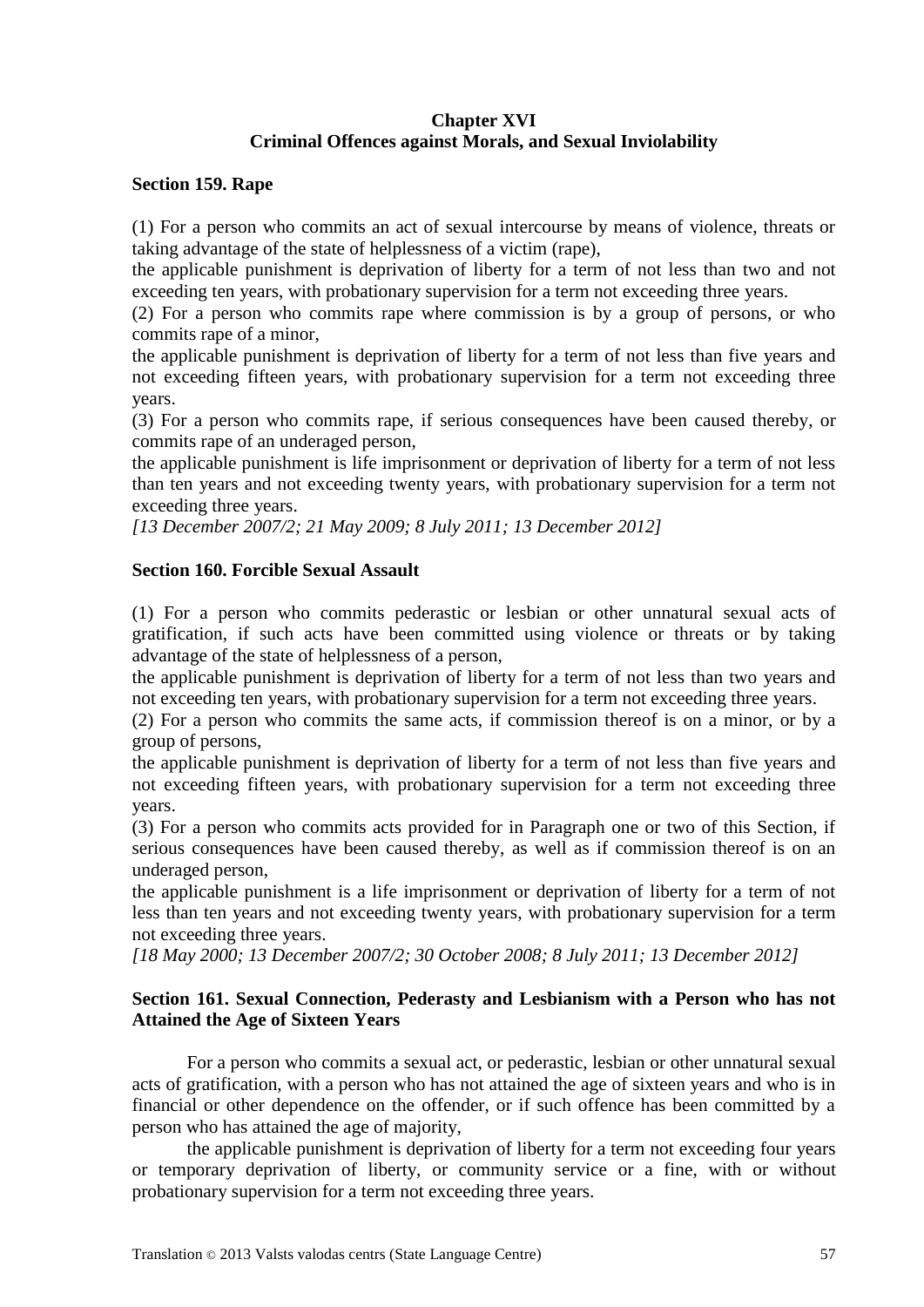## **Section 162. Leading to Depravity**

(1) For a person who commits leading to depravity of a minor against the will of the minor or if such have been committed by a person who has attained the age of majority,

the applicable punishment is deprivation of liberty for a term not exceeding three years or temporary deprivation of liberty, or community service or a fine, with or without probationary supervision for a term not exceeding three years.

(2) For a person who commits leading to depravity of an underaged person,

the applicable punishment is deprivation of liberty for a term not exceeding five years or temporary deprivation of liberty, or community service or a fine, with or without probationary supervision for a term not exceeding three years.

*[18 May 2000; 21 May 2009; 8 July 2011; 13 December 2012]*

# **Section 162. <sup>1</sup> Encouraging to Involve in Sexual Acts**

(1) For a person who encourages a person who has not attained the age of sixteen to involve in sexual acts or encourages such person to meet with the aim to commit sexual acts or enter into a sexual relationship regardless of the way in which the encouraging is expressed, if such have been committed by a person who has attained the age of majority,

the applicable punishment is temporary deprivation of liberty or community service, or a fine, with or without probationary supervision for a term not exceeding three years.

(2) [13 December 2012]

*[30 October 2008; 8 July 2011; 13 December 2012]*

#### **Section 163. Violation of Provisions Restrictive of Prostitution**

[13 December 2012]

#### **Section 163.<sup>1</sup> Establishment, Maintenance, Management and Financing of Brothel**

For a person who establishes, maintains, manages or finances a brothel (illegal place for organising and provision of prostitution services),

the applicable punishment is deprivation of liberty for a term not exceeding three years or temporary deprivation of liberty, or community service, or a fine. *[21 May 2009]*

### **Section 164. Involvement of a Person in Prostitution and Compelling Engaging in Prostitution**

(1) For a person who commits involvement of a person in prostitution,

the applicable punishment is deprivation of liberty for a term not exceeding three years or temporary deprivation of liberty, or community service, or a fine, with or without confiscation of property.

(2) For a person who commits compelling to engage in prostitution or involvement of a person in prostitution, using their trust in bad faith, or by deceit, or by taking advantage of the dependence of the person on the offender or of his or her state of helplessness,

the applicable punishment is deprivation of liberty for a term not exceeding five years or temporary deprivation of liberty, or community service, or a fine, with or without confiscation of property and with or without probationary supervision for a term not exceeding three years.

(3) For a person who commits acts provided for in Paragraphs one and two of this Section, if such acts have been committed by a group of persons, or commits inducing, involving or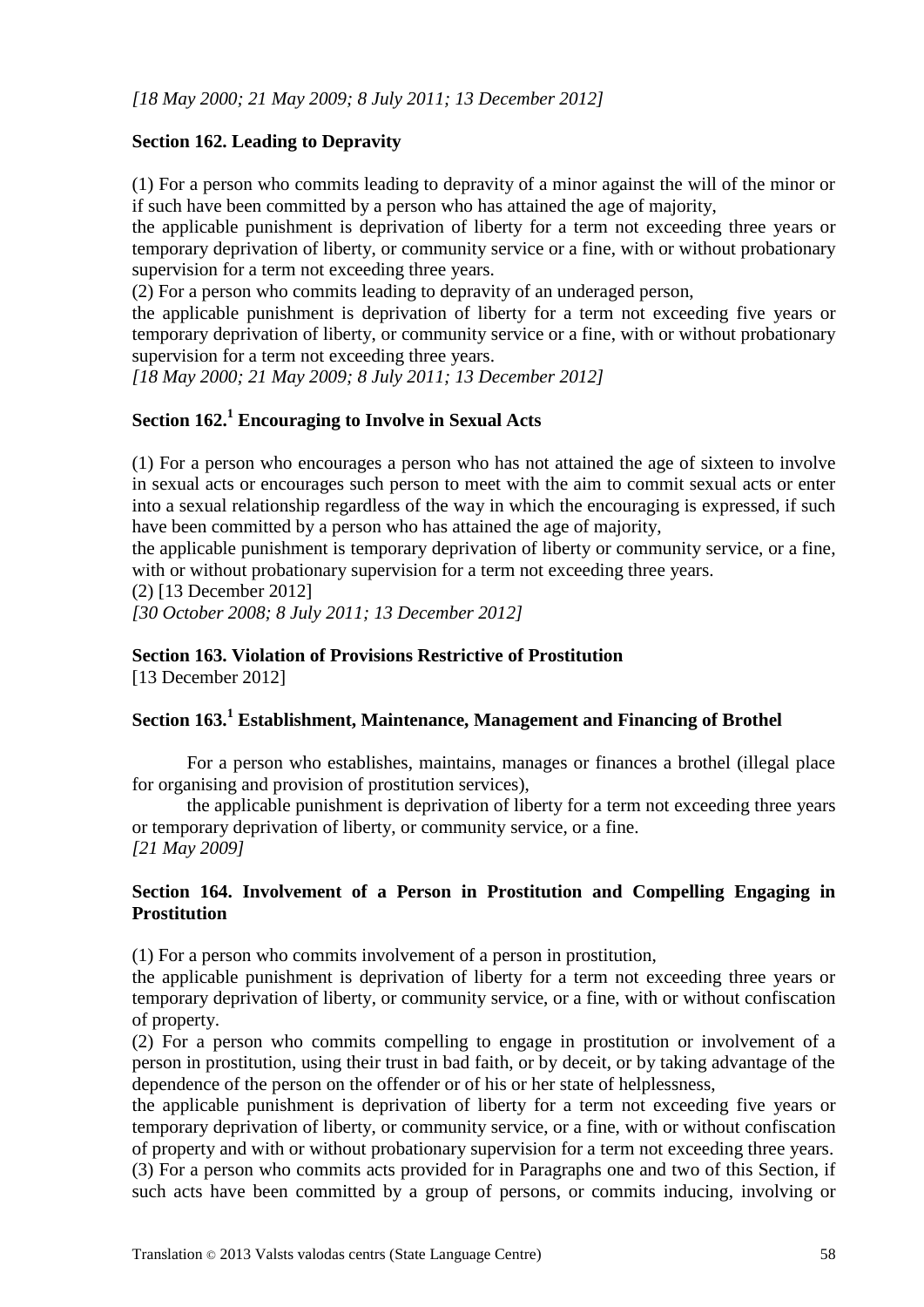compelling a minor to engage in prostitution, or commits providing premises to minors for purposes of prostitution,

the applicable punishment is deprivation of liberty for a term not less than three years and not exceeding eight years, with or without confiscation of property and with or without probationary supervision for a term not exceeding three years.

(4) For a person who commits encouraging, involving or compelling an underaged person to engage in prostitution,

the applicable punishment is deprivation of liberty for a term of not less than five and not exceeding twelve years, with or without confiscation of property and with probationary supervision for a term not exceeding three years.

(5) For a person who commits the acts provided for in this Section, if they have been committed by an organised group,

the applicable punishment is deprivation of liberty for a term of not less than five years and not exceeding fifteen years, with or without confiscation of property and with probationary supervision for a term not exceeding three years.

*[18 May 2000; 12 February 2004; 21 May 2009; 8 July 2011; 13 December 2012]*

### **Section 165. Living on the Avails of Prostitution**

(1) For a person who commits taking advantage, for purposes of enrichment, of a person who is engaged in prostitution,

the applicable punishment is deprivation of liberty for a term not exceeding five years or temporary deprivation of liberty, or community service, or a fine, with or without confiscation of property and with or without probationary supervision for a term not exceeding three years.

(2) For a person who commits the same acts if they have been committed by a group of persons, or with respect to minors,

the applicable punishment is deprivation of liberty for a term not exceeding eight years, with or without confiscation of property and with probationary supervision for a term not exceeding three years.

(3) For a person who commits the same acts if they have been committed by an organised group or if commission thereof is with respect to underaged persons,

the applicable punishment is deprivation of liberty for a term of not less than five years and not exceeding fifteen years, with or without confiscation of property and with probationary supervision for a term not exceeding three years.

*[18 May 2000; 13 December 2007/2; 21 May 2009; 8 July 2011; 13 December 2012]*

# **Section 165.<sup>1</sup> Sending a Person for Sexual Exploitation**

(1) For a person who commits sending a person with his or her consent for sexual exploitation, that is, for any act which facilitate legal or illegal movement, transit or residence of a person for such purpose within the territory of one country or several countries,

the applicable punishment is deprivation of liberty for a term not exceeding five years or temporary deprivation of liberty, or community service, or a fine.

(2) For a person who commits the same acts, if commission thereof is for purposes of enrichment or if they have been committed by a group of persons pursuant to prior agreement, the applicable punishment is deprivation of liberty for a term not exceeding ten years, with or without confiscation of property and with or without probationary supervision for a term not exceeding three years.

(3) For a person who commits the acts provided for in Paragraph one or two of this Section, if they have been committed by an organised group,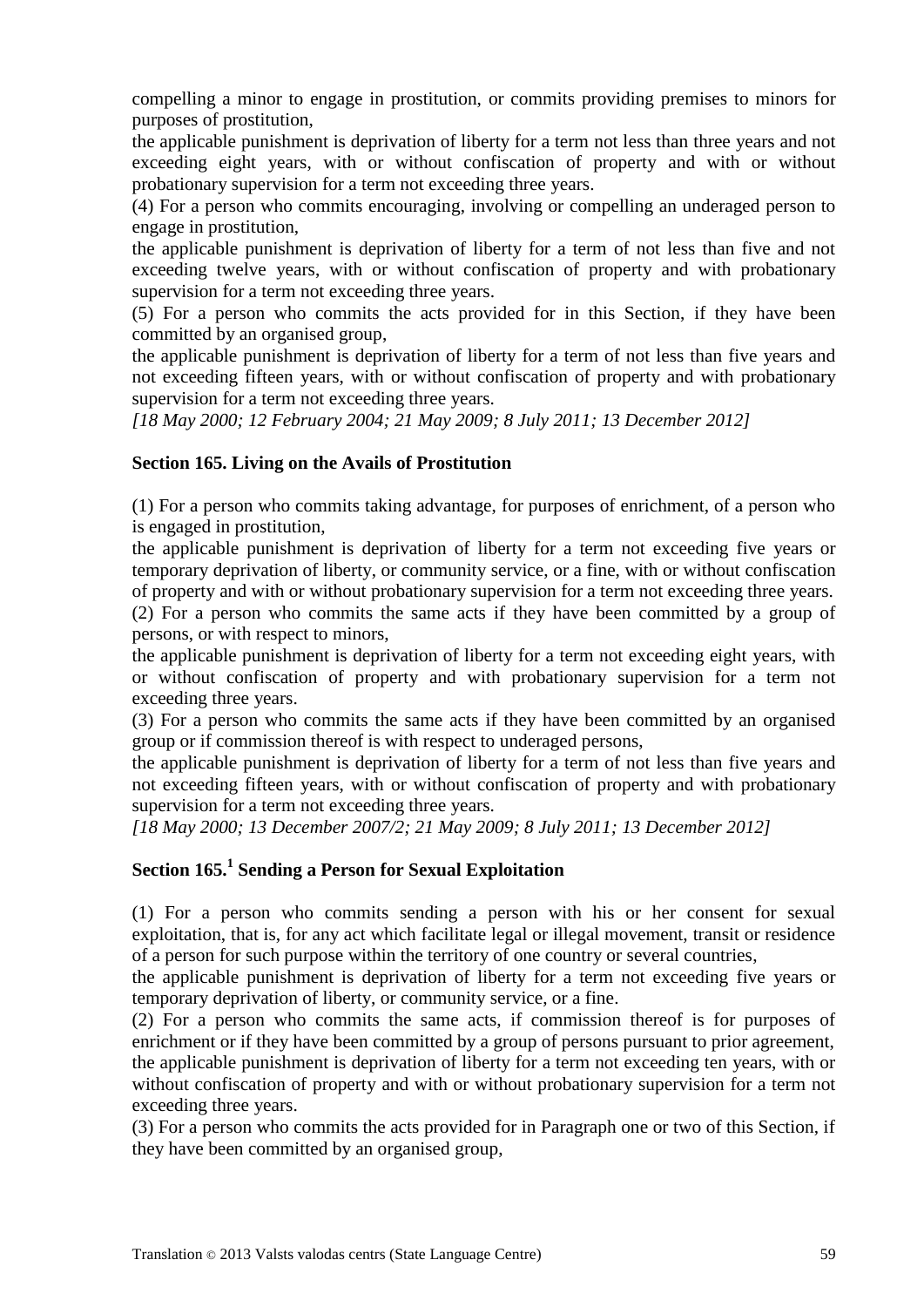the applicable punishment is deprivation of liberty for a term of not less than five years and not exceeding fifteen years, with or without confiscation of property and with probationary supervision for a term not exceeding three years.

*[18 May 2000; 16 December 2004; 13 December 2007/2; 21 May 2009; 8 July 2011; 13 December 2012]*

**Section 165.<sup>2</sup>** [21 May 2009]

## **Section 166. Violation of Provisions Regarding Importation, Production and Distribution of Pornographic or Erotic Materials**

(1) For a person who commits violation of provisions regarding importation, production, distribution, public demonstration, playing or advertising of pornographic writings, printed publications, pictures, films, video and audio recordings or other pornographic materials, if substantial harm has been caused by commission thereof,

the applicable punishment is deprivation of liberty for a term not exceeding one year or temporary deprivation of liberty, or community service, or a fine.

(2) For a person who commits the downloading, acquisition, importation, production, public demonstration, advertising or other distribution of such pornographic materials as relate or portray the sexual abuse of children, sexual activities of people with animals, necrophilia or violence of a pornographic or erotic nature, or the keeping of such materials,

the applicable punishment is deprivation of liberty for a term not exceeding three years or temporary deprivation of liberty, or community service, or a fine, with or without confiscation of property.

(3) For a person who commits involvement or utilisation of minors in the production (manufacturing) of pornographic or erotic materials,

the applicable punishment is deprivation of liberty for a term not exceeding six years, with or without confiscation of property and with or without probationary supervision for a term not exceeding three years.

(4) For a person who commits involvement or utilisation of underaged persons in the production (manufacturing) of pornographic or erotic materials,

the applicable punishment is deprivation of liberty for a term of not less than three years and not exceeding twelve years, with or without confiscation of property and with or without probationary supervision for a term not exceeding three years.

(5) For a person who commits the acts provided for in Paragraph three or four of this Section, if they have been committed by an organised group,

the applicable punishment is deprivation of liberty for a term of not less than five years and not exceeding fifteen years, with confiscation of property and with probationary supervision for a term not exceeding three years.

*[18 May 2000; 12 February 2004; 12 October 2006; 21 June 2007; 13 December 2007/2; 8 July 2011; 13 December 2012]*

## **Chapter XVII Criminal Offences against the Family and Minors**

## **Section 167. Substitution of a Child**

(1) For a person who commits intentional substitution of a newborn child for another,

the applicable punishment is temporary deprivation of liberty or community service, or a fine. (2) For a person who commits substitution of a newborn child for another for purposes of acquisition of property,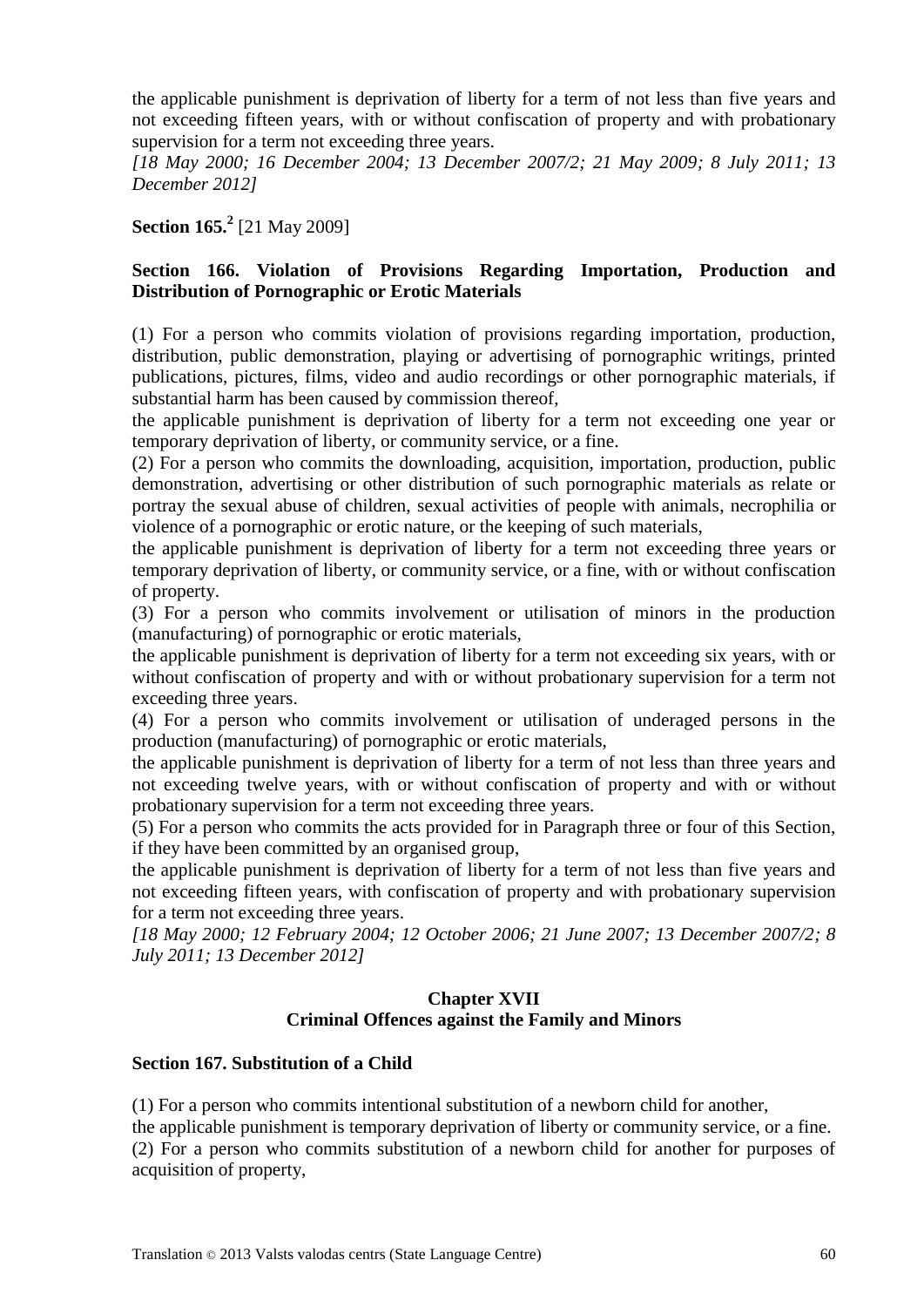the applicable punishment is deprivation of liberty for a term not exceeding two years or temporary deprivation of liberty, or community service, or a fine. *[13 December 2012]*

### **Section 168. Failure to Comply Adjudications Regarding Child Custody Rights, Care Rights and Access Rights**

For a person who avoids, in bad faith, to comply with an adjudication of the court or Orphan's court, which arises from the child custody rights, care rights or access rights, as well as the failure to comply in bad faith or delaying in bad faith the compliance of an adjudication of court which anticipates the delivery of a child back to the country of his or her place of residence,

the applicable punishment is temporary deprivation of liberty or community service, or a fine.

*[21 October 2010; 8 July 2011; 13 December 2012]*

#### **Section 169. Disclosure of Confidentiality of Adoption**

For a person who commits the disclosure of confidentiality of adoption contrary to the will of the adopter,

the applicable punishment is temporary deprivation of liberty or community service, or a fine.

*[12 February 2004; 13 December 2012]*

# **Section 169.<sup>1</sup> Illegal Acts in Handling of Adoptions**

(1) For a person who commits the giving of consent for the adoption of a minor if such consent was given by the mother, father or guardian of such minor for the purpose of acquiring property,

the applicable punishment is temporary deprivation of liberty or community service, or a fine. (2) For a person who commits the asking of consent for the adoption of a minor from the mother, father or guardian of such minor personally or through an intermediary using violence, threats, by means of fraud, bribes, or other unlawful means, as well as for such intermediation,

the applicable punishment is deprivation of liberty for a term not exceeding two years or temporary deprivation of liberty, or community service, or a fine.

(3) For a person who commits any acts provided for by Paragraph two of this Section, if it has been committed by a group of persons pursuant to prior agreement,

the applicable punishment is deprivation of liberty for a term not exceeding five years or temporary deprivation of liberty, or community service, or a fine.

*[21 June 2007; 13 December 2012]*

#### **Section 170. Avoiding of Maintenance**

For a person who commits avoiding, in bad faith, the caring for and providing maintenance to his or her parents, grandparents, children, grandchildren, or other persons, if such an obligation has been imposed by a court judgment or the decision of a judge,

the applicable punishment is temporary deprivation of liberty or community service, or a fine.

*[12 February 2004; 13 December 2012]*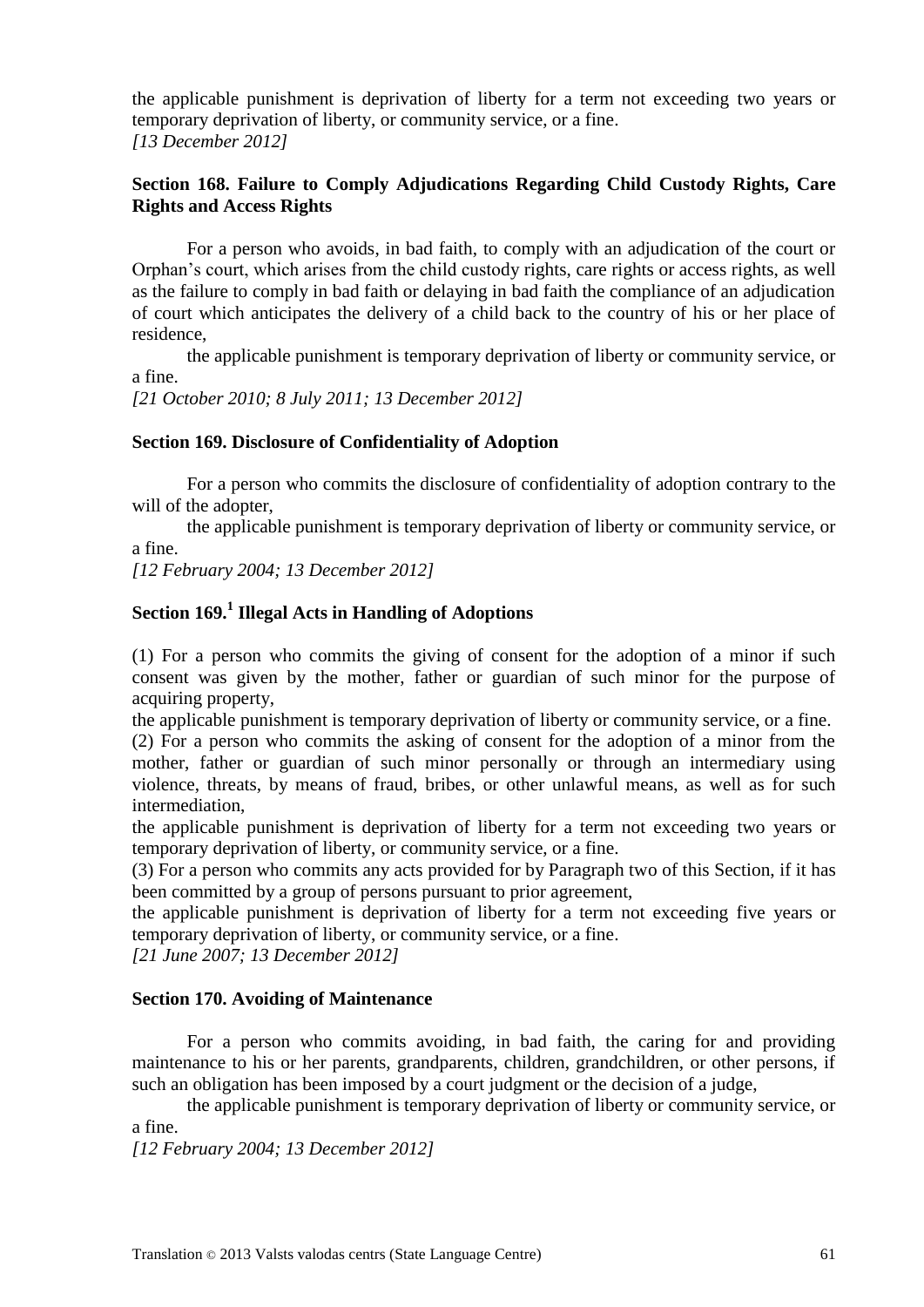### **Section 171. Abuse of the Rights of a Guardian**

For a person who commits utilisation of a guardianship or trusteeship to the detriment of persons subject to the guardianship or trusteeship,

the applicable punishment is temporary deprivation of liberty or community service, or a fine.

*[13 December 2012]*

### **Section 172. Involvement of a Minor in a Criminal Offence**

For a person who commits the involving of a minor in a criminal offence,

the applicable punishment is deprivation of liberty for a term not exceeding two years or temporary deprivation of liberty, or community service, or a fine. *[13 December 2012]*

### **Section 173. Causing Condition of Drunkenness of a Minor, Involving of a Minor in Non-Medical Use of Therapeutic Medicaments and Other Means which Cause Intoxication**

(1) [13 December 2012]

(2) For a person who knowingly commits causing condition of drunkenness of a minor, or commits the involving of a minor in non-medical use of therapeutic or other medicaments which as are not narcotic or psychotropic substances but cause intoxication, if such has been committed using violence or threats,

the applicable punishment is deprivation of liberty for a term not exceeding two years or temporary deprivation of liberty, or community service, or a fine. *[13 December 2012]*

#### **Section 174. Cruelty Towards and Violence against a Minor**

(1) For a person who commits cruel or violent treatment of a minor, if physical or mental suffering has been inflicted upon the minor and if such has been inflicted by persons upon whom the victim is financially or otherwise dependent and if the consequences provided for in Section 125 or 126 of this Law are not caused by these acts,

the applicable punishment is deprivation of liberty for a term not exceeding three years or temporary deprivation of liberty, or community service, or a fine, with probationary supervision for a term not exceeding three years.

(2) For a person who commits the same acts, if commission thereof is against an underaged person,

the applicable punishment is deprivation of liberty for a term not exceeding five years or temporary deprivation of liberty, or community service, or a fine, with probationary supervision for a term not exceeding three years.

*[30 October 2008; 8 July 2011; 13 December 2012]*

### **Chapter XVIII Criminal Offences against Property**

#### **Section 175. Theft**

(1) For a person who commits concealed or overt stealing (theft) of the movable property of another,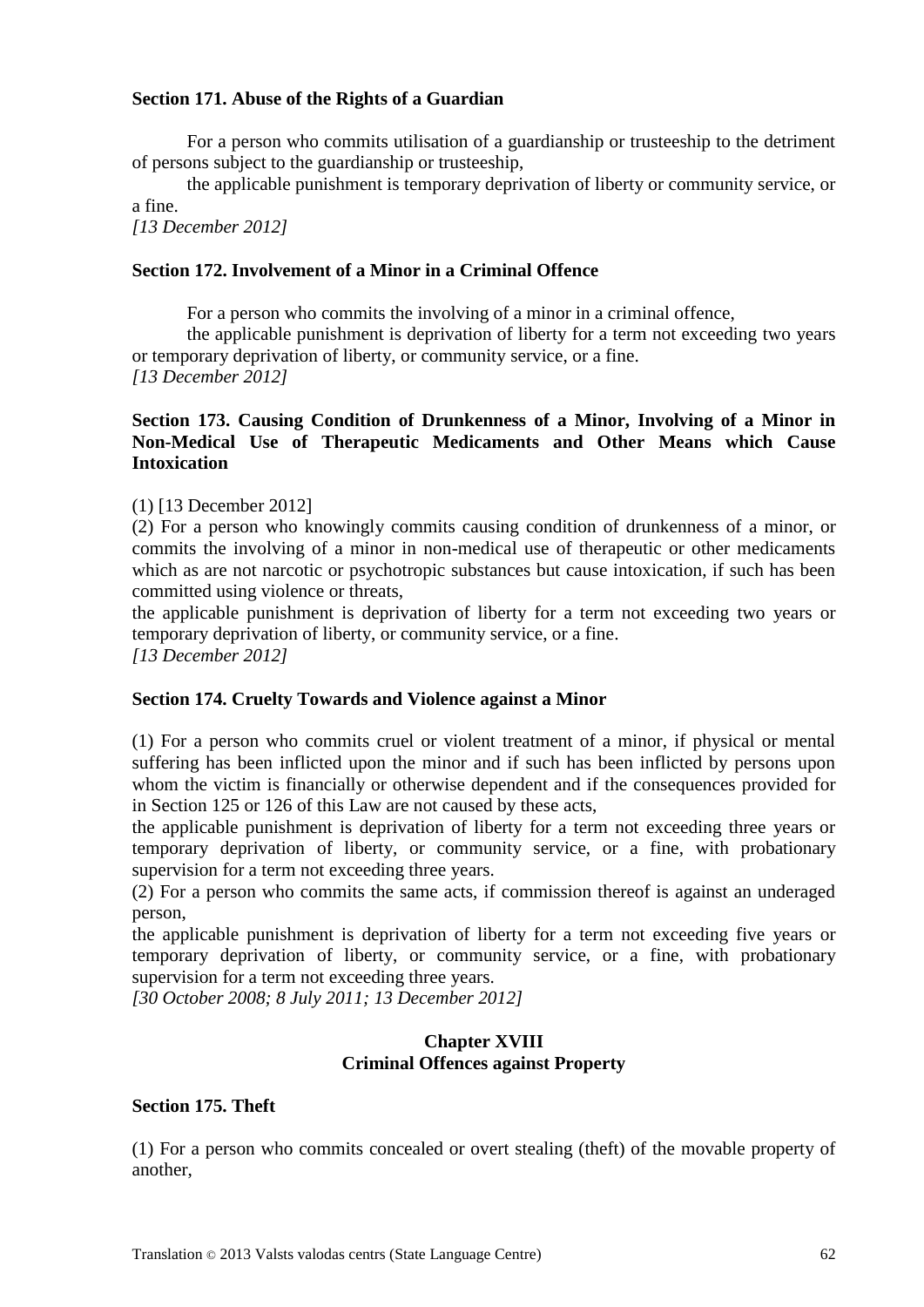the applicable punishment is deprivation of liberty for a term not exceeding two years or temporary deprivation of liberty, or community service, or a fine.

(2) For a person who commits theft, if it has been committed by a group of persons pursuant to prior agreement,

the applicable punishment is deprivation of liberty for a term not exceeding four years or temporary deprivation of liberty, or community service, or a fine, with or without confiscation of property.

(3) For a person who commits theft, if it has been committed by entering a apartment or other premises, or if it has been committed from a storage facility, from a system connecting storage facilities, or from a means of transport,

the applicable punishment is deprivation of liberty for a term not exceeding five years or temporary deprivation of liberty, or community service, or a fine, with or without confiscation of property.

(4) For a person who commits theft, if it has been committed by an organised group, as well as commits theft of narcotic, psychotropic, powerfully acting, toxic or radioactive substances, or explosives, firearms or ammunition,

the applicable punishment is deprivation of liberty for a term of not less than two years and not exceeding ten years, with or without confiscation of property and with probationary supervision for a term not exceeding three years.

*[25 April 2002; 8 July 2011; 13 December 2012]*

### **Section 176. Robbery**

(1) For a person who commits stealing of movable property of another associated with violence or threatened violence (robbery),

the applicable punishment is deprivation of liberty for a term not exceeding five years or temporary deprivation of liberty, or community service, or a fine, with or without confiscation of property and with probationary supervision for a term not exceeding three years.

(2) For a person who commits robbery, if it has been committed by a group of persons pursuant to prior agreement, or if it has been committed by entering a apartment or other premises, or if it has been committed from a property storage facility, a system connecting storage facilities, or a means of transport,

the applicable punishment is deprivation of liberty for a term not exceeding eight years, with or without confiscation of property and with probationary supervision for a term not exceeding three years.

(3) For a person who commits robbery, if it is committed on a large scale, or such has been committed in an organised group, or who commits the robbery of narcotic, psychotropic, powerfully acting, poisonous or radioactive substances, or explosive substances, firearms or ammunition,

the applicable punishment is deprivation of liberty for a term of not less than three years and not exceeding twelve years, with or without confiscation of property and with probationary supervision for a term not exceeding three years.

(4) For a person who commits robbery, if it has been committed using firearms or explosives, or if such is associated with the infliction of serious bodily injury on the victim, or if other serious consequences have been caused thereby,

the applicable punishment is deprivation of liberty for a term of not less than five years and not exceeding fifteen years, with or without confiscation or property and with probationary supervision for a term not exceeding three years.

*[25 April 2002; 12 February 2004; 8 July 2011; 13 December 2012]*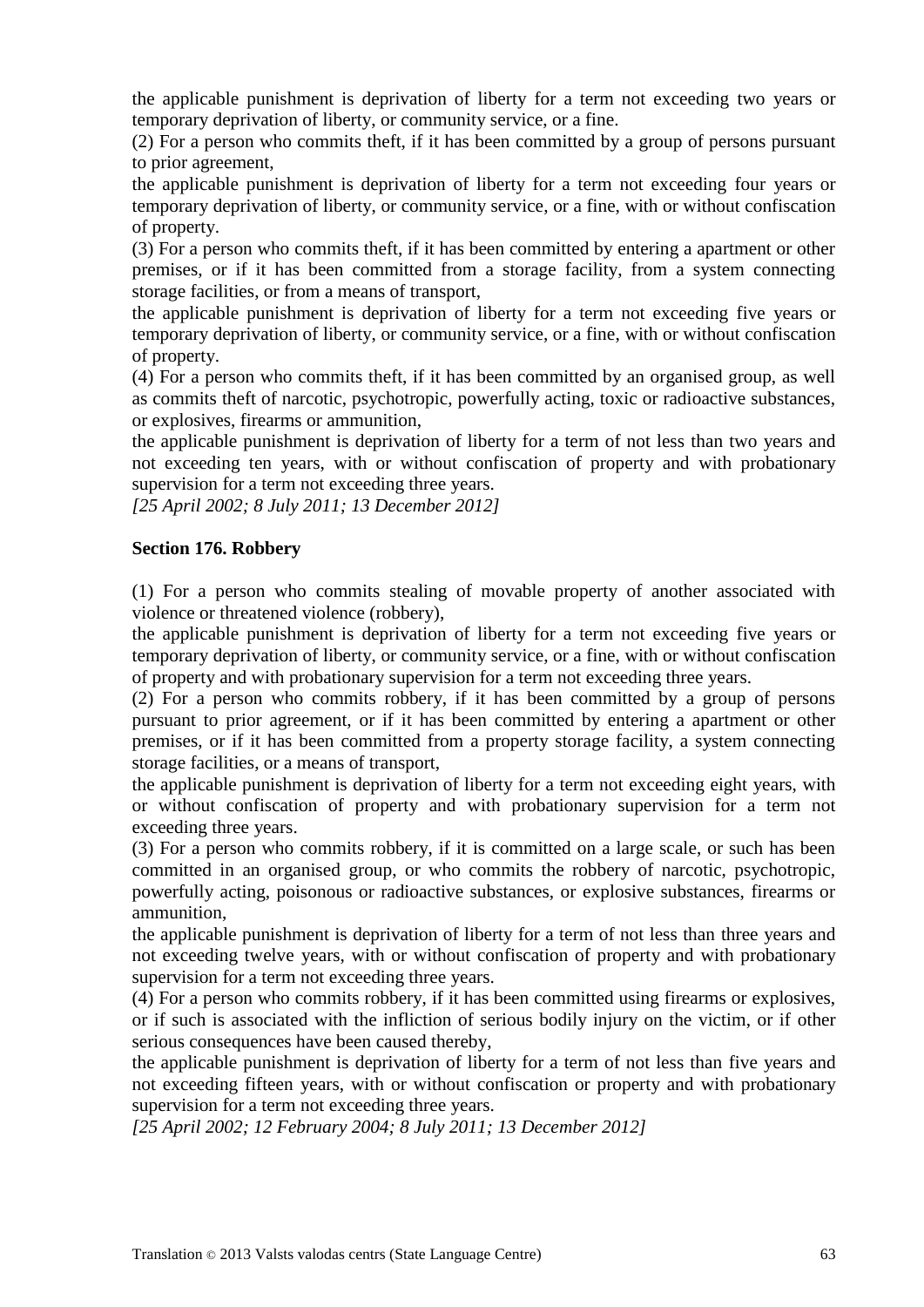### **Section 177. Fraud**

(1) For a person who commits acquiring property of another, or of rights to such property, by the use, in bad faith, of trust, or by deceit (fraud),

the applicable punishment is deprivation of liberty for a term not exceeding three years or temporary deprivation of liberty, or community service, or a fine.

(2) For a person who commits fraud, if it has been committed by a group of persons pursuant to prior agreement,

the applicable punishment is deprivation of liberty for a term not exceeding five years or temporary deprivation of liberty, or community service, or a fine, with or without confiscation of property.

(3) For a person who commits fraud, if it has been committed on a large scale, or has been committed in an organised group, or it has been committed, acquiring narcotic, psychotropic, powerfully acting, poisonous or radioactive substances or explosive substances, firearms or ammunition,

the applicable punishment is deprivation of liberty for a term of not less than two years and not exceeding ten years, with or without confiscation of property and with or without probationary supervision for a term not exceeding three years.

*[12 February 2004; 13 December 2007/2; 8 July 2011; 13 December 2012]*

# **Section 177.<sup>1</sup> Fraud in an Automated Data Processing System**

(1) For a person who commits the knowingly entering of false data into an automated data processing system for the acquisition of the property of another person or the rights to such property, or the acquisition of other material benefits, in order to influence the operation of the resources thereof (computer fraud),

the applicable punishment is deprivation of liberty for a term not exceeding three years or temporary deprivation of liberty, or community service, or a fine.

(2) For a person who commits computer fraud, if it has been committed by a group of persons pursuant to prior agreement,

the applicable punishment is deprivation of liberty for a term not exceeding five years or temporary deprivation of liberty, or community service, or a fine, with or without confiscation of property.

(3) For a person who commits computer fraud, if it has been committed on a large scale or if it has been committed in an organised group,

the applicable punishment is deprivation of liberty for a term of not less than two years and not exceeding ten years, or a fine, with or without confiscation of property and with or without probationary supervision for a term not exceeding three years.

*[28 April 2005; 13 December 2007/2; 8 July 2011; 13 December 2012]*

#### **Section 178. Insurance Fraud**

(1) For a person who commits intentional destruction, damage or concealment of the property of himself or herself for the purpose of receiving insurance compensation,

the applicable punishment is deprivation of liberty for a term not exceeding two years or temporary deprivation of liberty, or community service, or a fine.

(2) For a person who commits compelling or persuading another person to destroy, damage or conceal insured property, or other influencing for the same objectives, if such has been committed by the owner of the property for purposes of receiving insurance moneys,

the applicable punishment is deprivation of liberty for a term not exceeding three years or temporary deprivation of liberty, or community service, or a fine.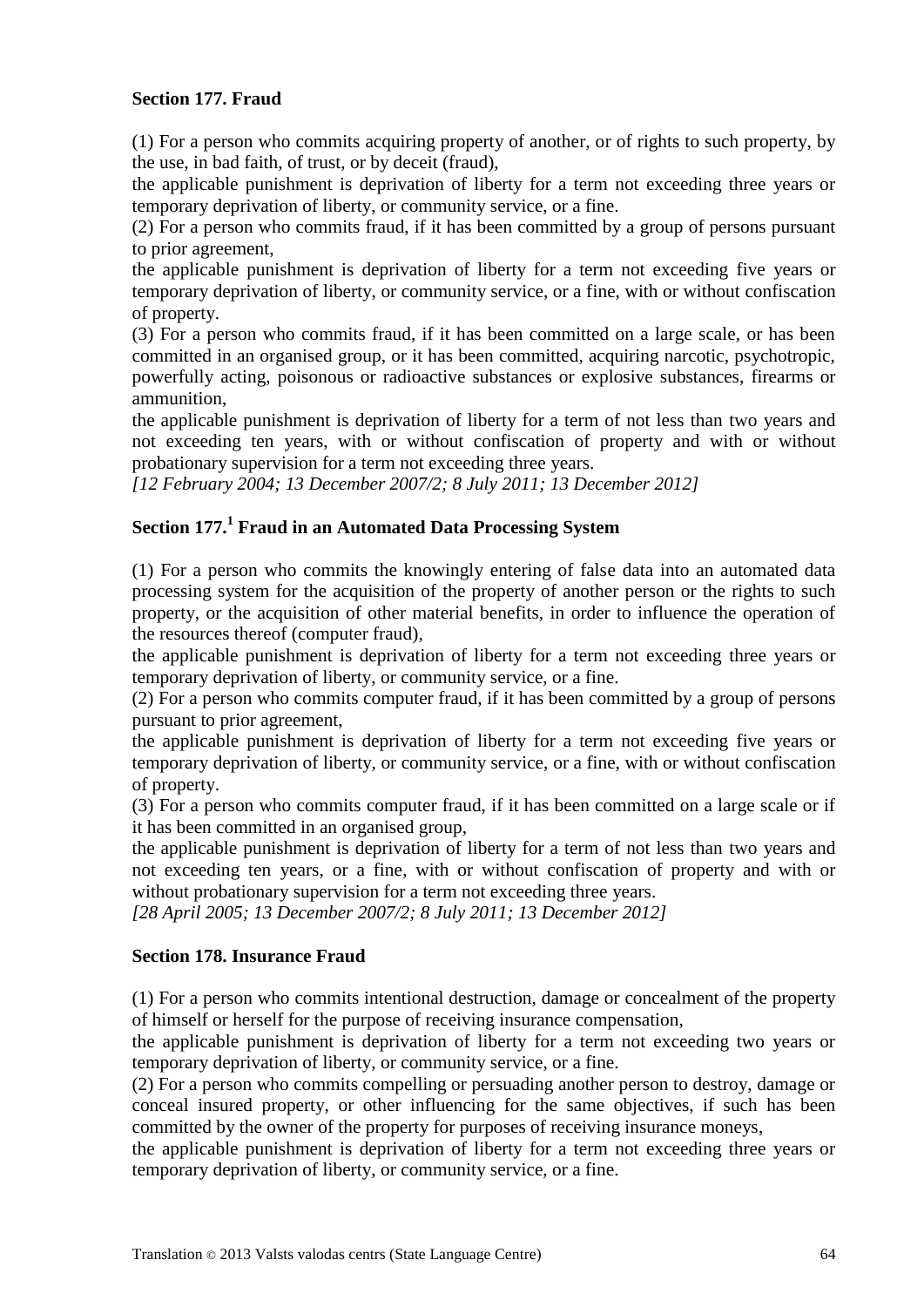(3) For a person who commits the acts provided for in Paragraphs one and two of this Section, if such have been committed for purposes of obtaining a large amount of insurance moneys, the applicable punishment is deprivation of liberty for a term not exceeding five years or temporary deprivation of liberty, or community service, or a fine.

*[12 February 2004; 13 December 2012]*

### **Section 179. Misappropriation**

(1) For a person who commits unlawful acquiring or wasting property of another, if such has been committed by a person to whom such property been entrusted or in whose charge it has been placed (misappropriation),

the applicable punishment is deprivation of liberty for a term not exceeding two years or temporary deprivation of liberty, or community service, or a fine, with or without confiscation of property.

(2) For a person who commits misappropriation, if it has been committed by a group of persons pursuant to prior agreement,

the applicable punishment is deprivation of liberty for a term not exceeding five years or temporary deprivation of liberty, or community service, or a fine, with or without confiscation of property.

(3) For a person who commits misappropriation, if commission thereof is on a large scale, or who commits misappropriation of narcotic, psychotropic, powerfully acting, poisonous or radioactive substances or explosive substances, firearms or ammunition,

the applicable punishment is deprivation of liberty for a term not exceeding ten years, with or without confiscation of property and with or without probationary supervision for a term not exceeding three years.

*[12 February 2004; 13 December 2012]*

## **Section 180. Theft, Fraud, Misappropriation on a Small Scale**

(1) For a person who commits theft, fraud, or misappropriation on a small scale, except for the crimes provided for in the Section 175, Paragraphs three and four; Section 177, Paragraph three and Section 179, Paragraph three of this Law,

the applicable punishment is deprivation of liberty for a term not exceeding one year or temporary deprivation of liberty, or community service, or a fine.

(2) [13 December 2012]

*[25 April 2002; 18 December 2003; 15 January 2004; 13 December 2012]*

## **Section 181. Repeated Theft, Fraud, Misappropriation**

[13 December 2012]

### **Section 182. Arbitrary Consumption of Electricity, Thermal Energy and Gas, Arbitrary Utilisation of Electronic Communications Services**

(1) For a person who commits arbitrary consumption of electricity, thermal energy or gas services or arbitrary utilisation of electronic communications services, if substantial material damage has been caused thereby,

the applicable punishment is temporary deprivation of liberty or community service, or a fine. (2) For a person who commits arbitrary consumption of electricity, thermal energy or gas services or arbitrary utilisation of electronic communications services, if it is committed on a large scale or if it has been committed by a group of persons pursuant to prior agreement,

the applicable punishment is deprivation of liberty for a term not exceeding two years or temporary deprivation of liberty, or community service, or a fine.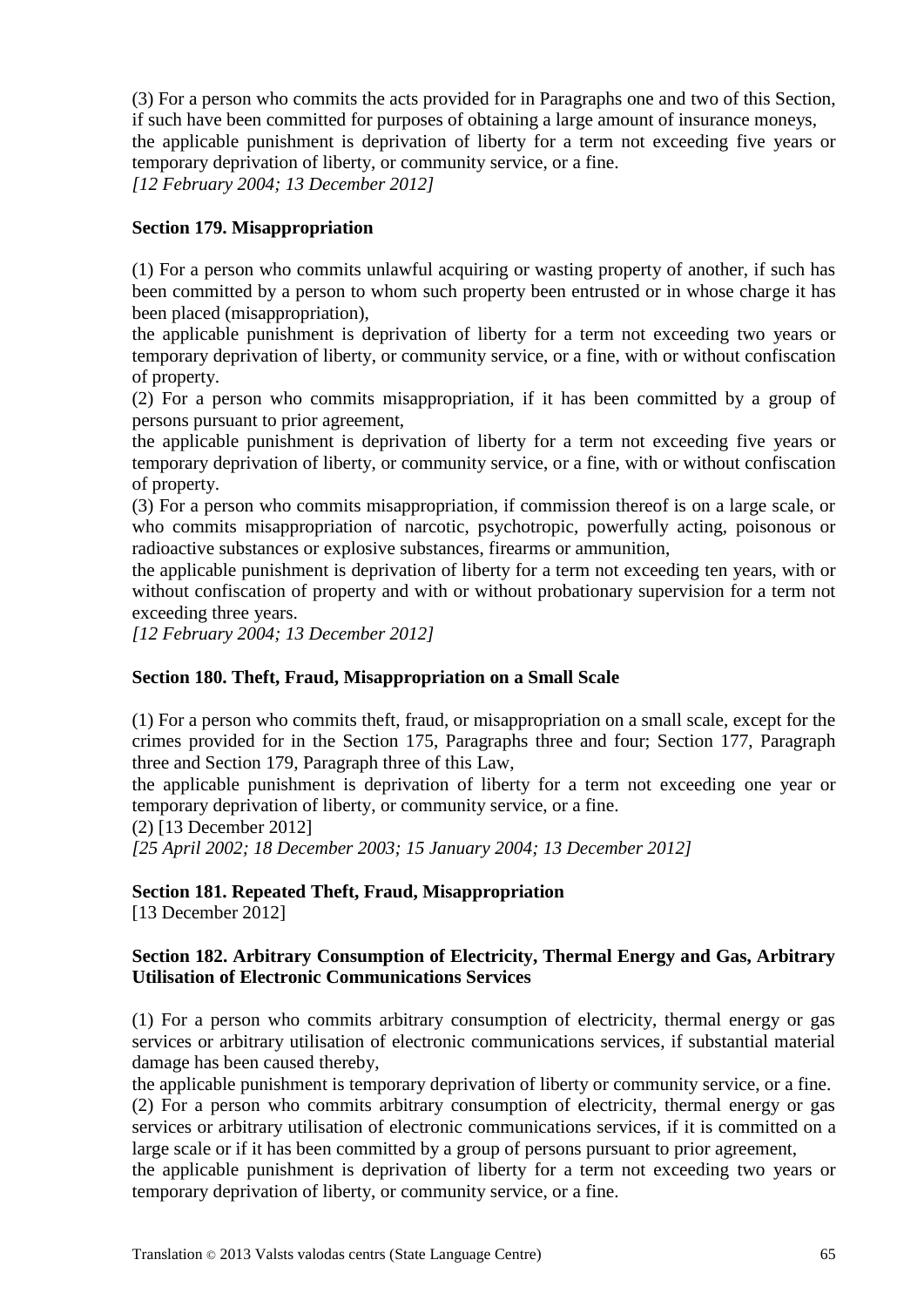# **Section 182.<sup>1</sup> Illegal Acts with the Commercial Accounting of Consumed Electricity, Thermal Energy and Gas**

(1) For a person who commits interference with the operation of an electricity, thermal energy or gas meter for commercial accounting of electricity, thermal energy or gas or the distortion thereof or making, adaptation, distribution or installation of equipment, devices or software, if such acts provide persons with the possibility to arbitrarily consume electricity, thermal energy or gas,

the applicable punishment is temporary deprivation of liberty or community service, or a fine. (2) For a person who commits the same acts if they have been committed by a group of persons pursuant to prior agreement, or they have caused serious consequences,

the applicable punishment is deprivation of liberty for a term not exceeding five years or temporary deprivation of liberty, or community service, or a fine.

*[21 October 2010; 13 December 2012]*

### **Section 183. Extortion**

(1) For a person who commits demanding without legal basis therefor the surrender of property or rights to property, or the performing of any acts of a financial nature, therewith threatening violence against, or disclosure of defamatory information concerning, the victim or relatives of the victim, or to destroy their property or cause them other substantial harm (extortion),

the applicable punishment is deprivation of liberty for a term not exceeding five years or temporary deprivation of liberty, or community service, or a fine, with or without confiscation of property and with or without probationary supervision for a term not exceeding three years.

(2) For a person who commits extortion, if it has been committed by a group of persons pursuant to prior agreement, or using violence, firearms or explosives,

the applicable punishment is deprivation of liberty for a term not exceeding ten years, with or without confiscation of property and with probationary supervision for a term not exceeding three years.

*[8 July 2011; 13 December 2012]*

## **Section 184. Extortion by an Organised Group**

(1) For a person who commits establishing an organised group or participating in such for purposes of extortion,

the applicable punishment is deprivation of liberty for a term not exceeding eight years, with or without confiscation of property and with probationary supervision for a term not exceeding three years.

(2) For a person who commits extortion as a member of an organised group, if the extortion is committed using violence, threats, firearms or explosives,

the applicable punishment is deprivation of liberty for a term of not less than three years and not exceeding twelve years, with or without confiscation of property and with probationary supervision for a term not exceeding three years.

(3) For a person who commits any acts provided for by Paragraph two of this Section if they have resulted in serious consequences,

the applicable punishment is deprivation of liberty for a term of not less than five years and not exceeding fifteen years, with or without confiscation of property and with probationary supervision for a term not exceeding three years.

*[8 July 2011; 13 December 2012]*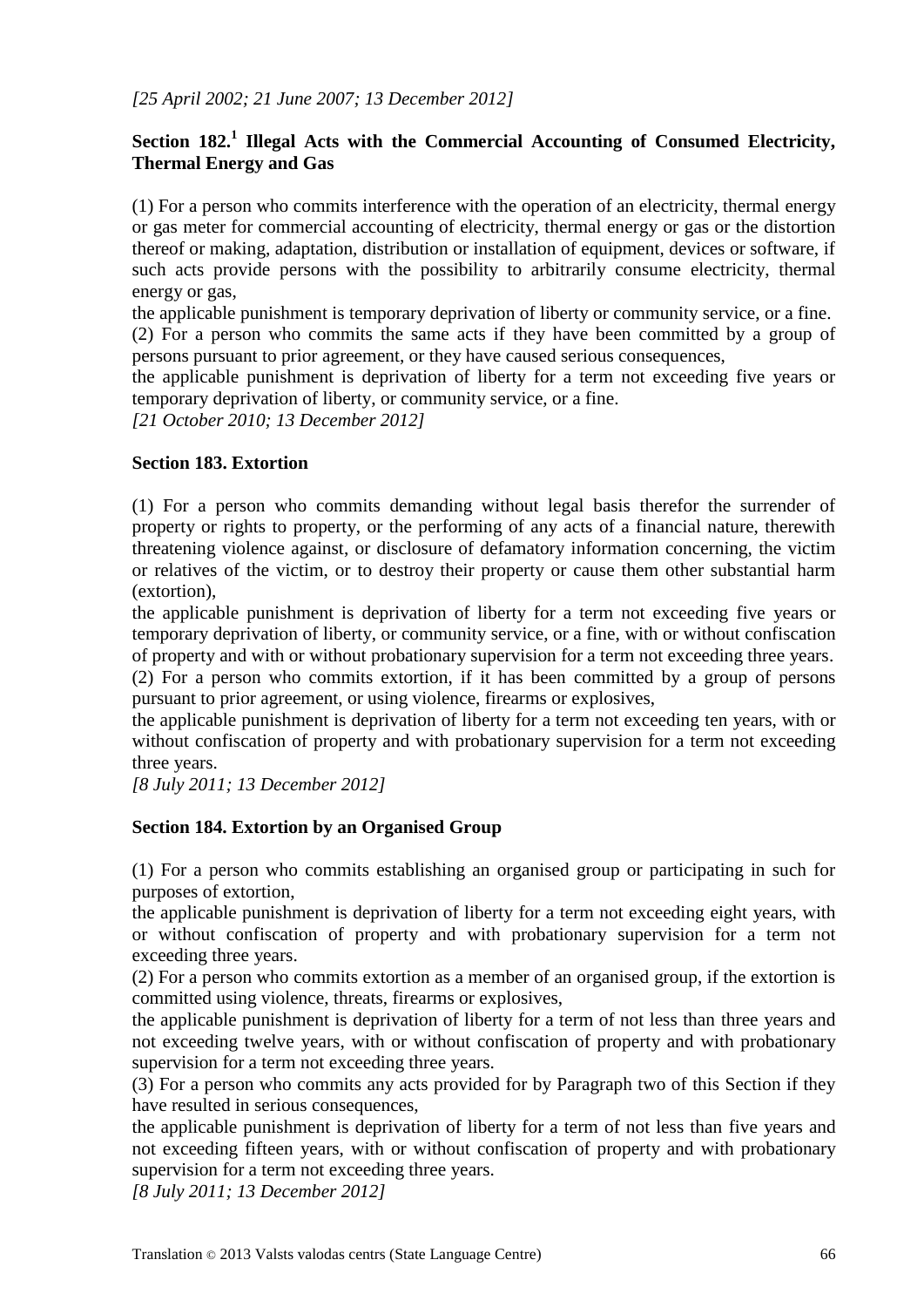### **Section 185. Intentional Destruction of and Damage to Property**

(1) For a person who commits intentional destruction of or damage to property of another,

the applicable punishment is deprivation of liberty for a term not exceeding two years or temporary deprivation of liberty, or community service, or a fine.

(2) For a person who commits the intentional destruction of or damage to property of another, if such has been committed by arson or in another generally dangerous way, or has caused extensive material loss, or, as a result of the negligence of the offender, the death of a human being has occurred or other serious consequences have been caused,

the applicable punishment is deprivation of liberty for a term not exceeding ten years, with or without probationary supervision for a term not exceeding three years.

*[12 February 2004; 13 December 2012]*

### **Section 186. Negligent Destruction of and Damage to Property**

(1) For a person who commits destruction of or damage to the property of another through negligence, by careless handling of fire or in any other generally dangerous way,

the applicable punishment is temporary deprivation of liberty or community service, or a fine.

(2) For a person who commits destruction of or damage to the property of another through negligence, if as a result thereof the death of a human being has occurred or other serious consequences have been caused,

the applicable punishment is deprivation of liberty for a term not exceeding three years or temporary deprivation of liberty, or community service, or a fine.

*[12 February 2004; 13 December 2012]*

# **Section 187. Intentional Destruction and Damaging of Electrical Network, Public Electronic Communications Network, Heating Network, Gas, Oil and Oil Product Pipelines**

*[21 October 2010; 13 December 2012]*

(1) For a person who commits the intentional destruction of or damage to an electrical network, public electronic communications network, heating network or gas, oil and oil product pipelines or installations thereof,

the applicable punishment is deprivation of liberty for a term not exceeding three years or temporary deprivation of liberty, or community service, or a fine.

(2) For a person who commits the same acts if as a result thereof the death of a human being has occurred or an emergency, disaster or other serious consequences have been caused, or if it has been committed in an organised group,

the applicable punishment is deprivation of liberty for a term of not less than two years and not exceeding ten years, with or without confiscation of property and with or without probationary supervision for a term not exceeding three years.

*[13 December 2007/2; 21 October 2010; 8 July 2011; 13 December 2012]*

# **Section 188. Negligent Destruction of and Damage to Natural Gas and Oil Pipelines**

*[21 October 2010; 13 December 2012]*

(1) For a person who commits the destruction of or damage to natural gas, oil or oil product pipelines or their installations through negligence,

the applicable punishment is temporary deprivation of liberty or community service, or a fine. (2) For a person who commits the same acts, if as a result thereof the death of a human being has occurred or an emergency, disaster or other serious consequences have been caused,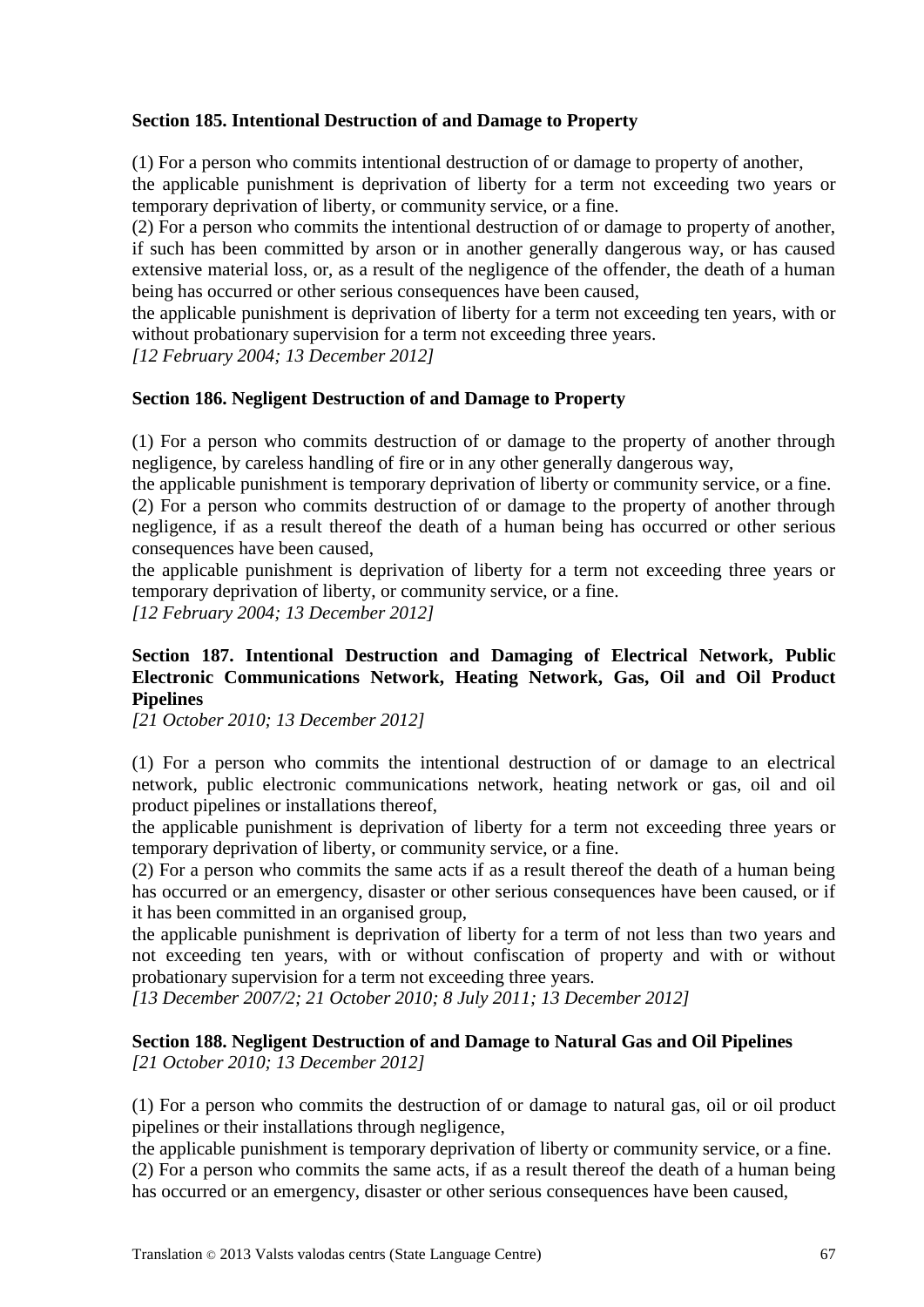the applicable punishment is deprivation of liberty for a term not exceeding five years or temporary deprivation of liberty, or community service, or a fine. *[12 February 2004; 21 October 2010; 13 December 2012]*

#### **Section 189. Irresponsible and Careless Guarding of Property**

For a person who, being a person who has been entrusted with the guarding of property, commits performing his or her duties irresponsibly and carelessly, if such conduct has been the cause of stealing, destruction or damage of such property on a large scale and if such is not the criminal offence of a State official or of a responsible employee of an undertaking (company) or organisation,

the applicable punishment is temporary deprivation of liberty or community service, or a fine.

*[12 February 2004; 13 December 2012]*

### **Chapter XIX Criminal Offences of an Economic Nature**

#### **Section 190. Smuggling**

(1) For a person who commits the bringing in of goods or other valuables into the customs territory of the Republic of Latvia or taking out thereof, by avoiding customs control or concealing such goods or other valuables from such control, or not declaring such goods or other valuables, or utilising false customs or other documents, or in any other illegal way (smuggling), if substantial harm has been caused by the commission thereof,

the applicable punishment is deprivation of liberty for a term not exceeding one year or temporary deprivation of liberty, or community service, or a fine, with or without confiscation of property.

(2) For a person who commits the acts provided for in Paragraph one of this Section, if they have been committed by a group of persons pursuant to prior agreement,

the applicable punishment is deprivation of liberty for a term not exceeding four years or temporary deprivation of liberty, or community service, or a fine, with or without confiscation of property.

(3) For a person who commits smuggling, if it has been committed by a group of persons or if it has been committed on a large scale,

the applicable punishment is deprivation of liberty for a term of not less than two and not exceeding eleven years, with or without confiscation of property, with or without probationary supervision for a term not exceeding three years, with deprivation of the right to engage in entrepreneurial activity of a specific type or of all types or to engage in specific employment or the right to take up a specific office for a term not exceeding five years.

(4) [13 December 2012]

*[17 October 2002; 12 February 2004; 28 April 2005; 13 December 2007/2; 8 July 2011; 13 December 2012]*

### **Section 190.<sup>1</sup> Movement of Goods and Substances the Circulation of which is Prohibited or Specially Regulated across the State border of the Republic of Latvia**

(1) For a person who commits the moving of narcotic or psychotropic substances or the source materials (precursors) for the preparation of such substances, as well as radioactive or hazardous substances, goods of strategic importance or other valuable property, explosives, weapons and ammunition across the State border of the Republic of Latvia in any illegal way,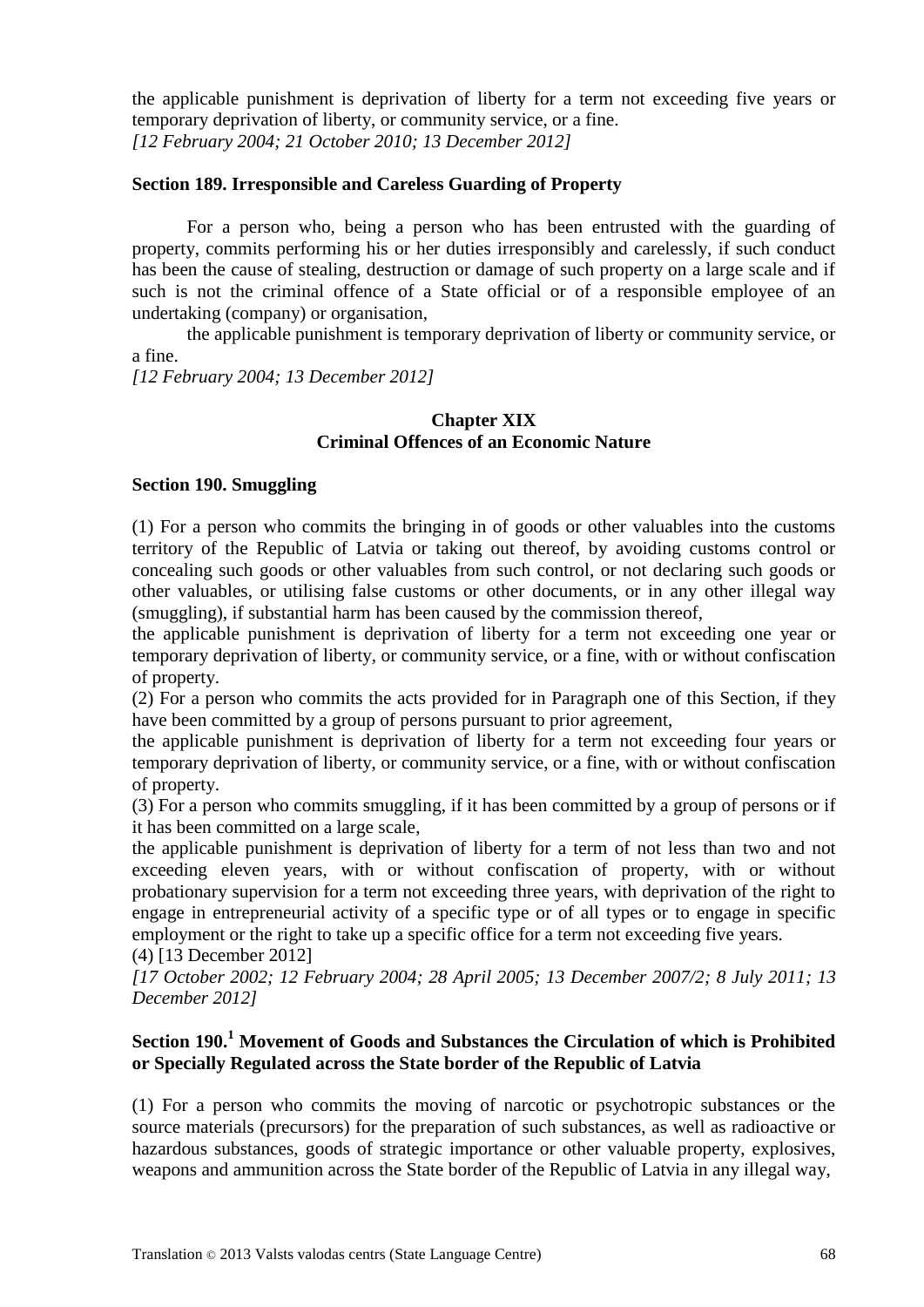the applicable punishment is deprivation of liberty for a term not exceeding five years or temporary deprivation of liberty, or community service, or a fine, with or without confiscation of property.

(2) For a person who commits the same acts, if they have been committed by a group of persons pursuant to prior agreement, or if they have been committed on a large scale,

the applicable punishment is deprivation of liberty for a term not exceeding ten years, with or without confiscation of property.

(3) For a person who commits the same acts where committed in an organised group,

the applicable punishment is deprivation of liberty for a term of not less than two years and not exceeding eleven years, with or without confiscation of property, with or without probationary supervision for a term not exceeding three years, with deprivation of the right to engage in entrepreneurial activity of a specific type or of all types or to engage in specific employment or the right to take up a specific office for a term not exceeding five years.

*[17 October 2002; 28 April 2005; 21 June 2007; 13 December 2007/2; 19 November 2009; 8 July 2011; 13 December 2012]*

### **Section 191. Unauthorised Activities with Goods and Other Valuable Property Subject to Customs Clearance**

(1) For a person who commits storage, transportation, forwarding or sale of goods or other valuable property subject to customs clearance in the customs territory of the Republic of Latvia without the permission of the customs authorities, if substantial harm has been caused by the commission of these acts,

the applicable punishment is deprivation of liberty for a term not exceeding one year or temporary deprivation of liberty, or community service, or a fine, with or without confiscation of property.

(2) For a person who commits the criminal offence provided for in Paragraph one of this Section, if it has been committed by a group of persons pursuant to prior agreement,

the applicable punishment is deprivation of liberty for a term not exceeding three years or temporary deprivation of liberty, or community service, or a fine, with or without confiscation of property.

(3) For a person who commits storage, transportation, forwarding or sale of goods or other valuable property subject to customs clearance in the customs territory of the Republic of Latvia without the permission of the customs authorities, where committed on a large scale,

the applicable punishment is deprivation of liberty for a term not exceeding six years, with or without confiscation of property, with or without probationary supervision, with deprivation of the right to engage in entrepreneurial activity of a specific type or of all types or to engage in specific employment or the right to take up a specific office for a term not exceeding five years.

*[12 February 2004; 28 April 2005; 13 December 2012]*

## **Section 192. Manufacture, Distribution, Transportation, Forwarding, Acquisition and Storage of Counterfeit Money and State Financial Instruments**

(1) For a person who commits the manufacture, transportation, forwarding, acquisition or storage of counterfeit banknotes and coins in circulation or intended for circulation in the Republic of Latvia, State financial instruments or foreign currency for the purpose of the distribution thereof, or commits the distribution of such counterfeits,

the applicable punishment is deprivation of liberty for a term not exceeding five years or temporary deprivation of liberty, or community service, or a fine, with or without the confiscation of property.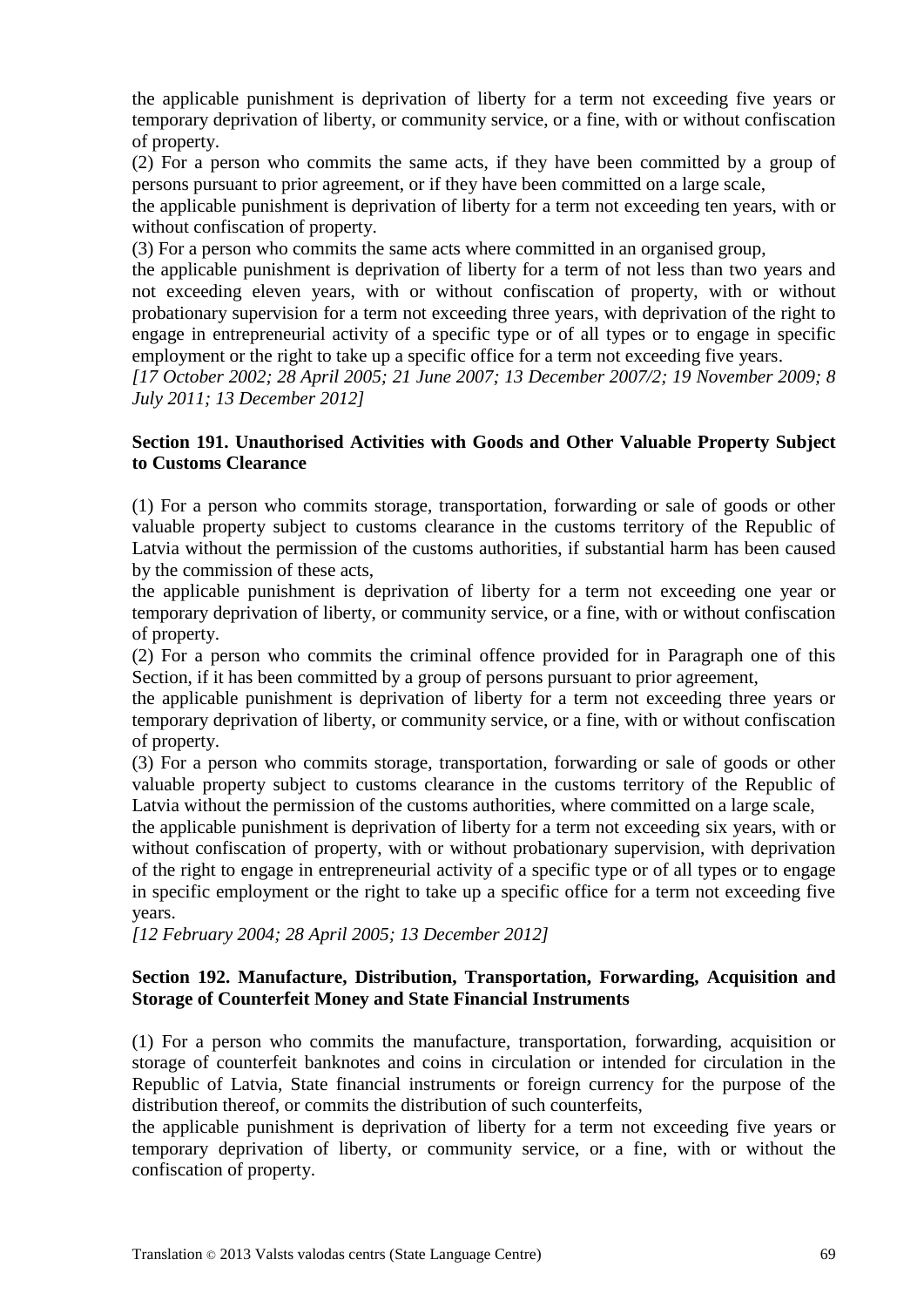(2) For a person who commits the same acts where commission thereof is on a large scale, or where they have been committed by an organised group,

the applicable punishment is deprivation of liberty for a term of not less than two years and not exceeding ten years, with or without confiscation of property and with or without probationary supervision for a term not exceeding three years.

*[10 April 2003; 18 December 2003; 5 May 2005; 13 December 2007/2; 8 July 2011; 13 December 2012]*

### **Section 193. Illegal Activities with Financial Instruments and Means of Payment**

(1) For a person who commits acquisition or alienation of financial instruments in his or her own name or in the name of another person, on the basis of inside information of the financial instrument market, as well as commits manipulation of the market with financial instruments, if substantial harm has been caused by the commission thereof,

the applicable punishment is deprivation of liberty for a term not exceeding three years or temporary deprivation of liberty, or community service, or a fine, with or without confiscation of property.

(2) For a person who commits stealing, destruction, damage or illegal utilisation of financial instruments or means of payment of another person,

the applicable punishment is deprivation of liberty for a term not exceeding five years or temporary deprivation of liberty, or community service, or a fine, with or without confiscation of property.

(3) For a person who commits counterfeiting of financial instruments or means of payment, as well as commits circulating or utilising such counterfeits, if the elements of the crime provided for by Section 192 of this Law are not present,

the applicable punishment is deprivation of liberty for a term not exceeding seven years, with or without confiscation of property.

(4) For a person who commits acquisition or alienation of financial instruments in his or her own name or in the name of another person, on the basis of inside information of the financial instrument market, as well as commits manipulation of the market with financial instruments, or commits the acts provided for in Paragraph two or three of this Section, if they have been committed on a large scale, or if they have been committed by an organised group,

the applicable punishment is deprivation of liberty for a term of not less than two years and not exceeding ten years, with or without confiscation of property and with or without probationary supervision for a term not exceeding three years.

*[1 June 2000; 18 December 2003; 13 December 2007/2; 8 July 2011; 13 December 2012]*

# **Section 193.<sup>1</sup> Obtaining, Manufacture, Distribution, Utilisation and Storage of Data, Software and Equipment for Illegal Acts with Financial Instruments and Means of Payment**

(1) For a person who commits obtaining or distribution of such data as enable illegal utilisation of financial instruments or means of payment,

the applicable punishment is deprivation of liberty for a term not exceeding three years or temporary deprivation of liberty, or community service, or a fine.

(2) For a person who commits utilisation of such data as enable illegal utilisation of financial instruments or means of payment, or who commits manufacture or adaptation of software or equipment for the commission of the crimes provided for by Section 193 of this Law, or commits obtaining, storage or distribution of such software or equipment for the same purpose,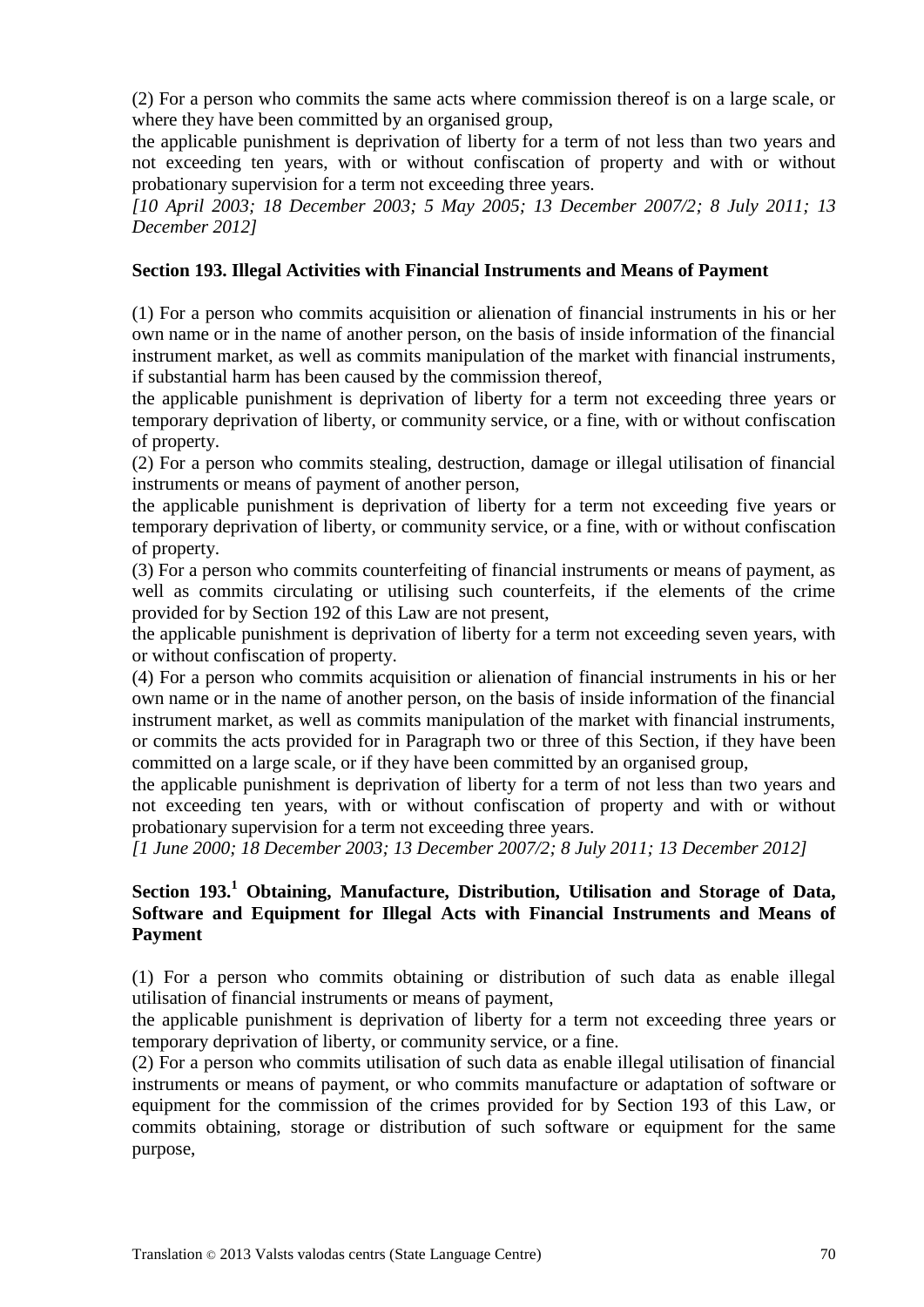the applicable punishment is deprivation of liberty for a term not exceeding five years or temporary deprivation of liberty, or community service, or a fine, with or without confiscation of property.

(3) For a person who commits the acts provided for by Paragraph one or two of this Section, if commission thereof is in an organised group,

the applicable punishment is deprivation of liberty for a term of not less than two years and not exceeding ten years, with or without confiscation of property and with probationary supervision for a term not exceeding three years.

*[1 June 2000; 18 December 2003; 13 December 2007/2; 8 July 2011; 13 December 2012]*

### **Section 194. Unauthorised Issue of Financial Instruments**

(1) For a person who commits putting into circulation financial instruments of a legal person before the legal person has commenced activity or without registration of financial instruments as prescribed by law, or knowingly providing false information concerning the public issue of financial instruments,

the applicable punishment is deprivation of liberty for a term not exceeding two years or temporary deprivation of liberty, or community service, or a fine.

(2) For a person who commits preparing and putting into circulation of financial instruments if such do not comply with the provisions of the articles of association, issuing prospectus or other document issued for this purpose, or issuing of a certificate of deposit (investment) without receipt of the relevant deposit,

the applicable punishment is deprivation of liberty for a term not exceeding five years or temporary deprivation of liberty, or community service, or a fine.

*[18 December 2003; 12 February 2004; 13 December 2012]*

### **Section 194.<sup>1</sup> Dissemination of Untrue Data or Information Regarding the Condition of the Finance System of the Republic of Latvia**

(1) For a person who commits knowingly the dissemination of untrue data or information orally, written or in other ways regarding the condition of the finance system of the Republic of Latvia,

the applicable punishment is temporary deprivation of liberty or community service, or a fine.

(2) For a person who commits the same acts, if they have been committed by a group of persons pursuant to prior agreement, or if substantial harm to the State or to the interests and rights of persons protected by law has been caused thereby,

the applicable punishment is deprivation of liberty for a term not exceeding three years or temporary deprivation of liberty, or community service, or a fine.

(3) For a person who commits the acts provided for by Paragraph one of this Section, it is committed for the purposes of acquiring property,

the applicable punishment is deprivation of liberty for a term not exceeding five years or temporary deprivation of liberty, or community service, or a fine, with or without confiscation of property.

*[13 December 2007/2; 13 December 2012]*

#### **Section 195. Laundering of the Proceeds from Crime**

(1) For a person who commits laundering of criminally acquired financial resources or other property,

the applicable punishment is deprivation of liberty for a term not exceeding three years or temporary deprivation of liberty, or community service, or a fine, with or without confiscation of property.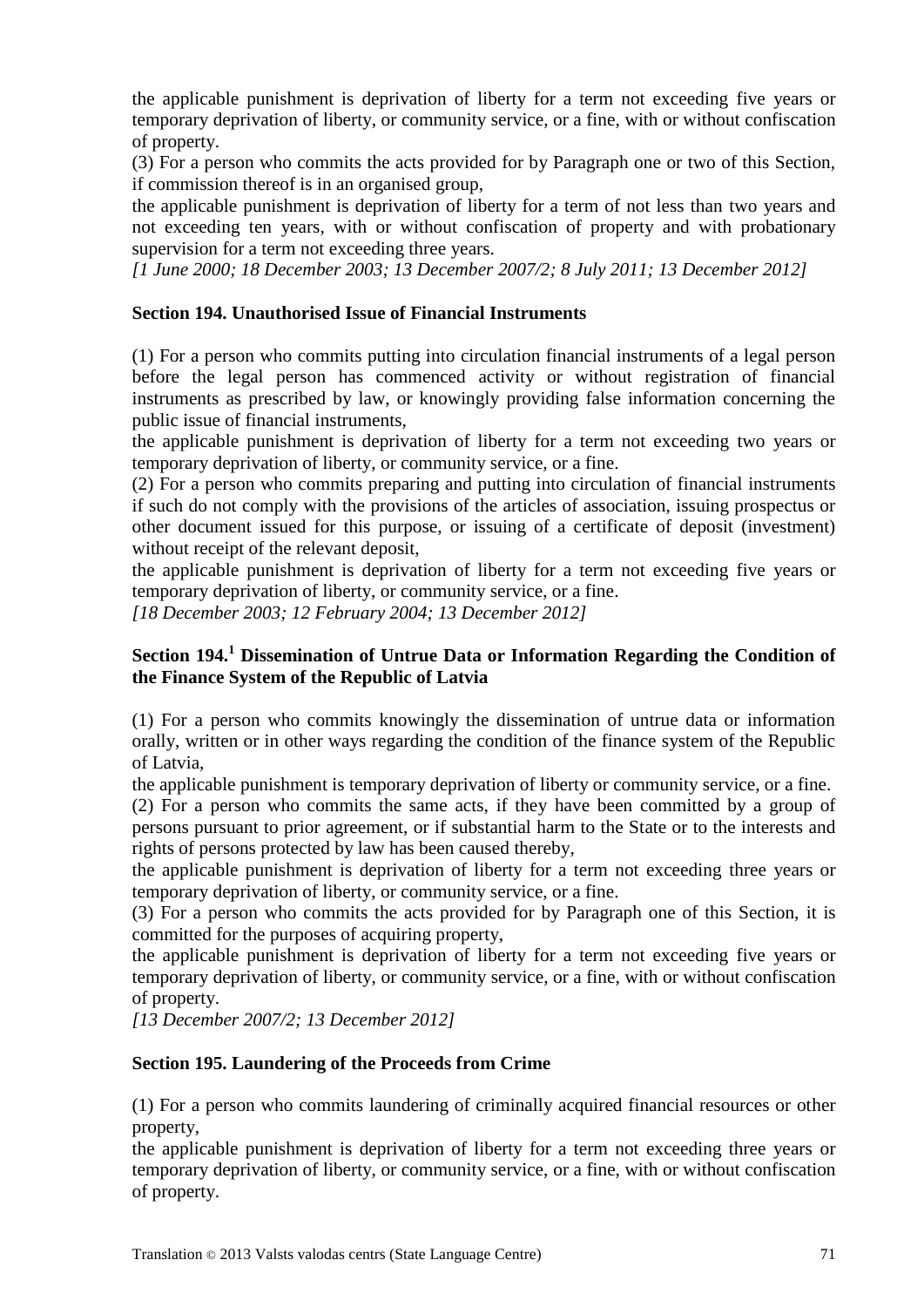(2) For a person who commits the same acts, if they have been committed by a group of persons pursuant to prior agreement,

the applicable punishment is deprivation of liberty for a term not exceeding five years or temporary deprivation of liberty, or community service, or a fine, with or without confiscation of property.

(3) For a person who commits the acts provided for by Paragraph one of this Section, if commission thereof is on a large scale, or if commission thereof is in an organised group,

the applicable punishment is deprivation of liberty for a term of not less than three and not exceeding twelve years, with or without confiscation of property and with or without probationary supervision for a term not exceeding three years.

*[25 April 2002; 28 April 2005; 13 December 2007/2; 8 July 2011; 13 December 2012]*

# **Section 195.<sup>1</sup> Non-provision of Information and Provision of False Information Regarding Ownership of Resources and the True Beneficiary**

(1) For a person who commits provision of knowingly false information to a natural or legal person which is not a State institution and which is authorised by law to request information regarding transactions and the financial resources involved therein or the true owner of other property or the true beneficiary, as well as non-provision of the information specified in law regarding the true beneficiary or provision of knowingly false information to a legal person which is not a State institution.

the applicable punishment is temporary deprivation of liberty or community service, or a fine. (2) For a person who commits the same acts, if substantial harm has been caused thereby to

the State or business, or to the rights and interests of other persons protected by law,

the applicable punishment is deprivation of liberty for a term not exceeding one year or temporary deprivation of liberty, or community service, or a fine.

*[13 December 2012]*

# **Section 195.<sup>2</sup> Avoidance of Declaring of Cash**

#### (1) [13 December 2012]

(2) For a person who commits the non-declaration or false declaration of cash as specified in regulatory enactments, which in crossing the State border of the Republic of Latvia is brought into the customs territory of the European Union or taken out thereof, if commission thereof criminally acquired cash or if commission thereof is in an organised group,

the applicable punishment is deprivation of liberty for a term not exceeding three years or temporary deprivation of liberty, or community service, or a fine.

*[8 December 2005; 13 December 2012]*

## **Section 196. Use of and Exceeding Authority in Bad Faith**

(1) For a person who being a responsible employee of an undertaking (company) or organisation, that is, a person who, in an undertaking (company) or organisation, has the right to make decisions binding on other persons or the right to deal with the property or financial resources of the undertaking (company) or organisation, or a person similarly authorised by an undertaking (company) or organisation, commits carrying out intentional acts, in bad faith using his or her authority or exceeding such, if these acts have caused substantial harm to rights and interests of the undertaking (company) or organisation, or to interests protected by law of another person,

the applicable punishment is deprivation of liberty for a term not exceeding one year or temporary deprivation of liberty, or community service, or a fine.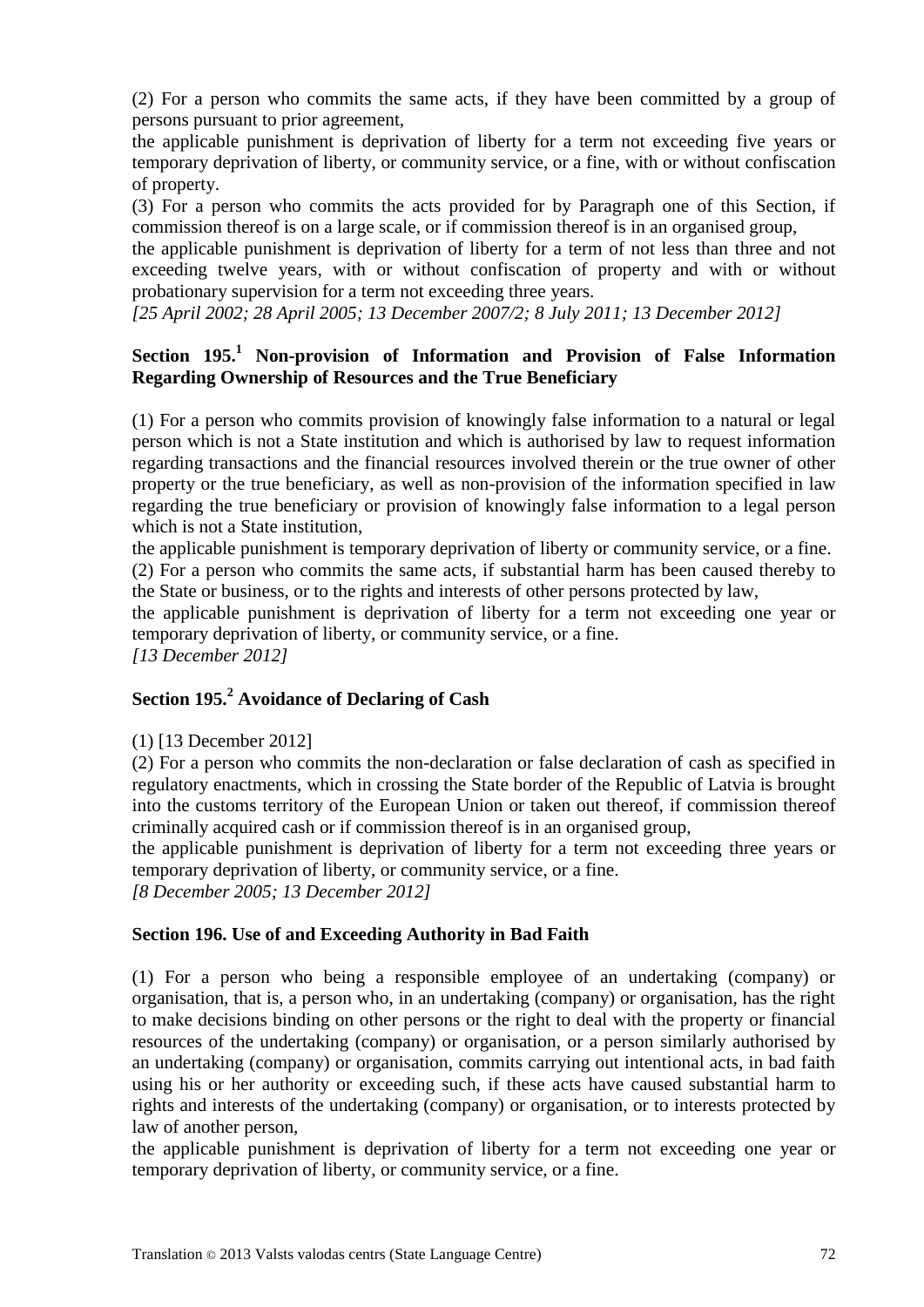(2) For a person who commits the criminal offence provided for in Paragraph one of this Section, if commission thereof is for purposes of acquiring property,

the applicable punishment is deprivation of liberty for a term not exceeding three years or temporary deprivation of liberty, or community service, or a fine, with or without confiscation of property and with deprivation of the right to take up a specific office for a term not exceeding three years.

*[12 February 2004; 13 December 2012]*

#### **Section 197. Neglect**

For a person who commits neglectfully fulfilling duties of employment, where committed by a responsible employee of an undertaking (company) or organisation or a person similarly authorised by an undertaking (company) or organisation, if substantial harm has been caused thereby to the undertaking (company) or organisation, or to interests protected by law of another person,

the applicable punishment is temporary deprivation of liberty or community service, or a fine.

*[12 February 2004; 13 December 2012]*

#### **Section 198. Unauthorised Receipt of Benefits**

(1) For a person who unlawfully accepts material values, property or benefits of other nature, or offers thereof, where accepted by an employee of an undertaking (company) or organisation, or a person who, on the basis of the law or a lawful transaction, is authorised to conduct the matters of another person, him or herself or through an intermediary, for performing or failing to perform some act, in the interests of the giver of the benefit or any other person, using his or her authority, regardless of whether the material values, property or benefits of other nature accepted are intended for this person or any other person,

the applicable punishment is deprivation of liberty for a term not exceeding two years or temporary deprivation of liberty, or community service, or a fine.

(2) For a person who commits the acts provided for in Paragraph one of this Section, if commission thereof is on a large scale, or they have been committed by a group of persons pursuant to prior agreement, or where material values, property or benefits of other nature have been requested,

the applicable punishment is deprivation of liberty for a term not exceeding three years or temporary deprivation of liberty, or community service, or a fine, with or without confiscation of property.

(3) For a person who unlawfully accepts material values, property or benefits of other nature, or offers thereof, where accepted by a responsible employee of an undertaking (company) or organisation himself or herself or through an intermediary, or a person similarly authorised by an undertaking (company) or organisation, or a person who, on the basis of the law or a lawful transaction, is authorised to resolve disputes or take binding decisions but who is not a State official, for performing or failing to perform some act, in the interests of the giver of the benefit or the offerer, or any other person, using his or her authority, regardless of whether the accepted material values, property or benefits of other nature are intended for this person or any other person,

the applicable punishment is deprivation of liberty for a term not exceeding four years or temporary deprivation of liberty, or community service, or a fine, with or without confiscation of property and with deprivation of the right to take up a specific office for a term not exceeding three years.

(4) For a person who commits the acts provided for in Paragraph three of this Section, if commission thereof is on a large scale, or they have been committed by a group of persons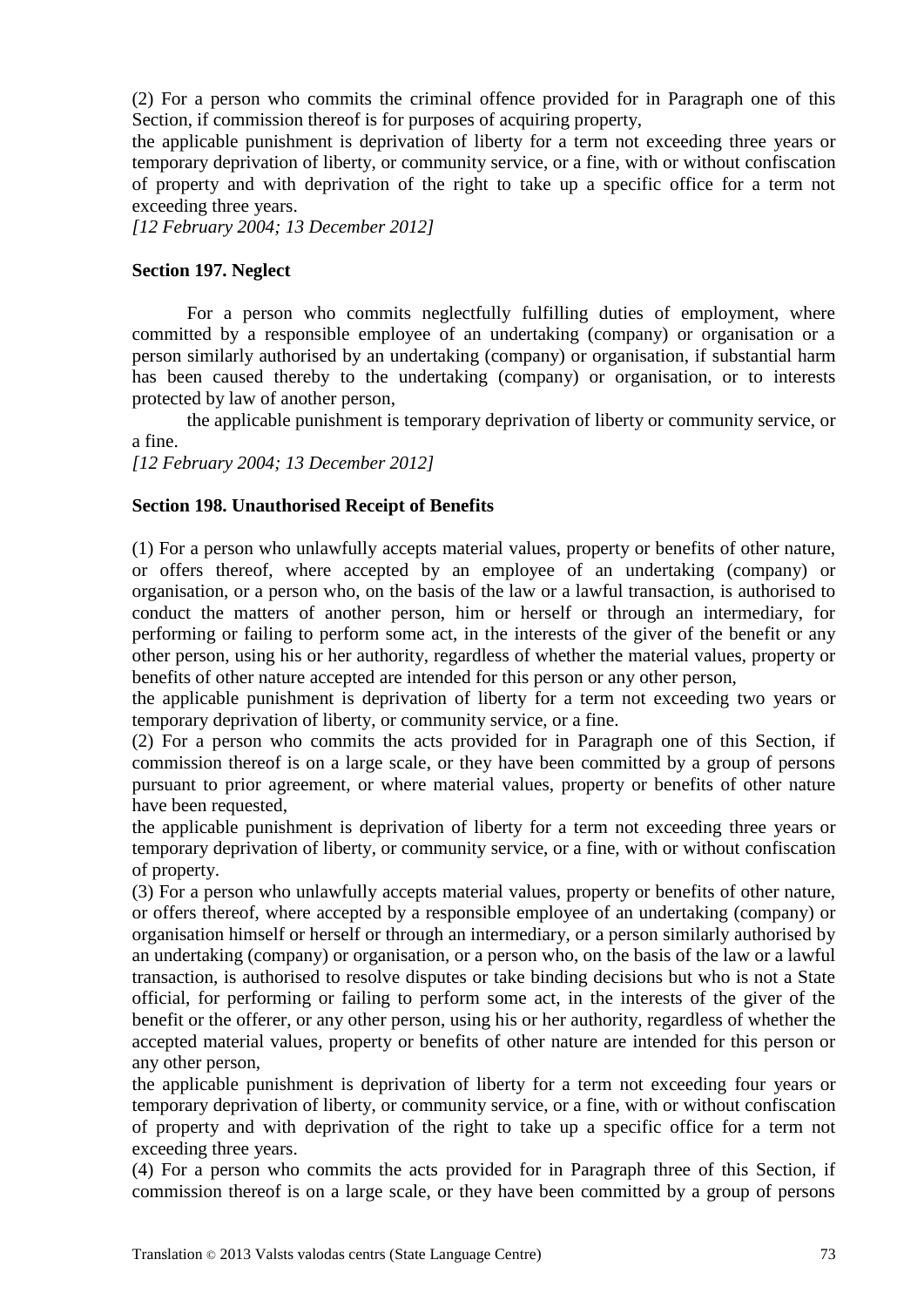pursuant to prior agreement, or they are associated with a demand for material values, property or benefits of other nature,

the applicable punishment is deprivation of liberty for a term not exceeding five years or temporary deprivation of liberty, or community service, or a fine, with or without confiscation of property and with deprivation of the right to take up a specific office for a term of not less than two years and not exceeding five years.

*[25 April 2002; 12 February 2004; 16 February 2006; 19 November 2009; 13 December 2012]*

#### **Section 199. Commercial Bribery**

(1) For a person who commits the offering or giving of material values, property or benefits of other nature in person or through intermediaries to an employee of an undertaking (company) or organisation, or a person who, on the basis of the law or a lawful transaction, is authorised to conduct affairs of another person, or a responsible employee of an undertaking (company) or organisation, or a person similarly authorised by an undertaking (company) or organisation, or a person who, on the basis of the law or lawful transaction, is authorised to settle disputes so that he or she, using his or her authority, performs or fails to perform some act in the interests of the giver of the benefit or the offerer, or any other person regardless of whether the material values, property or benefits of other nature are intended for this person or any other person,

the applicable punishment is deprivation of liberty for a term not exceeding three years or temporary deprivation of liberty, or community service, or a fine.

(2) For a person who commits the same acts, if commission thereof is on a large scale,

the applicable punishment is deprivation of liberty for a term not exceeding five years or temporary deprivation of liberty, or community service, or a fine, with deprivation of the right to take up a specific office for a term not exceeding three years.

*[25 April 2002; 12 February 2004; 19 November 2009; 13 December 2012]*

### **Section 199.<sup>1</sup> Release of the Giver of Benefits from Criminal Liability**

A person who has unlawfully offered or given material values, property or benefits of other nature may be released from criminal liability if he or she, after committing of the criminal offence, voluntarily informs of the occurrence and actively furthers the disclosure and investigation of the criminal offence.

*[19 November 2009; 13 December 2012]*

#### **Section 200. Disclosure of Non-disclosable Information, which is not an Official Secret; Unauthorised Acquisition and Disclosure of Information Containing Commercial Secrets, and Unauthorised Disclosure of Inside Information of the Financial Instrument Market**

(1) For a person who commits disclosure of non-disclosable information, which is not an official secret, if commission thereof is by a person who not a State official and who in accordance with the law is liable for the storage of information,

the applicable punishment is temporary deprivation of liberty or community service, or a fine.

(2) For a person who commits unauthorised acquisition of economic, scientific technical, or other information in which there are commercial secrets, for use or disclosure by himself or herself or another person, or commits unauthorised disclosure of such information to another person for the same purpose, as well as commits unauthorised disclosure of inside information of the financial instrument market,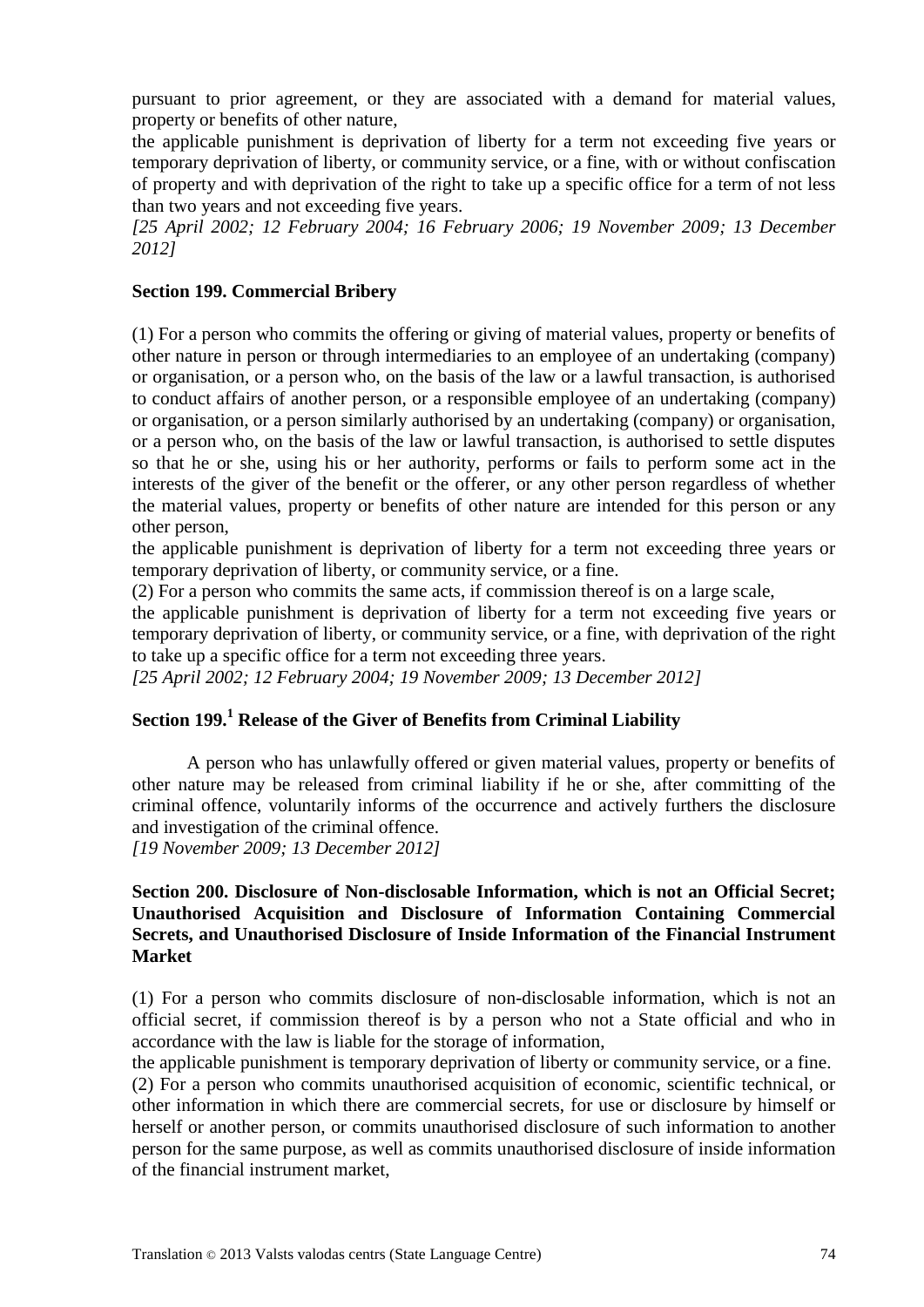the applicable punishment is deprivation of liberty for a term not exceeding one year or temporary deprivation of liberty, or community service, or a fine.

(3) For a person who commits stealing of the information indicated in Paragraph one or two of this Section,

the applicable punishment is deprivation of liberty for a term not exceeding three years or temporary deprivation of liberty, or community service, or a fine.

*[18 December 2003; 12 February 2004; 26 May 2005; 13 December 2012]*

#### **Section 201. Usury**

For a person who commits the making of loans in whatever form, knowingly taking advantage of the grave economic situation of the borrower of the loan, and the terms and conditions of which are excessively burdensome for the borrower (usury),

the applicable punishment is temporary deprivation of liberty or community service, or a fine.

*[12 February 2004; 13 December 2012]*

#### **Section 202. Failing to Ensure Quality of Goods and Services**

For a person who knowingly commits producing and selling such goods, or providing to consumers such services, as fail to comply with quality requirements set out in regulatory enactments or technical standards documents or agreements, as a result of which substantial harm is caused to the health of the consumer, his or her property or the environment,

the applicable punishment is deprivation of liberty for a term not exceeding two years or temporary deprivation of liberty, or community service, or a fine. *[12 February 2004; 13 December 2007/2; 13 December 2012]*

#### **Section 203. Failing to Observe Requirements Regarding Safety of Goods and Services**

For a person who commits failing to comply with requirements regarding the safety of goods and services set out in regulatory enactments, in technical standards documents or agreements, or in standards approved by relevant authorised State institutions, as a result of which substantial harm is caused to the health of consumers, their property or the environment,

the applicable punishment is deprivation of liberty for a term not exceeding two years or temporary deprivation of liberty, or community service, or a fine. *[12 February 2004; 13 December 2007/2; 13 December 2012]*

#### **Section 204. Defrauding Purchasers and Ordering Parties**

[13 December 2012]

#### **Section 205. Violation of Trading Provisions**

(1) [13 December 2012]

(2) For a person who commits intentional violation of trading provisions issued by State institutions, if such has resulted in a substantial harm to the State or consumer interests protected by law,

the applicable punishment is deprivation of liberty for a term not exceeding one year or temporary deprivation of liberty, or community service, or a fine.

*[25 April 2002; 13 December 2012]*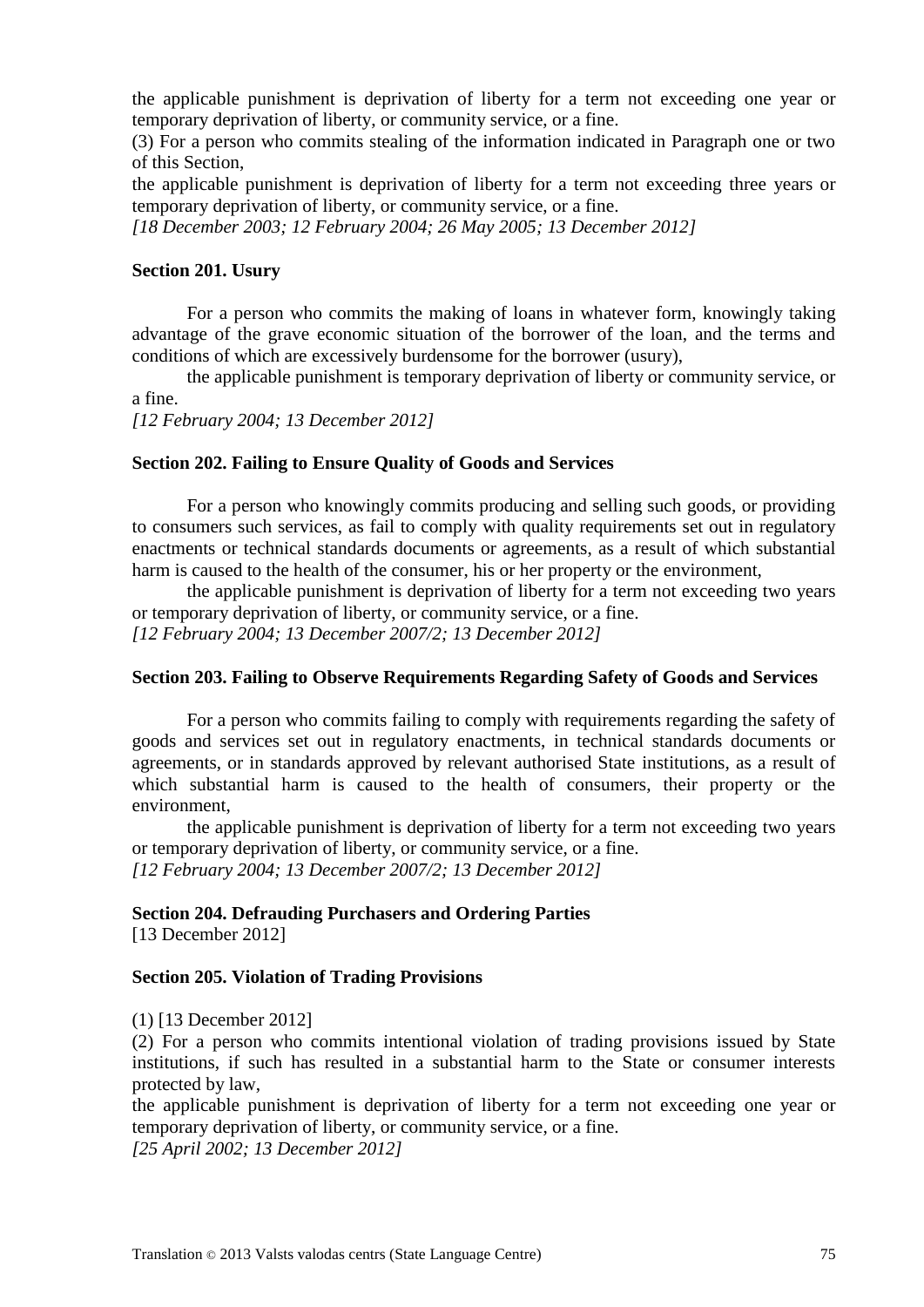#### **Section 206. Illegal Use of Trademarks, Other Distinguishing Marks and Designs**

(1) For a person who commits illegal using of a trademark, other distinguishing marks for goods or services or unauthorised using of a design, counterfeiting a mark or knowingly using or distributing a counterfeit mark, if substantial harm has been caused thereby to interests protected by law of a person,

the applicable punishment is deprivation of liberty for a term not exceeding two years or temporary deprivation of liberty, or community service, or a fine.

(2) For a person who commits the criminal offence provided for in Paragraph one of this Section, if it has been committed by a group of persons pursuant to prior agreement,

the applicable punishment is deprivation of liberty for a term not exceeding four years or temporary deprivation of liberty, or community service, or a fine.

(3) For a person who commits illegal using of a trademark, other distinguishing marks for goods or services or unauthorised using of a design, counterfeiting a trademark or knowingly using or distributing a counterfeit mark, if it is committed by an organised group or in large scale,

the applicable punishment is deprivation of liberty for a term not exceeding six years, with deprivation of the right to engage in specific employment for a term not exceeding five years, with deprivation of the right to engage in entrepreneurial activity of a specific type or of all types or the right to take up a specific office.

*[21 October 2010; 8 July 2011; 13 December 2012]*

#### **Section 207. Entrepreneurial Activities without Registration or a Permit (Licence)**

(1) [13 December 2012]

(2) For a person who commits engaging in entrepreneurial activity, without registration or without a special permit (licence) where the requirement for such is provided for by law, or commits continuing operation of an undertaking (company) after issue of an order for suspension of its operation, if substantial harm has been caused, by such entrepreneurial activity or continuation of operation, to the State, or to the interests protected by law of a person,

the applicable punishment is deprivation of liberty for a term not exceeding three years or temporary deprivation of liberty, or community service, or a fine, with or without confiscation of property and with deprivation of the right to engage in entrepreneurial activity of a specific type or of all types or the right to take up a specific office for a term of not less than two years and not exceeding five years.

*[12 February 2004; 13 December 2012]*

#### **Section 208. Prohibited Entrepreneurial Activity**

For a person who commits engaging in entrepreneurial activity regarding which a special prohibition applies,

the applicable punishment is deprivation of liberty for a term not exceeding three years or temporary deprivation of liberty, or community service, or a fine, with or without confiscation of property and with deprivation of the right to engage in entrepreneurial activity of a specific type or of all types or the right to take up a specific office for a term of not less than two years and not exceeding five years.

*[12 February 2004; 13 December 2012]*

**Section 209.** [21 May 2009]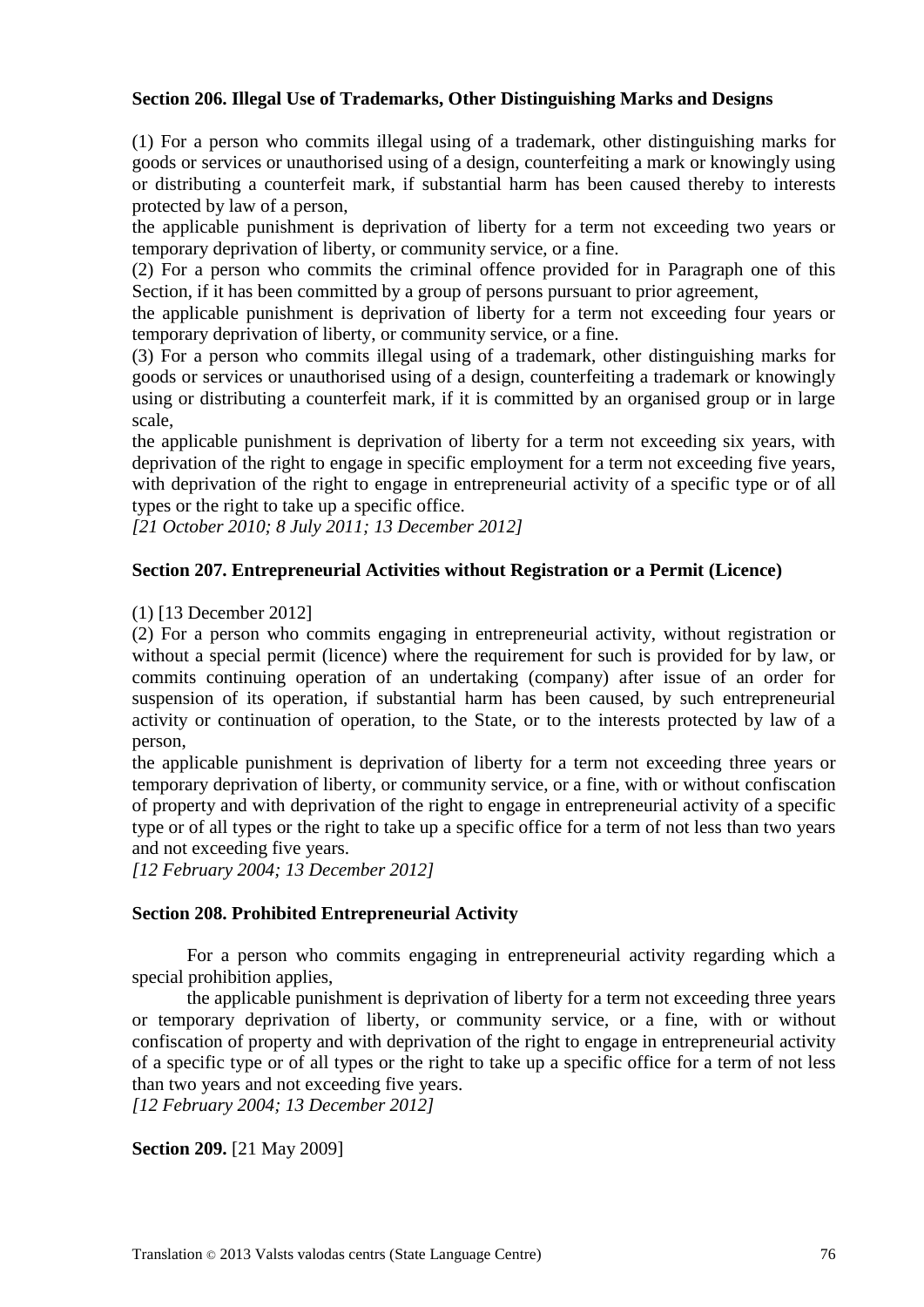#### **Section 210. Fraudulent Obtaining and Use of Credit and Other Loans**

For a person who knowingly commits providing false information, to obtain subsidies, credit or other loans, or during the period of use of the subsidies, credit or other loans, if substantial harm has been caused thereby to the State, to a creditor, or to the interests protected by law of another person,

the applicable punishment is temporary deprivation of liberty or community service, or a fine.

*[13 December 2012]*

#### **Section 211. Unfair Competition, Misleading Advertising and Unfair Commercial Practice**

For a person who commits unfair competition, misleading advertising or unfair commercial practices, if substantial harm has been caused thereby to the State or to the interests protected by law of another person,

the applicable punishment is temporary deprivation of liberty or community service, or a fine.

*[13 December 2012]*

#### **Section 212. Failing to Comply with the Requirements Set out by an Institution for Protection and Promotion of Competition**

For a person who commits failing to comply with the legal requirements set out by a State institution for the protection and promotion of competition, if substantial harm has been caused thereby to the State or the interests protected by law of another person,

the applicable punishment is temporary deprivation of liberty or community service, or a fine.

*[13 December 2012]*

#### **Section 213. Driving into Insolvency**

(1) For a person who commits driving a legal person the subject of the insolvency proceedings into insolvency due to neglect, if substantial harm has been caused thereby to the interests protected by law of another person,

the applicable punishment is deprivation of liberty for a term not exceeding one year or temporary deprivation of liberty, or community service, or a fine, with deprivation of the right to engage in entrepreneurial activity of a specific type or of all types or to a specific employment, or the right to take up a specific office for a term not exceeding three years.

(2) For a person who commits intentionally driving a legal person the subject of the insolvency proceedings into insolvency, if substantial harm has been caused thereby to the interests protected by law of another person,

the applicable punishment is deprivation of liberty for a term not exceeding three years or temporary deprivation of liberty, or community service, or a fine, with deprivation of the right to engage in entrepreneurial activity of a specific type or of all types or to a specific employment, or the right to take up a specific office for a term of not less than two years and not exceeding five years.

*[12 February 2004; 13 December 2007/2; 13 December 2012]*

#### **Section 214. Submission of a False Application for Insolvency**

*[21 October 2010]*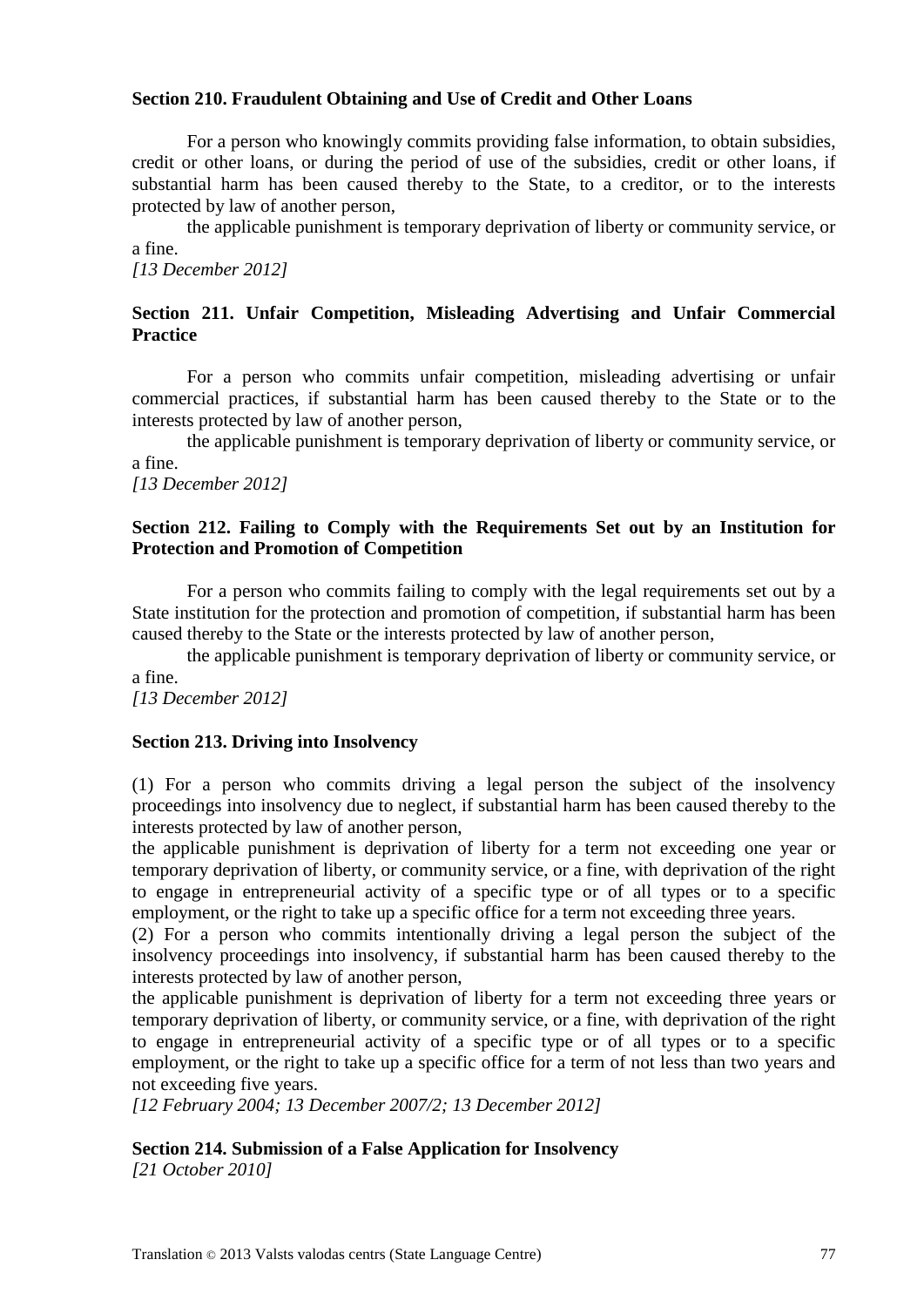(1) [21 October 2010]

(2) For a person who commits submitting such application for insolvency wherein false information has been provided or there has been concealment of information, if due to the application the insolvency proceedings may be announced or was announced (knowingly untrue insolvency proceedings application),

the applicable punishment is deprivation of liberty for a term not exceeding two years or temporary deprivation of liberty, or community service, or a fine.

*[12 February 2004; 13 December 2007/2; 21 October 2010; 13 December 2012]*

#### **Section 215. Delay of Insolvency Proceedings**

*[21 October 2010]*

#### (1) [21 October 2010]

(2) For a person who commits non-submission of information to the court, meetings of creditors or other persons as provided for by law, or deceiving them, as well as commits engaging in transactions in favour of one or more creditors to the detriment of the remaining creditors, if such has been intentionally committed by the administrator of the insolvency proceedings,

the applicable punishment is deprivation of liberty for a term not exceeding two years or temporary deprivation of liberty, or community service, or a fine.

(3) For a person who commits impeding the course of insolvency proceedings, which conduct is manifested by the representative of the debtor (legal person the subject of the insolvency proceedings) or of a natural person (natural person of the insolvency proceedings) in evading taking part in adjudication of the matter or failing to provide or concealing the information requested by the meetings of creditors of the legal person the subject of the insolvency proceedings, the court, or the administrator, illegal alienation of property, concealing property or transactions, non-transference, concealing, destroying or forging documents or in other intentional acts which delay the course of the insolvency proceedings,

the applicable punishment is deprivation of liberty for a term not exceeding five years or temporary deprivation of liberty, or community service, or a fine, with deprivation of the right to engage in entrepreneurial activity of a specific type or of all types or to a specific employment, or the right to take up a specific office for a term of not less than two years and not exceeding five years.

*[12 February 2004; 13 December 2007/2; 21 October 2010; 13 December 2012]*

# **Section 215.<sup>1</sup> Violation of Legal Protection Proceedings Regulations**

(1) For a person who commits the utilisation of legal protection proceedings provided for in the case of restricted insolvency for the purpose of evading the fulfilment of obligations,

the applicable punishment is community service or a fine.

(2) For a person who commits impeding the legal protection proceedings (in the case of restricted insolvency), which is manifested by failing to provide or concealing the information provided for by law requested by the court, or the administrator, illegal alienation of property, concealing property or transactions, non-transference, concealing, destroying or forging documents or in other intentional acts which delay the course of the legal protection proceedings,

the applicable punishment is deprivation of liberty for a term not exceeding two years or temporary deprivation of liberty, or community service, or a fine, with deprivation of the right to engage in entrepreneurial activity of a specific type or of all types or to a specific employment, or the right to take up a specific office for a term of not less than two years and not exceeding five years.

*[13 December 2007/2; 13 December 2012]*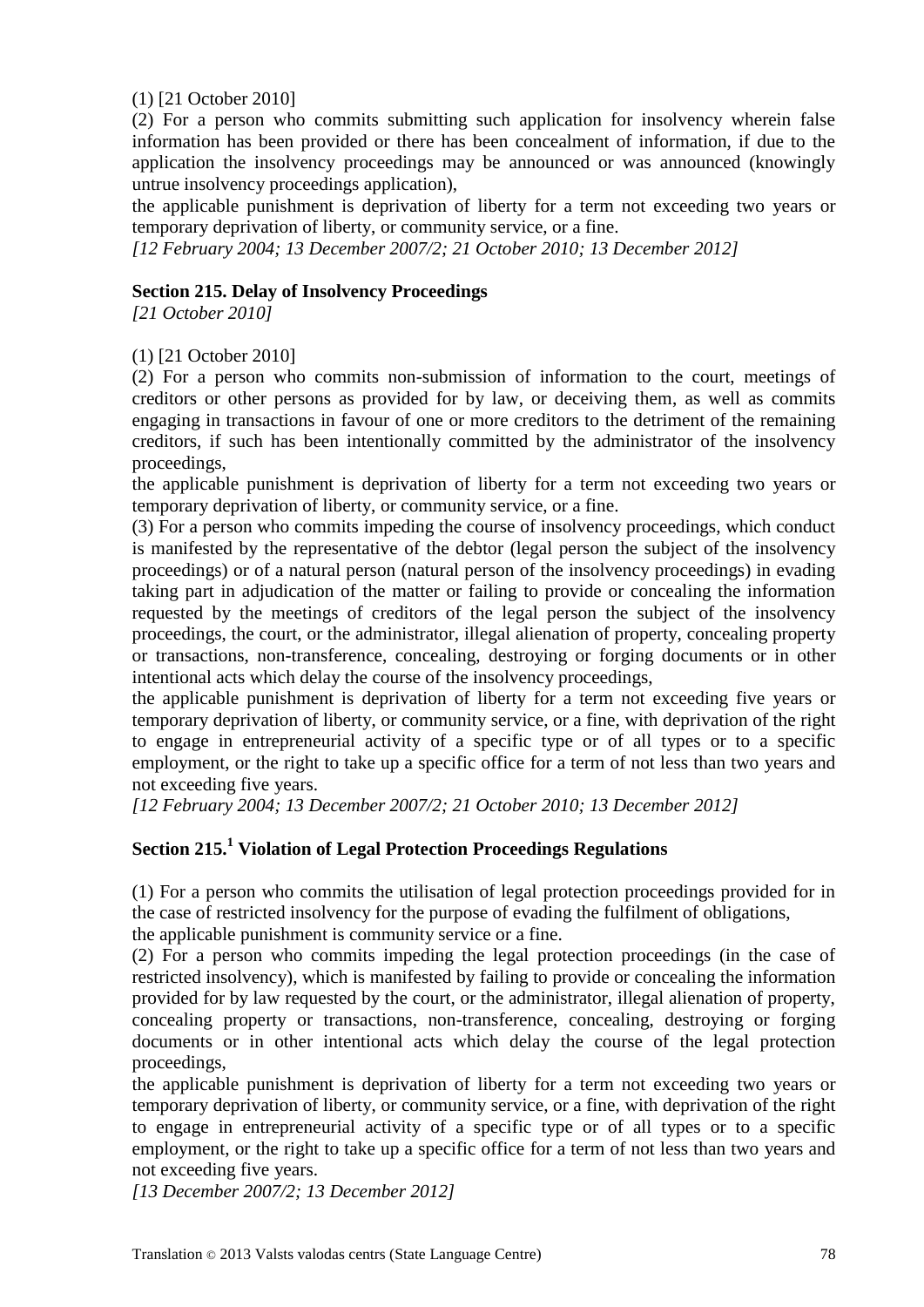#### **Section 216. Unlawful Alienation, Damaging and Destruction of Pledged Property**

For a person who commits the alienation of property pledged by way of commercial pledge without the authorisation of the pledge, or the damaging or destruction thereof, if substantial harm has been caused thereby to the property interests of the pledgee or other persons,

the applicable punishment is temporary deprivation of liberty or community service, or a fine.

*[13 December 2012]*

#### **Section 217. Violation of Provisions Regarding Accounting and Statistical Information**

(1) For a person who commits hiding or forging of accounting documents, annual accounts, statistical reports or statistical information prescribed by law for an undertaking (company), institution or organisation,

the applicable punishment is deprivation of liberty for a term not exceeding one year or temporary deprivation of liberty, or community service, or a fine.

(2) For a person who commits the same acts if they have caused substantial harm to the State authority or local government order, or the interests of persons protected by law as a result thereof,

the applicable punishment is deprivation of liberty for a term not exceeding three years or temporary deprivation of liberty, or community service, or a fine.

(3) For a person who commits the criminal offence provided for in Paragraph two of this Section, if it has been committed for acquiring property,

the applicable punishment is deprivation of liberty for a term not exceeding five years or temporary deprivation of liberty, or community service, or a fine.

*[13 December 2012]*

#### **Section 218. Evasion of Tax Payments and Payments Equivalent Thereto**

(1) [13 December 2012]

(2) For a person who commits evasion of tax payments and payments equivalent thereto or of concealing or reducing income, profits and other items subject to tax, if losses on a large scale are caused thereby to the State or local government,

the applicable punishment is deprivation of liberty for a term not exceeding four years or temporary deprivation of liberty, or community service, or a fine, with or without confiscation of property and with deprivation of the right to engage in entrepreneurial activity of a specific type or of all types or to a specific employment, or the right to take up a specific office for a term of not less than two years and not exceeding five years.

(3) For a person who commits the acts provided for by Paragraph two of this Section, if commission thereof is in an organised group,

the applicable punishment is deprivation of liberty for a term not exceeding ten years, with or without confiscation of property and with deprivation of the right to engage in entrepreneurial activity of a specific type or of all types or to a specific employment, or the right to take up a specific office for a term of not less than two years and not exceeding five years.

*[12 February 2004; 13 December 2007/2; 8 July 2011; 13 December 2012]*

#### **Section 219. Avoiding Submission of Declaration**

(1) [13 December 2012]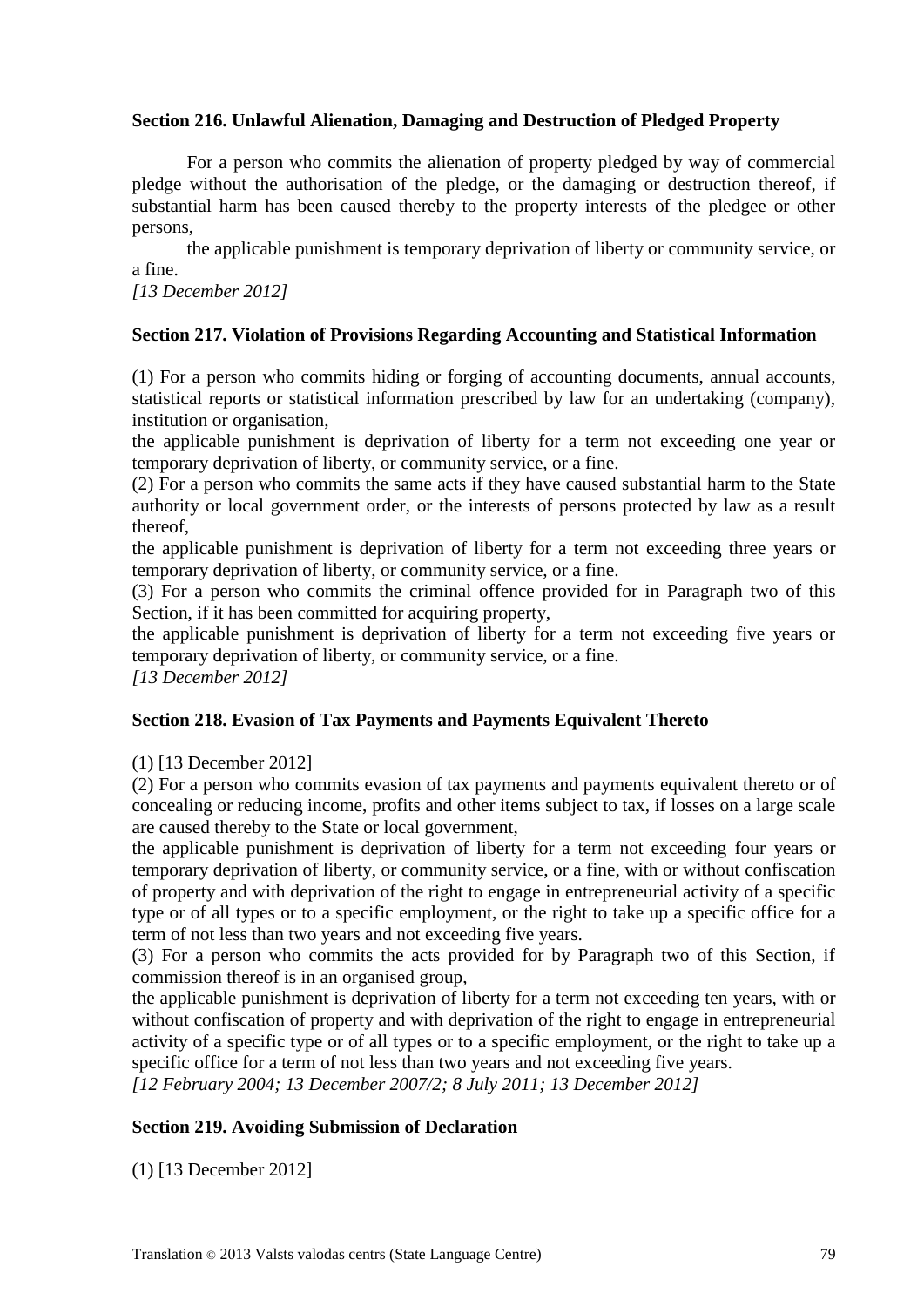(2) For a person who commits intentionally setting out false information in a declaration of income, property or transactions, or other declaration of a financial nature prescribed by law, if false information is indicated regarding property or other income on a large scale,

the applicable punishment is temporary deprivation of liberty or community service, or a fine.

(3) For a person who commits not indicating the source of origin of the property or other income to be declared as specified by law, or providing false information regarding the source of origin of the property or other income, if such information has been requested by the relevant authorised State institution according to procedures specified by law, and if false information is indicated regarding property or other income on a large scale,

the applicable punishment is deprivation of liberty for a term not exceeding two years or temporary deprivation of liberty, or community service, or a fine, with or without confiscation of the property.

*[17 October 2002; 12 February 2004; 13 December 2007; 13 December 2012]*

#### **Section 220. Concealment of Property**

For a person who commits alienation, damaging, destruction, squandering, hiding or other concealing of property or financial resources for purposes of evading payment of a debt or fulfilment of some other obligation,

the applicable punishment is temporary deprivation of liberty or community service, or a fine.

*[13 December 2012]*

# **Section 220.<sup>1</sup> Illegal Storage, Movement (Transportation) and Sale of Oil Products**

(1) For a person who commits illegal storage, movement (transportation) or sale of oil products, if substantial harm has been caused thereby,

the applicable punishment is temporary deprivation of liberty or community service, or a fine.

(2) For a person who commits illegal storage, movement (transportation) or sale of oil products, if it has been committed on a large scale,

the applicable punishment is deprivation of liberty for a term not exceeding two years or temporary deprivation of liberty, or community service, or a fine, with or without confiscation of property.

(3) For a person who commits illegal storage, movement (transportation) or sale of oil products, if it is committed by an organised group,

the applicable punishment is deprivation of liberty for a term not exceeding five years or temporary deprivation of liberty, or community service, or a fine, with or without confiscation of property and with probationary supervision for a term not exceeding three years.

*[13 December 2012]*

#### **Section 221. Illegal Storage, Movement (Transportation) and Sale of Alcoholic Beverages and Tobacco Products**

(1) For a person who commits illegal storage, movement (transportation) or sale of alcoholic beverages or tobacco products, if it has caused substantial harm,

the applicable punishment is temporary deprivation of liberty or community service, or a fine. (2) For a person who commits the criminal offence provided for in Paragraph one of this Section, if it has been committed by a group of persons pursuant to prior agreement,

the applicable punishment is deprivation of liberty for a term not exceeding two years or temporary deprivation of liberty, or community service, or a fine, with or without confiscation of property.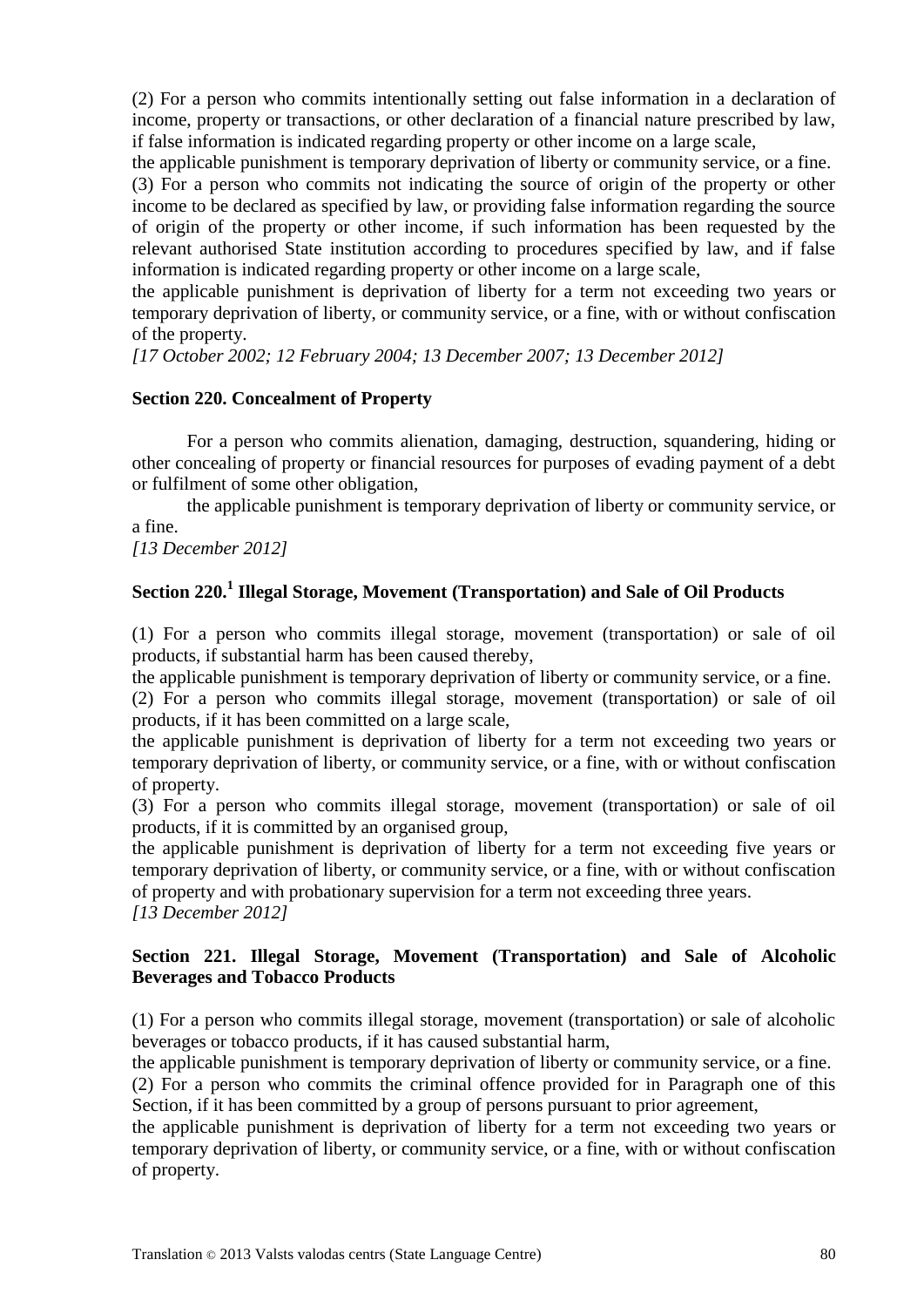(3) For a person who commits illegal storage, movement (transportation) or sale of alcoholic beverages or tobacco products, if it has been committed by an organised group or it has been committed on a large scale,

the applicable punishment is deprivation of liberty for a term not exceeding five years or temporary deprivation of liberty, or community service, or a fine, with or without confiscation of property and with or without probationary supervision for a term not exceeding three years. *[12 February 2004; 12 October 2006; 21 May 2009; 8 July 2011; 13 December 2012]*

# **Section 221.<sup>1</sup> Sale of Illegal Alcoholic Beverages**

(1) For a person who commits the sale of illegally prepared (produced) or counterfeit alcoholic beverages or liquids containing alcohol, which are not alcoholic beverages, but which are offered as alcoholic beverages (illegal alcoholic beverages),

the applicable punishment is deprivation of liberty for a term not exceeding one year or temporary deprivation of liberty, or community service, or a fine.

(2) For a person who commits the acts provided for in Paragraph one of this Section if it has been committed by a group of persons pursuant to prior agreement,

the applicable punishment is deprivation of liberty for a term not exceeding three years or temporary deprivation of liberty, or community service, or a fine, with or without confiscation of property.

(3) For a person who commits the acts provided for in Paragraph one of this Section if serious consequences have been caused thereby or if they have been committed on a large scale,

the applicable punishment is deprivation of liberty for a term not exceeding eight years or a fine, with or without confiscation of property and with probationary supervision for a term not exceeding three years.

*[21 June 2007; 8 July 2011; 13 December 2012]*

### **Section 221.<sup>2</sup> Preparation (Production), Storage and Movement of Illegal Alcoholic Beverages**

(1) For a person who commits the preparation (production), storage and movement of illegal alcoholic beverages, if substantial harm has been caused thereby,

the applicable punishment is deprivation of liberty for a term not exceeding three years or temporary deprivation of liberty, or community service, or a fine.

(2) For a person who commits the preparation (production), storage and movement of illegal alcoholic beverages, if it has been committed on a large scale or if it has been committed by a group of persons pursuant to prior agreement,

the applicable punishment is deprivation of liberty for a term not exceeding five years or temporary deprivation of liberty, or community service, or a fine, with or without confiscation of property.

*[21 June 2007; 19 November 2009; 13 December 2012]*

# **Section 221.<sup>3</sup> Acquisition of Illegal Alcoholic Beverages**

[13 December 2012]

**Section 221.<sup>4</sup> Release of a Person from Criminal Liability Regarding the Storage and Movement of Illegal Alcoholic Beverages** *[13 December 2012]*

A person who voluntarily has transferred illegal alcoholic beverages and voluntarily has informed regarding the preparation (production), storage, movement or sale of such illegal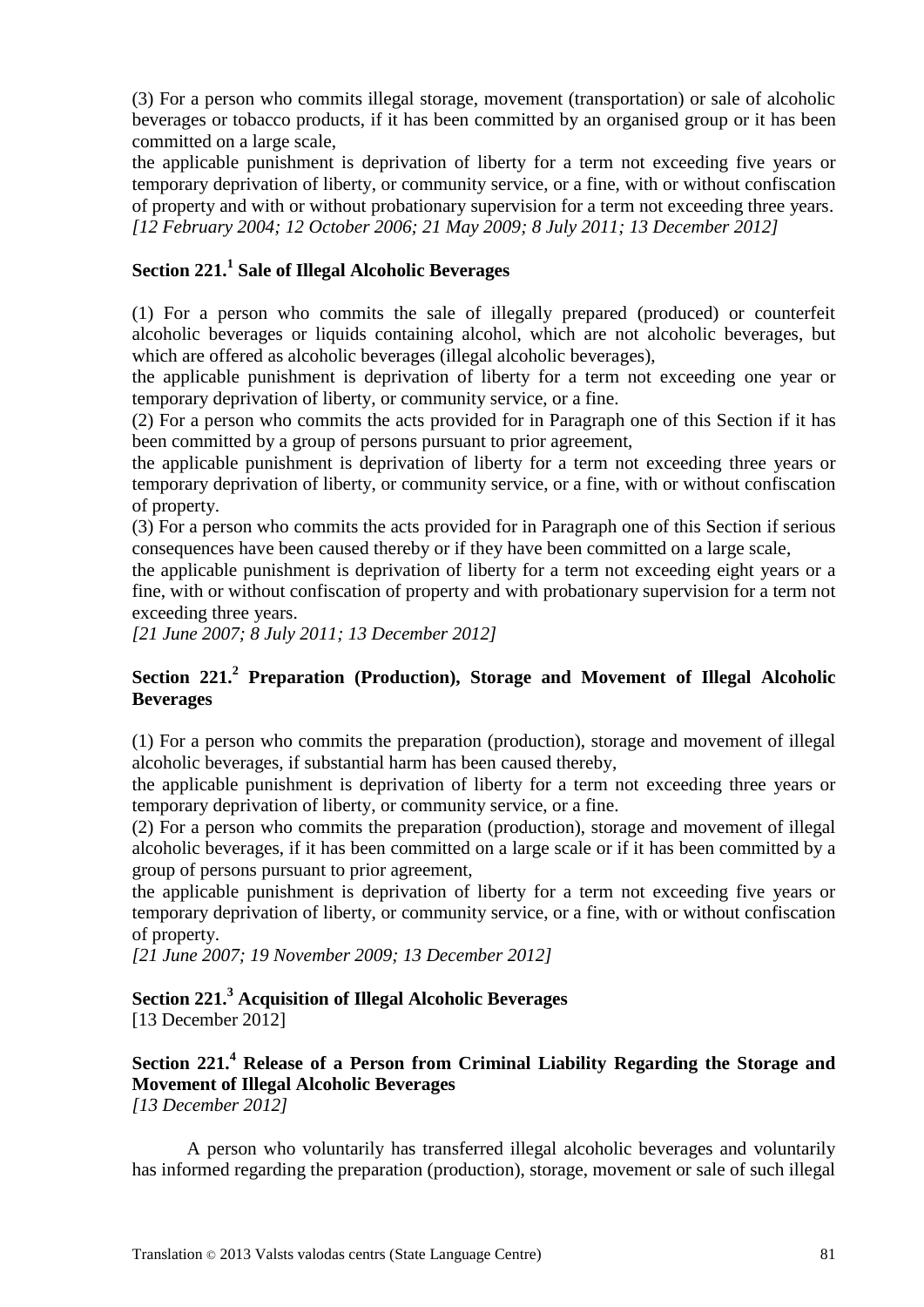alcoholic beverages, shall be released from criminal liability regarding the acquisition, storage or movement thereof. *[21 June 2007; 13 December 2012]*

# **Section 221.<sup>5</sup> Giving of Premises for the Preparation (Production), Storage and Sale of Illegal Alcoholic Beverages**

[13 December 2012]

#### **Section 222. Violation of Veterinary Provisions**

For a person who commits intentional violation of veterinary provisions, if the spread of epizootic disease or other serious consequences have been caused thereby,

the applicable punishment is deprivation of liberty for a term not exceeding two years or temporary deprivation of liberty, or community service, or a fine. *[13 December 2012]*

#### **Section 223. Violation of Provisions Regarding Prevention of Crop Disease and Infestation**

For a person who commits violation of provisions regarding prevention of crop disease or infestation, if serious consequences have been caused thereby,

the applicable punishment is deprivation of liberty for a term not exceeding two years or temporary deprivation of liberty, or community service, or a fine. *[13 December 2012]*

#### **Chapter XX Criminal Offences against General Safety and Public Order**

#### **Section 224. Gangsterism**

(1) For a person who commits joining with more than two persons, in an organised armed group (gang) for the committing of crime,

the applicable punishment is deprivation of liberty for a term not exceeding ten years, with or without confiscation of property and with probationary supervision for a term not exceeding three years.

(2) For a person who commits participation in or leadership of crimes committed by a gang,

the applicable punishment is deprivation of liberty for a term of not less than three and not exceeding fifteen years, with or without confiscation of property.

*[8 July 2011; 13 December 2012]*

#### **Section 225. Mass Riot**

For a person who commits organising of such mass riot, which entails demolition, destruction, burning, destruction of property, or violence against individuals, or resistance to representatives of public authority, or who takes active participation therein,

the applicable punishment is deprivation of liberty for a term of not less than three and not exceeding twelve years, with probationary supervision for a term not exceeding three years.

*[21 October 2010; 8 July 2011]*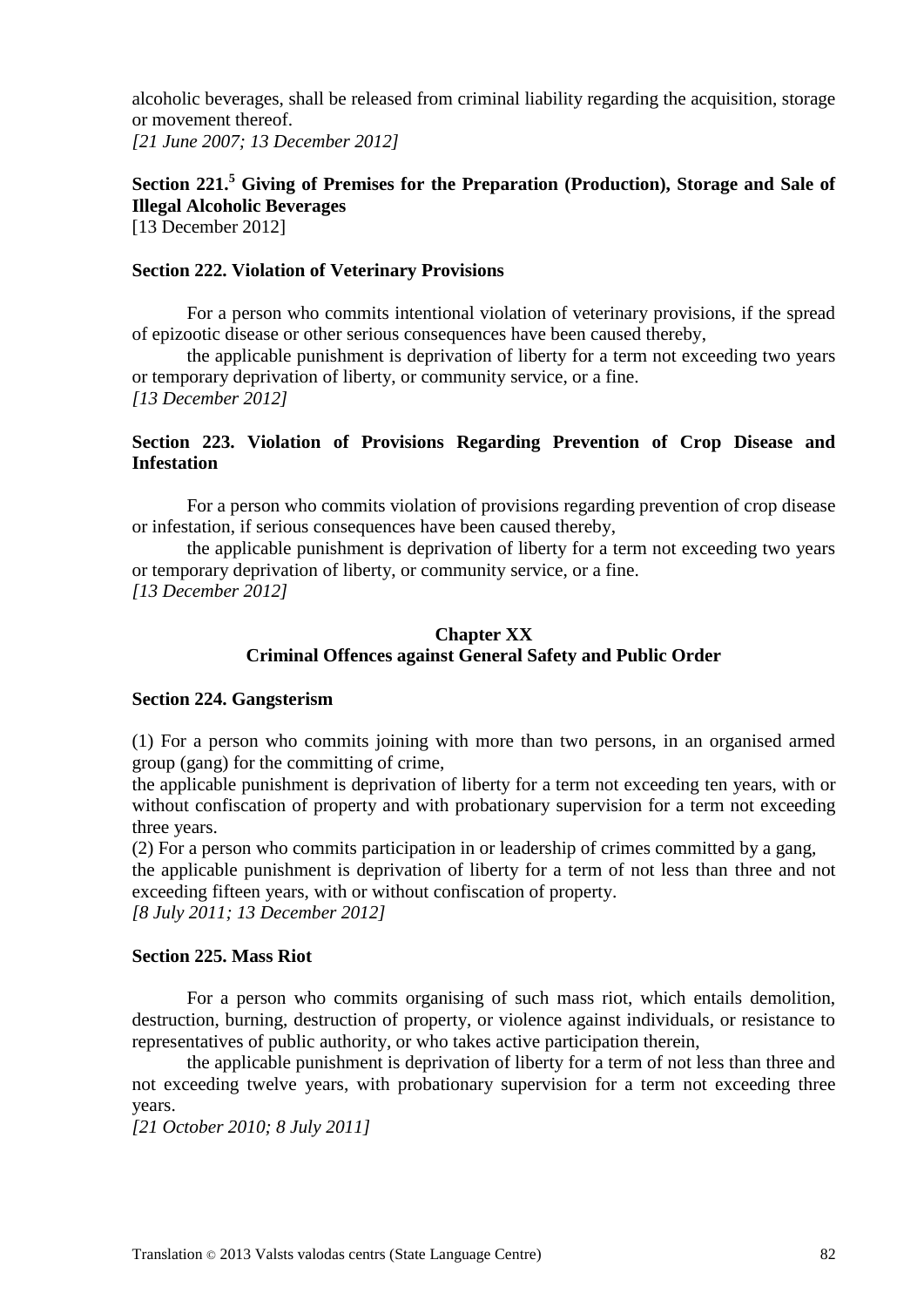#### **Section 226. Violation of Organisational and Procedural Requirements for Public Events**

(1) For a person who commits violation of procedural requirements regarding organisation or conducting of public events, where commission is by the organiser of the event or another person, if substantial harm has been caused to State authority or local government order or the interests of persons protected by law as a result thereof,

the applicable punishment is deprivation of liberty for a term not exceeding one year or temporary deprivation of liberty, or community service, or a fine.

(2) For a person who commits the same acts, if they have caused serious consequences,

the applicable punishment is deprivation of liberty for a term not exceeding five years or temporary deprivation of liberty, or community service, or a fine.

*[12 February 2004; 16 December 2004; 13 December 2012]*

#### **Section 227. Causing Danger to Public Safety, Order and the Health of Individuals While Performing Religious Activities**

For a person who commits organisation or leadership of such group as the activities of which, manifested as the preaching of religious doctrine and performing of religious rituals, are associated with causing of harm to public safety and order, to the health of persons, or to the interests protected by law of a person, or who commits participation in such acts,

the applicable punishment is deprivation of liberty for a term not exceeding two years or temporary deprivation of liberty, or community service, or a fine. *[12 February 2004; 13 December 2012]*

### **Section 228. Desecration of Graves and Corpses**

(1) For a person who commits desecration of graves, funerary urns or interred or uninterred corpses,

the applicable punishment is deprivation of liberty for a term not exceeding one year or temporary deprivation of liberty, or community service, or a fine.

(2) For a person who commits similar acts if they have been committed by a group of persons pursuant to prior agreement,

the applicable punishment is deprivation of liberty for a term not exceeding three years or temporary deprivation of liberty, or community service, or a fine.

(3) For a person who commits acts provided for in Paragraph one and two of this Section, if such acts are associated with stealing of a monument or funerary urn, or other objects placed on or in a grave or at a funerary urn,

the applicable punishment is deprivation of liberty for a term not exceeding five years or temporary deprivation of liberty, or community service, or a fine, with or without confiscation of property.

*[12 February 2004; 13 December 2012]*

#### **Section 229. Destruction of and Damage to Cultural Monuments**

(1) For a person who commits destruction of, damage to or desecration of a cultural monument protected by the State,

the applicable punishment is deprivation of liberty for a term not exceeding two years or temporary deprivation of liberty, or community service, or a fine.

(2) For a person who commits the same acts, if commission thereof is by burning, use of explosives, or in another generally dangerous manner,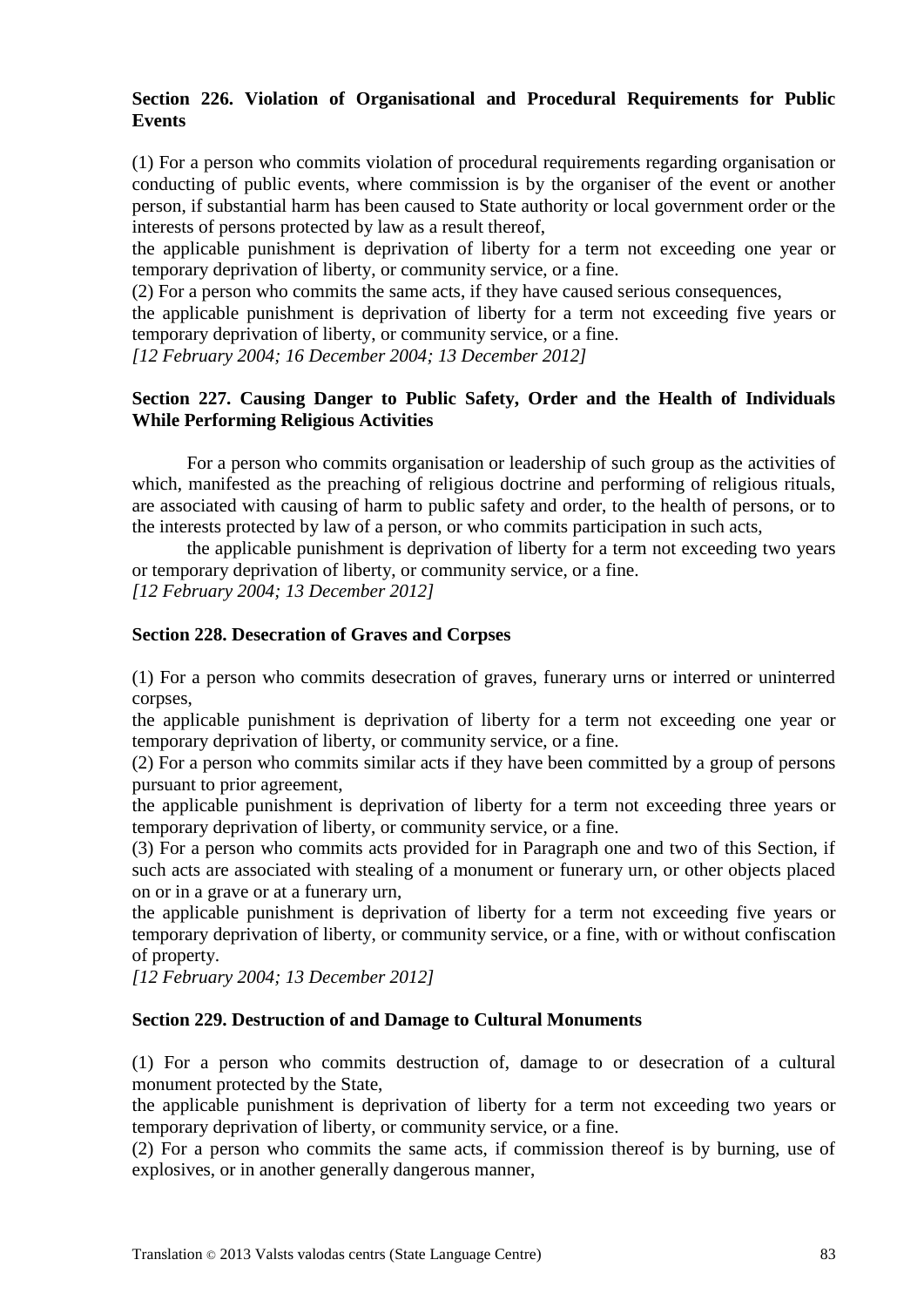the applicable punishment is deprivation of liberty for a term not exceeding five years or temporary deprivation of liberty, or community service, or a fine. *[12 February 2004; 13 December 2012]*

#### **Section 230. Cruel Treatment of Animals**

(1) For a person who commits cruel treatment of animal as results in its death or mutilation, or commits torture of animals,

the applicable punishment is deprivation of liberty for a term not exceeding three years or temporary deprivation of liberty, or community service, or a fine, with or without confiscation of property and with or without probationary supervision for a term not exceeding three years. (2) For a person who commits the same acts, if they have been committed in a public place or at the presence of a minor or if they have been committed by a group of persons pursuant to

prior agreement, or if it has caused substantial harm,

the applicable punishment is deprivation of liberty for a term not exceeding five years or temporary deprivation of liberty, or community service, or a fine, with or without confiscation of property and with or without probationary supervision for a term not exceeding three years. *[12 February 2004; 21 May 2009; 13 December 2012]*

# **Section 230.<sup>1</sup> Violation of Keeping of Animals Regulations**

(1) For a person who commits violations of the keeping of animals regulations as results in the committing of slight bodily injury or moderate bodily injury to the victim,

the applicable punishment is temporary deprivation of liberty or community service, or a fine.

(2) For a person who commits violations of the keeping of animals regulations as results in the committing of serious bodily injury to the victim, or such has caused the death of a person,

the applicable punishment is deprivation of liberty for a term not exceeding three years or temporary deprivation of liberty, or community service, or a fine.

*[25 April 2002; 12 February 2004; 13 December 2012]*

#### **Section 231. Hooliganism**

(1) For a person who commits a gross disturbance of the public peace, which is manifested in obvious disrespect for the public or in insolence, ignoring generally accepted standards of behaviour and disturbing the peace of persons or the work of institutions, undertakings (companies) or organisations (hooliganism),

the applicable punishment is deprivation of liberty for a term not exceeding two years or temporary deprivation of liberty, or community service, or a fine.

(2) For a person who commits hooliganism, if it has been committed by a group of persons, or if it is related to bodily injuries to the victim, damage to or destruction of property, or resistance to representatives of public authority or to a person who is acting to prevent the violation of public order, or if commission thereof is by using weapons or other objects which can be used to inflict bodily injuries,

the applicable punishment is deprivation of liberty for a term not exceeding five years or temporary deprivation of liberty, or community service, or a fine.

*[8 July 2011; 13 December 2012]*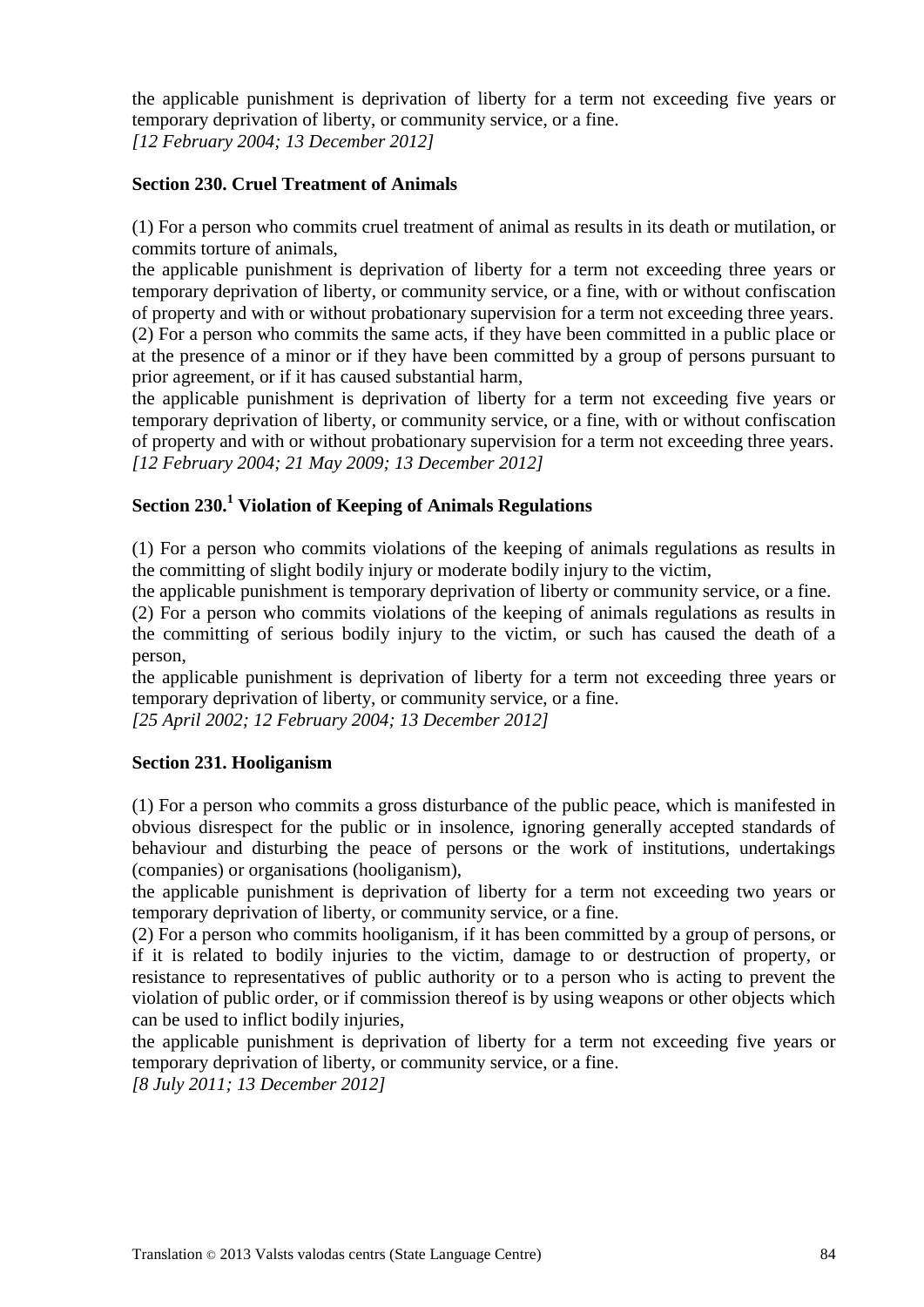#### **Section 231.<sup>1</sup> Knowingly Making a False Report Regarding the Placing or Locating of Explosive, Poisonous, Radioactive or Bacteriological Substances or Materials or Explosive Devices**

For a person who knowingly commits making a false report regarding the placing of explosive, poisonous, radioactive or bacteriological substances or materials or explosive devices in an institution, undertaking or other object, or locating outside of an institution, undertaking or other object,

the applicable punishment is temporary deprivation of liberty or community service, or a fine.

*[25 April 2002; 12 February 2004; 13 December 2012]*

#### **Section 232. Involvement of Mentally Ill Persons in Criminal Offences**

For a person who commits involvement of a person, knowing him or her to be suffering from mental disorder, in a criminal offence,

the applicable punishment is deprivation of liberty for a term not exceeding two years or temporary deprivation of liberty, or community service, or a fine. *[13 December 2012]*

#### **Section 233. Unauthorised Manufacture, Repair, Acquisition, Storage, Carrying, Transportation, Forwarding and Sale of Firearms, Firearm Ammunition, High-powered Pneumatic Weapons, Explosives and Explosive Devices, and Violation of Selling Regulations**

(1) For a person who sells forearms, firearm ammunition, high-powered pneumatic weapons, explosives or explosive devices, and does not have the relevant permits or special permits (licences), if committed by a person who has the relevant permits or special permits (licences),

the applicable punishment is deprivation of liberty for a term not exceeding one year or temporary deprivation of liberty, or community service, or a fine.

(2) For a person who commits manufacturing, repair, acquiring, storing, carrying, transporting, forwarding or selling of firearms, firearm ammunition, high-powered pneumatic weapons, explosives or explosive devices, without the relevant licence,

the applicable punishment is deprivation of liberty for a term not exceeding three years or temporary deprivation of liberty, or community service, or a fine.

(3) For a person who commits the acts provided for by Paragraph two of this Section, if commission thereof is in an organised group,

the applicable punishment is deprivation of liberty for a term not exceeding ten years, with or without confiscation of property.

*[20 May 2004; 13 December 2007/2; 8 July 2011; 13 December 2012]*

#### **Section 234. Unauthorised Manufacture and Utilisation of Gas Pistols (Revolvers) and the Ammunition thereof**

(1) For a person who commits manufacturing of a gas pistol (revolver) or ammunition loaded with irritating or paralysing action substances intended for such a pistol (revolver) without the relevant licence,

the applicable punishment is deprivation of liberty for a term not exceeding one year or temporary deprivation of liberty, or community service, or a fine.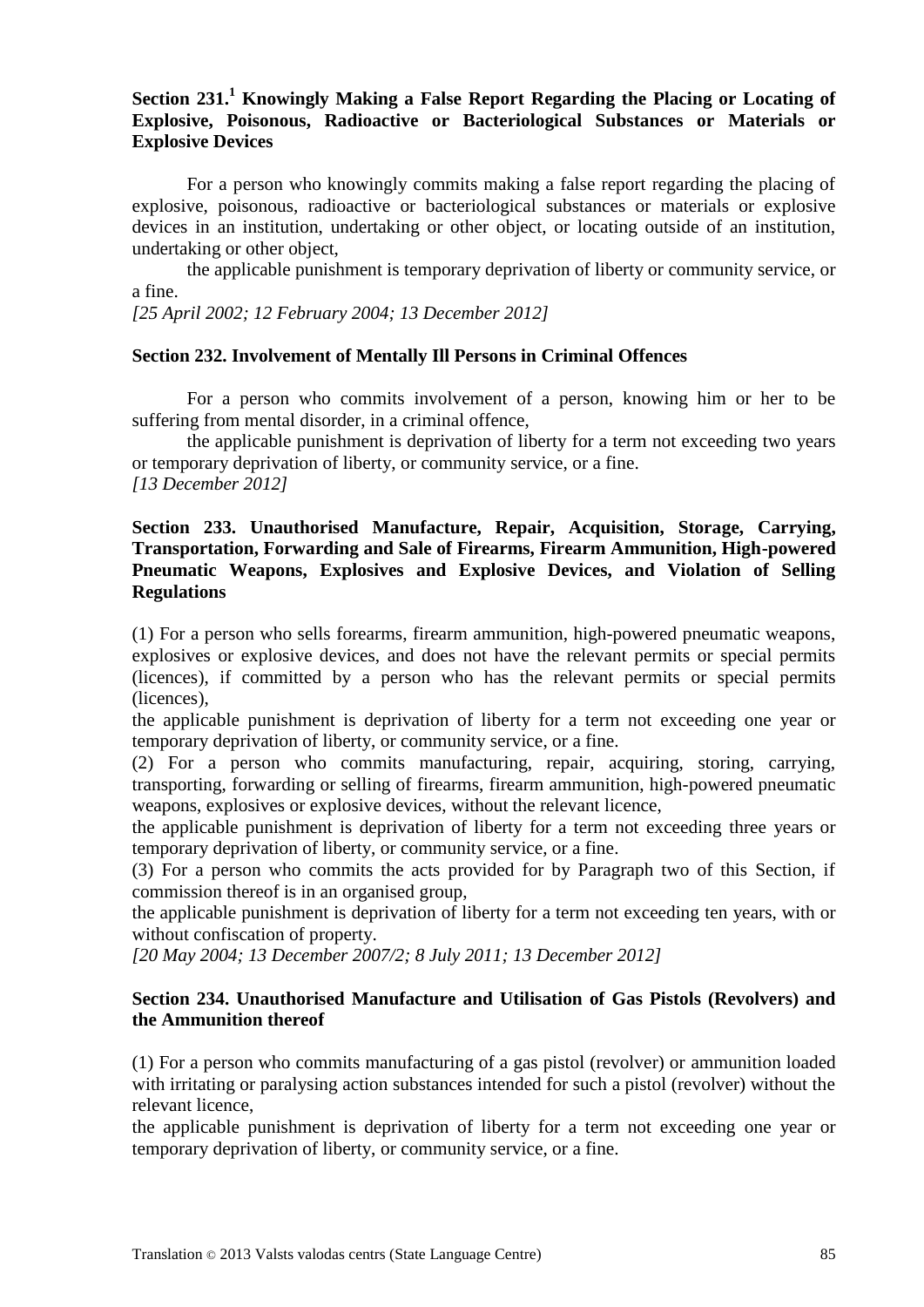(2) For a person who commits violation of the conditions or procedures for the utilisation or use of a gas pistol (revolved), if substantial financial losses have been caused or serious consequences have been caused thereby,

the applicable punishment is deprivation of liberty for a term not exceeding five years or temporary deprivation of liberty, or community service, or a fine. *[13 December 2012]*

#### **Section 235. Release of Persons from Criminal Liability for Manufacture, Repair, Acquisition, Carrying and Storage of Firearms, Firearm Ammunition, High-powered Pneumatic Weapons, Explosives or Explosive Devices, and Manufacture of Gas Pistols (Revolvers) and the Ammunition thereof**

A person who has voluntarily turned in a firearm, firearm ammunition, high-powered pneumatic weapons, explosives or explosive devices manufactured, acquired, carried or stored without the relevant licence, or a gas pistol (revolver) or the ammunition thereof,

shall be released from criminal liability, if the acts of such a person do not constitute another criminal offence.

*[20 May 2004]*

#### **Section 236. Negligent Storage, Carrying, Transportation and Forwarding of Firearms and Firearm Ammunition, and Negligent Storage, Transportation and Forwarding of High-powered Pneumatic Weapons, Explosives or Explosive Devices**

(1) For a person who commits negligently storing, carrying, transporting or forwarding firearms or firearm ammunition, or negligently storing, transporting or forwarding or highpowered pneumatic weapons, explosives or explosive devices, in violation of regulatory enactments, which regulate the circulation of weapons, if an opportunity for another person to acquire such firearms, firearm ammunition, high-powered pneumatic weapons, explosives or explosive devices is caused by such an offence,

the applicable punishment is deprivation of liberty for a term not exceeding two years or temporary deprivation of liberty, or community service, or a fine.

(2) For a person who commits the same acts, if serious consequences result therefrom,

the applicable punishment is deprivation of liberty for a term not exceeding five years or temporary deprivation of liberty, or community service, or a fine.

*[20 May 2004; 13 December 2012]*

#### **Section 237. Violation of the Conditions or Procedures for the Use or Utilisation of Firearms and High-powered Pneumatic Weapons, and Violation of the Procedures for Utilisation of Explosives or Explosive Devices**

For a person who commits a violation of the conditions or procedures for use or utilisation of a firearm or high-powered pneumatic weapon or a violation of the procedures for utilisation of explosives or explosive devices, if it has been committed by a person permitted to acquire, store or carry a firearm or high-powered pneumatic weapon or who has the right to utilise explosives or explosive devices, and if substantial financial losses have been caused or serious consequences have been caused thereby,

the applicable punishment is deprivation of liberty for a term not exceeding five years or temporary deprivation of liberty, or community service, or a fine.

*[13 December 2012]*

#### **Section 237.<sup>1</sup> Violation of the Provisions for the Circulation of Goods of Strategic Significance**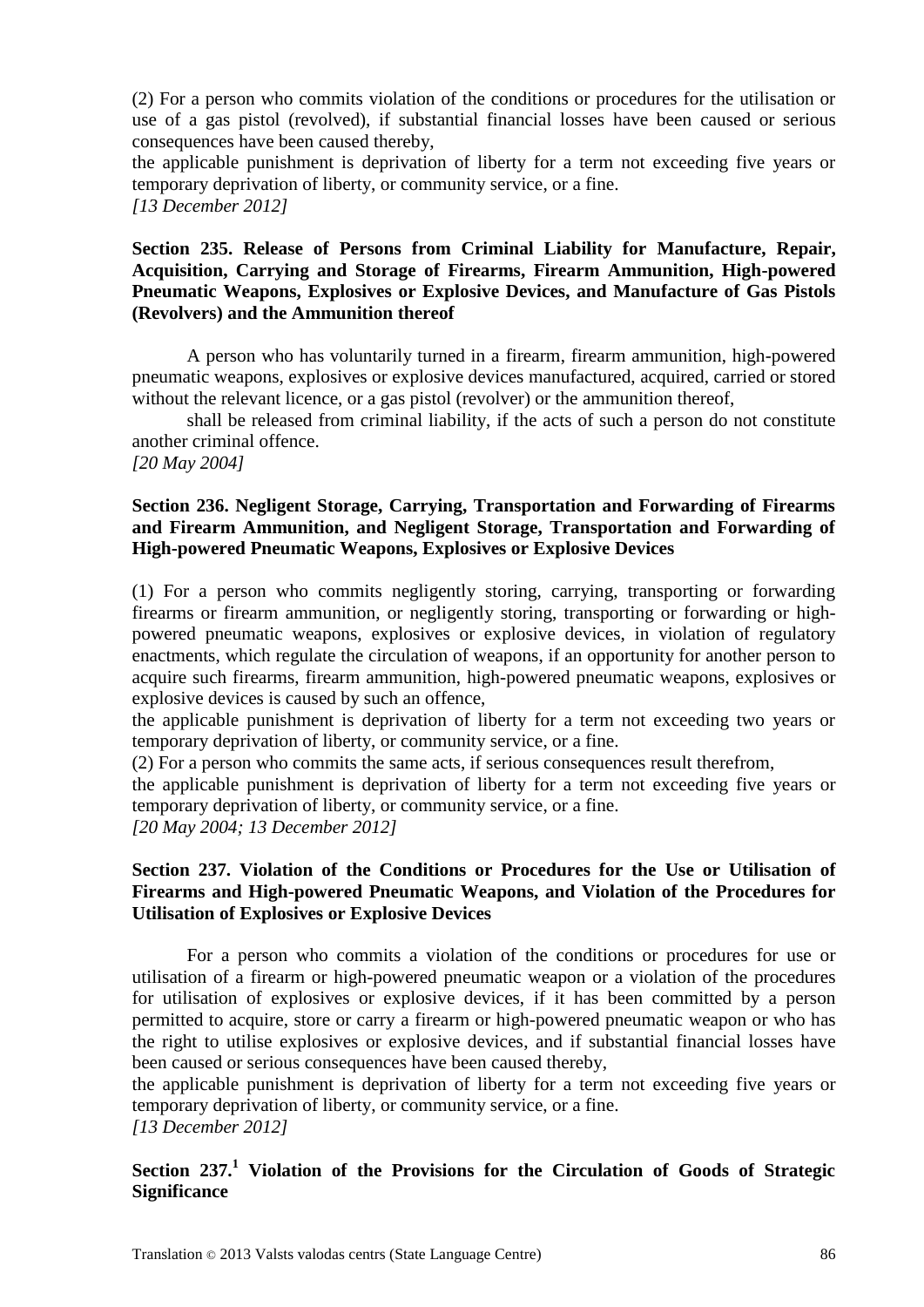(1) For a person who commits the violation of the provisions for the circulation of goods of strategic significance, if substantial harm has been caused thereby,

the applicable punishment is temporary deprivation of liberty or community service, or a fine.

(2) For a person who commits the violation of the prohibition of the circulation of equipment, devices or instruments or the components thereof specially created or adapted for investigatory operational measures to be performed by a specific method,

the applicable punishment is deprivation of liberty for a term not exceeding two years or temporary deprivation of liberty, or community service, or a fine, with deprivation of the right to engage in specific employment for a period not exceeding five years.

*[13 December 2012]*

#### **Section 238. Violation of the Provisions Regarding Production Safety and Technical Requirements**

(1) For a person who commits a violation of provisions regarding production safety and technical requirements in construction work or in work associated with the use of explosives or with undertakings (companies) exposed to risk of explosion, if serious consequences have been caused thereby,

the applicable punishment is deprivation of liberty for a term not exceeding three years or temporary deprivation of liberty, or community service, or a fine.

(2) For a person who commits the criminal offence provided for in Paragraph one of this Section, if it has been committed by a person responsible for compliance with provisions regarding production safety or technical requirements,

the applicable punishment is deprivation of liberty for a term not exceeding five years or temporary deprivation of liberty, or community service, or a fine, with or without deprivation of the right to engage in specific employment or the right to take up a specific office for a period not exceeding ten years.

*[13 December 2012]*

#### **Section 239. Violation of Construction Provisions**

(1) For a person who commits a violation of construction provisions or requirements regarding buildings, bridges, overpasses and other construction, if as a result thereof a structure or part thereof collapses,

the applicable punishment is temporary deprivation of liberty or community service, or a fine.

(2) For a person who commits the same acts, if serious consequences have been caused thereby,

the applicable punishment is deprivation of liberty for a term not exceeding four years or temporary deprivation of liberty, or community service, or a fine.

*[12 February 2004; 13 December 2012]*

#### **Section 240. Violation of Fire Safety Provisions**

(1) [13 December 2012]

(2) For a person who commits an intentional violation of fire safety provisions, where commission is by a person responsible for compliance with such provisions and substantial harm has been caused thereby,

the applicable punishment is temporary deprivation of liberty or community service, or a fine. *[13 December 2012]*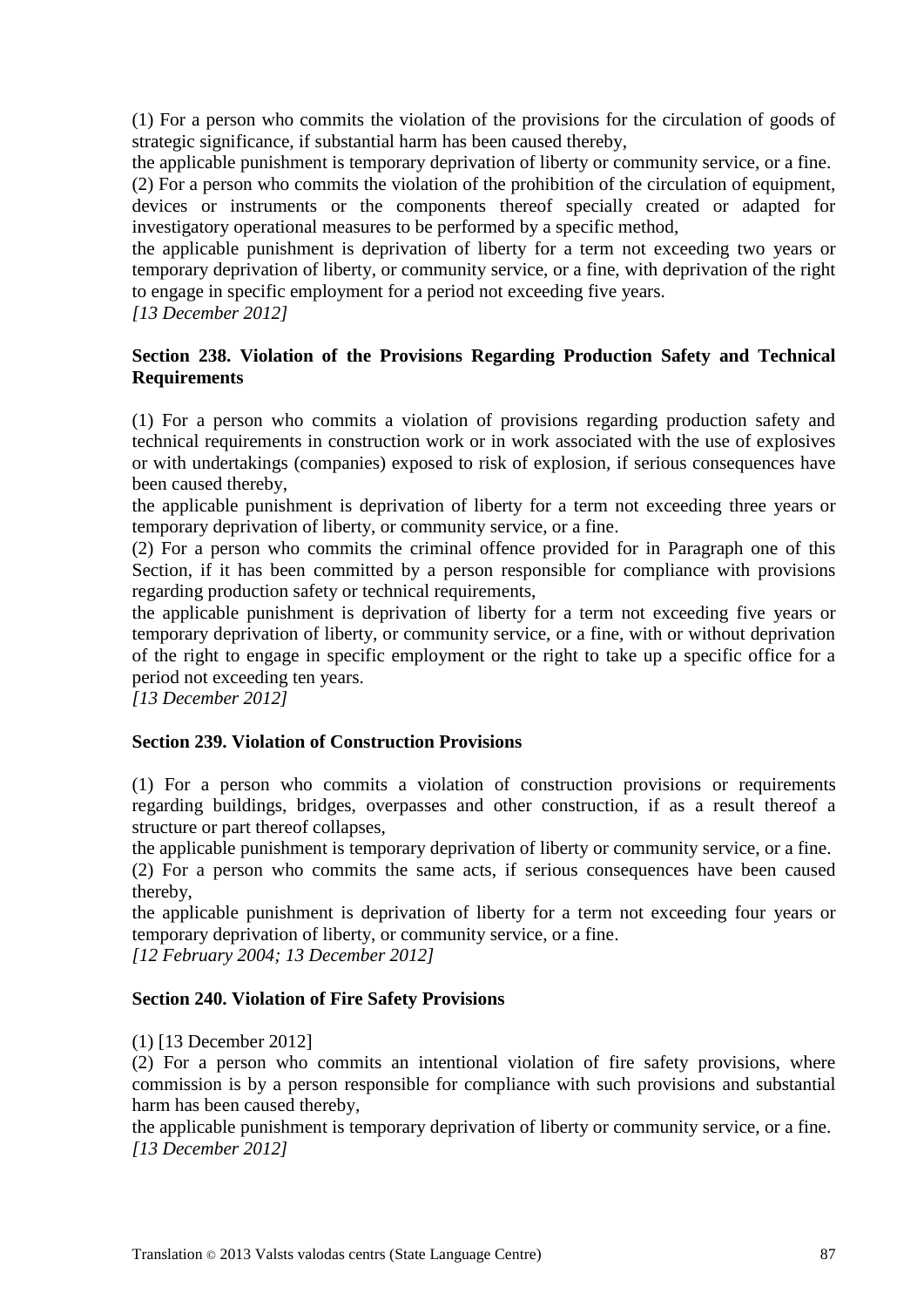#### **Section 241. Arbitrary Accessing Automated Data Processing Systems**

(1) For a person who commits arbitrary (without the relevant permission or utilising the rights granted to another person) accessing an automated data processing system or a part thereof, if breaching of data processing protective systems is associated therewith or if substantial harm has been caused thereby,

the applicable punishment is deprivation of liberty for a term not exceeding two years or temporary deprivation of liberty, or community service, or a fine.

(2) For a person who commits the criminal offence provided for in Paragraph one of this Section, if commission thereof is for purposes of acquiring property or if serious consequences have been caused thereby, or if it is directed against State information systems,

the applicable punishment is deprivation of liberty for a term not exceeding five years or temporary deprivation of liberty, or community service, or a fine, with or without confiscation of property.

(3) [13 December 2012] *[12 February 2004; 13 December 2012]*

**Section 242. Unauthorised Acquisition of Computer Software** [28 April 2005]

#### **Section 243. Interference in the Operation of Automated Data Processing Systems and Illegal Actions with the Information included in Such Systems**

(1) For a person who commits without authorisation modifying, damaging, destroying, impairing or hiding of information stored in an automated data processing system, or knowingly entering false information into an automated data processing system, if the protective systems are damaged or destroyed thereby or substantial harm has been caused thereby,

the applicable punishment is deprivation of liberty for a term not exceeding two years or temporary deprivation of liberty, or community service, or a fine.

(2) For a person who commits knowingly interference in the operation of an automated data processing system by entering, transferring, damaging, extinguishing, impairing, changing or hiding information, if the protective systems are damaged or destroyed thereby or losses caused on large scale,

the applicable punishment is deprivation of liberty for a term not exceeding three years or temporary deprivation of liberty, or community service, or a fine.

(3) For a person who commits the criminal offence provided for in Paragraph one of this Section, if it has been committed by an organised group or it has been committed for purposes of acquiring property, or if serious consequences have been caused thereby, or if it is directed against State information systems,

the applicable punishment is deprivation of liberty for a term not exceeding five years or temporary deprivation of liberty, or community service, or a fine.

(4) [13 December 2012]

*[12 February 2004; 28 April 2005; 13 December 2007/2; 8 July 2011; 13 December 2012]*

#### **Section 244. Illegal Operations with Automated Data Processing System Resource Influencing Devices**

(1) For a person who commits the illegal manufacture, adaptation for utilisation, sale, distribution or storage of such devices (also software), which are intended for the influencing of automated data processing system resources for purposes of committing a criminal offence,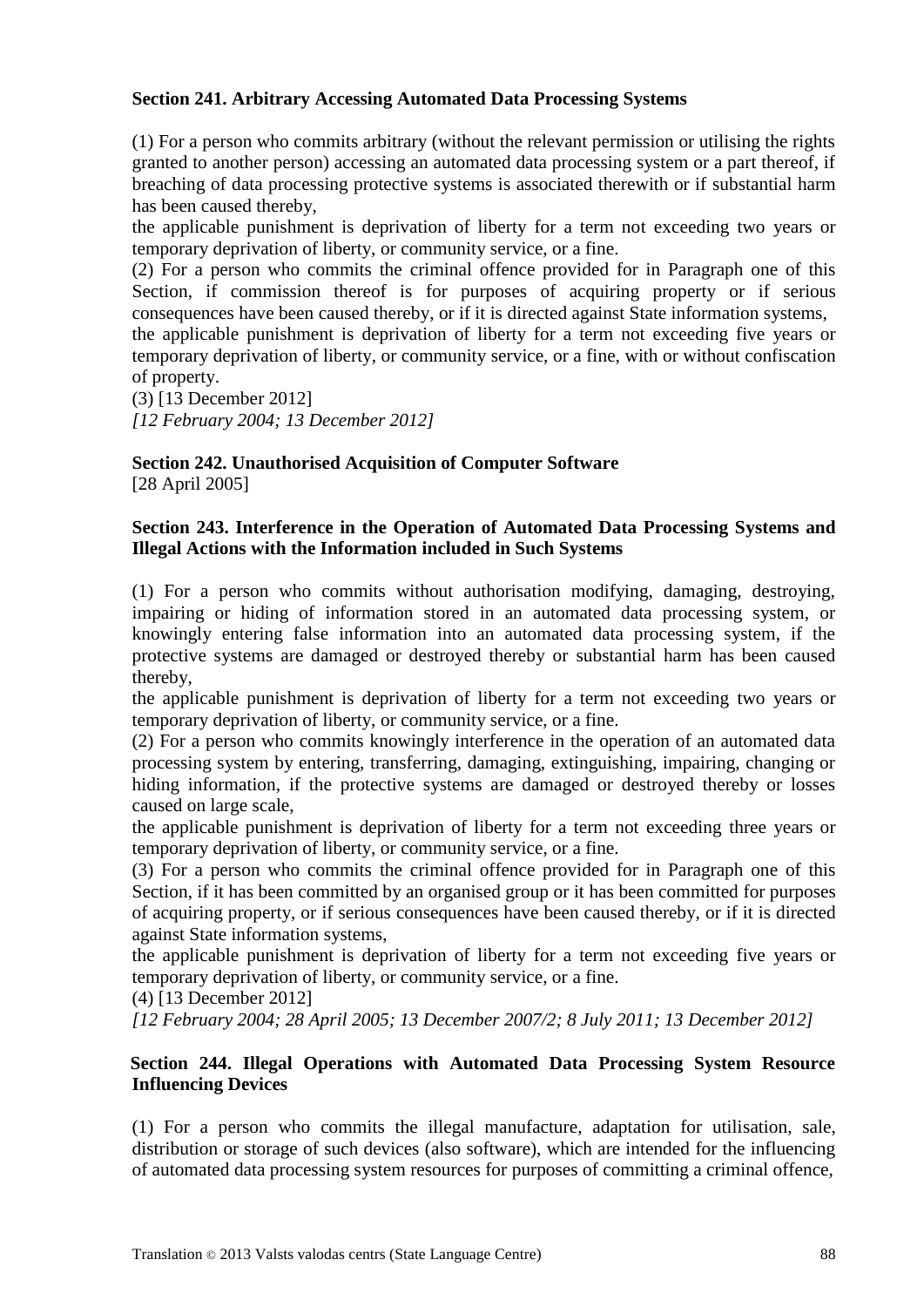the applicable punishment is deprivation of liberty for a term not exceeding two years or temporary deprivation of liberty, or community service, or a fine.

(2) For a person who commits the same acts, if substantial harm has been caused thereby,

the applicable punishment is deprivation of liberty for a term not exceeding five years or temporary deprivation of liberty, or community service, or a fine.

*[12 February 2004; 28 April 2005; 13 December 2012]*

#### **Section 244.<sup>1</sup> Acquisition, Development, Alterations, Storage and Distribution of Data, Programs and Equipment for Illegal Activities with Electronic Communications Network Terminal Equipment**

For a person who commits electronic communications network terminal equipment identification in an electronic communications network for necessary data alterations or the acquisition, storage or distribution of data intended for such purposes, as well as the acquisition, development, storage or distribution of programs or equipment intended for such purposes without the consent of the manufacturer or the authorised person thereof, if such activities have been committed for purposes of acquiring property or if it has been committed by a group of persons pursuant to prior agreement, or if it has caused significant damage -

the applicable punishment is deprivation of liberty for a term not exceeding two years or temporary deprivation of liberty, or community service, or a fine. *[13 December 2007/2; 21 May 2009; 13 December 2012]*

#### **Section 245. Violation of Safety Provisions Regarding Information Systems**

For a person who commits violation of provisions regarding information storage and processing, which have been formulated in accordance with an information system or the protection thereof, or violation of other safety provisions regarding computerised information systems, where committed by a person responsible for compliance with these provisions, if such has been a cause of stealing, destruction or damage of the information, or other substantial harm has been caused thereby,

the applicable punishment is temporary deprivation of liberty or community service, or a fine.

*[13 December 2012]*

#### **Section 246. Unauthorised Forwarding of Highly Inflammable Substances and Objects and of Caustic Substances**

For a person who commits unauthorised forwarding of highly inflammable substances or objects, or caustic substances, if serious consequences have been caused thereby,

the applicable punishment is deprivation of liberty for a term not exceeding five years or temporary deprivation of liberty, or community service, or a fine. *[13 December 2012]*

#### **Section 247. Unauthorised Transportation of Highly Inflammable Substances and Objects by Aircraft**

(1) For a person who commits unauthorised transportation of highly inflammable substances and objects by aircraft,

the applicable punishment is deprivation of liberty for a term not exceeding one year or temporary deprivation of liberty, or community service, or a fine.

(2) For a person who commits the same acts, if serious consequences have been caused thereby,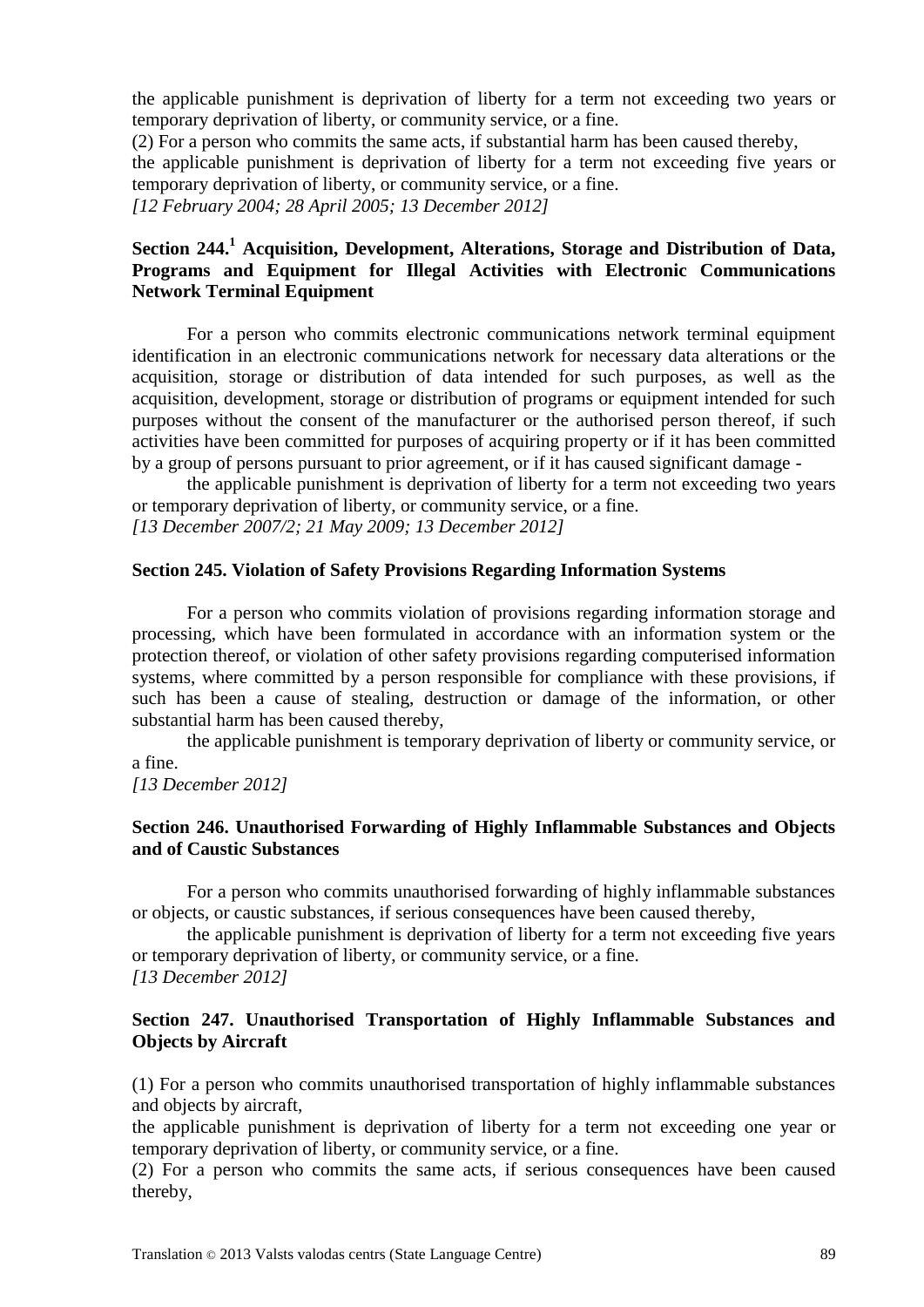the applicable punishment is deprivation of liberty for a term not exceeding five years or temporary deprivation of liberty, or community service, or a fine. *[12 February 2004; 13 December 2012]*

#### **Section 248. Unauthorised Manufacture, Acquisition, Storage, Sale and Forwarding of Poisonous and Powerfully Acting Substances**

(1) For a person who commits unauthorised manufacture, acquisition, storage, or sale of poisonous or powerfully acting substances, which are not narcotic or psychotropic substances, or commits violation of provisions regarding production, storage, dispensation, registration, transportation or forwarding of such substances, if substantial harm has been caused thereby,

the applicable punishment is temporary deprivation of liberty or community service, or a fine. (2) For a person who commits the criminal offence provided for in Paragraph one of this Section, if it has been committed by a group of persons pursuant to prior agreement,

the applicable punishment is deprivation of liberty for a term not exceeding one year or temporary deprivation of liberty, or community service, or a fine.

(3) For a person who commits unauthorised production, acquisition or sale of substances specified in Paragraph one of this Section, if serious consequences have been caused thereby,

the applicable punishment is deprivation of liberty for a term not exceeding five years or temporary deprivation of liberty, or community service, or a fine.

*[12 February 2004; 13 December 2012]*

#### **Section 249. Violation of Provisions Regarding the Production, Acquisition, Storage, Registration, Dispensation, Transportation and Forwarding of Narcotic and Psychotropic Substances**

(1) For a person who commits violation of provisions regarding the production, acquisition, storage, registration, dispensation, transportation or forwarding of narcotic or psychotropic substances, if substantial harm has been caused thereby,

the applicable punishment is deprivation of liberty for a term not exceeding one year or temporary deprivation of liberty, or community service, or a fine, with deprivation of the right to engage in specific employment for a term not exceeding three years.

(2) For a person who commits the criminal offence provided for in Paragraph one of this Section, if it has been committed by a group of persons pursuant to prior agreement,

the applicable punishment is deprivation of liberty for a term not exceeding four years or temporary deprivation of liberty, or community service, or a fine, with deprivation of the right to engage in specific employment for a term not exceeding three years.

*[12 February 2004; 13 December 2012]*

#### **Section 250. Unauthorised Dispensation of Narcotic and Psychotropic Substances**

(1) For a person who commits issuing of prescriptions where not medically necessary, or illegal issue of other documents for the obtaining of narcotic or psychotropic substances, or who commits dispensation of narcotic or psychotropic substances without a prescription or other document or with knowledge that a prescription or other document is fictitious or issued illegally, if commission of such acts is for purposes of acquiring property or for other personal interests,

the applicable punishment is deprivation of liberty for a term not exceeding three years or temporary deprivation of liberty, or community service, or a fine, with deprivation of the right to engage in specific employment for a term not exceeding five years.

(2) For a person who commits issuing of prescriptions where not medically necessary, or illegal issue of other documents for the obtaining of narcotic or psychotropic substances, or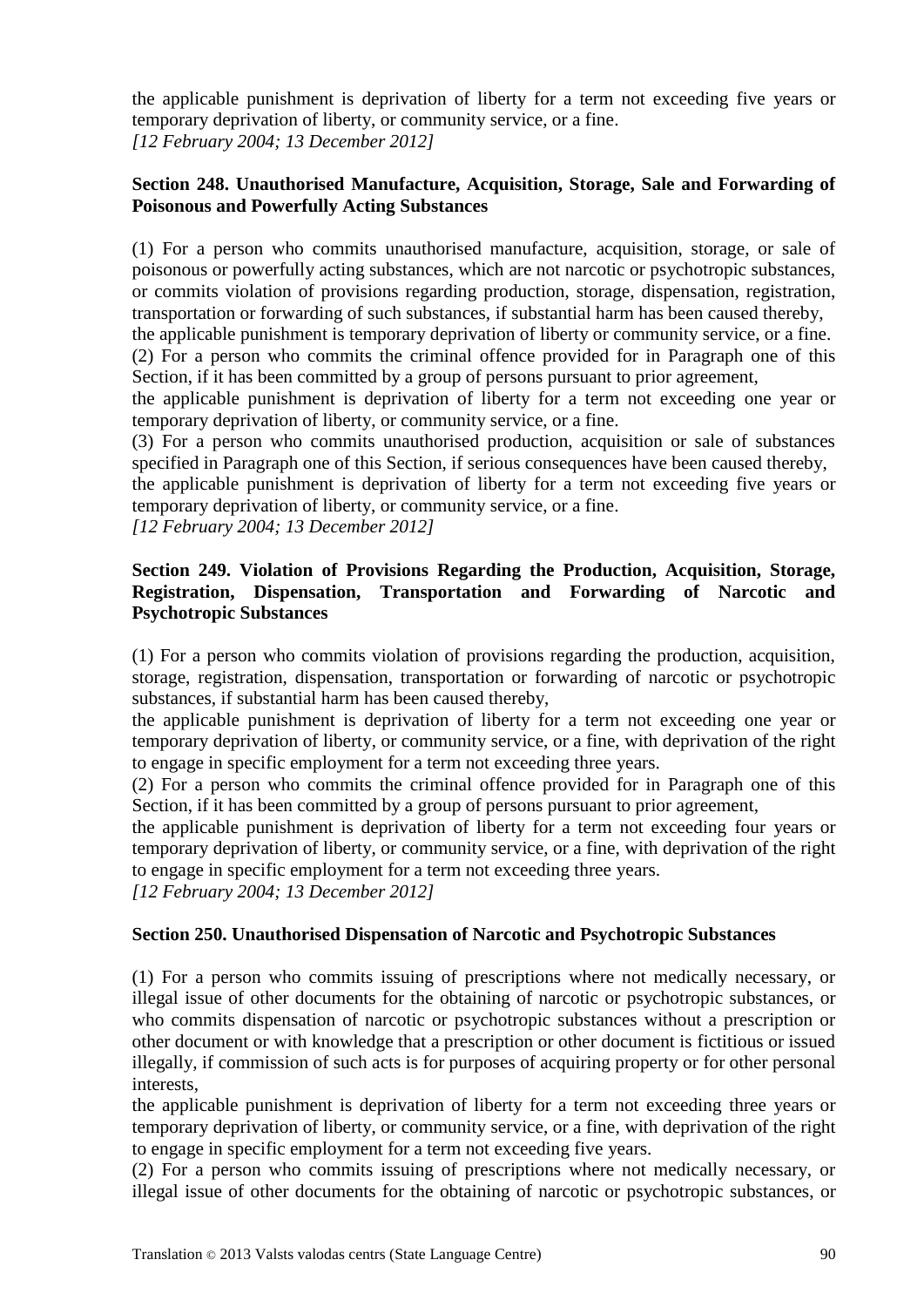who commits dispensation of narcotic or psychotropic substances without a prescription or other document or with knowledge that a prescription or other document is fictitious or issued illegally, if it has been committed with narcotic or psychotropic substances on a large scale or has caused other serious consequences,

the applicable punishment is deprivation of liberty for a term not exceeding five years or temporary deprivation of liberty, or community service, or a fine, with deprivation of the right to engage in specific employment for a term not exceeding five years.

(3) For a person who commits the criminal offence provided for in Paragraph one or two of this Section, if it has been committed by an organised group,

the applicable punishment is deprivation of liberty for a term not exceeding ten years, with deprivation of the right to engage in specific employment for a term not exceeding five years. *[25 April 2002; 13 December 2012]*

### **Section 251. Inducement to Use Narcotic and Psychotropic Substances**

(1) For a person who commits inducing use of narcotic or psychotropic substances, or providing premises for using such substances,

the applicable punishment is deprivation of liberty for a term not exceeding three years or temporary deprivation of liberty, or community service, or a fine.

(2) For a person who commits the same acts, if commission thereof is with regard to a minor, a mentally ill person or a person undergoing treatment for addiction to narcotics, or with regard to a person financially or otherwise dependent on the guilty party, or if other substances have been added to narcotic or psychotropic substances as enhance their effect,

the applicable punishment is deprivation of liberty for a term not exceeding five years or temporary deprivation of liberty, or community service, or a fine, with or without probationary supervision for a term not exceeding three years.

(3) For a person who commits inducing use of narcotic or psychotropic substances, if their use has caused serious consequences,

the applicable punishment is deprivation of liberty for a term of not less than two and not exceeding ten years, with or without probationary supervision for a term not exceeding three years.

*[25 April 2002; 13 December 2012]*

#### **Section 252. Administering of Narcotic and Psychotropic Substances Against a Person's Will**

(1) For a person who commits administering of narcotic or psychotropic substances to another person or of adding such substances to the food or drink of another person against the will of such person or without his or her knowledge,

the applicable punishment is deprivation of liberty for a term not exceeding five years or temporary deprivation of liberty, or community service, or a fine.

(2) For a person who commits the same acts, if other substances have been added to the narcotic or psychotropic substances as enhance their effect,

the applicable punishment is deprivation of liberty for a term not exceeding ten years.

(3) For a person who commits acts provided for in Paragraph one or two of this Section, if such have been committed against a minor or by using violence, or threats of violence, or have caused serious consequences,

the applicable punishment is deprivation of liberty for a term of not less than three and not exceeding twelve years, with probationary supervision for a term not exceeding three years. *[25 April 2002; 13 December 2012]*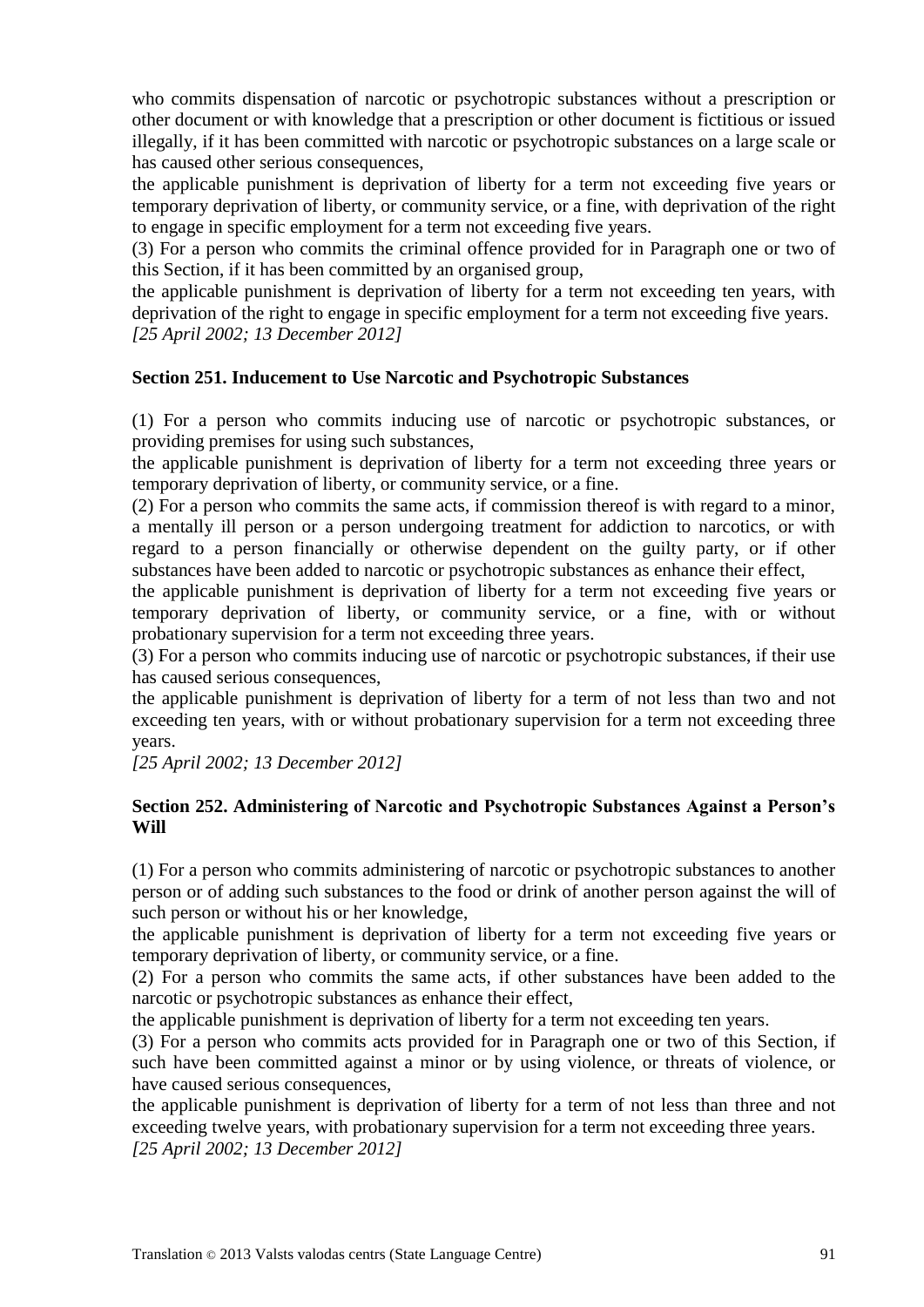#### **Section 253. Unauthorised Manufacture, Acquisition, Storage, Transportation and Forwarding of Narcotic and Psychotropic Substances**

(1) For a person who commits unauthorised manufacture, acquisition, storage, transportation or forwarding of narcotic or psychotropic substances without the purpose of selling such substances,

the applicable punishment is deprivation of liberty for a term not exceeding three years or temporary deprivation of liberty, or community service, or a fine.

(2) For a person who commits the same acts, if they have been committed by a group of persons pursuant to prior agreement or such have been committed regarding large amounts of narcotic or psychotropic substances,

the applicable punishment is deprivation of liberty for a term of not less than three and not exceeding ten years, with or without confiscation of property and probationary supervision for a term not exceeding three years.

*[18 May 2000; 25 April 2002; 17 October 2002; 8 July 2011; 13 December 2012]*

#### **Section 253.<sup>1</sup> Unauthorised Manufacture, Acquisition, Storage, Transportation and Forwarding of Narcotic and Psychotropic Substances for the Purpose of Sale and Unauthorised Sale**

(1) For a person who commits unauthorised manufacture, acquisition, storage, transportation or forwarding of narcotic or psychotropic substances for the purpose of sale, or who commits unlawful sale of narcotic or psychotropic substances,

the applicable punishment is deprivation of liberty for a term of not less than two and not exceeding eight years, with or without confiscation of property and with probationary supervision for a term not exceeding three years.

(2) For a person who commits acts the same acts, if they have been committed by a group of persons pursuant to prior agreement,

the applicable punishment is deprivation of liberty for a term of not less than three and not exceeding ten years, with or without confiscation of property and with probationary supervision for a term not exceeding three years.

(3) For a person who commits the same acts, if they have been committed by an organised group, or they have been committed regarding large amounts of narcotic or psychotropic substances, or if they have caused serious consequences, as well as commits sale of narcotic or psychotropic substances to minors, in educational institutions or the territory thereof, in restaurants, cafeterias, bars, places of public recreation or holiday events,

the applicable punishment is deprivation of liberty for a term of not less than five and not exceeding fifteen years, with or without confiscation of property.

*[17 October 2002; 8 July 2011; 13 December 2012]*

#### **Section 253.<sup>2</sup> Unauthorised Acquisition, Storage and Sale of Narcotic and Psychotropic Substances in Small Amounts and Unauthorised Use of Narcotic and Psychotropic Substances**

(1) For a person who commits unauthorised acquisition or storage in small amounts of narcotic or psychotropic substances without the purpose of sale thereof, or who commits unauthorised use of narcotic or psychotropic substances, if it has been committed by a person who has been warned regarding criminal liability for unauthorised acquisition, storage and use of narcotic and psychotropic substances,

the applicable punishment is temporary deprivation of liberty or community service, or a fine.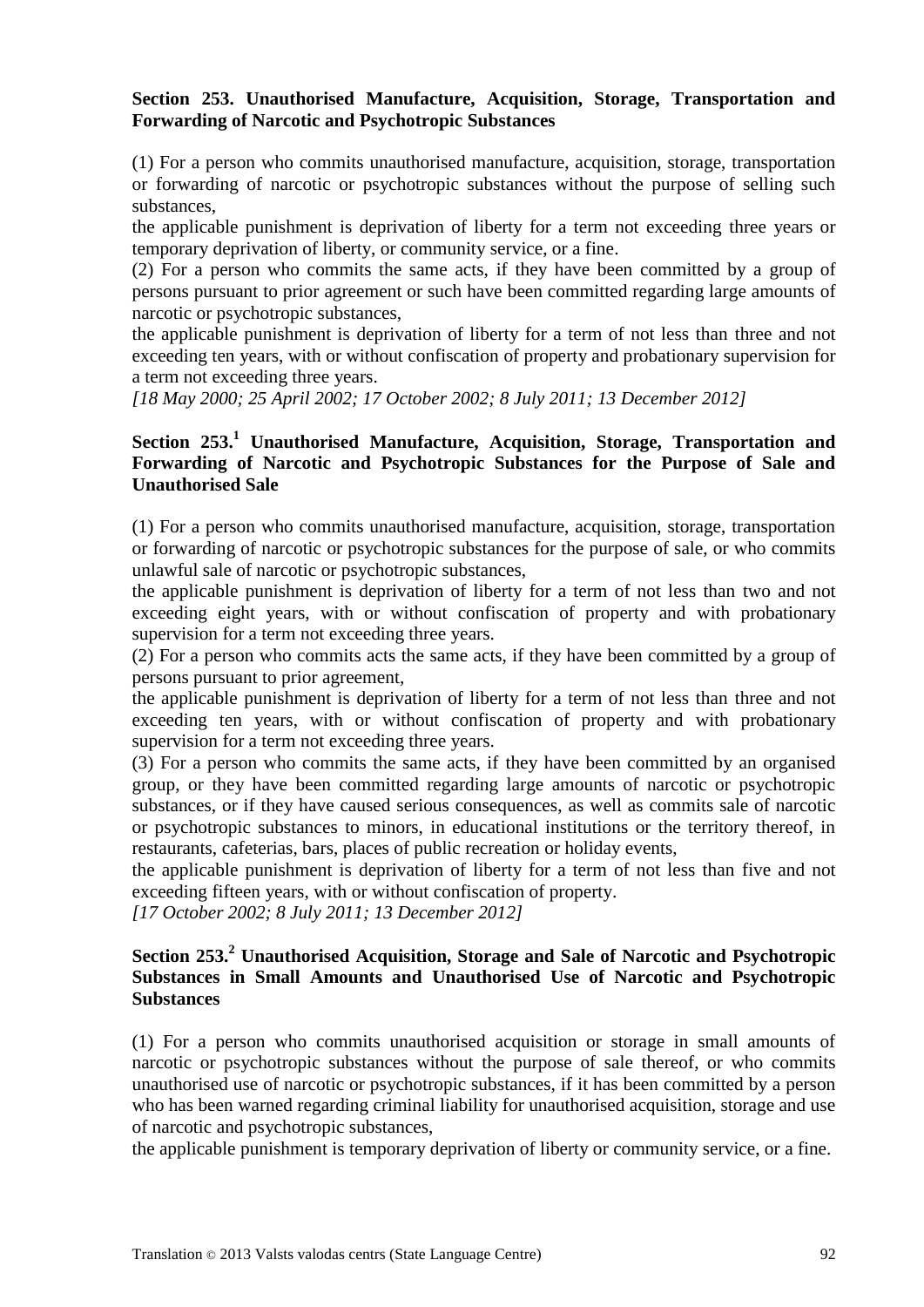(2) For a person who commits unauthorised manufacture, acquisition, storage, movement or forwarding of narcotic or psychotropic substances in small amounts for the purpose of sale thereof, or unauthorised sale of narcotic or psychotropic substances in small amounts, the applicable punishment is deprivation of liberty for a term not exceeding three years or temporary deprivation of liberty, or community service, or a fine. *[13 December 2012]*

#### **Section 254. Release of a Person from Criminal Liability for Acquisition, Storage, Transportation and Forwarding of Narcotic and Psychotropic Substances**

A person who has voluntarily turned in narcotic or psychotropic substances or has voluntarily notified regarding the acquisition, storage, transportation or forwarding thereof shall be released from criminal liability for the acquisition, storage, transportation or forwarding of such substances.

*[17 October 2002]*

#### **Section 255. Manufacture, Acquisition, Storage, Transportation, Forwarding and Sale of Equipment and Substances (Precursors) Intended for Unauthorised Manufacture of Narcotic and Psychotropic Substances**

(1) For a person who commits manufacture, acquisition, storage, transportation or forwarding of equipment, devices, objects, materials or substances (precursors which exceed small amount) intended for the unauthorised manufacture of narcotic or psychotropic substances,

the applicable punishment is deprivation of liberty for a term not exceeding three years or temporary deprivation of liberty, or community service, or a fine.

(2) For a person who commits the same acts, if such have been committed for the purposes of sale of such equipment, devices, objects, materials or substances (precursors), or who commits sale of equipment, devices, objects, materials or substances (precursors) intended for unauthorised manufacture of narcotic or psychotropic substances,

the applicable punishment is deprivation of liberty for a term not exceeding five years or temporary deprivation of liberty, or community service, or a fine.

(3) For a person who commits the acts provided for in Paragraphs one or two of this Section, if they have been committed by an organised group,

the applicable punishment is deprivation of liberty for a term of not less than three and not exceeding ten years, with or without confiscation of property.

*[25 April 2002; 21 June 2007; 13 December 2012]*

#### **Section 256. Unauthorised Sowing and Growing of Plants Containing Narcotic Substances**

(1) For a person who commits unauthorised sowing or growing of plants containing narcotic substances,

the applicable punishment is deprivation of liberty for a term not exceeding two years or temporary deprivation of liberty, or community service, or a fine.

(2) For a person who commits unauthorised sowing or growing of plants containing narcotic substances, over a large area, if it has been committed by an organised group,

the applicable punishment is deprivation of liberty for a term not exceeding five years or temporary deprivation of liberty, or community service, or a fine, with or without confiscation of property.

*[25 April 2002; 12 February 2004; 13 December 2012]*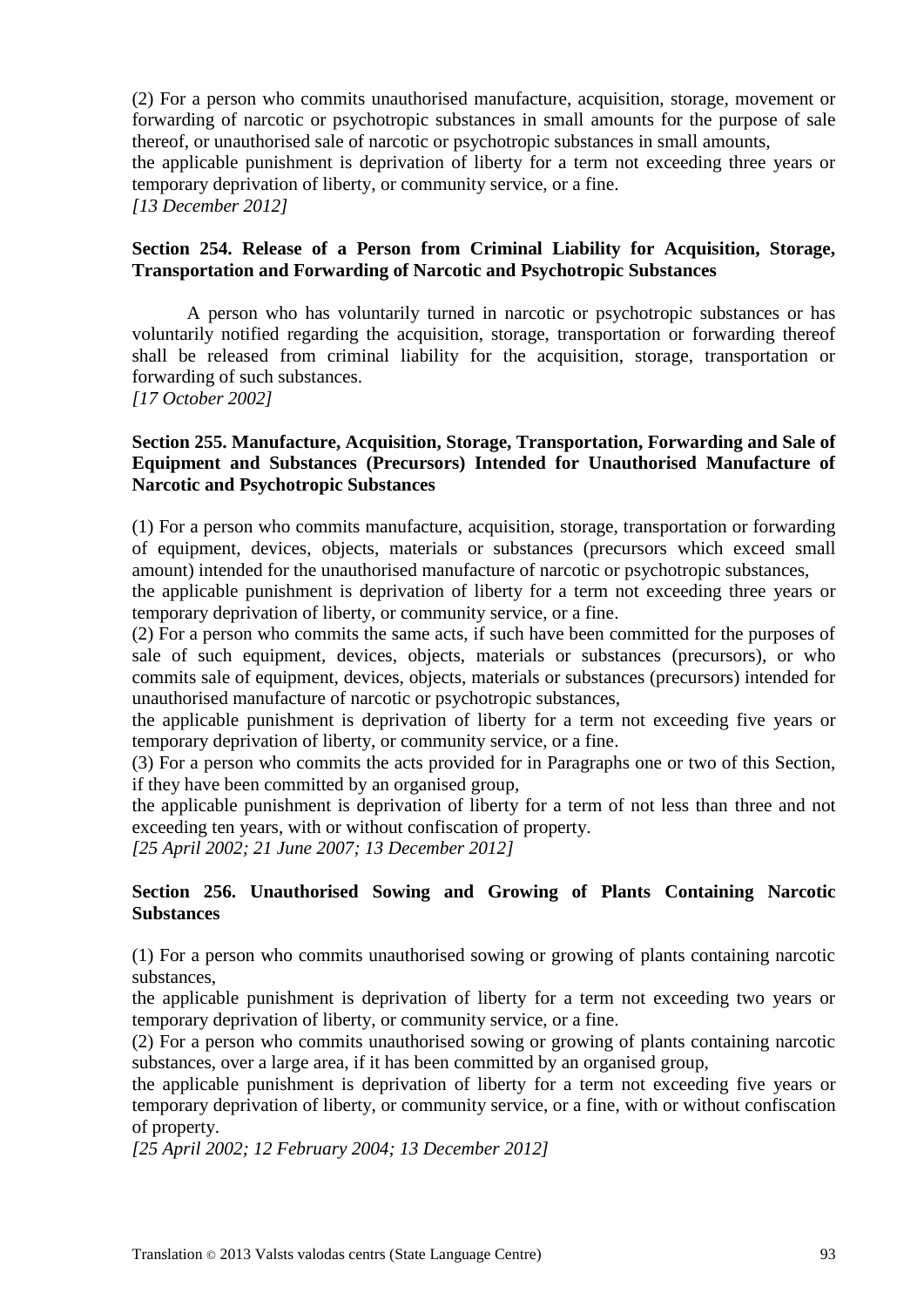#### **Chapter XXI Criminal Offences against Traffic Safety**

#### **Section 257. Violation of Provisions Regarding Traffic Safety and Operations of Railway, Water and Air Transport**

(1) For a person who commits violation of provisions regarding traffic safety and operations of railway, water or air transport, or who knowingly commits permitting operation of a technically defective water or air transport vehicle, where commission thereof is by a transport employee, and transport operations are substantially disrupted thereby,

the applicable punishment is deprivation of liberty for a term not exceeding three years or temporary deprivation of liberty, or community service, or a fine.

(2) For a person who commits the same offence, if serious consequences have been caused thereby,

the applicable punishment is deprivation of liberty for a term not exceeding eight years. *[12 February 2004; 21 October 2010; 13 December 2012]*

#### **Section 258. Damaging of Roads, Railways, Water and Air Transport Vehicles**

(1) For a person who commits intentional destruction or damage of roads, road construction or equipment, railways, water or air transport vehicles, transport telecommunication networks or signalling system devices, or electronic or communications equipment, or other intentional acts resulting in their becoming unusable for operations as well as where disruption of transport operations is caused thereby,

the applicable punishment is deprivation of liberty for a term not exceeding five years or temporary deprivation of liberty, or community service, or a fine.

(2) For a person who commits the same acts, if serious consequences have been caused thereby,

the applicable punishment is deprivation of liberty for a term not exceeding ten years. *[21 October 2010; 13 December 2012]*

#### **Section 259. Arbitrary Stopping of a Train**

(1) [13 December 2012]

(2) For a person who commits arbitrary stopping of a train without cause, by the emergency brake, or by disconnecting air brake lines, or otherwise, if a disaster, damage to the rolling stock or other serious consequences have been caused thereby,

the applicable punishment is deprivation of liberty for a term not exceeding five years or temporary deprivation of liberty, or community service, or a fine.

*[13 December 2012]*

#### **Section 260. Violation of Traffic Provisions and Provisions Regarding Vehicle Operation**

(1) For a person who commits violation of traffic provisions or provisions regarding vehicle operation, if commission thereof is by a person operating the vehicle, and as a result thereof slight bodily injury has been caused to the victim,

the applicable punishment is deprivation of liberty for a term not exceeding two years or temporary deprivation of liberty, or community service, or a fine.

 $(1<sup>1</sup>)$  For a person who commits violation of traffic provisions or provisions regarding vehicle operation, if commission thereof is by a person operating the vehicle, and as a result thereof moderate bodily injury has been caused to the victim,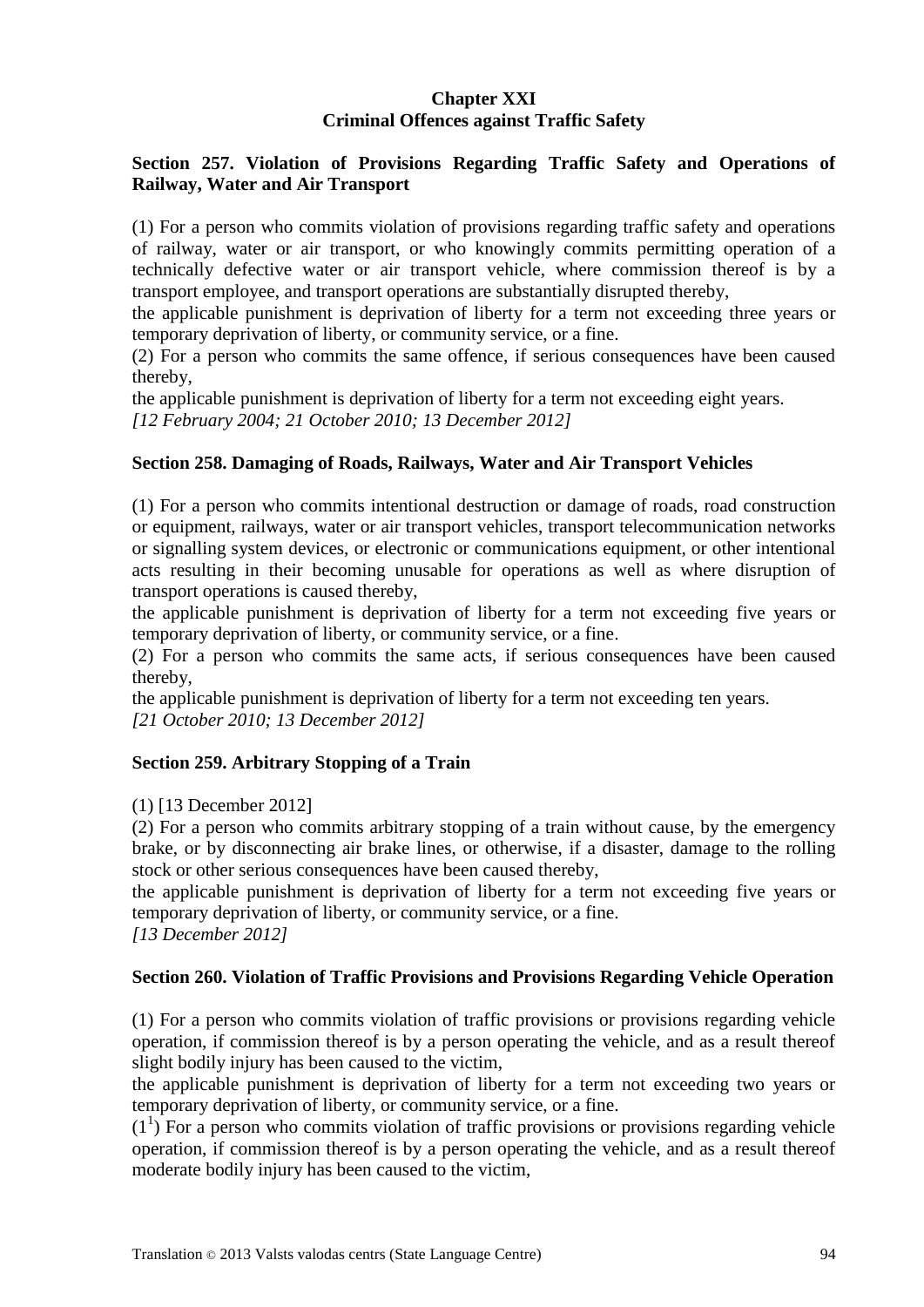the applicable punishment is deprivation of liberty for a term not exceeding five years or temporary deprivation of liberty, or community service, or a fine.

(2) For a person who commits violation of traffic provisions or provisions regarding vehicle operation, if commission thereof is by a person operating a vehicle and as a result thereof serious bodily injury has been occasioned to the victim or the death of a human being has been caused thereby,

the applicable punishment is deprivation of liberty for a term not exceeding ten years.

(3) For a person who commits an offence provided for in Paragraph one,  $1.^1$  or two of this Section, if such has been committed while under the influence of alcohol, or narcotic, psychotropic, toxic or other intoxicating substances,

the applicable punishment is deprivation of liberty for a term of not less than three and not exceeding fifteen years, with deprivation of the right to operate a vehicle for a term not exceeding five years and with or without confiscation of property.

*[12 February 2004; 27 may 2004; 6 October 2005; 21 October 2010; 13 December 2012]*

#### **Section 261. Concept of a Vehicle**

By "vehicles", as set out in Sections 260, 262-265 and 284 of this Law, shall be understood all types of automobiles, tractors and other self-propelled machines, trams, trolley buses, motorcycles and other mechanical vehicles which move by their own source of energy, except vehicles with internal combustion engines with displacement of less than 50 cubic centimetres.

*[13 December 2012]*

#### **Section 262. Operating a Vehicle while under the Influence of Alcohol or Narcotic, Psychotropic, Toxic or Other Intoxicating Substances**

(1) [13 December 2012]

(2) For a person who commits operating a vehicle, or commits giving instruction regarding practical operation of a vehicle if he or she does not have a vehicle driving licence (the vehicle driving licence has not been acquired or taken away according to specific procedures) and if the driver is under the influence of alcohol, or narcotic, psychotropic, toxic or other intoxicating substances,

the applicable punishment is deprivation of liberty for a term not exceeding one year or temporary deprivation of liberty, or community service, or a fine, with deprivation of the right to operate a vehicle for a term not exceeding five years and with or without confiscation of property.

*[27 May 2004; 6 October 2005; 13 December 2012]*

#### **Section 262.<sup>1</sup> Refusal to take a Test for the Influence of Alcohol, Narcotic, Psychotropic, Toxic and Other Intoxicating Substances**

For a driver of vehicle who commits refusing to take a test for the determination of alcohol concentration in the blood or a test for the influence of narcotic, psychotropic, toxic and other intoxicating substances, if it has been committed by a driver of vehicle who does not have a driver's licence (the driver's licence has not been obtained according to the procedures or has been taken away),

the applicable punishment is deprivation of liberty for a term not exceeding one year or temporary deprivation of liberty, or community service, or a fine, with deprivation of the right to operate a vehicle for a term not less than three years, but not exceeding five years and with or without confiscation of property.

*[13 December 2012]*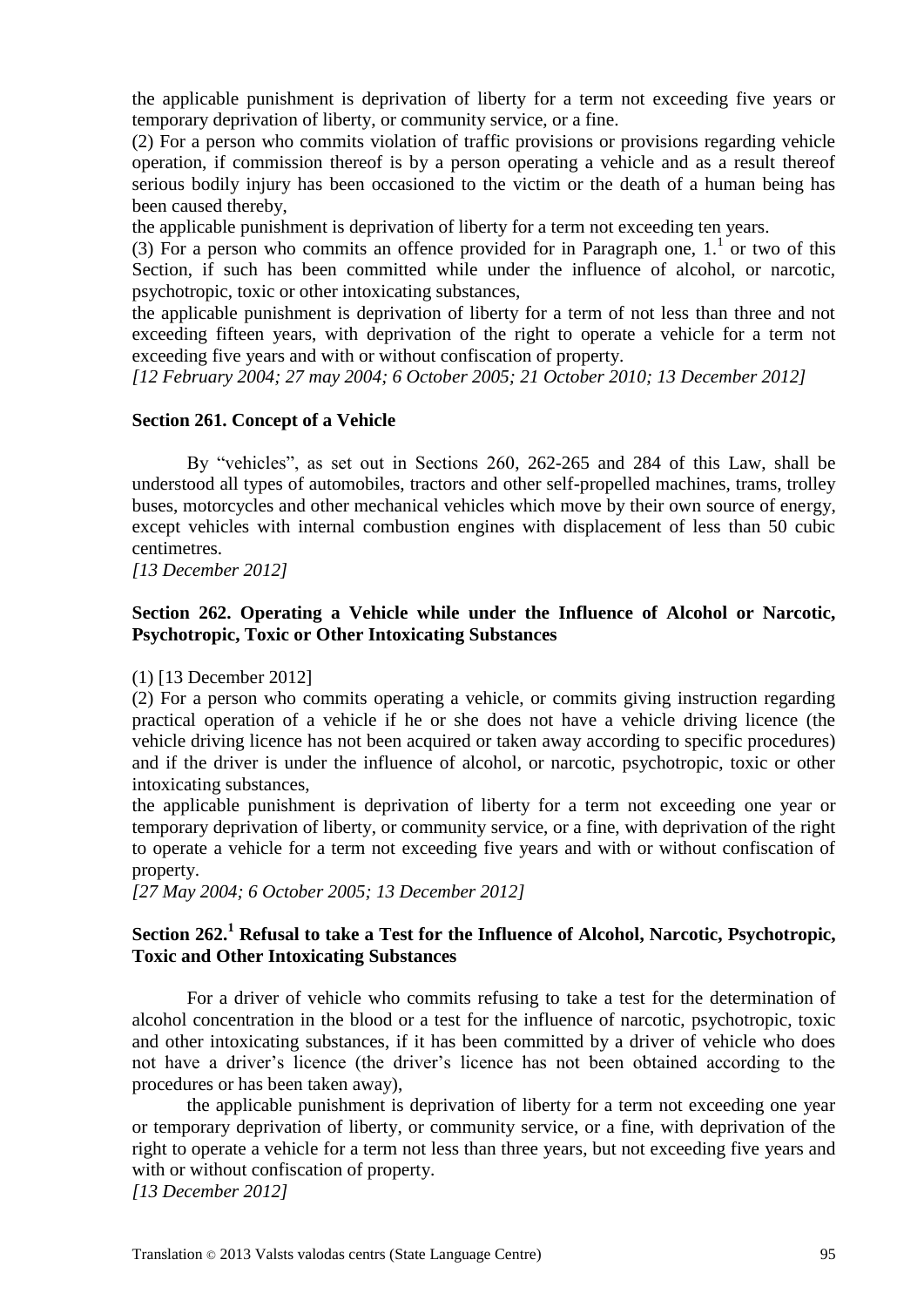#### **Section 263. Permitting the Use of a Vehicle in a State of Technical Disrepair**

For a person who knowingly commits permitting the use of a vehicle in a state of technical disrepair, or a violation of other provisions for ensuring of traffic safety regarding use thereof, where commission is by a person responsible for the technical state or use of the vehicle, and the consequences set out in Section 260 of this Law are caused thereby,

the applicable punishment is deprivation of liberty for a term not exceeding five years or temporary deprivation of liberty, or community service, or a fine, with deprivation of the right to engage in specific employment for a term not exceeding five years. *[12 February 2004; 13 December 2012]*

#### **Section 264. Allowing the Operation of a Vehicle by a Person under the Influence of Alcohol, Narcotic, Psychotropic, Toxic and Other Intoxicating Substances**

For a person who, being responsible for the technical state or the operation of a vehicle, commits allowing a person under the influence of alcohol, or narcotic, psychotropic, toxic or other intoxicating substances, to operate the vehicle, if the consequences set out in Section 260 of this Law are caused thereby,

the applicable punishment is deprivation of liberty for a term not exceeding five years or temporary deprivation of liberty, or community service, or a fine, with or without deprivation of the right to engage in specific employment for a term not exceeding five years. *[27 May 2004; 13 December 2012]*

#### **Section 265. Illegal Manufacture, Sale, Issuing, Forgery, Destruction and Stealing of Registration Documents and Vehicle Identification Number Marks and Registration Number Plates of a Vehicle**

(1) For a person who commits illegal manufacturing, selling, issuing, forging or destroying registration documents, or vehicle identification number marks or registration number plates of a vehicle,

the applicable punishment is deprivation of liberty for a term not exceeding one year or temporary deprivation of liberty, or community service, or a fine.

(2) For a person who commits stealing of registration documents or registration number plates of a vehicle,

the applicable punishment is deprivation of liberty for a term not exceeding two years or temporary deprivation of liberty, or community service, or a fine.

(3) For a person who commits the acts provided for in Paragraph one or two of this Section, if they have been committed by a group of persons pursuant to prior agreement,

the applicable punishment is deprivation of liberty for a term not exceeding three years or temporary deprivation of liberty, or community service, or a fine.

*[12 February 2004; 13 December 2012]*

#### **Section 266. Violation of Traffic Provisions**

For a person who commits violation of provisions for protecting traffic order or safety, if serious consequences have been caused thereby,

the applicable punishment is deprivation of liberty for a term not exceeding five years or temporary deprivation of liberty, or community service, or a fine. *[12 February 2004; 13 December 2012]*

Translation © 2013 Valsts valodas centrs (State Language Centre) 96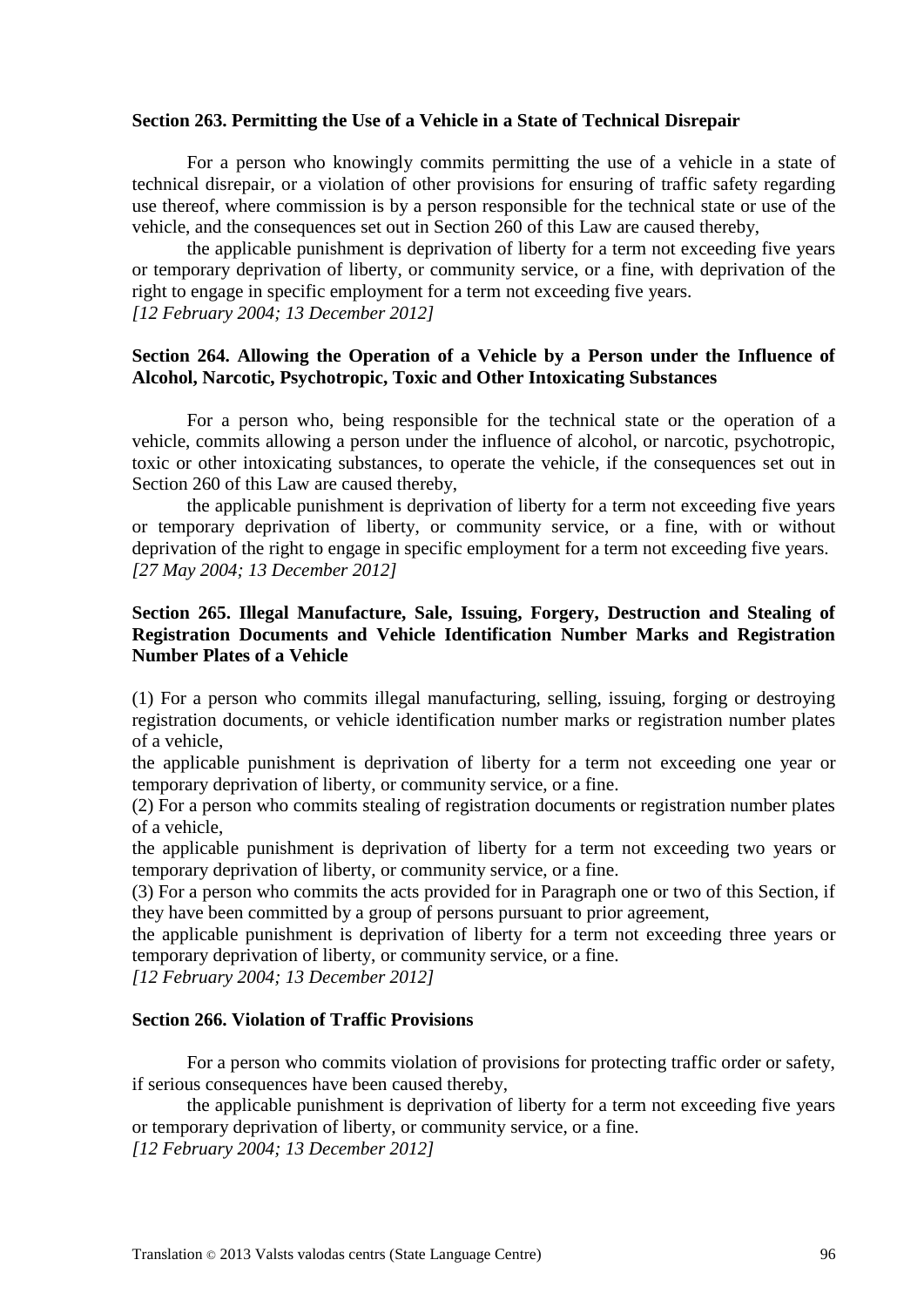#### **Section 267. Failure to Give Notice Regarding the Name of a Ship in the Event of Collision of Ships**

For a person, being a captain, who commits failing to inform another ship as his or her ship has collided with, of the name of his or her ship and the port of registration thereof, as well as its place of departure or destination, despite it being possible to provide such information,

the applicable punishment is temporary deprivation of liberty or community service, or a fine.

*[13 December 2012]*

#### **Section 268. Seizure of an Air or Water Transport Vehicle**

(1) For a person who commits seizing an air or water transport vehicle, except vehicles of small dimensions, on the ground, in water or during a flight,

the applicable punishment is deprivation of liberty for a term not exceeding seven years, with or without probationary supervision for a term not exceeding three years.

(2) For a person who commits the same acts, if they have been committed by a group of persons pursuant to prior agreement or involve violence or threats of violence, or an accident or other serious consequences have been caused thereby,

the applicable punishment is deprivation of liberty for a term of not less than two and not exceeding twelve years, with or without probationary supervision for a term not exceeding three years.

(3) For a person who commits acts provided for in Paragraph one or two of this Section, if the death of a human being is caused thereby,

the applicable punishment is deprivation of liberty for a term of not less than three and not exceeding fifteen years, with probationary supervision for a term not exceeding three years. *[13 December 2012]*

#### **Chapter XXII Criminal Offences against Administrative Order**

#### **Section 269. Assault upon a Representative of Public Authority or Other State Official**

(1) For a person who commits an assault upon a representative of public authority or other State official, in connection with lawful official activities of such a person, or commits an assault upon a person who is participating in preventing or interrupting a criminal or otherwise unlawful offence,

the applicable punishment is deprivation of liberty for a term not exceeding five years or temporary deprivation of liberty, or community service, or a fine.

(2) For a person who commits the same acts, if as a result of the assault serious bodily injuries are occasioned or other serious consequences caused, or if the assault was committed in an organised group,

the applicable punishment is deprivation of liberty for a term of not less than two and not exceeding ten years, with or without probationary supervision for a term not exceeding three years.

*[25 April 2002; 13 December 2007/2; 8 July 2011; 13 December 2012]*

#### **Section 270. Resistance to a Representative of Public Authority or Other State Official**

(1) For a person who commits resisting a representative of public authority, or other State official, where he or she is performing official duties imposed on him or her, or commits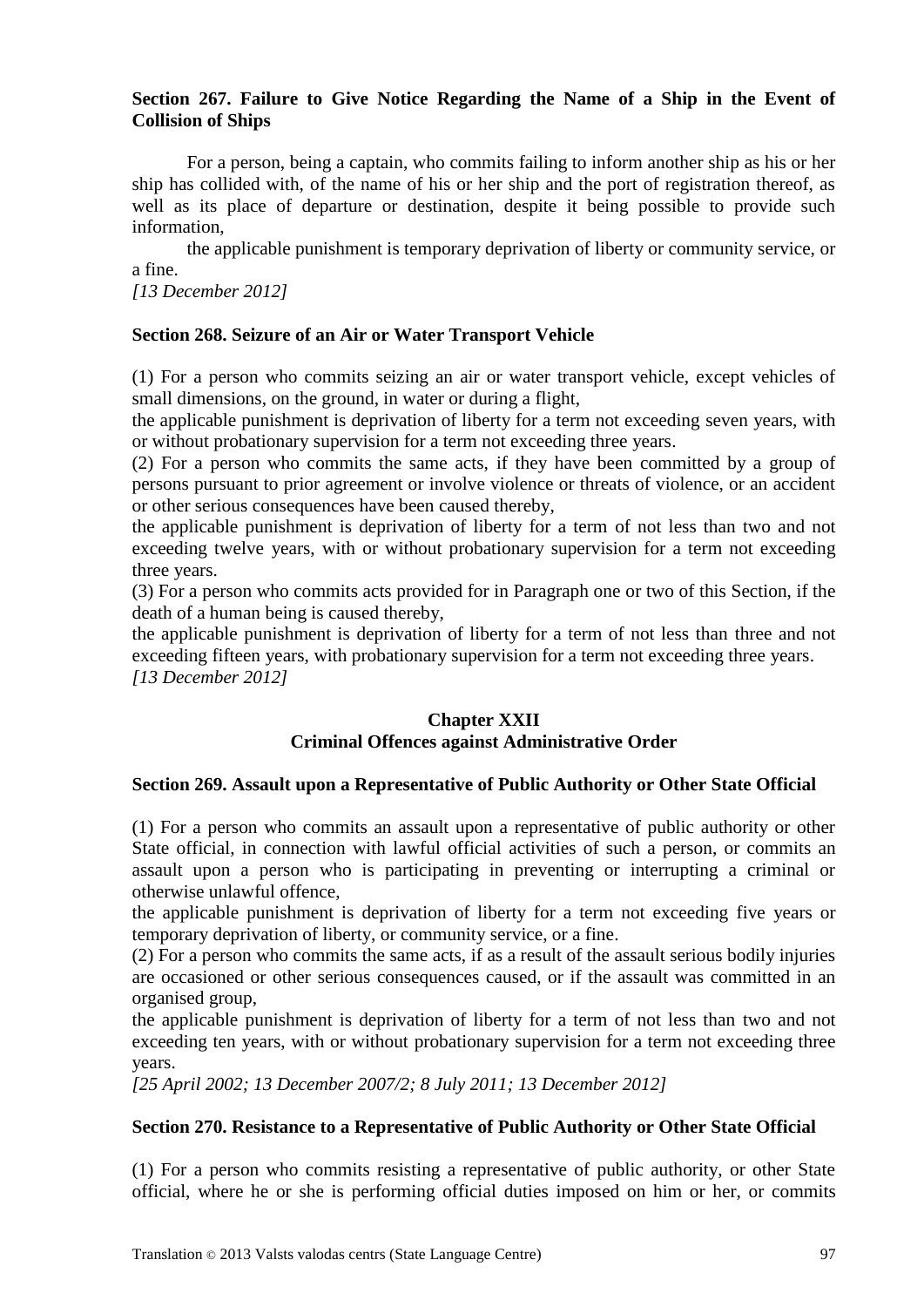resisting a person, where he or she is participating in preventing or interrupting a criminal or other unlawful offence, or commits compelling such person to perform manifestly unlawful acts, if the resistance or compulsion was committed by using violence or threatening violence, the applicable punishment is deprivation of liberty for a term not exceeding one year or temporary deprivation of liberty, or community service, or a fine.

(2) For a person who commits the same acts, if they have been committed by a group of persons,

the applicable punishment is deprivation of liberty for a term not exceeding three years or temporary deprivation of liberty, or community service, or a fine.

*[13 December 2012]*

# **Section 271. Defamation and Injuring Dignity of a Representative of Public Authority or Other State Official**

[22 January 2004]

#### **Section 272. Provision of False Information to a State Institution**

For a person who knowingly commits provision of false information to a State institution, including a parliamentary investigation commission, if it has been committed by a person who in accordance with the law has a duty to provide information to a State institution or parliamentary investigation commission, or commits refusal to give an explanation, opinion or translation to the parliamentary investigation commission,

the applicable punishment is temporary deprivation of liberty or community service, or a fine.

*[13 December 2012]*

#### **Section 272.<sup>1</sup> Compelling of False Explanations, Opinions or Translations at a Parliamentary Investigation Commission**

(1) For a person who commits bribery or other illegal influencing for the purpose of achieving that a person shall give a false explanation, opinion or translation or refuses to give an explanation, opinion or translation to a parliamentary investigation commission,

the applicable punishment is deprivation of liberty for a term not exceeding three years or temporary deprivation of liberty, or community service, or a fine.

(2) For a person who commits the same acts, if such have been associated with violence or the threat of violence,

the applicable punishment is deprivation of liberty for a term not exceeding five years or temporary deprivation of liberty, or community service, or a fine.

(3) For the activities provided for in Paragraph one of this Section, if they are related to torture,

the applicable punishment is deprivation of liberty for a term not exceeding eight years. *[18 December 2003; 19 November 2009; 13 December 2012]*

**Section 273. Arbitrary Appropriation of the Title and Authority of a State Official**

For a person who commits arbitrary appropriation of the title and authority of a State official for purposes of committing a criminal offence,

the applicable punishment is temporary deprivation of liberty or community service, or a fine.

*[12 February 2004; 13 December 2012]*

#### **Section 274. Stealing and Destruction of a Document, Seal or Stamp**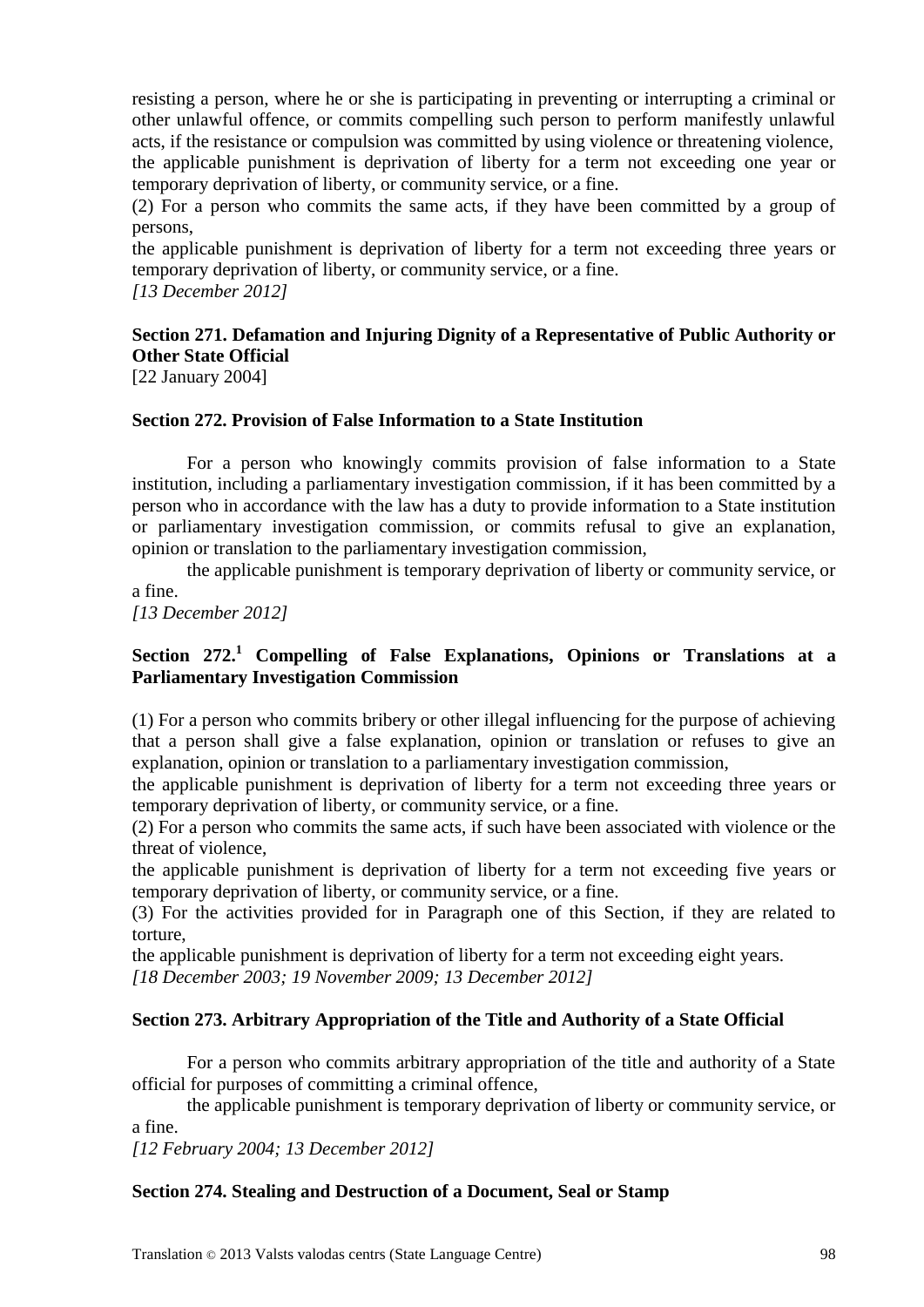(1) For a person who commits stealing, concealment, intentional destruction of or damage to a document conferring rights or a release from obligations, a seal or a stamp, or commits using or selling the stolen document, seal or stamp,

the applicable punishment is deprivation of liberty for a term not exceeding one year or temporary deprivation of liberty, or community service, or a fine.

(2) For a person who commits the same acts, if such have been committed for purposes of acquiring property, or have caused substantial harm to the State power or administrative order, or to interests protected by law of a person,

the applicable punishment is deprivation of liberty for a term not exceeding three years or temporary deprivation of liberty, or community service, or a fine.

*[12 February 2004; 13 December 2012]*

#### **Section 275. Forgery of a Document, Seal and Stamp and Use and Sale of a Forged Document, Seal and Stamp**

(1) For a person who commits forgery of a document conferring rights or a release from obligations, of a seal or a stamp, as well as commits using or selling a forged document, seal or stamp,

the applicable punishment is deprivation of liberty for a term not exceeding one year or temporary deprivation of liberty, or community service, or a fine.

(2) For a person who commits the same acts, if they have been committed for the purpose of acquiring property, or if they have been committed by a group of persons pursuant to prior agreement, or if substantial harm has been caused thereby to the State power or administrative order or to interests protected by law of a person,

the applicable punishment is deprivation of liberty for a term not exceeding three years or temporary deprivation of liberty, or community service, or a fine.

*[12 February 2004; 13 December 2012]*

### **Section 275.<sup>1</sup> Acquisition of a Personal Identification Document Using Data of Another Person**

For a person who commits the acquisition of a personal identification document, using data of another person,

the applicable punishment is deprivation of liberty for a term not exceeding one year or temporary deprivation of liberty, or community service, or a fine. *[13 December 2012]*

#### **Section 276. Illegal Opening and Destruction of Mail**

(1) For a person who commits illegally opening or destroying mail,

the applicable punishment is temporary deprivation of liberty or community service, or a fine. (2) For a person who commits the same acts, if committed by an employee of a post office or of a railway, water, or air transport office,

the applicable punishment is deprivation of liberty for a term not exceeding one year or temporary deprivation of liberty, or community service, or a fine.

*[12 February 2004; 13 December 2012]*

#### **Section 277. Unauthorised Operations with Documents from Archival Collections**

For a person who commits unauthorised destruction of, damage to, concealment of documents from State Archival collections or from Archival collections of public, co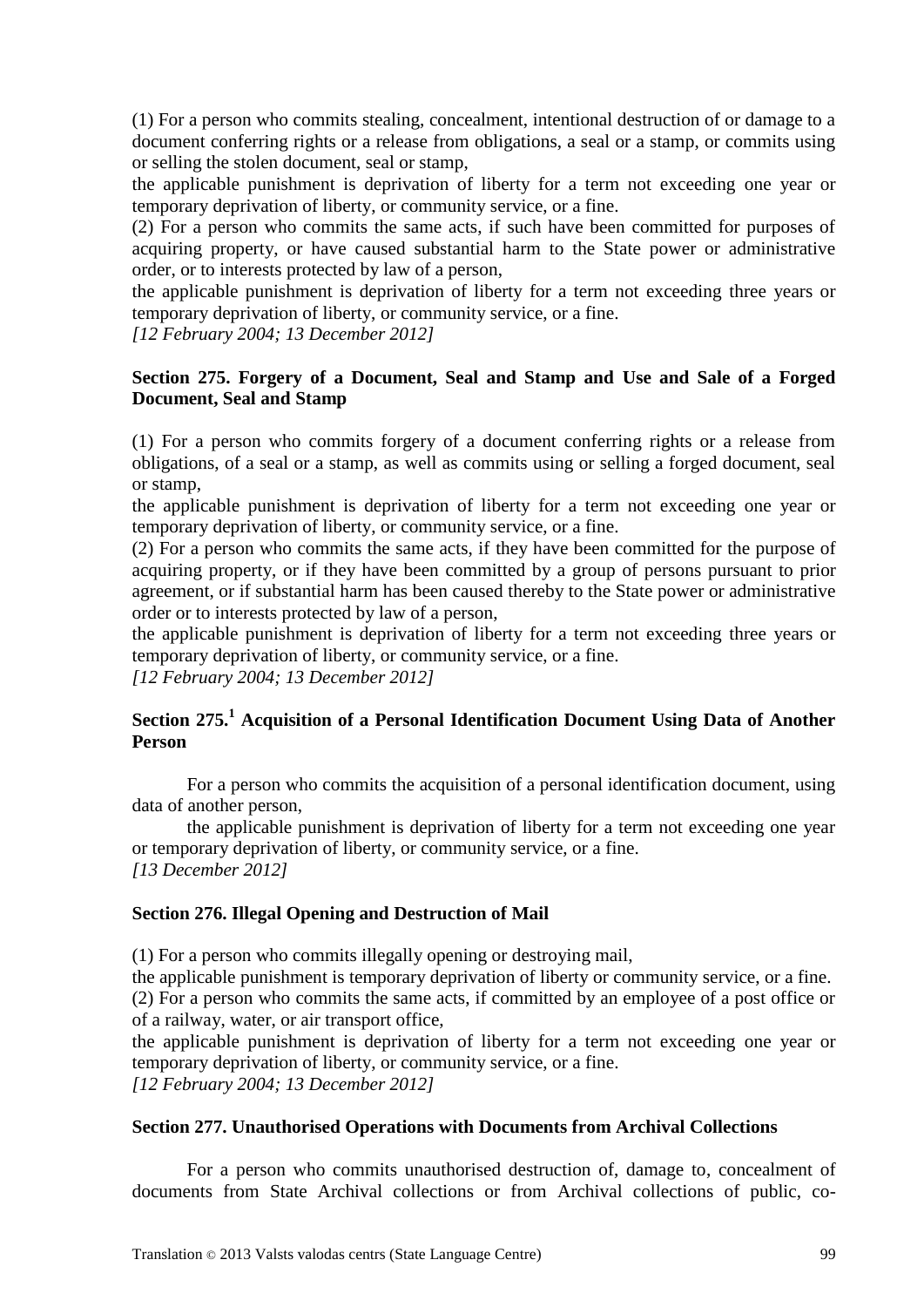operative or confessional organisations or other legal persons, or unauthorised bringing out thereof from the territory of the Republic of Latvia, or of substituting copies thereof, if as a result thereof substantial harm has been caused to the State power or administrative order, or to interests protected by law of a person,

the applicable punishment is deprivation of liberty for a term not exceeding three years or temporary deprivation of liberty, or community service, or a fine. *[13 December 2012]*

#### **Section 278. Forgery of Postage Payment Marks**

For a person who commits forgery of postage stamps or other postage payment marks or of international pre-paid return postage vouchers, or commits using forged or obliterated postage stamps, other postage payment marks or international pre-paid return postage vouchers for sending mail, or of selling such for the same purposes,

the applicable punishment is deprivation of liberty for a term not exceeding one year or temporary deprivation of liberty, or community service, or a fine. *[13 December 2012]*

#### **Section 279. Arbitrariness**

(1) For a person who commits arbitrary acts, circumventing procedures prescribed by regulatory enactments, if the lawfulness of such acts is disputed by a State or local government institution or another person (arbitrariness) and as a result of such acts substantial harm is caused,

the applicable punishment is temporary deprivation of liberty or community service, or a fine.

(2) For a person who commits the criminal offence provided for in Paragraph one of this Section, if it has been committed by a group of persons pursuant to prior agreement,

the applicable punishment is deprivation of liberty for a term not exceeding three years or temporary deprivation of liberty, or community service, or a fine.

(3) For a person who commits arbitrariness, if it is related to violence or threatened violence or if losses on a large scale have been caused,

the applicable punishment is deprivation of liberty for a term not exceeding five years or temporary deprivation of liberty, or community service, or a fine.

*[13 December 2012]*

#### **Section 280. Violation of Provisions Regarding Employment of Persons**

(1) For a violation of restrictions or provisions regarding employment of persons provided for in law if commission thereof is by the employer and if significant damage is caused thereby,

the applicable punishment is temporary deprivation of liberty or community service, or a fine. (2) For the employment of such person who is not entitled to remain in the Republic of Latvia if commission thereof is by the employer and if a minor is employed or if more than five persons are employed, or if a person is employed in particularly exploitative working conditions, or if a victim of human trafficking has knowingly been employed,

the applicable punishment is temporary deprivation of liberty or community service, or a fine. *[16 June 2011; 13 December 2012]*

#### **Section 281. Concealing Personal Identity**

(1) For a person who commits concealing personal identity, in the course of residing in the Republic of Latvia without an appropriate personal identification document or using the document of another person or a forged personal identification document,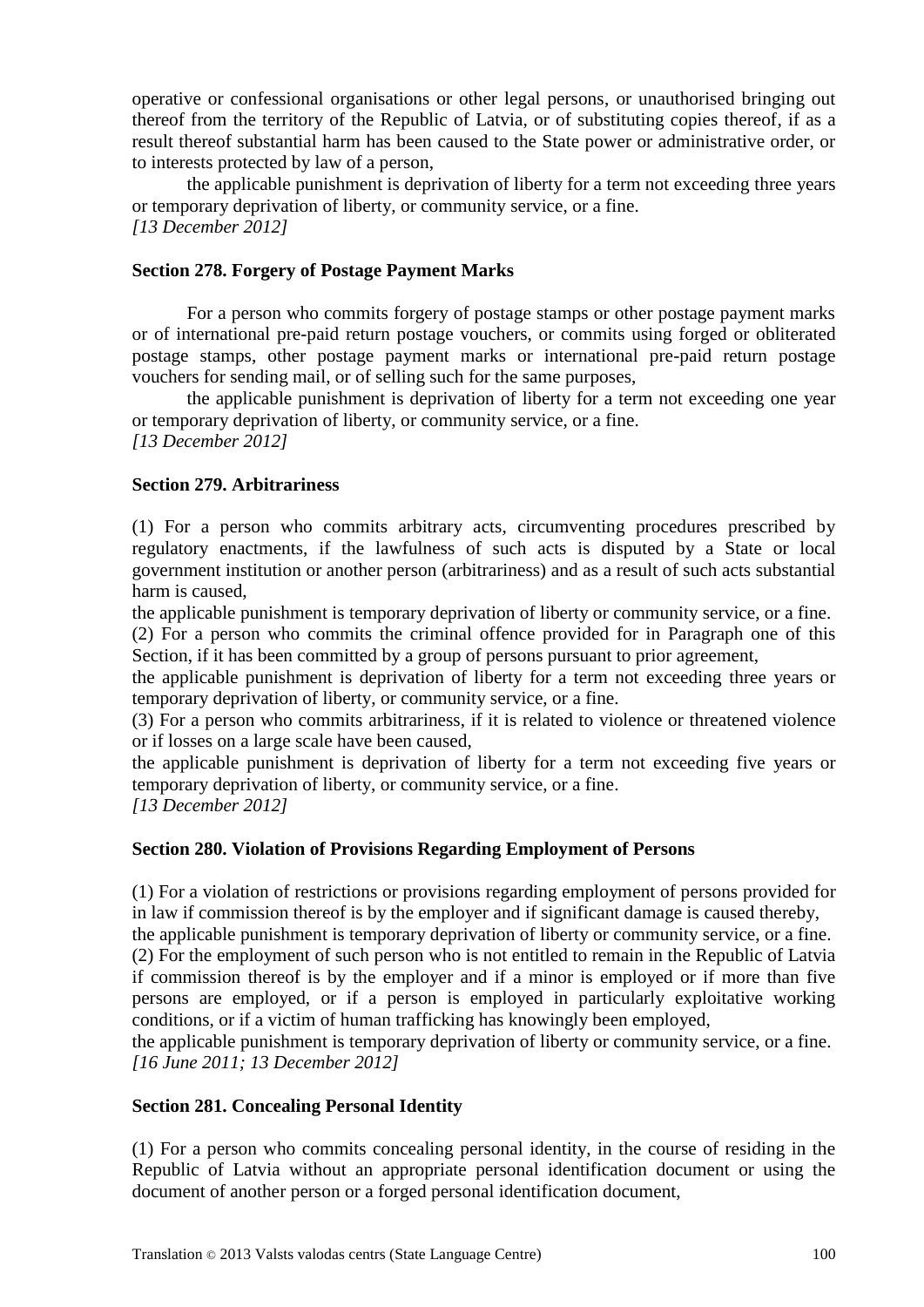the applicable punishment is temporary deprivation of liberty or community service, or a fine. (2) For a person who commits concealing personal identity, if it has been committed for the purposes of avoiding criminal liability or administrative liability or of committing a criminal offence, or for the purposes of helping another person to avoid criminal liability or administrative liability,

the applicable punishment is deprivation of liberty for a term not exceeding one year or temporary deprivation of liberty, or community service, or a fine. *[12 February 2004; 13 December 2012]*

### **Section 281.<sup>1</sup> Impersonation of another Person**

(1) [13 December 2012]

(2) For a person who commits impersonation of another person in taking Latvian language skills or other knowledge examination specified in the Citizenship Law in order to create a possibility for such person to acquire Latvian citizenship according to naturalisation procedures, if such is committed for the purpose of acquiring property,

the applicable punishment is deprivation of liberty for a term not exceeding one year or temporary deprivation of liberty, or community service, or a fine.

*[21 June 2007; 13 December 2012]*

### **Section 282. Evading Conscription into Mandatory Military Service**

[14 December 2006]

# **Section 282.<sup>1</sup> Evading Mobilisation**

(1) For a person, being a person subject to mobilisation for the performance of civil defence measures, who commits intentional evading of mobilisation,

the applicable punishment is temporary deprivation of liberty or community service, or a fine. (2) For a person who commits the same acts, if commission thereof is by a reserve soldier or reservist,

the applicable punishment is temporary deprivation of liberty or community service, or a fine. *[17 October 2002; 13 December 2012]*

#### **Section 282.<sup>2</sup> Hindering Mobilisation Activities and Non-fulfilment of Mobilisation Requests**

(1) For a person who commits intentional hindering of the fulfilment of an order by a competent institution during mobilisation, or commits intentional hindering of the fulfilment of an order by a local government in the performance of civil defence measures, or commits intentional non-fulfilment of other mobilisation activities or mobilisation requests,

the applicable punishment is temporary deprivation of liberty or community service, or a fine. (2) For a person who commits the same acts, if substantial harm has been caused thereby,

the applicable punishment is deprivation of liberty for a term not exceeding one year or temporary deprivation of liberty, or community service, or a fine.

*[17 October 2002; 13 December 2012]*

# **Section 282.<sup>3</sup> Evading the Fulfilment of Alternative Service**

[14 December 2006]

**Section 283. Violation of State Border Regulatory Regime** [11 December 2003]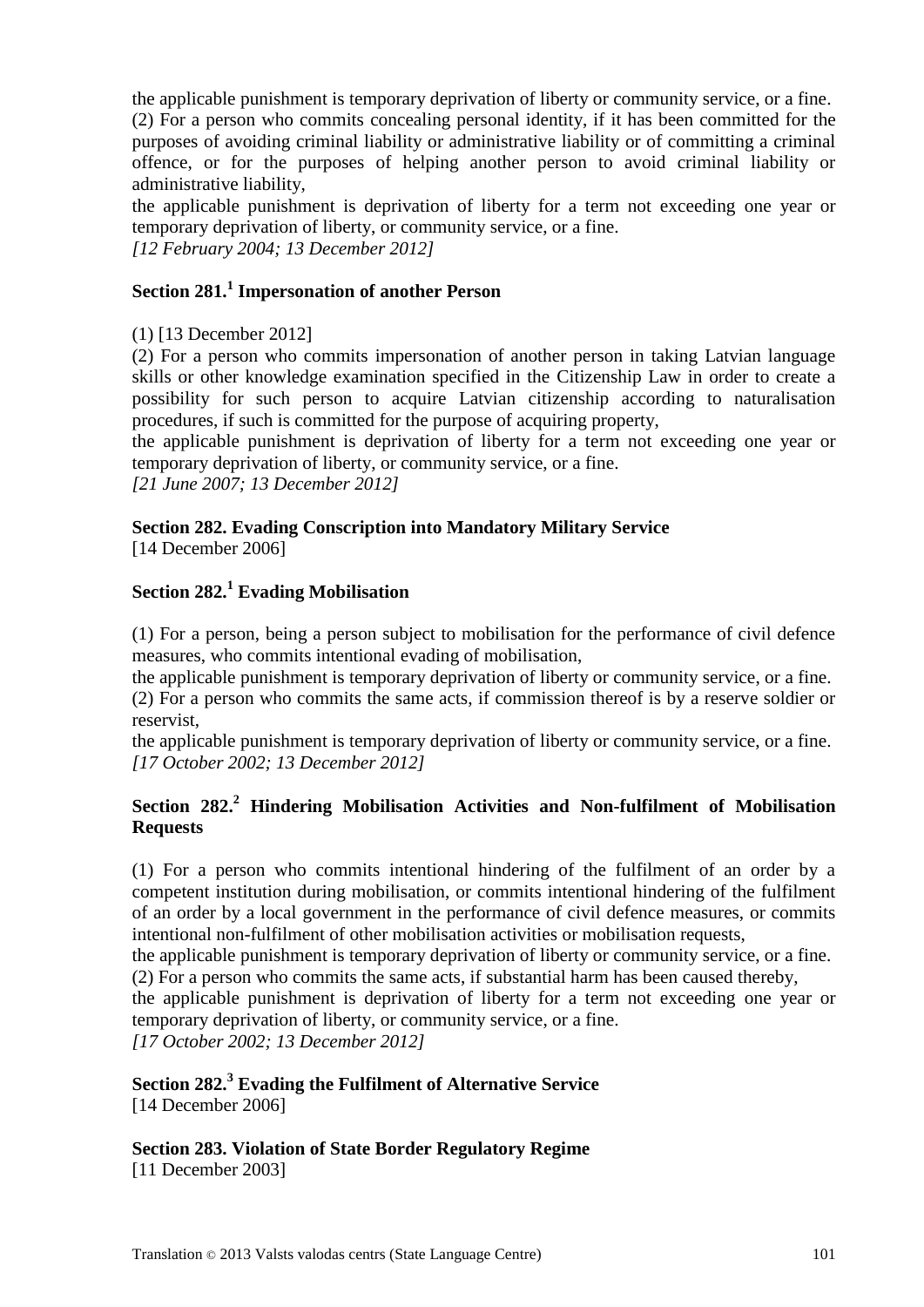#### **Section 284. Illegal Crossing of the State Border**

(1) For a person who intentionally commits illegal crossing of the State border,

the applicable punishment is temporary deprivation of liberty or community service, or a fine.

(2) For a person who commits the same acts, if they have been committed by a group of persons or using a vehicle, or violating the specified prohibition to enter the Republic of Latvia,

the applicable punishment is deprivation of liberty for a term not exceeding two years or temporary deprivation of liberty, or community service, or a fine.

*[13 December 2012]*

#### **Section 285. Illegal Movement of a Person Across the State Border**

(1) For a person who commits illegal movement of a person across the State border,

the applicable punishment is deprivation of liberty for a term not exceeding two years or temporary deprivation of liberty, or community service, or a fine.

(2) For a person who commits the same acts, if they have been committed by a State official using his or her official position,

the applicable punishment is deprivation of liberty for a term not exceeding four years or temporary deprivation of liberty, or community service, or a fine, with or without confiscation of property.

(3) For a person who commits the same acts, if they have been committed by an organised group or they have resulted in serious consequences, or also who commits illegal movement of a large number of persons, that is, more than five persons at one time, across the State border,

the applicable punishment is deprivation of liberty for a term not exceeding seven years, with or without confiscation of property and with or without probationary supervision for a term not exceeding three years.

*[25 April 2002; 11 December 2003; 13 December 2007/2; 8 July 2011; 13 December 2012]*

# **Section 285.<sup>1</sup> Ensuring the Possibility of Residing Illegally in the Republic of Latvia**

(1) For a person who knowingly commits ensuring persons the possibility of residing illegally in the Republic of Latvia, if it has been committed by a group of persons or by a State official using his or her official position,

the applicable punishment is deprivation of liberty for a term not exceeding one year or temporary deprivation of liberty, or community service, with deprivation of the right to take up a specific office for a term not exceeding five years.

(2) For a person who knowingly commits ensuring persons the possibility of residing illegally in the Republic of Latvia, if it has been committed for the purpose of acquiring property or if such a possibility is ensured for two or more persons,

the applicable punishment is deprivation of liberty for a term not exceeding three years or temporary deprivation of liberty, or community service, or a fine, with deprivation of the right to take up a specific office for a term not exceeding five years and with or without confiscation of property.

*[13 December 2012]*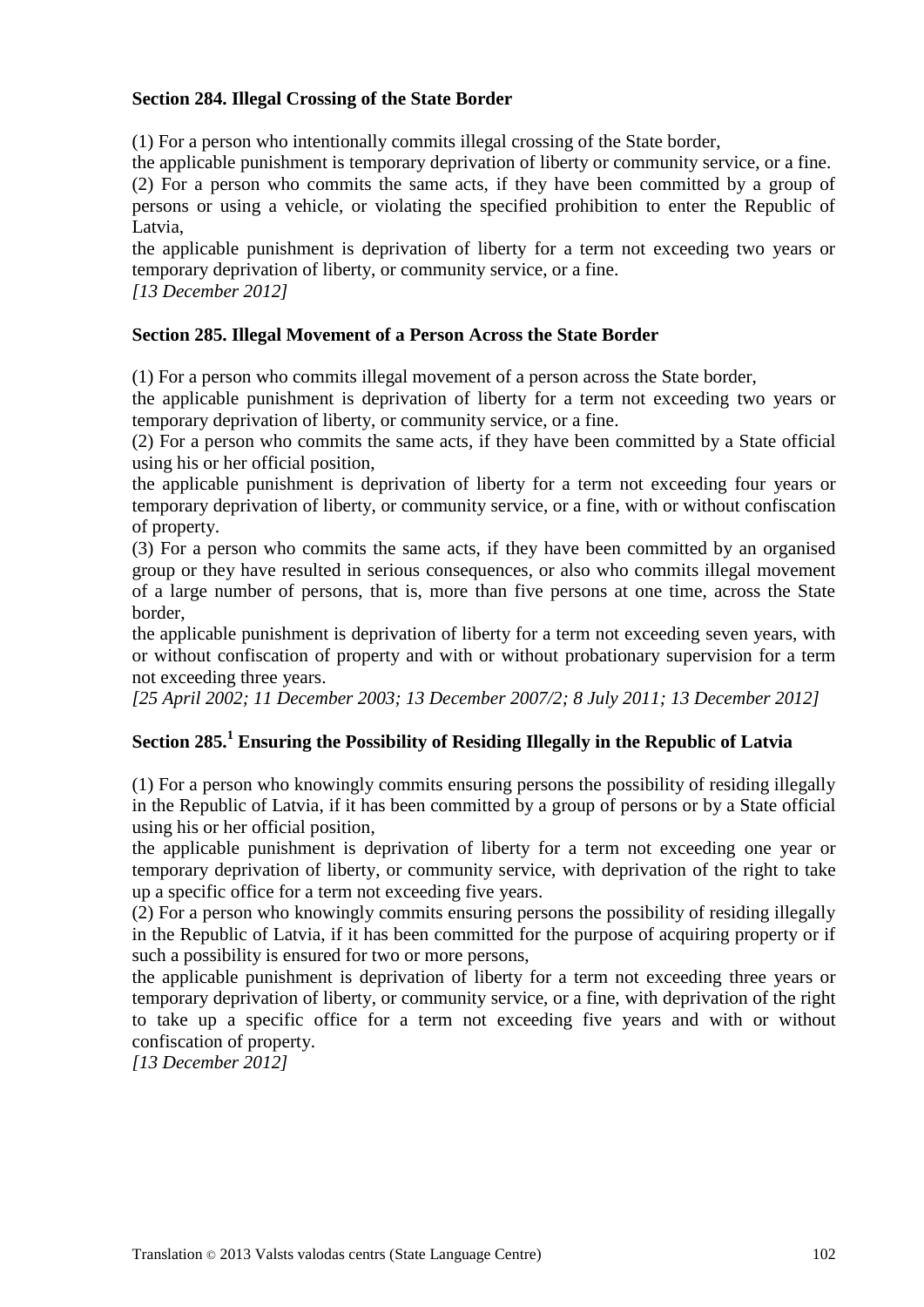**Section 285.<sup>2</sup> Malicious Provision with Possibility to Acquire the Right to Stay in the Republic of Latvia Legally, other Member State of the European Union, Member State of the European Economic Area or Swiss Confederation**

(1) For a person who commits malicious provision with a possibility to acquire the right to stay in the Republic of Latvia legally, other Member State of the European Union, Member State of the European Economic Area or Swiss Confederation,

the applicable punishment is deprivation of liberty for a term not exceeding three years or temporary deprivation of liberty, or community service, or a fine.

(2) For a person who commits malicious provision with a possibility to acquire the right to stay in the Republic of Latvia legally, other Member State of the European Union, Member State of the European Economic Area or Swiss Confederation, if it has been committed for the purpose of acquiring property or if such a possibility is ensured for two or more persons, or if it has been committed by a group of persons,

the applicable punishment is deprivation of liberty for a term not exceeding five years or temporary deprivation of liberty, or community service, or a fine, with or without confiscation of property.

*[13 December 2012]*

#### **Section 286. Unauthorised Hoisting of the National Flag of Latvia on a Ship**

For a person who commits hoisting the national flag of Latvia on a ship, without right thereto,

the applicable punishment is temporary deprivation of liberty or community service, or a fine.

*[12 February 2004; 13 December 2012]*

#### **Section 287. Unauthorised Use of Red Cross, Red Crescent and Blue White Shield Marks**

For a person who commits unauthorised use of Red Cross, Red Crescent, or Blue White Shield marks, as well as commits unauthorised use of Red Cross or Red Crescent designations,

the applicable punishment is temporary deprivation of liberty or community service, or a fine.

*[18 December 2003; 13 December 2012]*

#### **Section 288. Damaging of Telecommunications Equipment, Radio and Television Transmitters and Postal Technology Equipment**

For a person who commits intentionally destroying or damaging of telecommunications equipment, radio or television transmitters, or postal technology equipment, if substantial harm has been caused thereby,

the applicable punishment is deprivation of liberty for a term not exceeding four years or temporary deprivation of liberty, or community service, or a fine. *[13 December 2012]*

#### **Section 288.<sup>1</sup> Violation of the Procedures provided for in the Radio and Television Transmission and Distribution Regulatory Enactments for the Installation and Use of Equipment**

(1) [13 December 2012]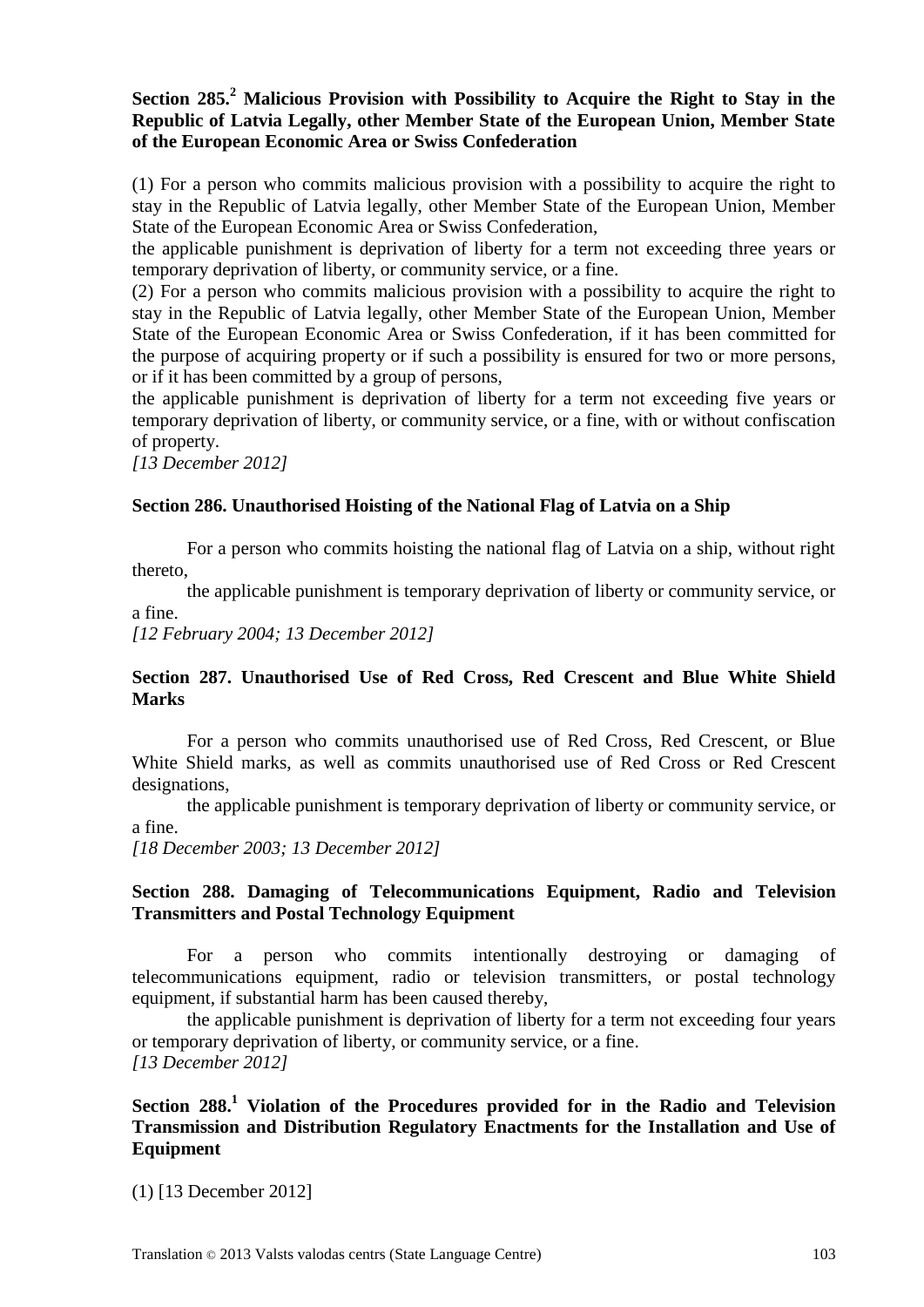(2) For a person who commits violation of the procedures provided for in radio and television transmission and distribution regulatory enactments for the installation and use of radio wave radiating equipment, as well as television or sound broadcasting signal distribution in cable network systems, if such has caused substantial harm to State authority or administrative order, or to interests protected by law of a person,

the applicable punishment is temporary deprivation of liberty or community service, or a fine. *[31 October 2002; 13 December 2012]*

### **Section 288.<sup>2</sup> Illegal Financing of Political Organisations (Parties) or Associations of Political Organisations (Parties)**

(1) For the illegal financing of political organisations (parties) or associations of political organisations (associations) on a large scale,

the applicable punishment is deprivation of liberty for a term not exceeding two years or temporary deprivation of liberty, or community service, or a fine.

(2) For the activities provided for in Paragraph one of this Section, if they have been committed by a group of persons pursuant to prior agreement,

the applicable punishment is deprivation of liberty for a term not exceeding four years or temporary deprivation of liberty, or community service, or a fine.

*[29 April 2004; 8 September 2011; 13 December 2012]*

#### **Section 288.<sup>3</sup> Intermediation in the Illegal Financing of Political Organisations (Parties) or Associations of Political Organisations (Parties)**

For the intermediation in the illegal financing of political organisations (parties) or associations of political organisations (parties) on a large scale,

the applicable punishment is deprivation of liberty for a term not exceeding two years or temporary deprivation of liberty, or community service, or a fine. *[8 September 2011; 13 December 2012]*

#### **Section 288.<sup>4</sup> Acceptance and Blackmailing of Illegal Financing of Political Organisations (Parties) or Associations of Political Organisations (Parties)**

(1) For the acceptance of illegal financing of political organisations (parties) or associations of political organisations (parties) on a large scale,

the applicable punishment is deprivation of liberty for a term not exceeding three years or temporary deprivation of liberty, or community service, or a fine.

(2) For the activities provided for in Paragraph one of this Section, if they have been committed by a group of persons pursuant to prior agreement or if they are connected with the requesting of illegal financing of political organisations (parties) or associations of political organisations (parties) on a large scale,

the applicable punishment is deprivation of liberty for a term not exceeding four years or temporary deprivation of liberty, or community service, or a fine.

(3) For the blackmailing of illegal financing of political organisations (parties) or associations of political organisations (parties)

the applicable punishment is deprivation of liberty for a term not exceeding five years or temporary deprivation of liberty, or community service, or a fine.

*[13 December 2012]*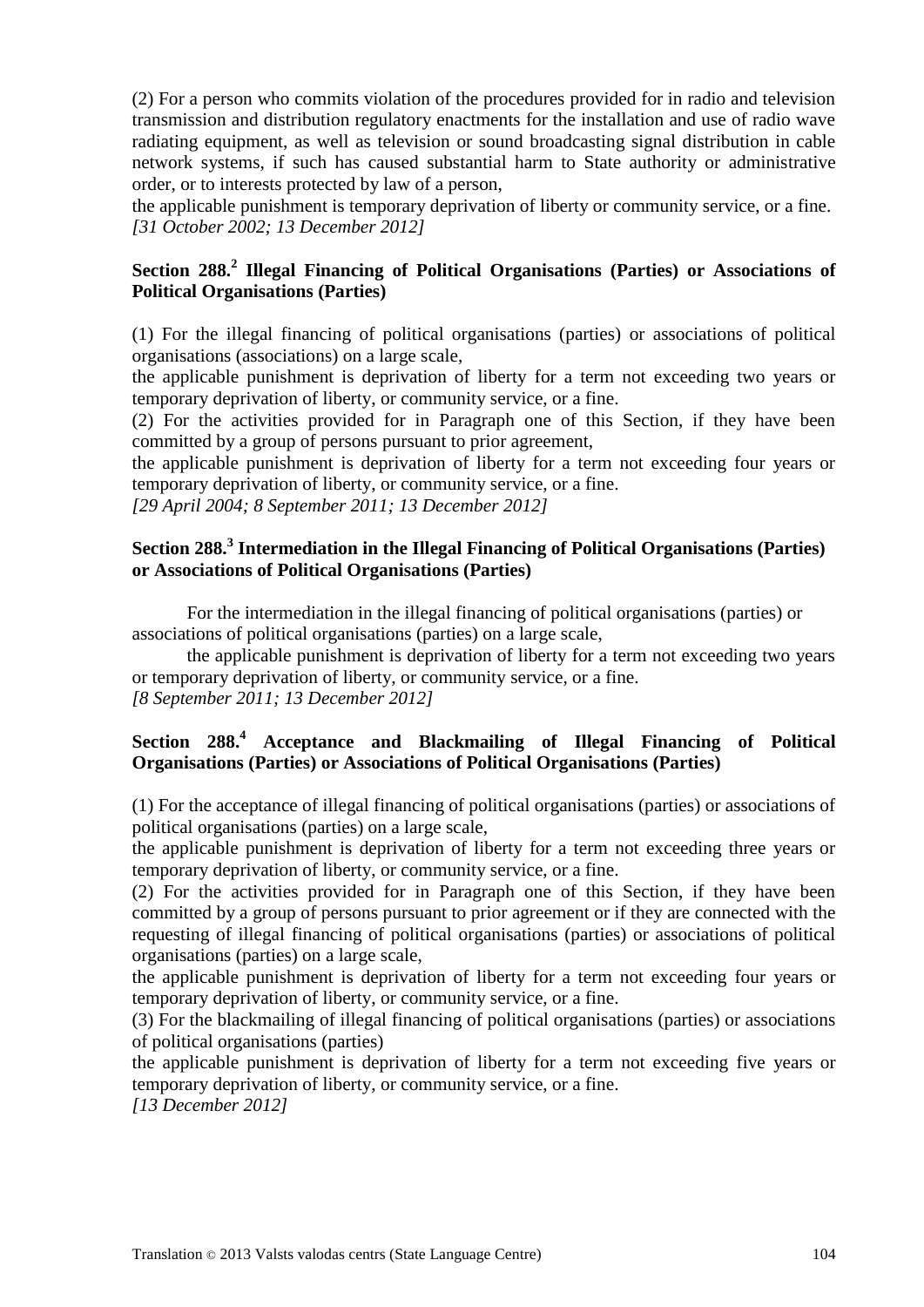#### **Section 288.<sup>5</sup> Exemption from Criminal Liability of a Person Illegally Financing Political Organisations (Parties) or Associations of Political Organisations (Parties)**

(1) A person who has illegally financed a political organisation (party) or association of political organisations (parties) may be exempted from criminal liability, if the illegal financing of the political organisation (party) or association of political organisations (parties) is connected with blackmail, or if, after the illegal financing of the political organisation (party) or association of political organisations (parties) this person has voluntarily notified about the occurrence and actively furthers the disclosure and investigation of the criminal offence.

(2) Blackmail shall be understood to be the requesting of financing for a political organisation (party) or association of political organisations (parties), which is connected with threats to harm the lawful interests of the person.

(3) Supporter and intermediary of the illegal financing of political organisations (parties) or associations of political organisations (parties) may be exempted from criminal liability if he or she voluntarily notifies about the occurrence after the illegal financing of a political organisation (party) and actively furthers the disclosure and investigation of the criminal offence.

*[8 September 2011; 13 December 2012]*

#### **Chapter XXIII Criminal Offences against Administration of Justice**

#### **Section 289. Falsification of Evidence**

(1) For a person who knowingly commits creating false evidence or knowingly concealing existing evidence, if commission thereof is by a judge, prosecutor or investigator,

the applicable punishment is deprivation of liberty for a term not exceeding one year or temporary deprivation of liberty, or community service, or a fine.

(2) For a person who commits the same acts, if commission thereof is for purposes of acquiring property, or in proceedings concerning serious or especially serious crimes,

the applicable punishment is deprivation of liberty for a term not exceeding three years or temporary deprivation of liberty, or community service, or a fine.

*[12 February 2004; 21 May 2009; 13 December 2012]*

#### **Section 290. Subjecting a Person to Criminal Prosecution Knowing that the Person is not Guilty**

(1) For a person who commits subjecting a person to criminal prosecution while knowing that he or she is not guilty, if such has been committed by the prosecutor,

the applicable punishment is deprivation of liberty for a term not exceeding three years or temporary deprivation of liberty, or community service, or a fine.

(2) For a person who commits the same acts, if commission thereof is for purposes of acquiring property, or they are associated with accusation of commission of a serious or especially serious crime or with falsification of evidence,

the applicable punishment is deprivation of liberty for a term not exceeding five years or temporary deprivation of liberty, or community service, or a fine.

*[21 May 2009; 13 December 2012]*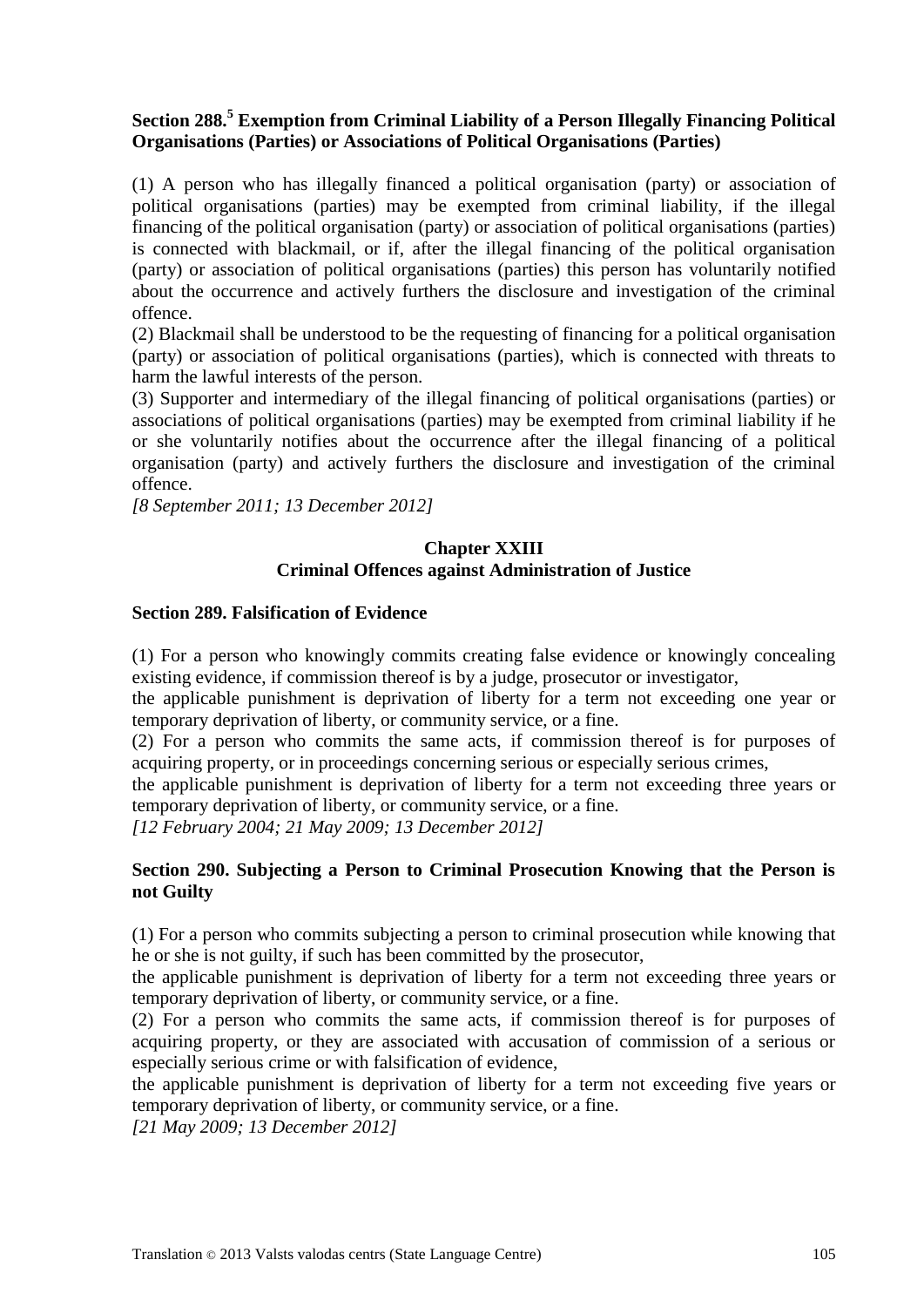#### **Section 291. Rendering of Illegal Judgments and Decisions**

(1) For a person who knowingly commits rendering an illegal judgment or making an illegal decision, if commission thereof is by a judge, prosecutor or investigator,

the applicable punishment is deprivation of liberty for a term not exceeding three years or temporary deprivation of liberty, or community service, or a fine.

(2) For a person who commits the same acts, if commission thereof is for purposes of acquiring property, or they are associated with accusation of commission of a serious or especially serious crime or with falsification of evidence,

the applicable punishment is deprivation of liberty for a term not exceeding five years or temporary deprivation of liberty, or community service, or a fine.

*[21 May 2009; 13 December 2012]*

#### **Section 292. Committing Illegal Arrest Knowingly**

For a person who commits illegal arrest knowingly, if it has been committed by a judge,

the applicable punishment is deprivation of liberty for a term not exceeding one year or temporary deprivation of liberty, or community service, or a fine. *[13 December 2012]*

#### **Section 293. Committing Illegal Detention and Forced Conveyance Knowingly**

For a person who commits illegal detention or forced conveyance knowingly, if commission thereof is for purposes of acquiring property, or is for vengeance or reason of other personal interest, and is by a judge, public prosecutor or the employee of the pre-trial investigating institution,

the applicable punishment is deprivation of liberty for a term not exceeding one year or temporary deprivation of liberty, or community service, or a fine. *[12 February 2004; 21 May 2009; 13 December 2012]*

#### **Section 294. Compelling of Testimony**

(1) For a person who commits compelling testimony at an interrogation, if such is associated with violence, threats of violence or humiliation of the person being interrogated or committed in another way, and commission thereof is by an official, who performs pre-trial criminal proceedings,

the applicable punishment is deprivation of liberty for a term not exceeding five years or temporary deprivation of liberty, or community service, or a fine.

(2) For a person who commits compelling testimony at an interrogation if such is associated with torture and commission thereof is by an official, who performs pre-trial criminal proceedings,

the applicable punishment is deprivation of liberty for a term not exceeding ten years.

*[21 May 2009; 19 November 2009; 13 December 2012]*

# **Section 294.<sup>1</sup> Interference in the Pre-trial Criminal Proceedings**

(1) For a person who commits influencing, in any way, an official performing a pre-trial criminal proceedings for purposes of impeding commencement or performance of pre-trial criminal proceedings, or of attaining the taking of an illegal decision,

the applicable punishment is temporary deprivation of liberty or community service, or a fine. (2) For a person who commits the same acts, if committed by a State official,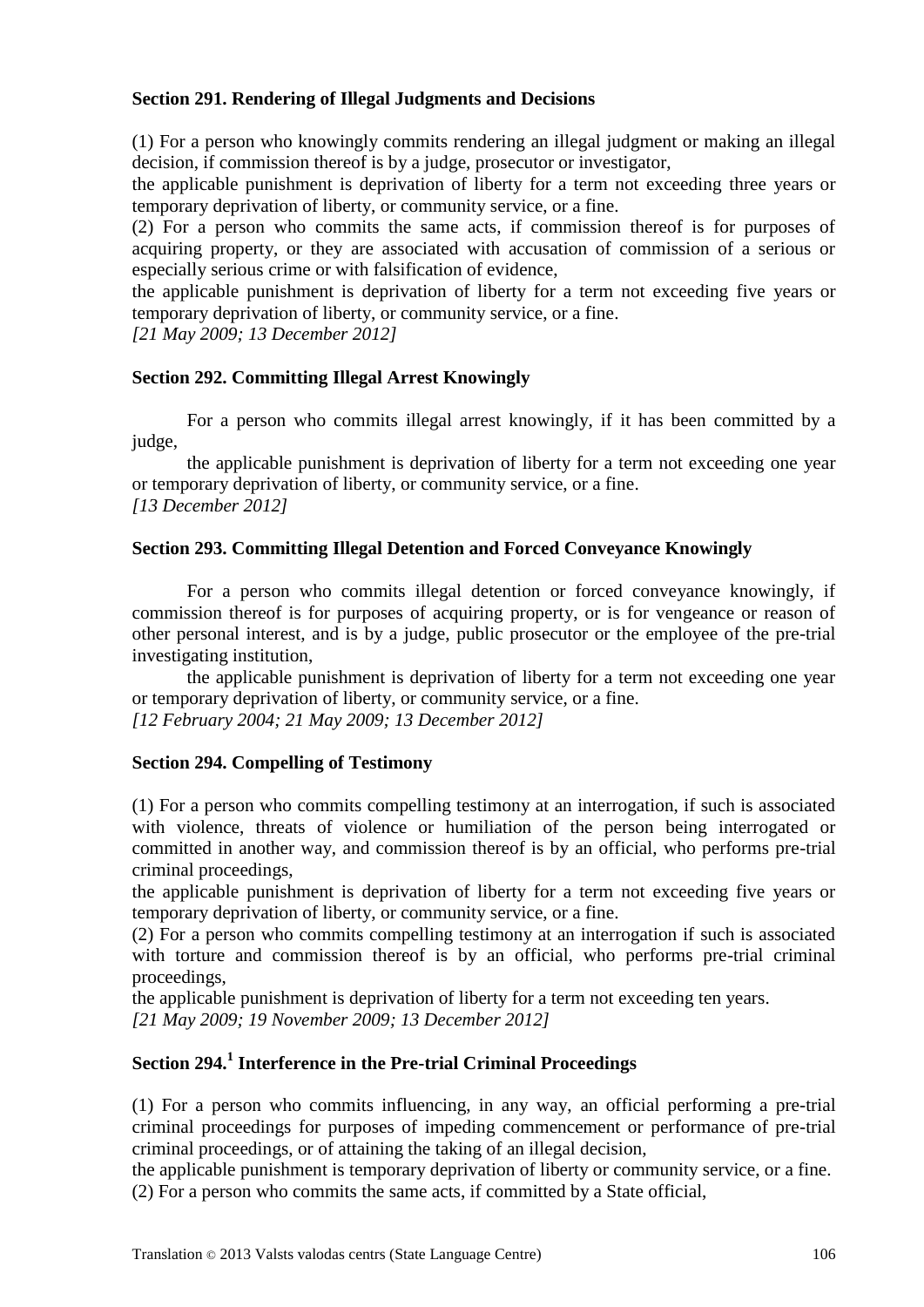the applicable punishment is deprivation of liberty for a term not exceeding one year or temporary deprivation of liberty, or community service, or a fine, with deprivation of the right to take up a specific office for a term not exceeding five years.

(3) [13 December 2012]

*[25 April 2002; 12 February 2004; 13 December 2007/2; 21 May 2009; 8 July 2011; 13 December 2012]*

#### **Section 295. Interference in a Trial of a Matter**

(1) For a person who commits influencing, in any way, a judge or a lay judge, for purposes of impeding a legal trial of a matter, or of attaining adoption or proclamation of an illegal judgment or decision.

the applicable punishment is temporary deprivation of liberty or community service, or a fine. (2) For a person who commits the same acts, if committed by a State official,

the applicable punishment is deprivation of liberty for a term not exceeding one year or temporary deprivation of liberty, or community service, or a fine, with deprivation of the right to take up a specific office for a term not exceeding five years.

(3) [13 December 2012] *[25 April 2002; 12 February 2004; 13 December 2007/2; 21 May 2009; 8 July 2011; 13 December 2012]*

# **Section 296. Failure to Execute Court Judgment and Injunction of a Public Prosecutor Regarding Punishment**

*[13 December 2012]*

For a person who commits intentionally failing to execute a court judgment or decision, or an injunction of a public prosecutor regarding punishment, or delaying the execution thereof,

the applicable punishment is temporary deprivation of liberty or community service, or a fine.

*[13 December 2012]*

#### **Section 297. False Impersonation of an Accused, Victim, or Witness**

For a person who commits falsely impersonating an accused, a victim, or a witness, at a pre-trial criminal proceedings or in court proceedings,

the applicable punishment is temporary deprivation of liberty or community service, or a fine.

*[21 May 2009; 13 December 2012]*

#### **Section 298. Knowingly Providing False Information**

(1) For a person who knowingly commits providing false information for purposes of causing commencement of criminal proceedings against a person,

the applicable punishment is temporary deprivation of liberty or community service, or a fine. (2) For a person who commits the same acts, if such are associated with charges regarding commission of a serious or especially serious crime or creating false evidence regarding such charges, or if commission thereof is for purposes of acquiring property,

the applicable punishment is deprivation of liberty for a term not exceeding two years or temporary deprivation of liberty, or community service, or a fine.

*[12 February 2004; 21 May 2009; 13 December 2012]*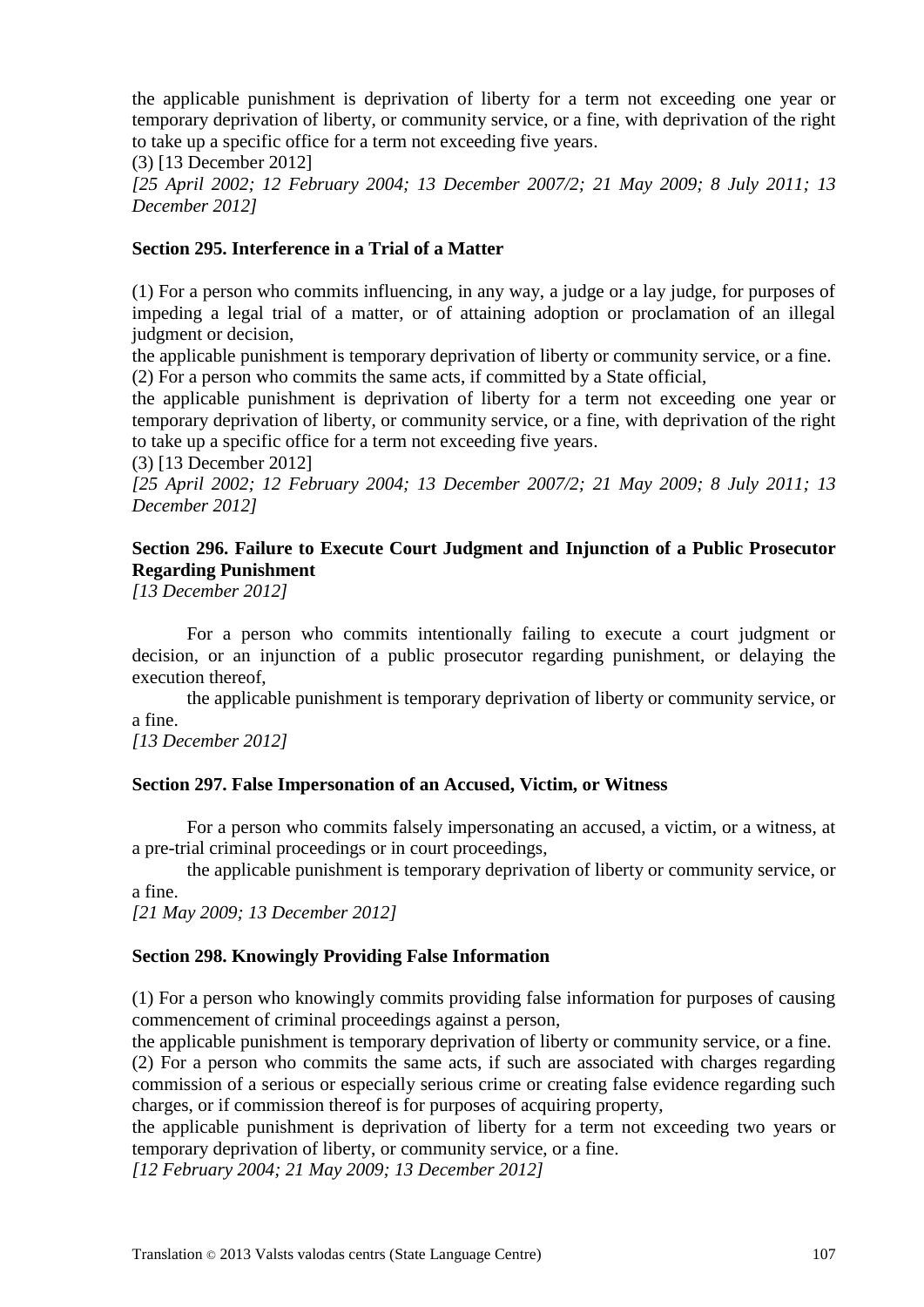#### **Section 299. Knowingly Submitting a False Report**

For a person who knowingly commits submitting a false report, declaration or submission to a notary or a bailiff, where submission of a report, declaration or submission is prescribed by law,

the applicable punishment is temporary deprivation of liberty or community service, or a fine.

*[17 October 2002; 12 February 2004; 13 December 2012]*

#### **Section 300. Knowingly Giving False Testimony, Opinions, Translations and Explanations**

(1) For a person who, being a witness, a victim or another person who has been warned against giving false testimony, knowingly commits giving false testimony or, being an expert, knowingly commits giving a false opinion or, being a translator, knowingly commits giving a false translation, during pre-trial criminal proceedings, in court, to a notary or bailiff, or an applicant on oath certifies knowingly a false explanation to a court in an administrative matter,

the applicable punishment is temporary deprivation of liberty or community service, or a fine.

(2) For a person who commits the same acts, if commission thereof is during performance of pre-trial criminal proceedings or trial in court of matters concerning serious or especially serious crimes, or serious consequences result therefrom, or commission thereof is for purposes of acquiring property,

the applicable punishment is deprivation of liberty for a term not exceeding three years or temporary deprivation of liberty, or community service, or a fine.

*[17 October 2002; 12 February 2004; 27 may 2004; 21 May 2009, 21 October 2010; 13 December 2012]*

#### **Section 301. Compelling the Giving of False Testimony, Explanations, Opinions and Translations**

(1) For a person who commits bribing, or otherwise illegally influencing, a witness, victim, person against whom the criminal proceedings have been commenced, detained, suspect, accused, applicant, expert or translator, for the purpose of compelling him or her to give false testimony or to certify on oath a false explanation to a court in an administrative matter, or a false opinion, or to provide a false translation, or to refrain from giving testimony or an opinion, or providing a translation,

the applicable punishment is deprivation of liberty for a term not exceeding three years or temporary deprivation of liberty, or community service, or a fine.

(2) For a person who commits the same acts, if they are related to violence or threats of violence,

the applicable punishment is deprivation of liberty for a term not exceeding five years or temporary deprivation of liberty, or community service, or a fine.

(3) For the activities provided for in Paragraph one of this Section, if they are related to torture,

the applicable punishment is deprivation of liberty for a term not exceeding ten years.

*[12 February 2004; 27 May 2004; 21 May 2009; 19 November 2009; 13 December 2012]*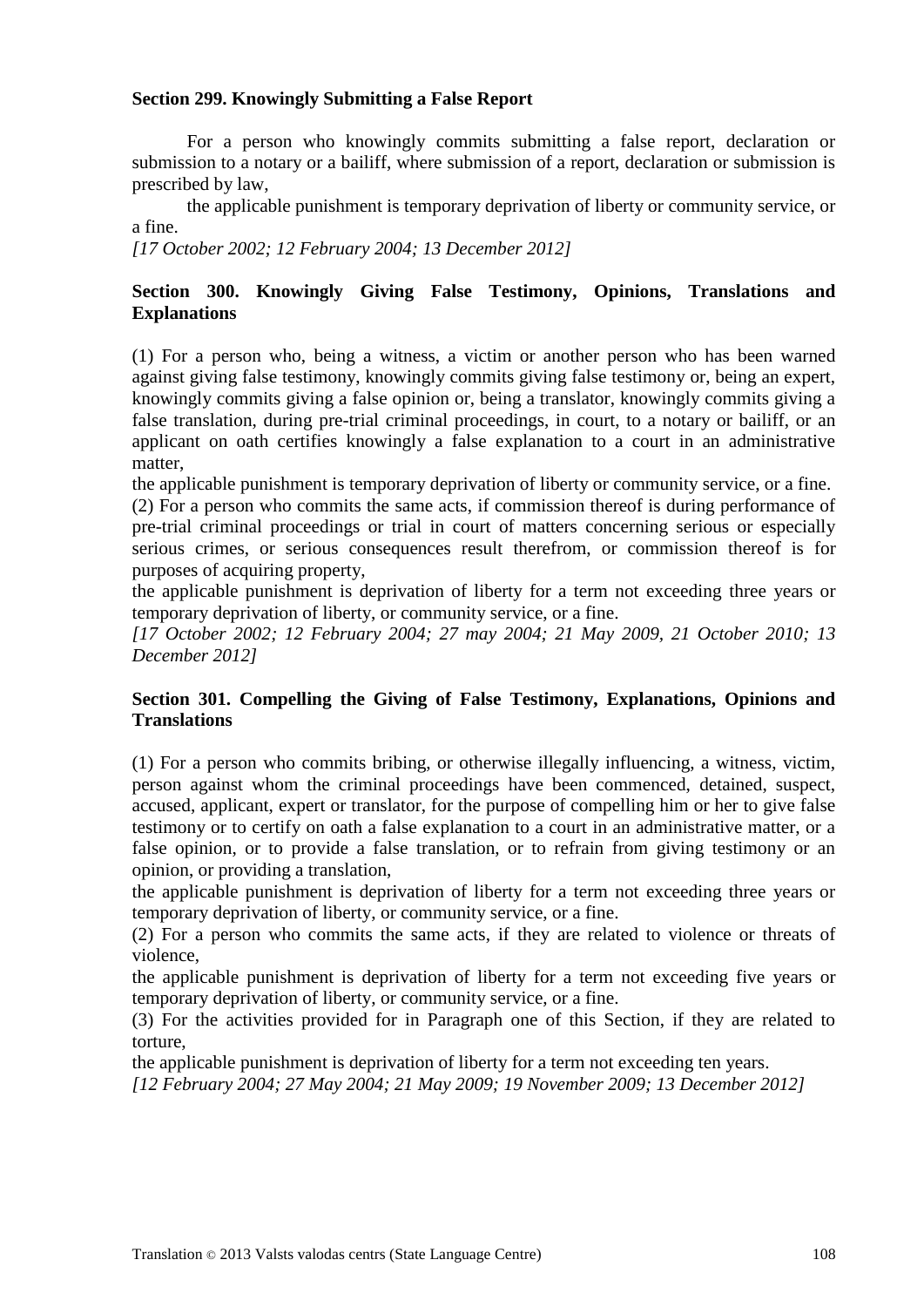#### **Section 302. Refusing to Give Testimony or Opinions, or Provide Translations**

(1) For a person who, being a witness, a victim or another person who has been warned against giving false testimony, commits unfounded refusal to give testimony to a pre-trial Prosecutor's Office or at a trial,

the applicable punishment is temporary deprivation of liberty or community service, or a fine.

(2) For a person who, being an expert or translator, commits unfounded refusal to perform the tasks assigned to him or her by a pre-trial investigating institution or at a trial,

the applicable punishment is a temporary deprivation of liberty or community service, or a fine.

*[21 May 2009; 21 October 2010; 13 December 2012]*

# **Section 303. Persons Not Liable for Refusal to Testify**

The betrothed, spouse, parents, children, brothers and sisters, grandparents and grandchildren of a person against whom criminal proceedings have been commenced, a detained person, a suspect, an accused person or a defendant, as well as the person with whom the natural person who has committed the criminal offence is living together and with whom he or she has a joint (single) household, shall not be held liable for refusal to testify. *[21 May 2009; 13 December 2012]*

#### **Section 304. Disclosure of Information Obtained from Pre-trial Criminal Proceedings**

For a person who commits disclosure of data obtained from a pre-trial criminal proceedings without authorisation from an investigator or prosecutor until the completion of the proceedings, where he or she has been warned as to non-disclosure of relevant information,

the applicable punishment is temporary deprivation of liberty or community service or a fine.

*[12 February 2004; 21 May 2009; 13 December 2012]*

#### **Section 305. Violation of Provisions Regarding Special Protection of Persons**

(1) For a person who commits failing to comply with procedures regarding special protection of persons set out by law, or who commits disclosure of identification data or the location of a person under protection, where commission is by a person who has knowledge, in connection with fulfilment of his or her official duties or other circumstances, in regard to the information about the person under special protection and who has been warned as to non-disclosure of such information,

the applicable punishment is deprivation of liberty for a term not exceeding one year or temporary deprivation of liberty, or community service, or a fine.

(2) For a person who commits the same acts, if commission thereof is for purposes of acquiring property,

the applicable punishment is deprivation of liberty for a term not exceeding two years or temporary deprivation of liberty, or community service, or a fine.

(3) For a person who commits intentional disclosure of the organisation, methods, tactics, means of special protection measures or information regarding the persons involved in the performance of protection measures, which has been committed by the protected person, if as a result thereof the death of a person or other serious consequences have been caused,

the applicable punishment is deprivation of liberty for a term not exceeding five years or temporary deprivation of liberty, or community service, or a fine.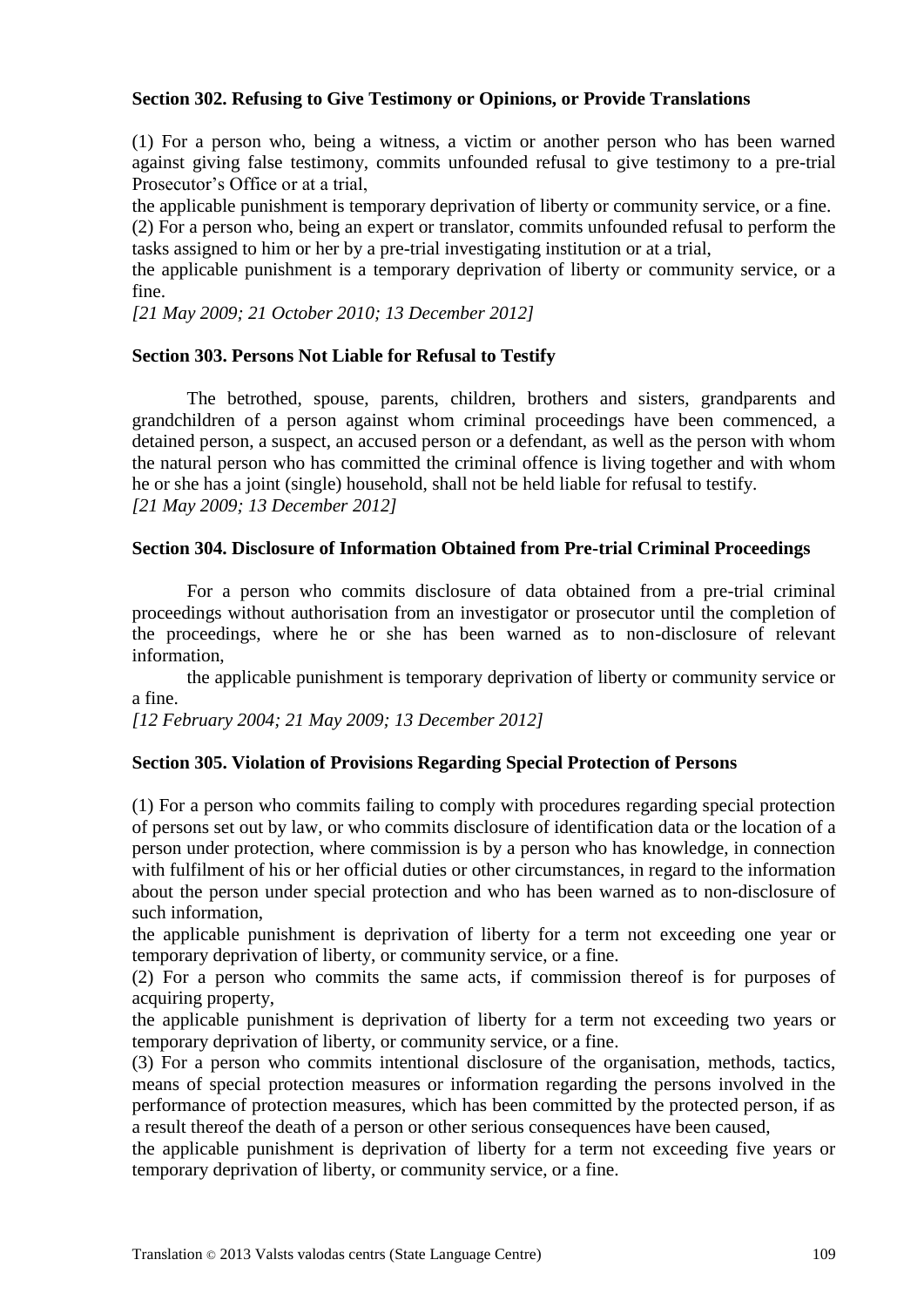(4) For a person who commits acts provided for in Paragraphs one or two of this Section, if as a result thereof the death of a person or other serious consequences have been caused, the applicable punishment is deprivation of liberty for a term not exceeding seven years. *[12 February 2004; 5 May 2005; 13 December 2012]*

#### **Section 306. Withholding of Evidence**

For a person who, not being a detained, a person against whom the criminal proceedings have been commenced, a suspect, an accused, commits intentionally withholding objects, documents or other materials which may be significant as evidence concerning a criminal case, where such have been required, by a pre-trial investigating institution, prosecutor or court, to be provided by the person,

the applicable punishment is temporary deprivation of liberty or community service, or a fine.

*[21 May 2009; 13 December 2012]*

#### **Section 307. Illegal Activities with the Materials of a Criminal Case**

For a person who commits stealing, intentional destruction of, damage to or falsifications of materials relating to a criminal case,

the applicable punishment is deprivation of liberty for a term not exceeding three years or temporary deprivation of liberty, or community service, or a fine. *[13 December 2012]*

# **Section 308. Alienation, Concealment, Damaging, Destruction, Disposition and Substitution of Attached Property**

*[13 December 2012]*

(1) For a person who commits squandering, damaging, alienation, concealing or disposition of property upon which attachment or arrest has been imposed, as well as substitution thereof,

the applicable punishment is temporary deprivation of liberty or community service, or a fine. (2) For a person who commits the same acts, if commission is by a person entrusted with such

property,

the applicable punishment is deprivation of liberty for a term not exceeding one year or temporary deprivation of liberty, or community service, or a fine. *[12 February 2004; 13 December 2012]*

# **Section 309. Illegal Transfer of Substances and Objects to Persons who are Confined in Places of Short-term Detention and Prisons, and Illegal Receiving of Substances and Objects from Such Persons**

(1) For a person who commits unauthorised transfer of correspondence, money, food products or other objects or substances to persons who are confined in places of short-term detention or prisons or receipt thereof from such person, if it has been committed by an employee of such institutions,

the applicable punishment is deprivation of liberty for a term not exceeding one year or temporary deprivation of liberty, or community service, or a fine, with deprivation of the right to take up a specific office for a term not exceeding five years.

(2) For a person who commits transfer of narcotic or psychotropic substances, explosive substances, weapons or ammunition to, or receiving of such from persons who are confined in places of short-term detention or prisons,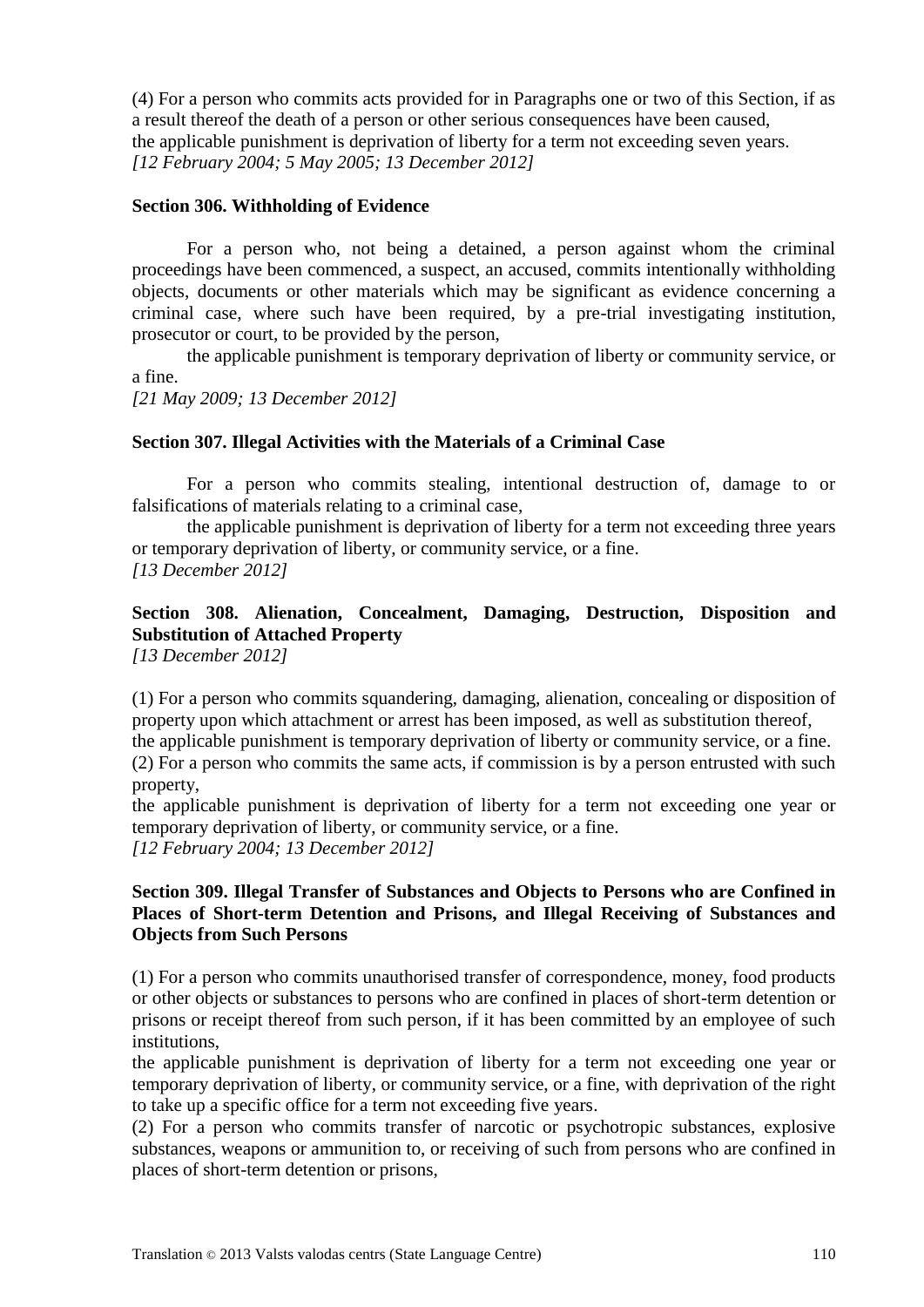the applicable punishment is deprivation of liberty for a term not exceeding six years, with or without probationary supervision not exceeding three years.

(3) For a person who commits the acts provided for in Paragraph two of this Section, if they have been committed by an employee of a place of short-term detention or prison,

the applicable punishment is deprivation of liberty for a term not exceeding eight years, with deprivation of the right to take up a specific office for a term not exceeding five years and with or without probationary supervision not exceeding three years.

*[13 December 2012]*

#### **Section 310. Escape from a Place of Short-term Detention and Prison**

(1) For a person who commits escape from a place of short-term detention or prison,

the applicable punishment is deprivation of liberty for a term not exceeding one year or temporary deprivation of liberty, or community service, or a fine.

(2) For a person who commits the same acts, if such are associated with violence, or threats of violence against the prison guards or other official of a place of short-term detention or prison, or if they have been committed by a group of persons,

the applicable punishment is deprivation of liberty for a term not exceeding five years or temporary deprivation of liberty, or community service, or a fine, with or without probationary supervision not exceeding three years.

*[21 May 2009; 13 December 2012]*

#### **Section 311. Assault at a Prison**

For a person who commits forming an organised group of such persons as are present at the prison, or participating in such group, for the purpose of committing an assault or other violence upon the official of the prison, convicted or any other person present at a prison, or who commits such assault or violence,

the applicable punishment is deprivation of liberty for a term not exceeding eight years, with probationary supervision for a term not exceeding three years. *[13 December 2007/2; 21 May 2009; 8 July 2011; 13 December 2012]*

#### **Section 312. Evasion of Serving a Punishment**

For a person who commits evading serving a punishment of deprivation of liberty or restriction of rights,

the applicable punishment is deprivation of liberty for a term not exceeding one year or temporary deprivation of liberty, or community service, or a fine. *[12 February 2004; 21 June 2007; 13 December 2012]*

**Section 313. Concealing without Prior Promise**

(1) For a person who commits concealing, without prior promise, a criminal, or instrumentalities or means for committing a crime, or trail of a crime or objects obtained by way of crime, if the concealment is in regard to a serious crime,

the applicable punishment is temporary deprivation of liberty or community service, or a fine. (2) For a person who commits the same acts, if the concealment is in regard to an especially serious crime,

the applicable punishment is deprivation of liberty for a term not exceeding two years or temporary deprivation of liberty, or community service, or a fine.

*[12 February 2004; 13 December 2012]*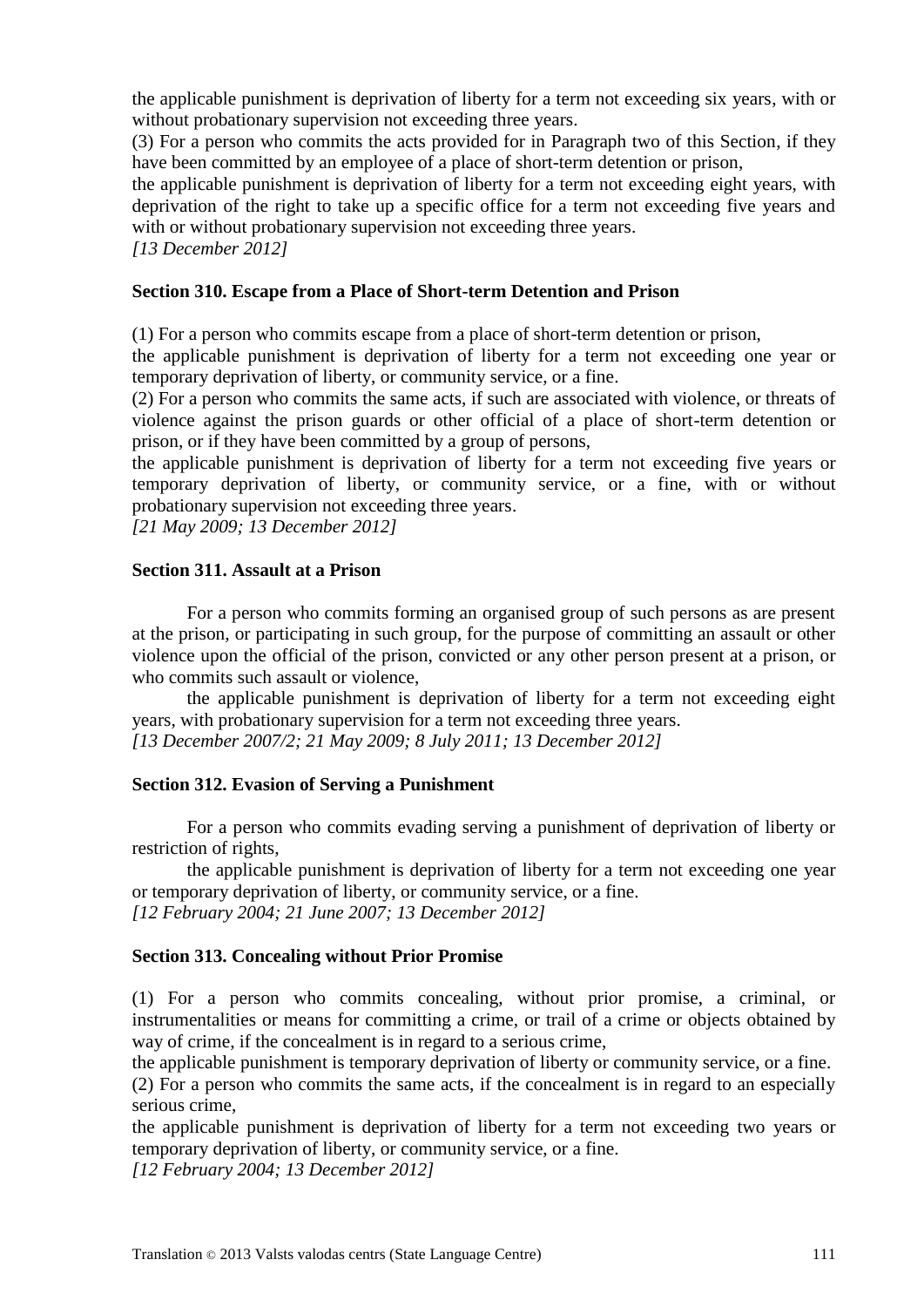# **Section 314. Acquisition and Sale of Property Obtained by Way of Crime**

(1) For a person who commits acquiring or selling property, being aware that it is obtained by way of crime,

the applicable punishment is deprivation of liberty for a term not exceeding one year or temporary deprivation of liberty, or community service, or a fine.

(2) For a person who commits the same acts, if commission thereof is on a large scale,

the applicable punishment is deprivation of liberty for a term not exceeding three years or temporary deprivation of liberty, or community service, or a fine.

(3) For a person who commits the same acts, if committed in an organised group,

the applicable punishment is deprivation of liberty for a term not exceeding six years, with or without confiscation of property.

*[25 April 2002; 12 February 2004; 13 December 2007/2; 8 July 2011; 13 December 2012]*

# **Section 315. Failing to Inform of Crimes**

For a person who commits failing to inform, where it is known with certainty that preparation for or commission of a serious or especially serious crime is taking place,

the applicable punishment is deprivation of liberty for a term not exceeding two years or temporary deprivation of liberty, or community service, or a fine. *[13 December 2012]*

# **Chapter XXIV Criminal Offences Committed in State Authority Service**

# **Section 316. Concept of a State Official**

(1) Representatives of State authority, as well as every person who permanently or temporarily performs his or her duties in the State or local government service and who has the right to make decisions binding on other persons, or who has the right to perform any functions regarding supervision, control, investigation, or punishment or to deal with the property or financial resources of the State or local government, shall be considered to be State officials.

(2) The President, members of the *Saeima*, the Prime Minister and members of the Cabinet as well as officials of State institutions who are elected, appointed or confirmed by the *Saeim*a or the Cabinet, heads of local government, their deputies and executive directors shall be considered to be State officials holding a responsible position.

(3) As State officials shall also be considered foreign public officials, members of foreign public assemblies (institutions with legislative or executive functions), officials of international organisations, members of international parliamentary assemblies, as well as international court judges and officials.

*[25 April 2002; 13 December 2012]*

#### **Section 317. Exceeding Official Authority**

(1) For a person who, being a State official, commits intentional acts which manifestly exceed the limits of rights and authority granted to the State official by law or pursuant to his or her assigned duties, if substantial harm has been caused thereby to State authority, administrative order or interests protected by law of a person,

the applicable punishment is deprivation of liberty for a term not exceeding three years or temporary deprivation of liberty, or community service, or a fine.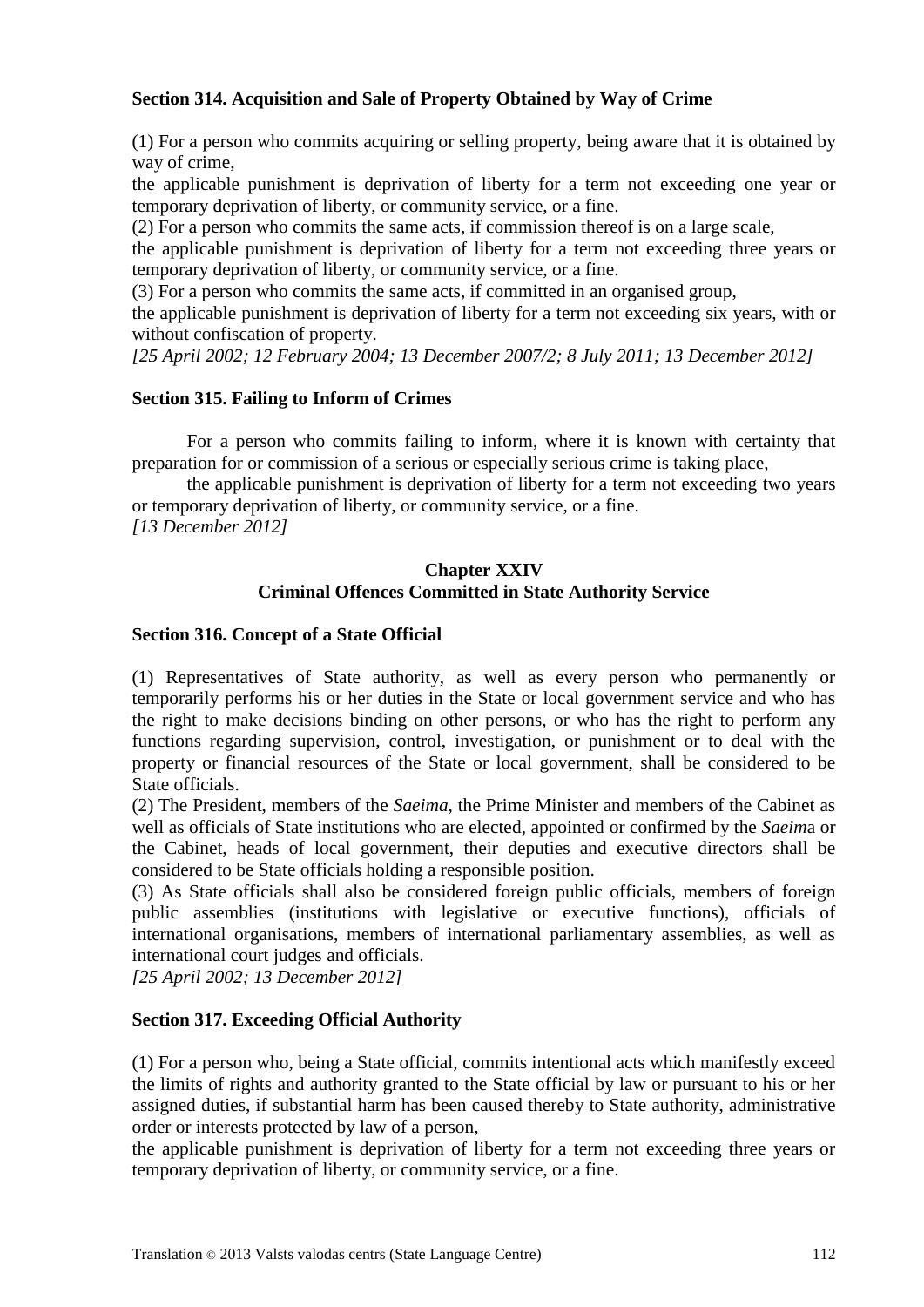(2) For a person who commits the acts provided for in Paragraph one of this Section, if they are related to violence or threatened violence, or the criminal offence provided for in Paragraph one of this Section, if it has been committed for purposes of acquiring property,

the applicable punishment is deprivation of liberty for a term not exceeding five years or temporary deprivation of liberty, or community service, or a fine, with deprivation of the right to take up a specific office for a term not exceeding five years.

(3) For the activities provided for in Paragraph one of this Section, if they are related to torture or if they have resulted in serious consequences,

the applicable punishment is deprivation of liberty for a term not exceeding ten years, with deprivation of the right to take up a specific office for a term not exceeding five years.

*[12 February 2004; 19 November 2009; 13 December 2012]*

# **Section 318. Using Official Position in Bad Faith**

(1) For a person who, being a State official, commits intentional acts using his or her official position in bad faith, if such acts cause substantial harm to State authority, administrative order or interests protected by law of a person,

the applicable punishment is deprivation of liberty for a term not exceeding three years or temporary deprivation of liberty, or community service, or a fine.

(2) For a person who commits the criminal offence provided for in Paragraph one of this Section, if it has been committed for purposes of acquiring property,

the applicable punishment is deprivation of liberty for a term not exceeding four years or temporary deprivation of liberty, or community service, or a fine, with deprivation of the right to take up a specific office for a term not exceeding five years.

(3) For a person who, being a State official, commits intentional acts using his or her official position in bad faith, if such acts have caused serious consequences,

the applicable punishment is deprivation of liberty for a term not exceeding five years or temporary deprivation of liberty, or community service, or a fine, with deprivation of the right to take up a specific office for a term not exceeding five years.

*[12 February 2004; 13 December 2012]*

# **Section 319. Failure to Act by a State Official**

(1) For a person who, being a State official, commits failing to perform his or her duties, that is, if a State official intentionally or through negligence fails to perform acts which, according to law or his or her assigned duties, he or she must perform to prevent harm to State authority, administrative order or interests protected by law of a person, and if substantial harm has been caused thereby to State authority, administrative order or rights and interests protected by law of a person,

the applicable punishment is deprivation of liberty for a term not exceeding three years or temporary deprivation of liberty, or community service, or a fine.

(2) For a person who commits the same offence, if the acts of the State official are for purposes of acquiring property,

the applicable punishment is deprivation of liberty for a term not exceeding four years or temporary deprivation of liberty, or community service, or a fine, with deprivation of the right to take up a specific office for a term not exceeding five years.

(3) For a person who, being a State official, commits failing to perform his or her duties, if serious consequences have been caused thereby,

the applicable punishment is deprivation of liberty for a term not exceeding five years or temporary deprivation of liberty, or community service, or a fine, with deprivation of the right to take up a specific office for a term not exceeding five years.

*[12 February 2004; 13 December 2012]*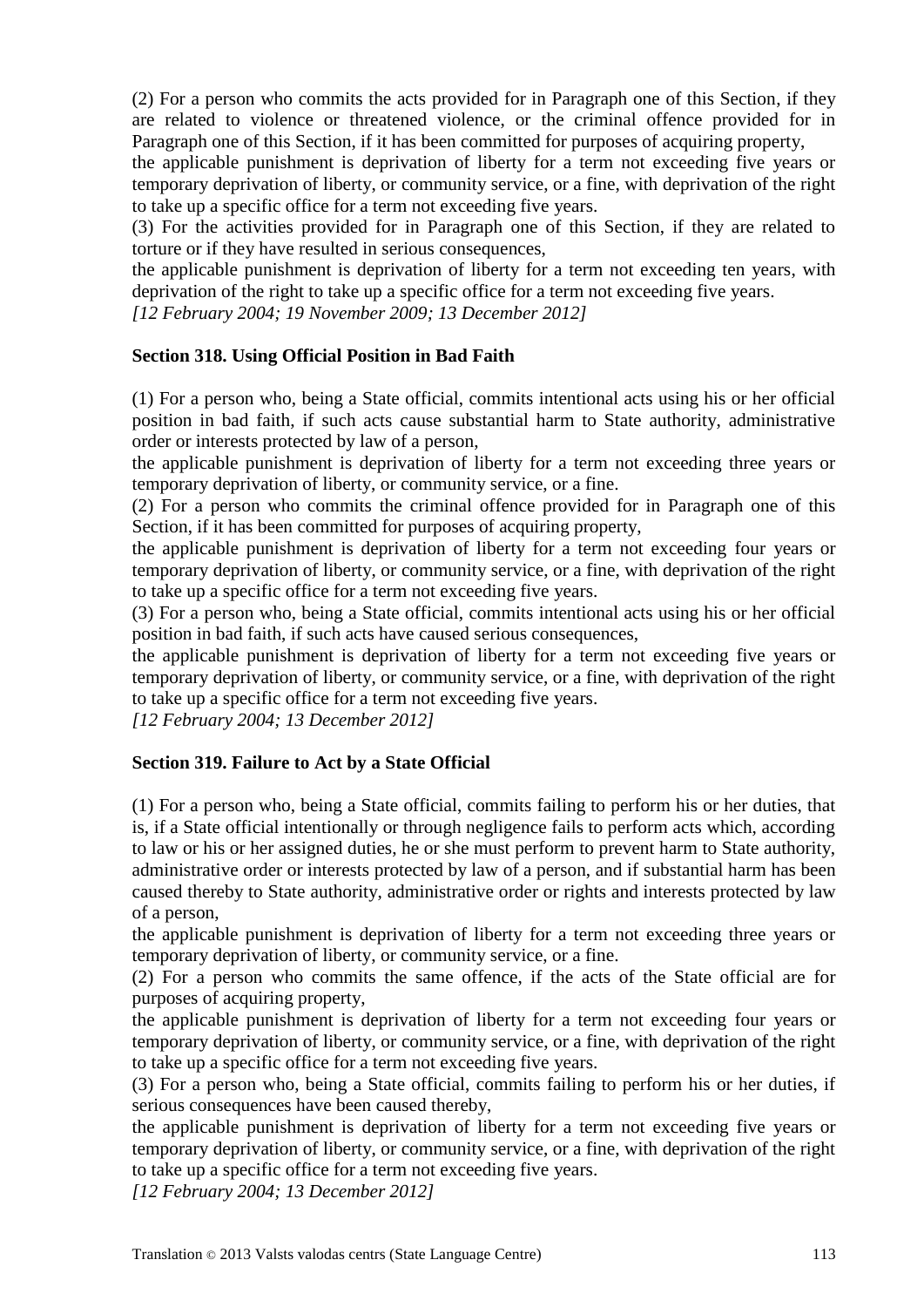# **Section 320. Accepting Bribes**

(1) For accepting a bribe, that is, material values, properties or benefits of other nature, committed by a State official personally or through an intermediary, for an already performed lawful or illegal act or permitted omission in the interests of the giver of the bribe, the person offering the bribe or other persons by using his or her official position, irrespective of whether the accepted or offered bribe was meant for this State official or any other person,

the applicable punishment is deprivation of liberty for a term not exceeding five years or temporary deprivation of liberty, or community service, or a fine, with deprivation of the right to engage in specific employment or to take up a specific office for a term not exceeding two years.

(2) For accepting a bribe or the offer of a bribe, committed by a State official personally or through an intermediary, prior to the committing or non-committing of a lawful or illegal act in the interests of the giver of the bribe, the person offering the bribe or other persons by using his or her official position, irrespective of whether the accepted or offered bribe was meant for this State official or any other person,

the applicable punishment is deprivation of liberty for a term not exceeding eight years, with or without the confiscation of property and with deprivation of the right to engage in specific employment or to take up a specific office for a term not exceeding five years.

(3) For a person who commits the acts provided for in Paragraphs one and two of this Section, if they are committed on a large scale or if it has been committed by a group of persons pursuant to prior agreement, or if a bribe has been demanded,

the applicable punishment is deprivation of liberty for a term of not less than two and not exceeding ten years, with or without confiscation of property and with deprivation of the right to engage in specific employment or to take up a specific office for a term not exceeding five years.

(4) For a person who commits the acts provided for in Paragraphs one and two of this Section, if they are committed by an organised group or a State official holding a responsible position, or if a bribe has been extorted,

the applicable punishment is deprivation of liberty for a term of not less than three and not exceeding eleven years, with or without confiscation of property and with deprivation of the right to engage in specific employment or to take up a specific office for a term not exceeding five years and with probationary supervision for a term not exceeding three years.

*[25 April 2002; 19 November 2009; 8 July 2011; 13 December 2012]*

# **Section 321. Misappropriation of a Bribe**

(1) For a person who commits misappropriation of a bribe which a person has received in order to provide to a State official, or which he or she has accepted, pretending to be a State official,

the applicable punishment is deprivation of liberty for a term not exceeding one year or temporary deprivation of liberty, or community service, or a fine, with or without confiscation of property.

(2) For a person who commits misappropriation of a bribe which a State official has received in order to provide it to another State official, or which he or she has accepted claiming to be another State official,

the applicable punishment is deprivation of liberty for a term not exceeding three years or temporary deprivation of liberty, or community service, or a fine, with or without confiscation of property.

*[12 February 2004; 13 December 2012]*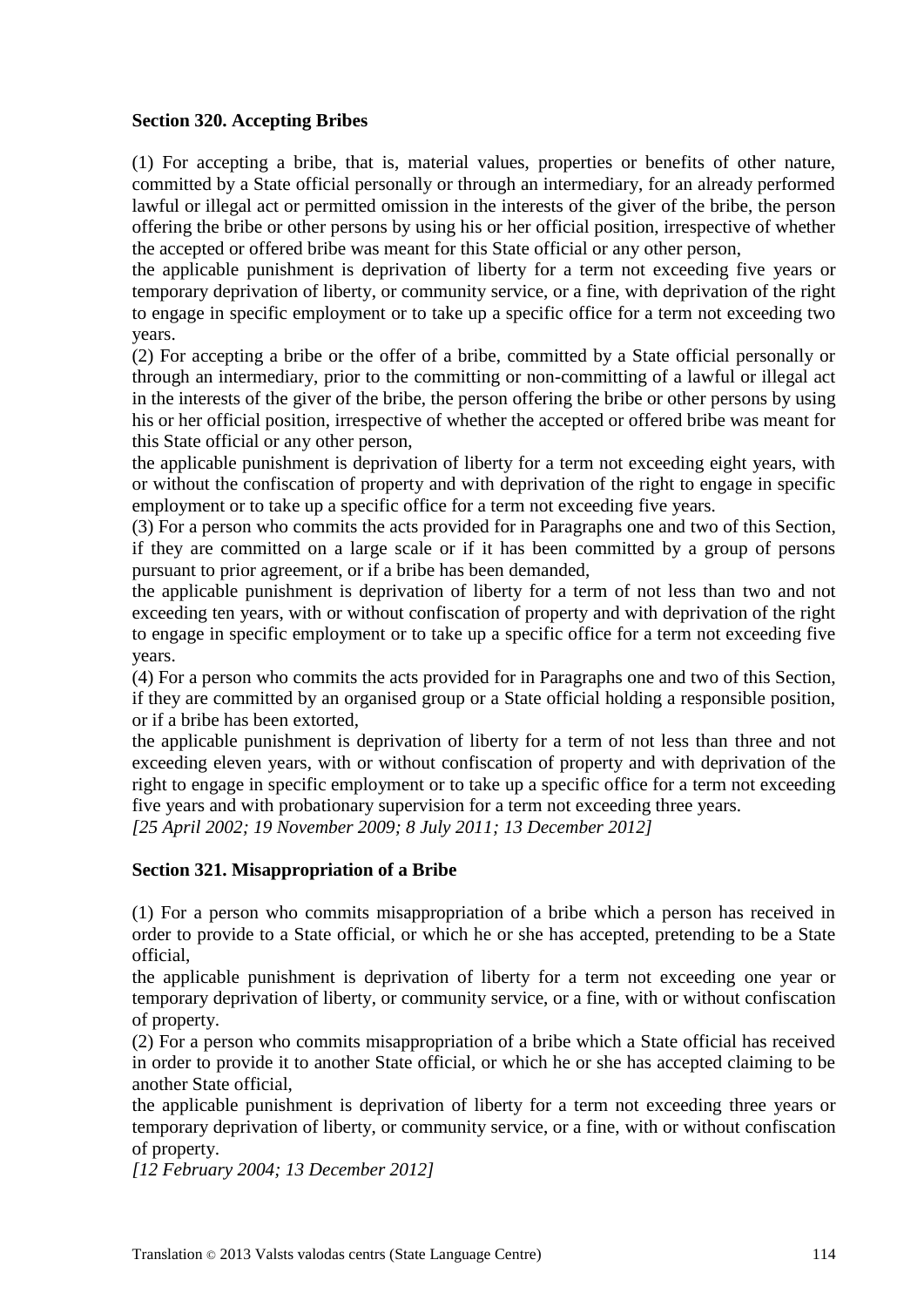# **Section 322. Intermediation in Bribery**

(1) For a person who commits intermediation in bribery, that is, acts manifested as the handing over of a bribe or the offering thereof from the giver of the bribe to a person accepting the bribe,

the applicable punishment is deprivation of liberty for a term not exceeding four years or temporary deprivation of liberty, or community service or a fine.

(2) For a person who commits the same acts, if they have been committed by a State official,

the applicable punishment is deprivation of liberty for a term of not less than two and not exceeding ten years, with or without confiscation of property.

*[19 November 2009; 13 December 2012]*

# **Section 323. Giving of Bribes**

(1) For a person who commits giving of bribes, that is, the handing over or offering of material values, properties or benefits of other nature in person or through intermediaries to a State official in order that he or she, using his or her official position, performs or fails to perform some act in the interests of the giver or person offering the bribe, or in the interests of other persons, irrespective of whether the bribe offered is for this State official or for any other person,

the applicable punishment is deprivation of liberty for a term not exceeding five years or temporary deprivation of liberty, or community service or a fine.

(2) For a person who commits the same acts, if commission thereof is on a large scale or if they have been committed by a State official, or also if they have been committed in a group of persons pursuant to prior agreement,

the applicable punishment is deprivation of liberty for a term not exceeding eight years, with or without confiscation of property and with deprivation of the right to engage in specific employment or to take up a specific office for a term not exceeding five years.

(3) For the acts provided for in Paragraph one of this Section, if committed in an organised group,

the applicable punishment is deprivation of liberty for a term of not less than two and not exceeding ten years, with or without confiscation of property, with deprivation of the right to engage in specific employment or to take up a specific office for a term not exceeding five years and with probationary supervision for a term not exceeding three years.

*[25 April 2002; 13 December 2007/2; 19 November 2009; 8 July 2011; 13 December 2012]*

# **Section 324. Release of a Giver of a Bribe and Intermediary from Criminal Liability**

(1) A person who has given a bribe may be released from criminal liability if this bribe is extorted from this person or if, after the bribe has been given, he or she voluntarily informs of the occurrence and actively furthers the disclosure and investigation of the criminal offence. A person who has given a bribe may be released from criminal liability if he or she voluntarily informs of the occurrence and actively furthers the disclosure and investigation of the criminal offence.

(2) Extortion of a bribe shall be understood to be the demanding of a bribe in order that legal acts be performed, as well as the demanding of a bribe associated with threats to harm lawful interests of a person.

(3) An intermediary or abettor of a bribe shall be released from criminal liability if, after commission of the criminal acts, he or she voluntarily informs of the occurrence and actively furthers the disclosure and investigation of the criminal offence.

*[25 April 2002; 13 December 2012]*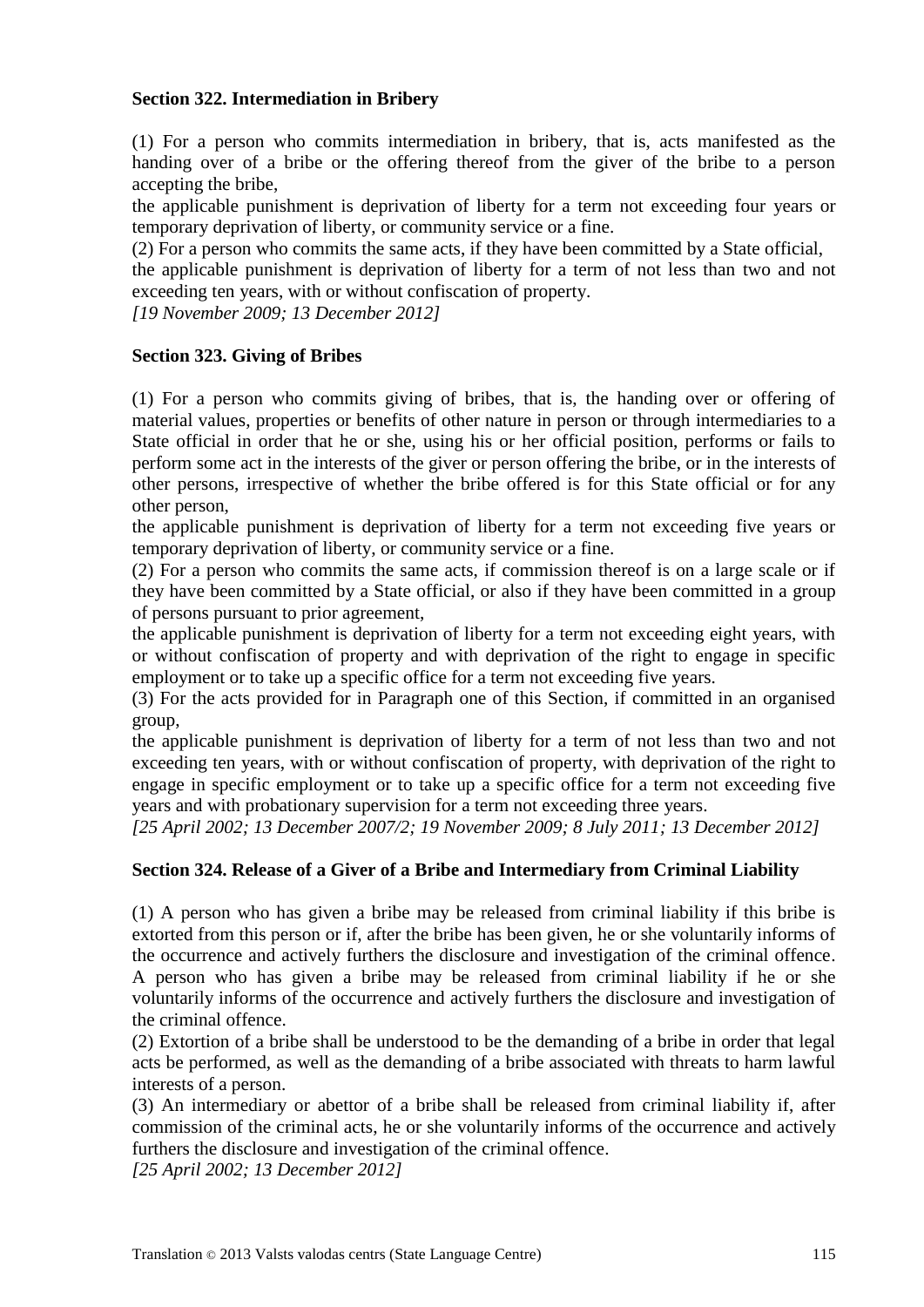# **Section 325. Violation of Restrictions Imposed on a State Official**

(1) For a person who commits intentional violation of the restrictions or prohibitions imposed on State officials specified by law, if substantial harm has been caused thereby to the interests of the State or of the public, or to interests protected by law of a person,

the applicable punishment is deprivation of liberty for a term not exceeding three years or temporary deprivation of liberty, or community service, or a fine.

(2) For a person who commits the criminal offence provided for by Paragraph one of this Section, if it has been committed by a State official who holds a responsible position,

the applicable punishment is deprivation of liberty for a term not exceeding five years or temporary deprivation of liberty, or community service, or a fine, with or without confiscation of property and with deprivation of the right to engage in specific employment or to take up a specific office for a term not exceeding five years.

*[17 October 2002; 19 November 2009; 13 December 2012]*

# **Section 326. Unlawful Participation in Property Transactions**

(1) For a person who commits facilitating property transactions or participating in such transactions, if commission thereof is for purposes of acquiring property or due to other personal interest by a State official who, in connection with his or her official position, is prohibited from such transactions by law,

the applicable punishment is deprivation of liberty for a term not exceeding one year or temporary deprivation of liberty, or community service, or a fine.

(2) For a person who commits the same acts, if it has been committed by a State official who holds a responsible position,

the applicable punishment is deprivation of liberty for a term not exceeding three years or temporary deprivation of liberty, or community service, or a fine, with or without confiscation of property and with deprivation of the right to engage in specific employment or to take up a specific office for a term not exceeding five years.

*[13 December 2012]*

# **Section 326.<sup>1</sup> Trading with Influence**

(1) For a person who commits offering or giving of material values, properties or benefits of other nature to any person in person or through an intermediary, in order that he or she, using his or her official position, professional or social position, might unlawfully influence the activities of a State official, or encourage another person to unlawfully influence the activities of a State official in the interests of any person, irrespective of whether the material values, properties or benefits of other nature are intended for this person or any other person, if the elements of the crime provided for by Section 323 are not present,

the applicable punishment is deprivation of liberty for a term not exceeding three years or temporary deprivation of liberty, or community service, or a fine.

(2) For a person who commits accepting an offer of material values, properties or benefits of other nature for him or herself or any other person or requesting of material values, properties or benefits of other nature for himself or herself, or any other person, in order that he or she, using his or her official position, professional or social position, might unlawfully influence the activities of a State official, or to encourage any other person to influence the activities or taking of decisions of a State official in the interests of any person, if the elements of the crime provided for by Sections 198 and 320 of this Law are not present,

the applicable punishment is deprivation of liberty for a term not exceeding five years or temporary deprivation of liberty, or community service, or a fine, with deprivation of the right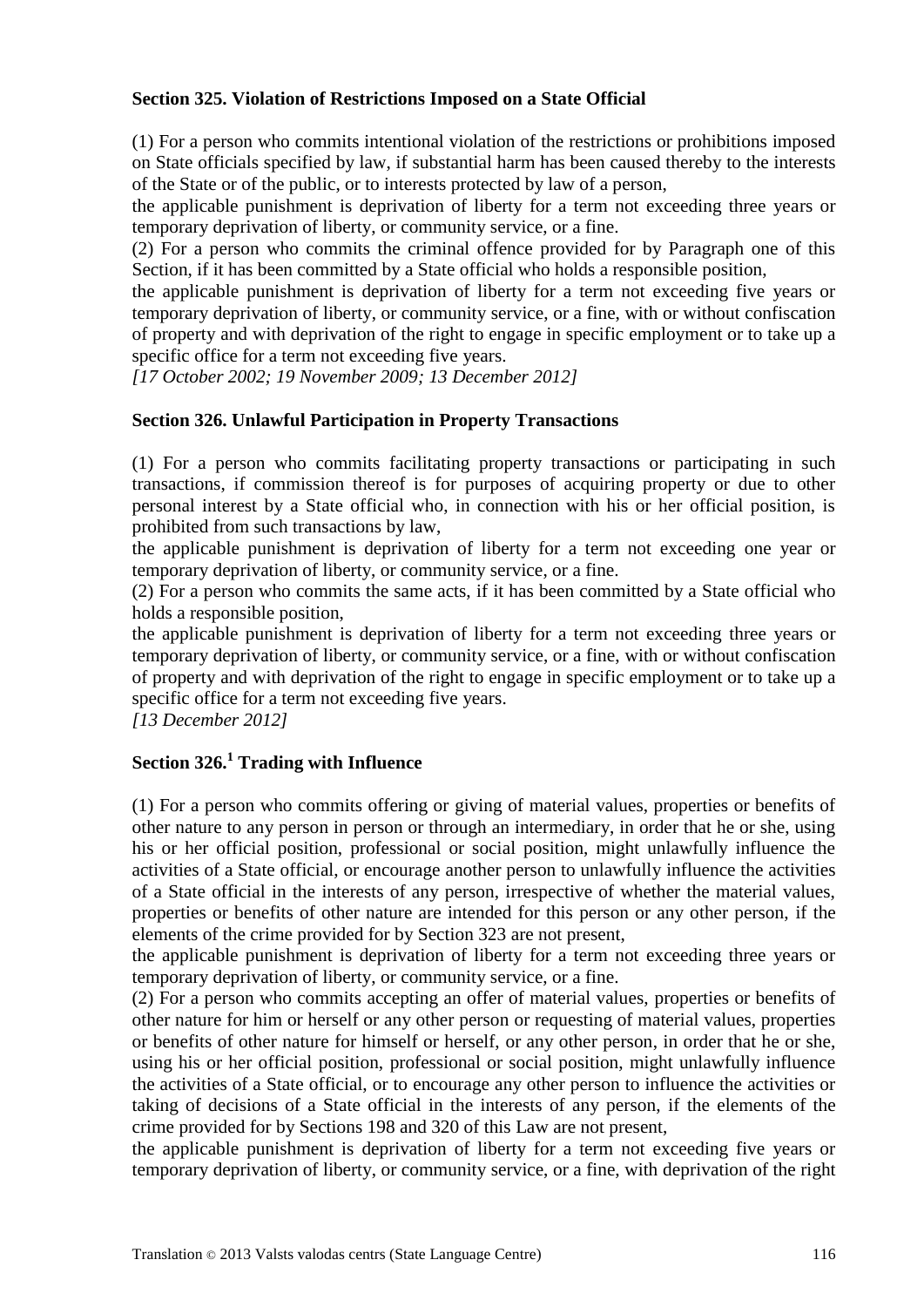to engage in specific employment or to take up a specific office for a term not exceeding five years.

*[19 November 2009; 13 December 2012]*

# **Section 326.<sup>2</sup> Unlawful Requesting and Receiving of Benefits**

(1) For a person who knowingly commits unlawful receiving of material values, properties or benefits of other nature, where committed by an employee of a State or self-government institution, who is not a State official, or a similar person who is authorised by the State institution, himself or herself or through an intermediary, for performing or failing to perform some act, in the interests of the giver of the benefit or any other person, using his or her authority, irrespective of whether the material values, properties or benefits of other nature received are intended for this or any other person,

the applicable punishment is deprivation of liberty for a term not exceeding three years or temporary deprivation of liberty, or community service, or a fine.

(2) For the same acts, if they have been committed on a large scale or by a group of persons according to prior agreement, or if they are related to requesting or extortion of material values, properties or benefits of other nature,

the applicable punishment is deprivation of liberty for a term not exceeding five years or temporary deprivation of liberty, or community service, or a fine, with deprivation of the right to engage in specific employment or to take up a specific office for a term not exceeding five years.

*[19 November 2009; 13 December 2012]*

# **Section 326.<sup>3</sup> Giving of Unlawful Benefits**

(1) For a person who knowingly commits unlawful offering or handing over of material values, properties or benefits of other nature to an employee of a State or self-government institution, who is not a State official, or a similar person who is authorised by the State institution, himself or herself or through an intermediary, for performing or failing to perform some unlawful act, in the interests of the giver of the benefit or any other person, using his or her authority, irrespective of whether the material values, properties or benefits of other nature are intended for this or any other person,

the applicable punishment is community service or a fine.

(2) For a person who commits the same acts, if they have been committed on a large scale,

the applicable punishment is deprivation of liberty for a term not exceeding two years or temporary deprivation of liberty, or community service, or a fine.

*[13 December 2012]*

# **Section 326.<sup>4</sup> Release of a Giver of Benefits from Criminal Liability**

A person who has unlawfully given a benefit may be released from criminal liability, if the benefit has been demanded or extorted from the person or if he or she voluntarily notifies regarding commission of criminal acts after commission thereof and actively furthers the disclosure and investigation of the criminal offence. A person who has offered the benefit may be released from criminal liability, if he or she voluntarily notifies regarding the act and actively furthers the disclosure and investigation of the criminal offence. *[13 December 2012]*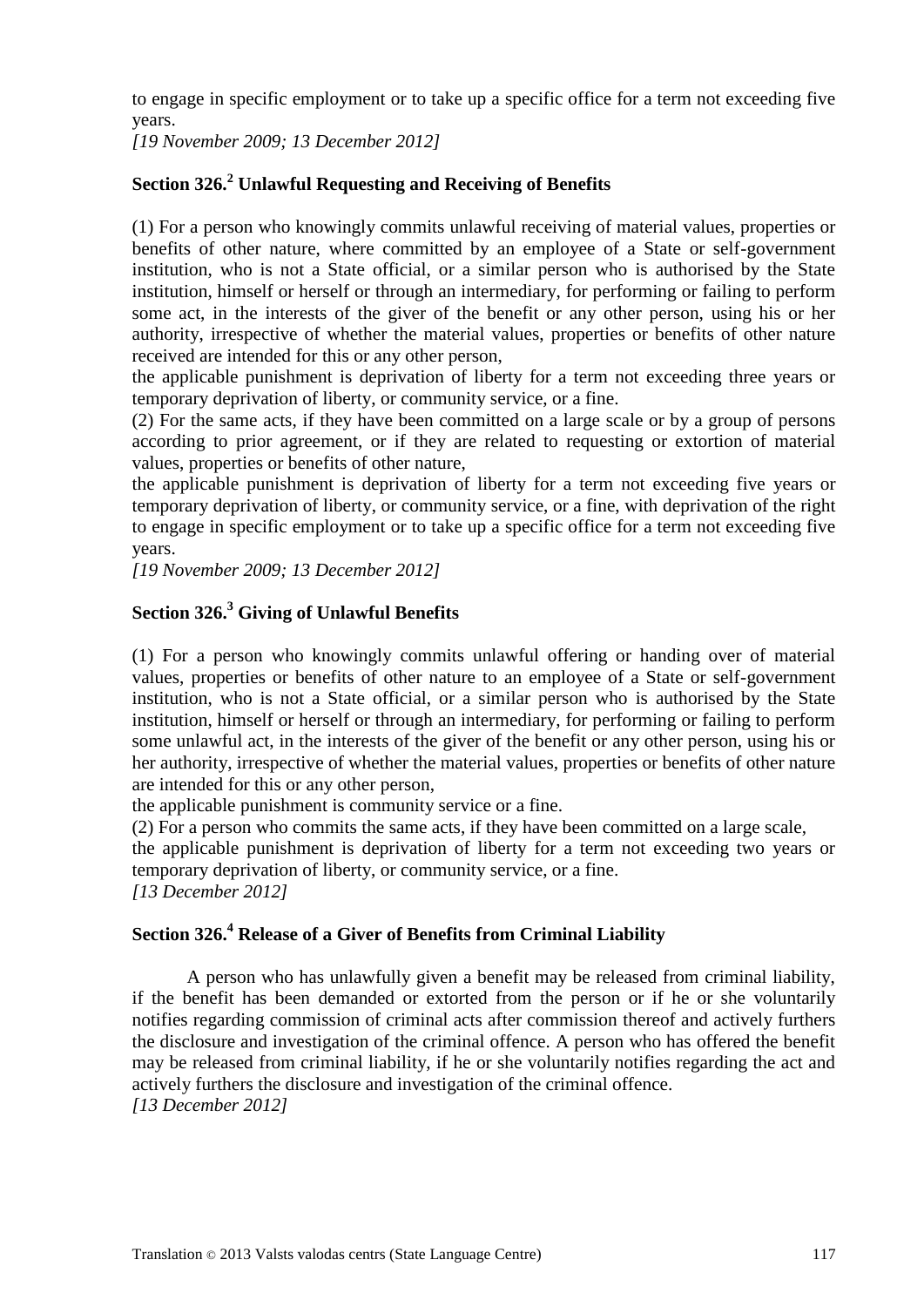#### **Section 327. Forging Official Documents**

(1) For a person who commits forging documents, or issuing or using documents knowing they are forged, if commission thereof is by a State official,

the applicable punishment is temporary deprivation of liberty or community service, or a fine.

(2) For a person who commits the same acts, if commission thereof is for purposes of acquiring property,

the applicable punishment is deprivation of liberty for a term not exceeding one year or temporary deprivation of liberty, or community service, or a fine.

*[12 February 2004; 13 December 2012]*

#### **Section 328. False Official Information**

For a person who knowingly commits providing false information to an institution or a State official who has the right to request such information, or commits concealing or knowingly failing to inform of a document or information, if commission thereof is by a State official whose responsibilities include the providing of such information, and substantial harm has been caused thereby,

the applicable punishment is deprivation of liberty for a term not exceeding one year or temporary deprivation of liberty, or community service, or a fine. *[12 February 2004; 13 December 2012]*

#### **Section 329. Disclosure of Non-disclosable Information**

For a person who commits disclosure of non-disclosable information which is not an official secret, if commission thereof is by a State official who has been warned concerning the non-disclosability of the information or who in accordance with the law is liable for the storage of information,

the applicable punishment is temporary deprivation of liberty or community service, or a fine.

*[26 May 2005; 13 December 2012]*

#### **Section 330. Disclosure of Confidential Information after Leaving Office**

For a person who commits disclosure of confidential information which is not an Official secret, if commission thereof is by a State official after his or her resignation, within a time limit specified in a warning to him or her concerning the non-disclosure of the information,

the applicable punishment is community service or a fine. *[13 December 2012]*

# **Chapter XXV Criminal Offences Committed in Military Service**

#### **Section 331. Concept of a Criminal Offence and Persons to whom it Applies in the Military Service**

The criminal offences in violation of the prescribed procedures regarding performance of military service, as provided for by this Law, which are committed by soldiers, and persons regarding whom special provisions set out in laws apply, shall be regarded as criminal offences committed during military service. *[17 October 2002]*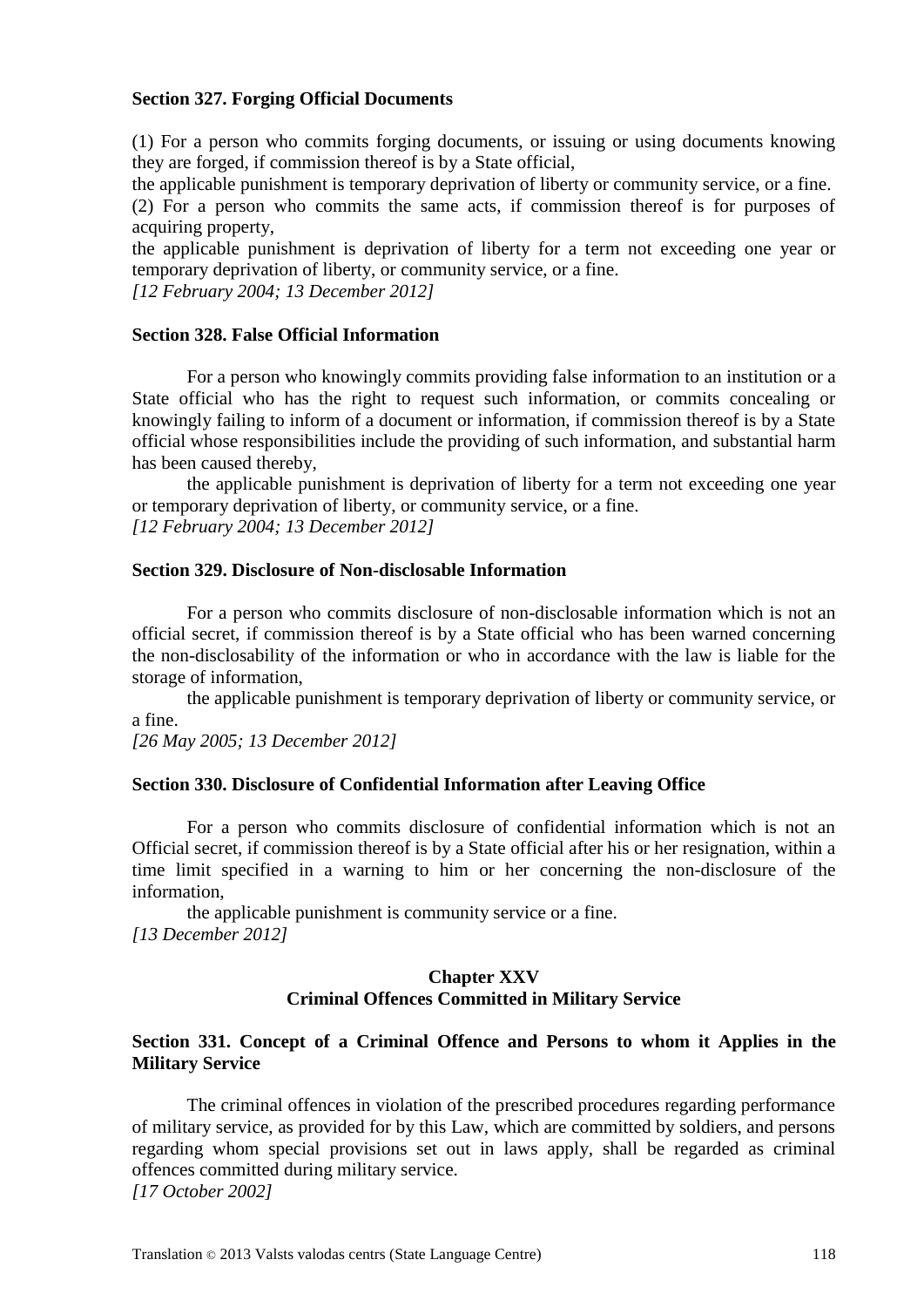# **Section 332. Being Absent Without Leave**

(1) For a person who commits being absent without leave, that is, leaving a National Armed Forces unit or place of service, as well as failing without valid reason to appear in a place of service within a specified time, if the being absent without leave continues for more than twenty-four hours, but not longer than seventy-two hours, and if it has been committed during a war or state of emergency, in battle conditions, or during proclaimed emergency situations in the case of public disorders, terrorism or armed conflict,

the applicable punishment is deprivation of liberty for a term not exceeding two years or temporary deprivation of liberty, or community service, or a fine.

*[14 December 2006; 13 December 2012]*

# **Section 333. Desertion**

(1) For a person who commits desertion, that is, leaving of a place of service, or commits failing to appear, for purposes of evading active service, if it has been committed during a war or state of emergency, in battle conditions, or during proclaimed emergency situations in the case of public disorders, terrorism or armed conflict,

the applicable punishment is deprivation of liberty for a term not exceeding four years or temporary deprivation of liberty, or community service, or a fine.

*[14 December 2006; 13 December 2012]*

# **Section 334. Evading Active Service**

(1) For a person who commits evading performing the duties of active service by inflicting bodily injury upon oneself (self-mutilation) or simulating illness, falsifying documents or other deception, or commits refusing to perform official duties,

the applicable punishment is temporary deprivation of liberty or community service, or a fine. (2) For a person who commits the same acts, if commission thereof is during war or in battle conditions,

the applicable punishment is deprivation of liberty for a term not exceeding four years or temporary deprivation of liberty, or community service, or a fine.

*[14 December 2006; 13 December 2012]*

# **Section 335. Insubordination**

(1) For a person who commits insubordination, that is, overt refusal to carry out an order of a superior, as well as other intentional failure to carry out an order, if substantial harm has been caused thereby,

the applicable punishment is deprivation of liberty for a term not exceeding one year or temporary deprivation of liberty, or community service, or a fine.

(2) For a person who commits insubordination, as well as other intentional failure to carry out an order, if it has been committed by a group of persons or if serious consequences have been caused thereby,

the applicable punishment is deprivation of liberty for a term not exceeding three years or temporary deprivation of liberty, or community service, or a fine.

(3) For a person who commits insubordination, as well as other intentional failure to carry out an order during war or in battle conditions,

the applicable punishment is deprivation of liberty for a term not exceeding five years or temporary deprivation of liberty, or community service, or a fine.

*[13 December 2012]*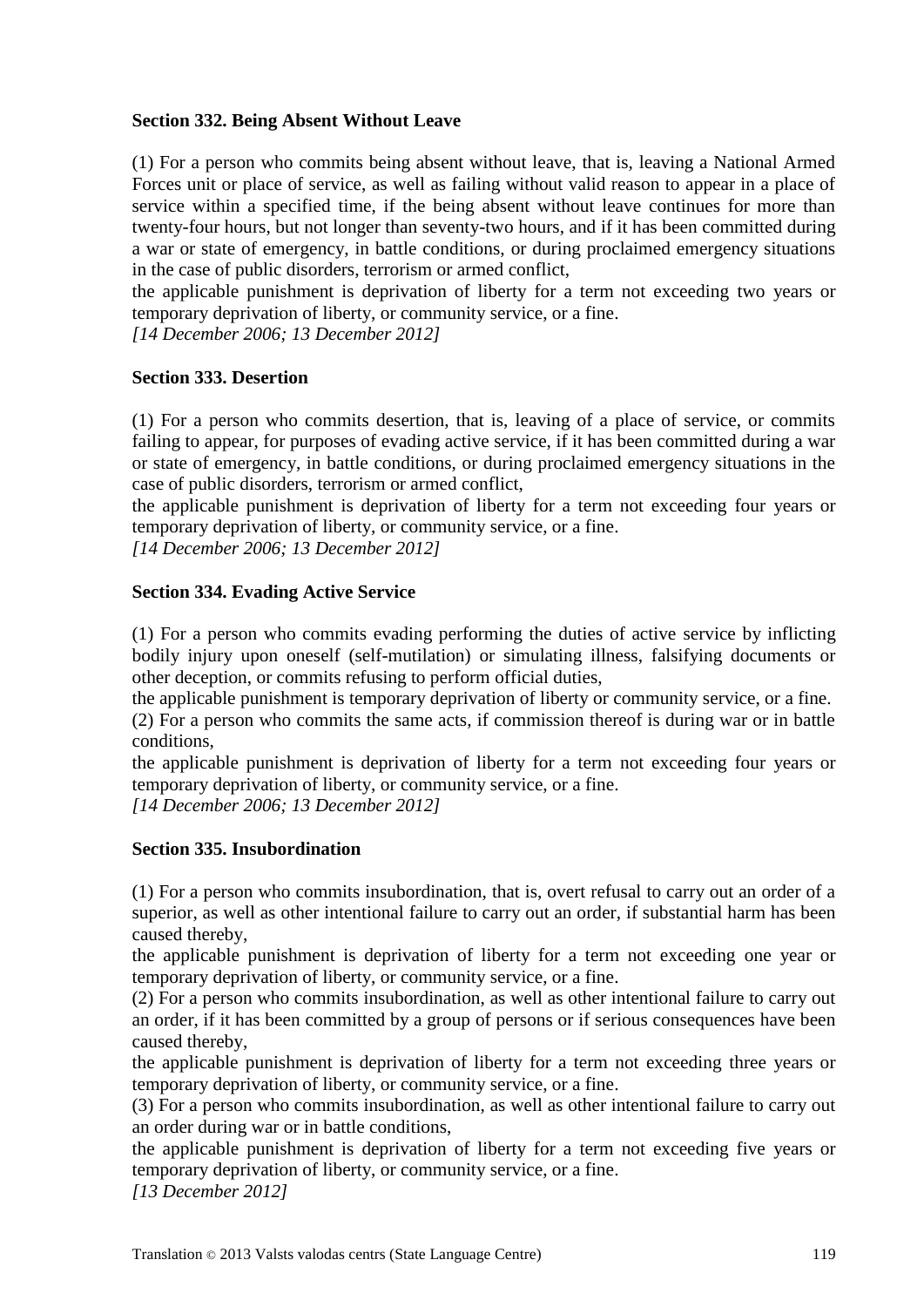#### **Section 336. Failure to Carry Out an Order**

For a person who commits failing to carry out an order of a superior through negligence, if serious consequences have been caused thereby,

the applicable punishment is deprivation of liberty for a term not exceeding two years or temporary deprivation of liberty, or community service, or a fine. *[13 December 2012]*

#### **Section 337. Resisting a Superior and Forcing him or her to Act Outside of his or her Official Duties of Service**

(1) For a person who commits resisting a superior, as well as other person in connection with performing the duties of military service imposed on him or her, or commits forcing him or her to act outside of his or her official duties, if it has been committed using violence or if serious consequences have been caused thereby,

the applicable punishment is deprivation of liberty for a term not exceeding five years or temporary deprivation of liberty, or community service, or a fine.

(2) [13 December 2012]

*[13 December 2012]*

#### **Section 338. Violence against a Subordinate**

(1) For a person who commits violence against a subordinate, if as a result thereof physical suffering is inflicted on the subordinate,

the applicable punishment is temporary deprivation of liberty or community service, or a fine. (2) For a person who commits infliction of intentional slight bodily injury on a subordinate,

the applicable punishment is deprivation of liberty for a term not exceeding one year or temporary deprivation of liberty, or community service, or a fine.

(3) For a person who commits infliction of intentional moderate bodily injury on a subordinate, or commits other acts, which are in the nature of torture,

the applicable punishment is deprivation of liberty for a term not exceeding five years or temporary deprivation of liberty, or community service, or a fine.

(4) For a person who commits intentional infliction of serious bodily injury on a subordinate,

the applicable punishment is deprivation of liberty for a term of not less than three years and not exceeding twelve years.

*[13 December 2012]*

#### **Section 339. Defamation of a Soldier**

[13 December 2012]

#### **Section 340. Battering and Torture of a Soldier**

(1) For a person who commits intentional hitting or battering, or commits other intentional acts of violence, where commission is by a soldier as against another soldier and at least one of them is performing duties of military service,

the applicable punishment is temporary deprivation of liberty or community service, or a fine. (2) For a person who commits the same acts, if they are associated with the infliction of intentional slight bodily injury,

the applicable punishment is deprivation of liberty for a term not exceeding one year or temporary deprivation of liberty, or community service, or a fine.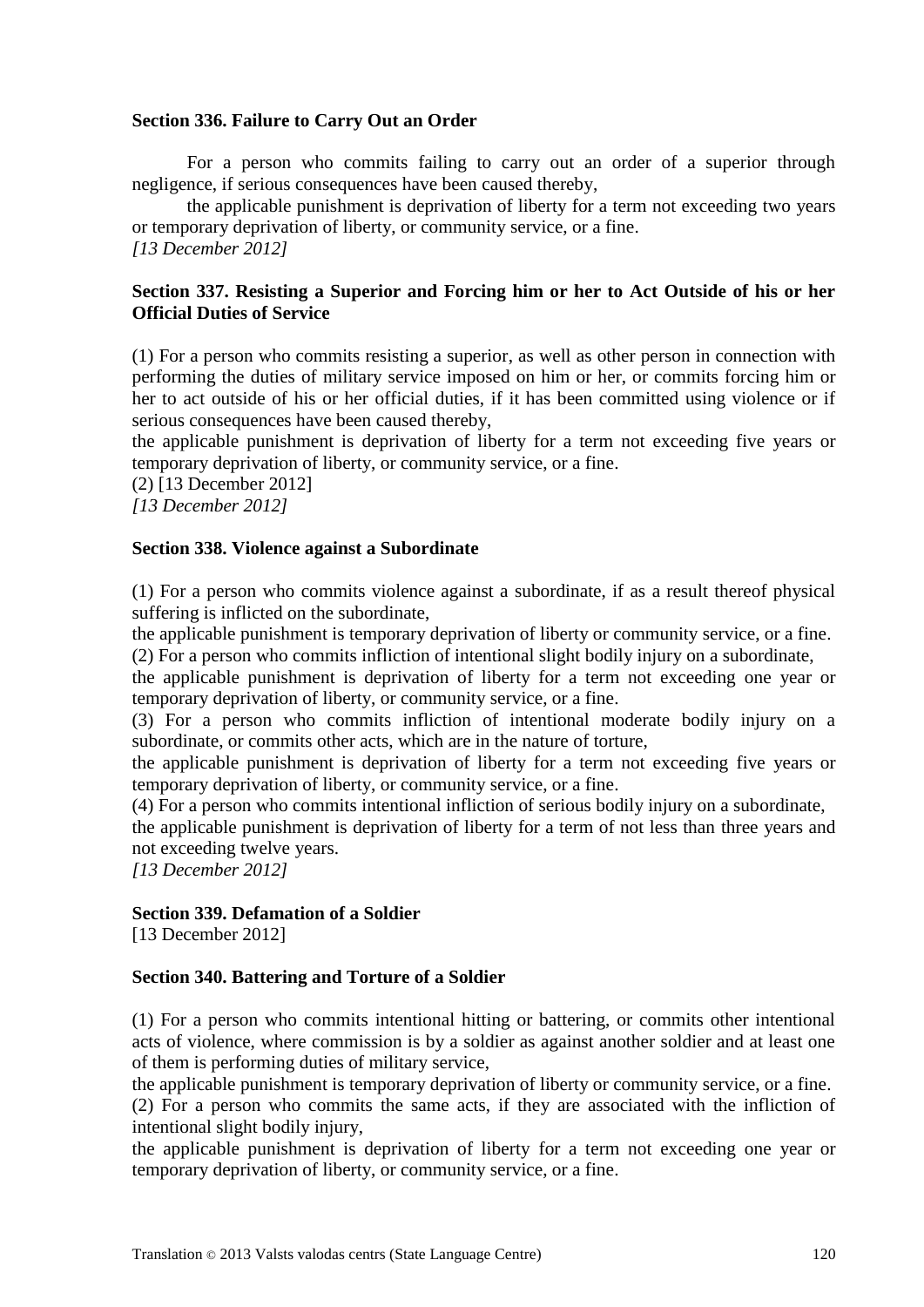(3) For a person who commits the acts provided for in Paragraph one of this Section, if they are associated with the infliction of intentional moderate bodily injury or if they are in the nature of torture,

the applicable punishment is deprivation of liberty for a term not exceeding five years or temporary deprivation of liberty, or community service, or a fine.

(4) For a person who commits the acts provided for by Paragraph one of this Section, if they are associated with the infliction of intentional serious bodily injury,

the applicable punishment is deprivation of liberty for a term of not less than three years and not exceeding twelve years.

*[17 October 2002; 13 December 2012]*

# **Section 341. Abuse of Power and Exceeding Official Authority**

(1) For a person who commits using power or an official position in bad faith or of exceeding official authority, where committed by a superior, if commission thereof is for purposes of acquiring property or as a result thereof substantial harm is caused,

the applicable punishment is deprivation of liberty for a term not exceeding five years or temporary deprivation of liberty, or community service, or a fine.

(2) For a person who commits using power or an official position in bad faith or of exceeding official authority, where committed by a superior, if serious consequences have been caused thereby,

the applicable punishment is deprivation of liberty for a term not exceeding seven years. *[13 December 2012]*

# **Section 342. Neglect of Official Duties**

(1) For a person who commits failing to perform official duties, or commits neglectfully performing such, if as a result thereof substantial harm is caused,

the applicable punishment is deprivation of liberty for a term not exceeding three years or temporary deprivation of liberty, or community service, or a fine.

(2) For a person who commits failing to perform official duties, or commits neglectfully performing such, if serious consequences have been caused thereby,

the applicable punishment is deprivation of liberty for a term not exceeding five years or temporary deprivation of liberty, or community service, or a fine.

*[13 December 2012]*

#### **Section 343. Squandering and Loss of Official Property**

(1) [13 December 2012]

(2) For a person who commits selling weapons, ammunition, vehicles or military service equipment provided for official use, or commits losing such articles while violating provisions regarding their storage provisions,

the applicable punishment is deprivation of liberty for a term not exceeding three years or temporary deprivation of liberty, or community service, or a fine.

*[17 October 2002; 13 December 2012]*

# **Section 344. Intentional Destruction and Damage of Military Service Property**

(1) For a person who commits intentional destruction or damage of weapons, ammunition, transport vehicles or military service equipment,

the applicable punishment is deprivation of liberty for a term not exceeding three years or temporary deprivation of liberty, or community service, or a fine.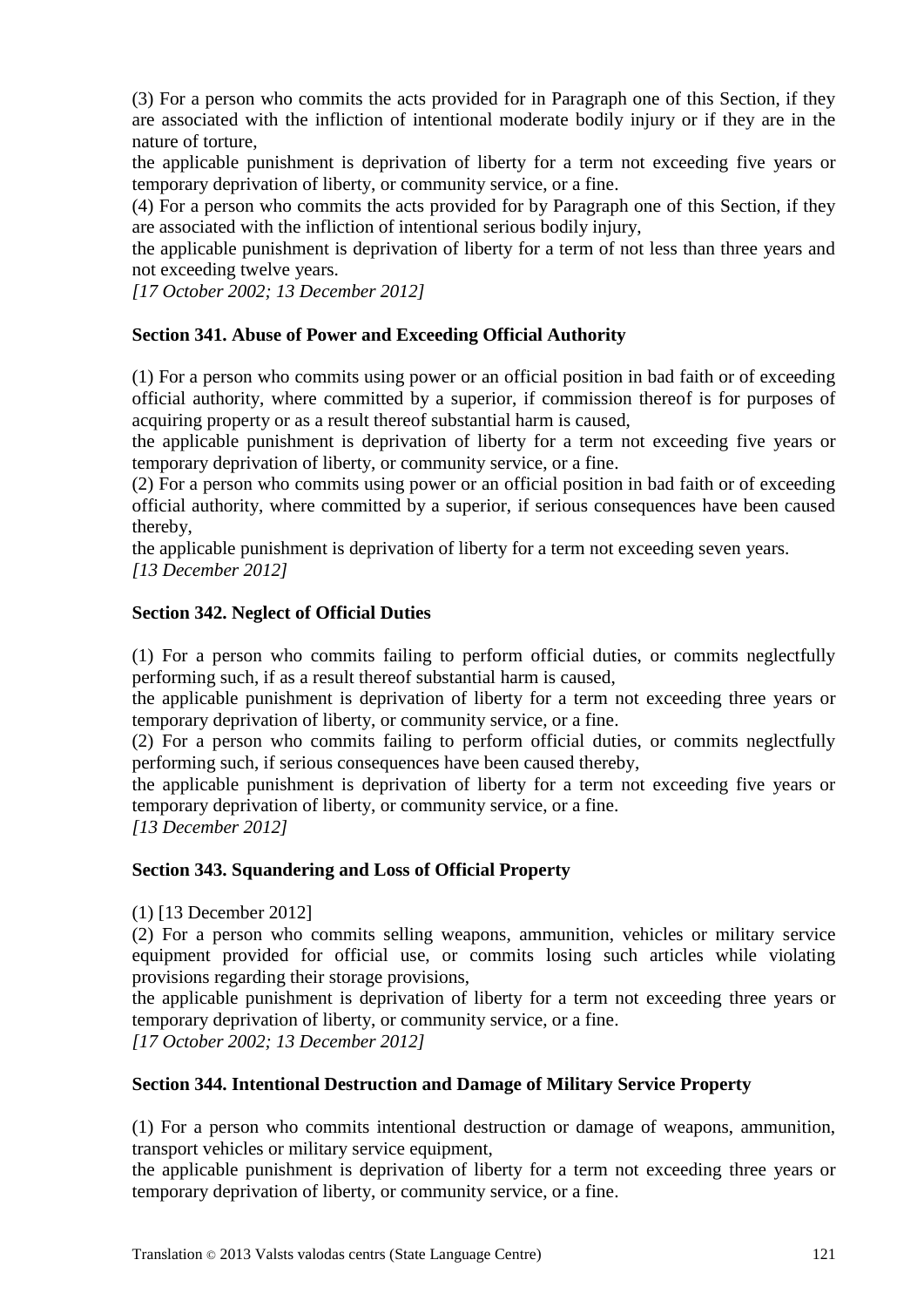(2) For a person who commits the same acts, if substantial harm has been caused thereby, the applicable punishment is deprivation of liberty for a term not exceeding five years or temporary deprivation of liberty, or community service, or a fine. *[13 December 2012]*

# **Section 345. Destruction of and Damage to Military Service Property through Negligence**

For a person who commits destruction or damage of weapons, ammunition, transport vehicles and military service equipment through negligence, if substantial harm has been caused thereby,

the applicable punishment is temporary deprivation of liberty or community service, or a fine.

*[13 December 2012]*

# **Section 346. Violation of Provisions Regarding Storage, Use, Accounting for and Transportation of Weapons, Ammunition, Explosive Substances, Radioactive and Other Dangerous Substances**

(1) For a person who commits violation of provisions regarding storage, use, accounting for and transportation of weapons, ammunition, explosive substances, radioactive substances or other dangerous substances, goods or materials, if substantial harm has been caused thereby,

the applicable punishment is deprivation of liberty for a term not exceeding two years or temporary deprivation of liberty, or community service, or a fine.

(2) For a person who commits the same offence, if serious consequences have been caused thereby,

the applicable punishment is deprivation of liberty for a term not exceeding five years or temporary deprivation of liberty, or community service, or a fine. *[13 December 2012]*

# **Section 347. Violation of Provisions Regarding the Operation and Use of Combat Vehicles**

For a person who commits violation of provisions regarding operation or use of combat vehicles, if the death of a person or other serious consequences have been caused thereby,

the applicable punishment is deprivation of liberty for a term not exceeding seven years.

*[13 December 2012]*

# **Section 348. Violation of Provisions Regarding Operation of Ships**

For a person who commits violation of provisions regarding operation of ships, if a shipwreck or other serious consequence are caused thereby,

the applicable punishment is deprivation of liberty for a term not exceeding ten years. *[13 December 2012]*

# **Section 349. Violation of Provisions Regarding Flights and their Preparation**

For a person who commits violation of provisions regarding flights or their preparation, if a catastrophe or other serious consequence are caused thereby,

the applicable punishment is deprivation of liberty for a term not exceeding ten years.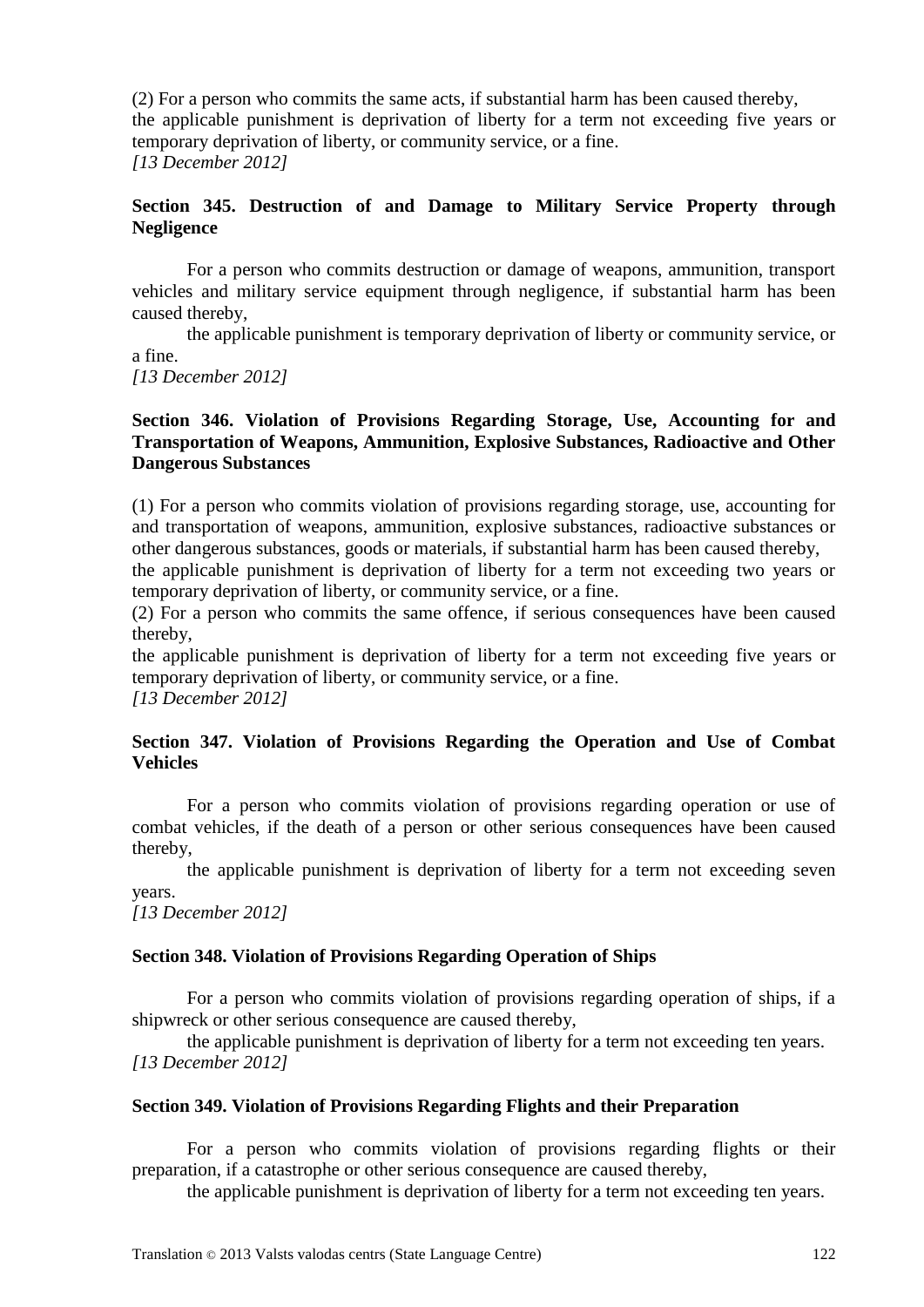# **Section 350. Violation of Provisions of Guard (Security Guard) Duty Regulations**

*[13 December 2012]*

(1) For a person who commits violation of provisions of guard (security guard0 duty regulations or commands or orders issued for the application of these provisions, as committed while on guard or sentry duty, guarding ammunition, weapons, fuel, equipment warehouses or other objects of importance,

the applicable punishment is temporary deprivation of liberty or community service, or a fine. (2) For a person who commits the same offence, if serious consequences have been caused thereby,

the applicable punishment is deprivation of liberty for a term not exceeding three years or temporary deprivation of liberty, or community service, or a fine. *[13 December 2012]*

# **Section 351. Violation of Provisions of Internal Service Regulations, Instructions or Orders**

*[13 December 2012]*

(1) [13 December 2012]

(2) For a person who commits violation of provisions of internal service, instructions or orders, if it has been committed by a soldier assigned to twenty-four hour duty (with the exception of guard) and serious consequences have been caused thereby,

the applicable punishment is deprivation of liberty for a term not exceeding five years or temporary deprivation of liberty, or community service, or a fine.

*[17 October 2002; 13 December 2012]*

#### **Section 352. Disclosure of Military Information**

For a person who commits disclosure of confidential military information which is not an official secret,

the applicable punishment is temporary deprivation of liberty or community service, or a fine.

*[13 December 2012]*

#### **Section 353. Surrendering and Abandoning Means to Wage War to the Enemy**

For a person who, being a commander, commits surrendering entrusted military forces to the enemy or commits abandoning fortifications, combat equipment or other means of waging war to the enemy, where not justified by the battle conditions,

the applicable punishment is deprivation of liberty for a term of not less than three years and not exceeding ten years.

*[13 December 2012]*

#### **Section 354. Unauthorised Leaving of a Battlefield and Refusal to Use a Weapon**

For a person who commits unauthorised leaving of a battlefield during battle, or refusal to use a weapon in battle,

the applicable punishment is deprivation of liberty for a term not exceeding five years or temporary deprivation of liberty, or community service, or a fine. *[13 December 2012]*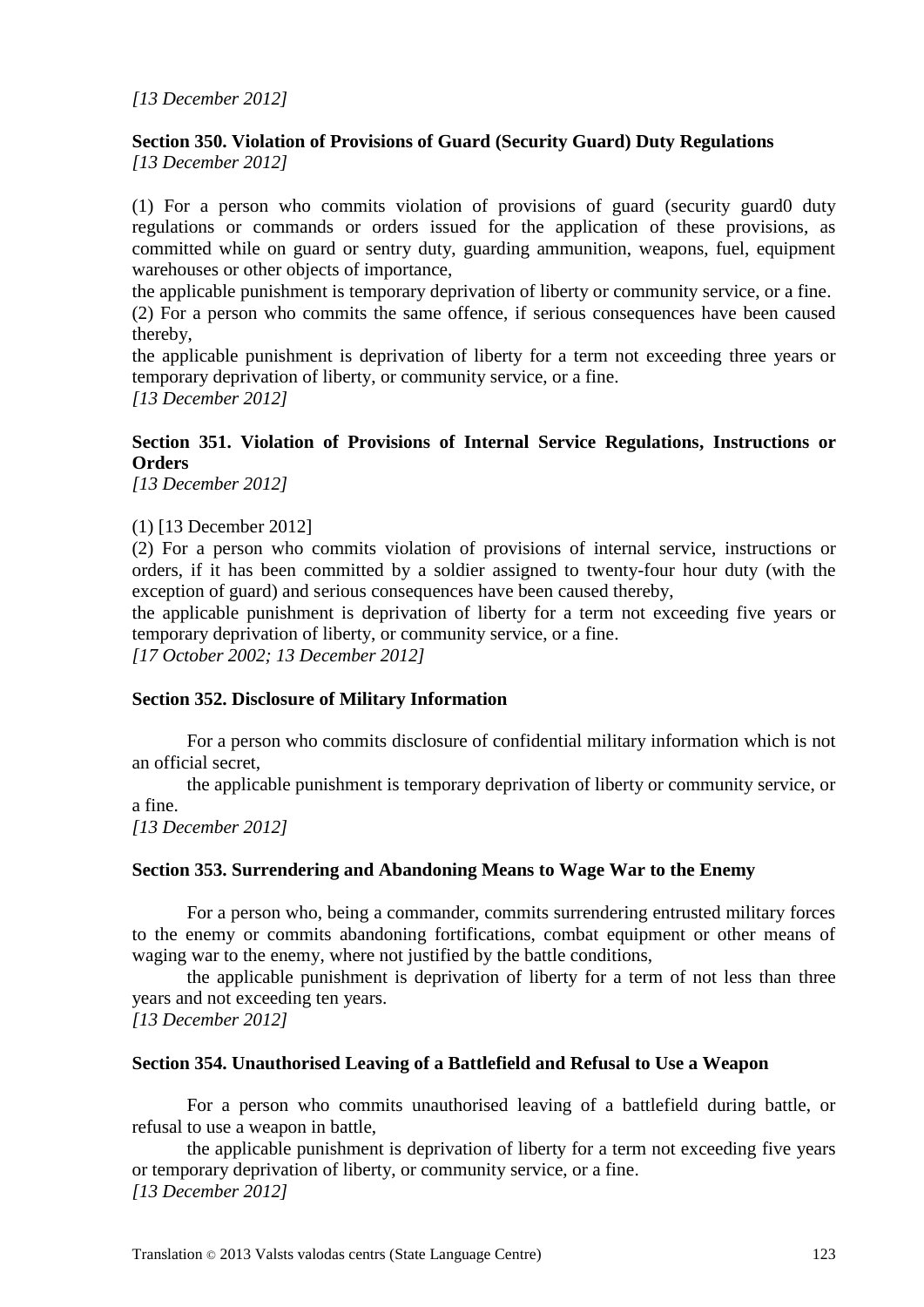#### **Section 355. Criminal Activity by a Soldier as a Prisoner of War**

(1) For a person who commits violence as against other prisoners of war or cruel treatment of them, if commission thereof is by a prisoner of war holding the position of a senior, the applicable punishment is deprivation of liberty for a term not exceeding seven years. (2) For a person who, being a soldier who is a prisoner of war, commits intentional acts against the Republic of Latvia for purposes of supporting or assisting the enemy, the applicable punishment is deprivation of liberty for a term not exceeding ten years. *[17 October 2002; 13 December 2012]*

#### **Section 356. Illegal Wearing and Use in Bad Faith of Insignia of the Red Cross, Red Crescent and Blue White Shield**

For a person who commits illegally wearing insignia of the Red Cross, Red Crescent or Blue White Shield in war zones, if committed by a person who does not have right thereto, or who commits the use in bad faith of the insignia of the Blue White Shield, or the flags or insignia of the Red Cross or Red Crescent, or of the colouring prescribed for medical assistance evacuation equipment, during war,

the applicable punishment is temporary deprivation of liberty or community service, or a fine.

*[18 December 2003; 13 December 2012]*

#### **Informative Reference to European Union Directives**

This Law contains legal norms arising from:

1) Council Directive 79/409/EEC of 2 April 1979 on the conservation of wild birds;

2) Council Directive 91/308/EEC of 10 June 1991 on prevention of the use of the financial system for the purpose of money laundering;

3) Council Directive 91/477/EEC of 18 June 1991 on control of the acquisition and possession of weapons;

4) Council Directive 92/43/EEC of 21 May 1992 on the conservation of natural habitats and of wild fauna and flora;

5) Council Directive 93/15/EEC of 5 April 1993 on the harmonization of the provisions relating to the placing on the market and supervision of explosives for civil uses;

6) Directive 95/46/EC of the European Parliament and of the Council of 24 October 1995 on the protection of individuals with regard to the processing of personal data and on the free movement of such data;

7) Council Directive 2000/43/EC of 29 June 2000 implementing the principle of equal treatment between persons irrespective of racial or ethnic origin;

8) Directive 2000/59/EC of the European Parliament and of the Council of 27 November 2000 on port reception facilities for ship-generated waste and cargo residues;

9) Directive 2001/97/EC of the European Parliament and of the Council of 4 December 2001 amending Council Directive 91/308/EEC on prevention of the use of the financial system for the purpose of money laundering;

10) Directive 2005/35/EC of the European Parliament and of the Council of 7 September 2005 on ship-source pollution and on the introduction of penalties for infringements;

11) Directive 2006/24/EC of the European Parliament and of the Council of 15 March 2006 on the retention of data generated or processed in connection with the provision of publicly available electronic communications services or of public communications networks and amending Directive 2002/58/EC;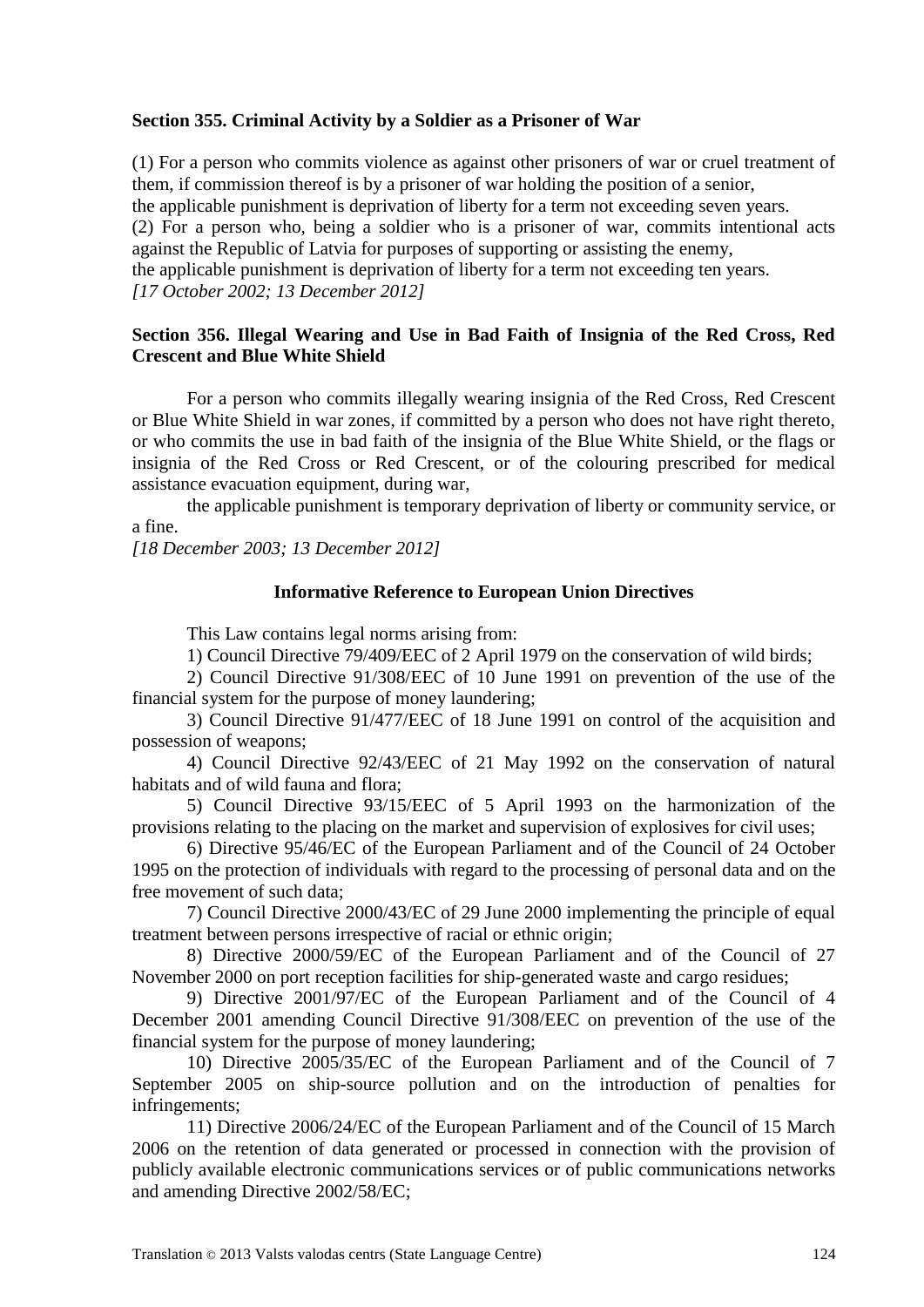12) Directive 2008/99/EC of the European Parliament and of the Council of 19 November 2008 on the protection of the environment through criminal law;

13) Directive 2009/123/EC of the European Parliament and of the Council of 21 October 2009 amending Directive 2005/35/EC on ship-source pollution and on the introduction of penalties for infringements;

14) Directive 2009/52/EC of the European Parliament and of the Council of 18 June 2009 providing for minimum standards on sanctions and measures against employers of illegally staying third-country nationals; and

15) Directive 2011/36/EU of the European Parliament and of the Council of 5 April 2011 on preventing and combating trafficking in human beings and protecting its victims, and replacing Council Framework Decision 2002/629/JHA.

*[16 June 2011; 13 December 2012]*

#### **Transitional Provisions**

1. The time of and procedures for the coming into force of this Law shall be prescribed by a special law.

2. The Cabinet shall formulate and submit to the *Saeima* a draft Law On the Time of and Procedures for the Coming into Force of The Criminal Law by 1 August 1998.

3. The Cabinet shall formulate and adopt regulations by 1 August 1998:

1) regarding access to computer programmes and safety of information systems; and 2) regarding restriction of prostitution.

4. Sections  $282<sup>1</sup>$  and  $282<sup>2</sup>$  of this Law shall come into force on 1 December 2003. *[17 October 2002]*

5. Section 195.<sup>2</sup> of this Law shall come into force on 1 July 2006. *[8 December 2005]*

6. Amendment to Section 61, Paragraph four of this Law regarding mandatory duty to participate in a probation programme shall come into force on 1 January 2013. In respect of persons who have been punished according to Sections 159, 160, 161, 162, 162.<sup>1</sup>, 164, 165 and 166 of this Law, the amendment to Section 61, Paragraph four of this Law regarding mandatory duty to participate in a probation programme shall come into force on 1 October 2011.

*[30 October 2008; 8 July 2011]*

7. Section 58.<sup>1</sup>, Paragraph four, Clauses 2.<sup>1</sup> and 3 of this Law shall not be applies until 31 December 2012. *[16 June 2009]*

8. Amendments to Section 65, Paragraph two of this Law regarding reducing of the time period for the punishment of deprivation of liberty and non-application of such type of punishment shall apply to minors who have committed a criminal offence after coming into effect of this amendment.

*[16 June 2009]*

9. The regulation provided for in Paragraphs 1 and 2 of the Transitional Provisions of the Law On Amendments to the Criminal Law of 21 October 2010 in the part regarding the criminal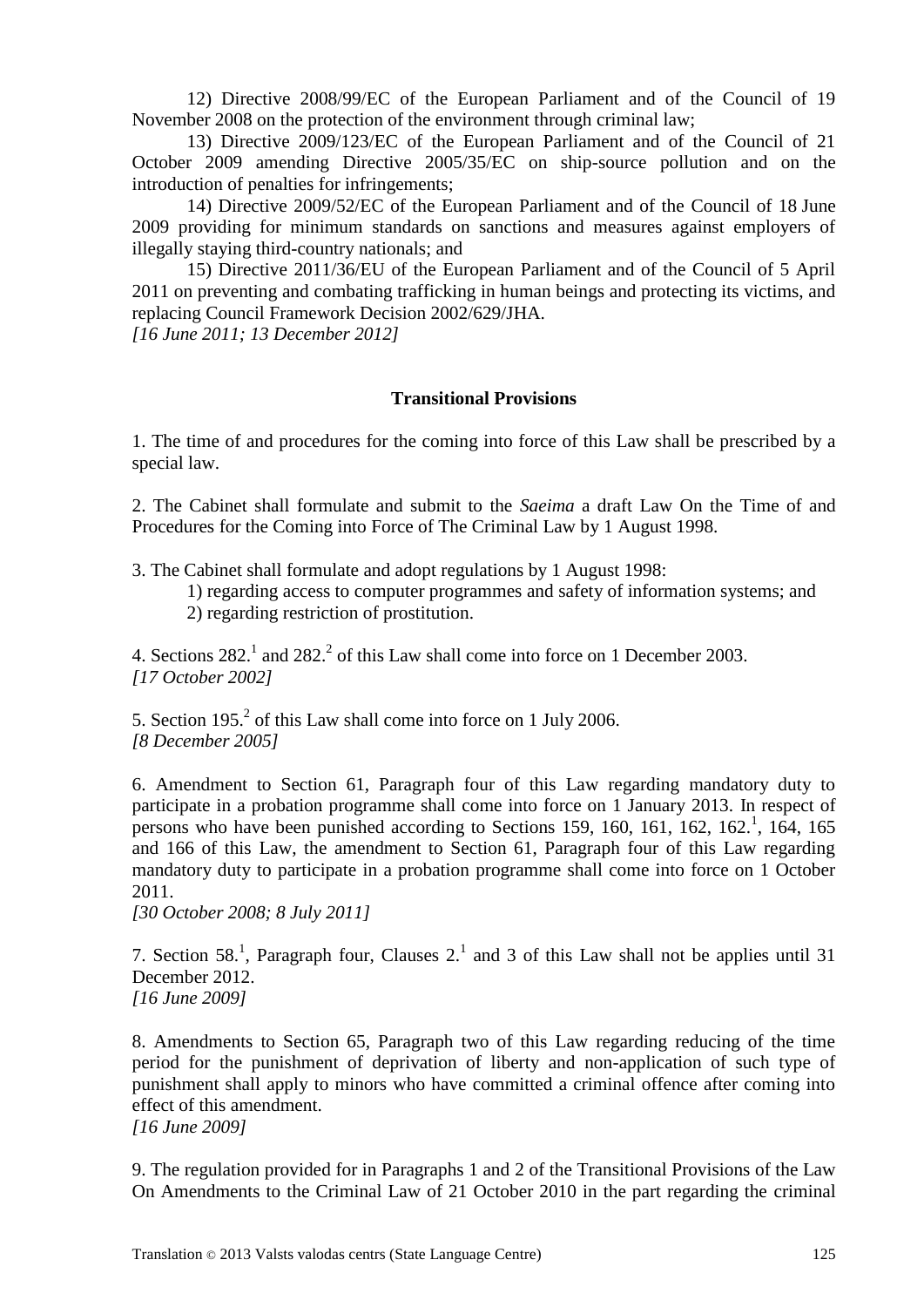proceedings in the record-keeping of courts, the Prosecutor's Office and pre-trial investigating institutions regarding criminal offences, which are qualified on the basis of Section 149, shall be applied only in relation to such criminal proceedings, in which the criminal offence has been qualified on the basis of Section 149, Paragraph one of the Criminal Law. The qualification of the offence in criminal cases in the record-keeping of courts, the Prosecutor's Office and pre-trial investigating institutions regarding criminal offences, which have been committed until 31 December 2010 and qualified on the basis of Section 149, Paragraphs two, three and four of the Criminal Law, shall not be amended and the persons shall be applied a punishment, which was in effect until 31 December 2010. *[2 December 2010]*

10. Amendments to Section 36, Paragraph two, Clause 5, Section 45, Section 52, Paragraph one, Clause 3 and Section 55, Paragraph five of this Law regarding the exclusion of the additional punishment – police supervision – shall come into force on 1 January 2015. *[8 July 2011]*

11.Amendments to Section 98, Paragraph three, Section 99, Paragraph four, Sections 116, 117, 118 and 125, Section 148, Paragraph three, Section 152, Paragraph three, Section 153, Paragraph three, Section 154, Paragraph three, Section 154.<sup>1</sup>, Paragraph three, Section 165.<sup>1</sup>, Paragraph three, Section 174, Section 175, Paragraph four, Section 176, Section 177, Paragraph three, Section 177.<sup>1</sup>, Paragraph three, Section 183, Paragraph two, Section 184, Section 187, Paragraph two, Section 190.<sup>1</sup>, Paragraph three, Section 192, Paragraph two, Section 193, Paragraph four, Section  $193<sup>1</sup>$ , Paragraph three, Section 195, Paragraph three, Section 206, Paragraph three, Section 218, Paragraph three, Section 220.<sup>1</sup>, Paragraph three, Section 221, Paragraph three, Section 221.<sup>1,</sup> Paragraph three, Sections 224 and 225, Section 231, Paragraph two, Section 233, Paragraph three, Section 243, Paragraph three, Sections 253 and 253.<sup>1</sup>, Section 269, Paragraph two, Section 285, Paragraph three, Section 311, Section 314, Paragraph three, Section 320, Paragraph four and Section 323, Paragraph three of this Law regarding the replacement of the additional punishment – police supervision – with the additional punishment – probationary supervision – shall come into force on 1 January 2015. *[14 March 2013]*

12. The additional punishment of police supervision shall continue to be applied to persons who until 30 September 2011 have committed the criminal offences provided for in Sections 159, 160, 164, 165 and 166 of this Law and to persons who until 31 December 2014 have committed another criminal offence provided for in the Special Part of this Law. *[8 July 2011]*

13. The additional punishment of police supervision shall continue to be served by persons to whom it has been adjudged and the following conditions of execution of police supervision shall be applicable thereto:

1) in case when a person has been conditionally released from serving a punishment before the end of the term, the fulfilment of the additional punishment – police supervision – shall be commenced from the moment when the supervision of the person after conditional release before the end of the term has ended;

2) a court may reduce the term of police supervision or revoke it pursuant to a submission by the administrative commission or police institution;

3) if a convicted person, while serving the term of an additional punishment, has committed a new crime, a court shall substitute the additional unserved punishment term with deprivation of liberty and determine the final punishment in accordance with the provisions provided for in Section 51 of this Law, counting two days of police supervision as one day of deprivation of liberty;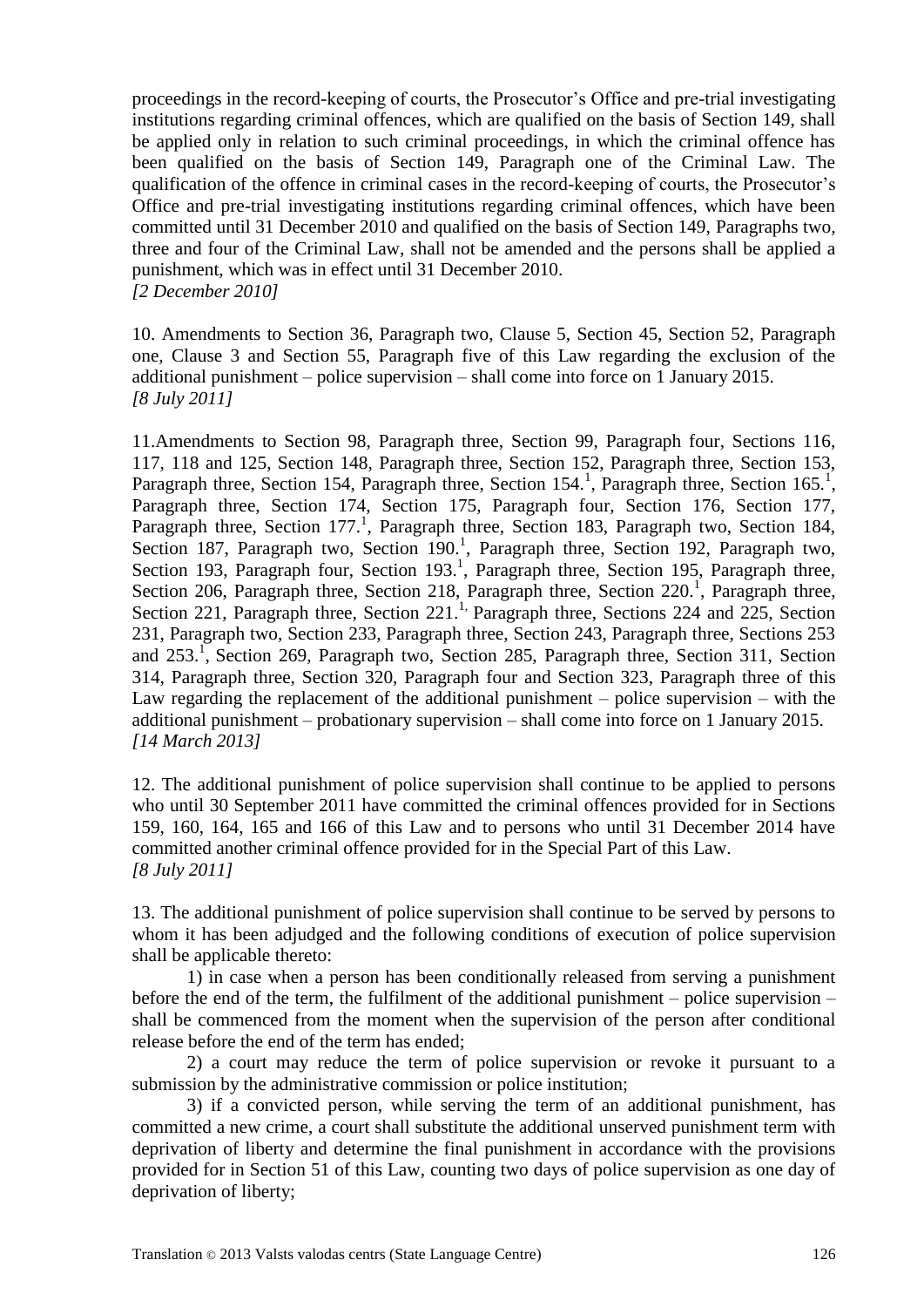4) if a person for whom police supervision has been determined by a judgment of the court, violates its provisions in bad faith, a court, pursuant to a submission from the police institution may replace the term of an additional unserved punishment, counting two police supervision days as one day of deprivation of liberty. The violation of the provisions of police supervision is in bad faith if a person has twice been administratively punished in one year for such violation.

*[8 July 2011]*

14. An additional punishment – police supervision – shall begin to be applied from 1 October 2011 to persons who have committed the criminal offence provided for in Sections 159, 160, 161, 162, 162. 1 , 164, 165 and 166 of this Law and from 1 January 2015 to persons who have committed another criminal offence provided for in the Special Part of this Law. *[8 July 2011]*

15. The norms of this Law which are applicable to persons who have been sentenced to life imprisonment shall be applicable to persons for whom the death penalty has been replaced with deprivation of liberty.

*[1 December 2011]*

16. Amendments to Section 78, Paragraph two, Sections 80, 80.<sup>1</sup>, 82, 86, 87, 88, 88.<sup>2</sup>, 88.<sup>3</sup>, 89.<sup>1</sup> and 107, Section 124, Paragraph two, Section 126, Paragraph two, Section 152, Paragraph two, Section 153, Paragraphs one and two, Section 154, Paragraphs one and two, Section 154.<sup>1</sup>, Paragraph two, Section 165.<sup>1</sup>, Paragraph two, Section 179, Paragraph three, Section 183, Paragraph one, Section 185, Paragraph two, Section 190, Paragraph three, Section 191, Paragraph three, Section 230, Section 251, Paragraphs two and three, Section 252, Paragraph three, Section 268, Section 309, Paragraphs two and three and Section 310, Paragraph two regarding additional punishment – probationary supervision – shall come into force on 1 January 2015. *[13 December 2012]*

This Law has been adopted by the *Saeima* on 17 June 1998.

*Note.* This Law shall come into force on 1 July 2009. *[21 May 2009]*

*Note.<sup>1</sup>* This Law shall come into effect on 1 July 2009. *[16 June 2009]*

President G. Ulmanis

Rīga, 8 July 1998

# **Transitional Provisions**

(of amending law of 13 December 2012)

1. Persons who have committed a criminal offence until the day of coming into force of this Law shall be held criminally liable in accordance with the norms of the Criminal Law, which were in force on the day when the criminal offence was committed, moreover, taking into account that criminal liability for a criminal offence cannot set in, if after the day of coming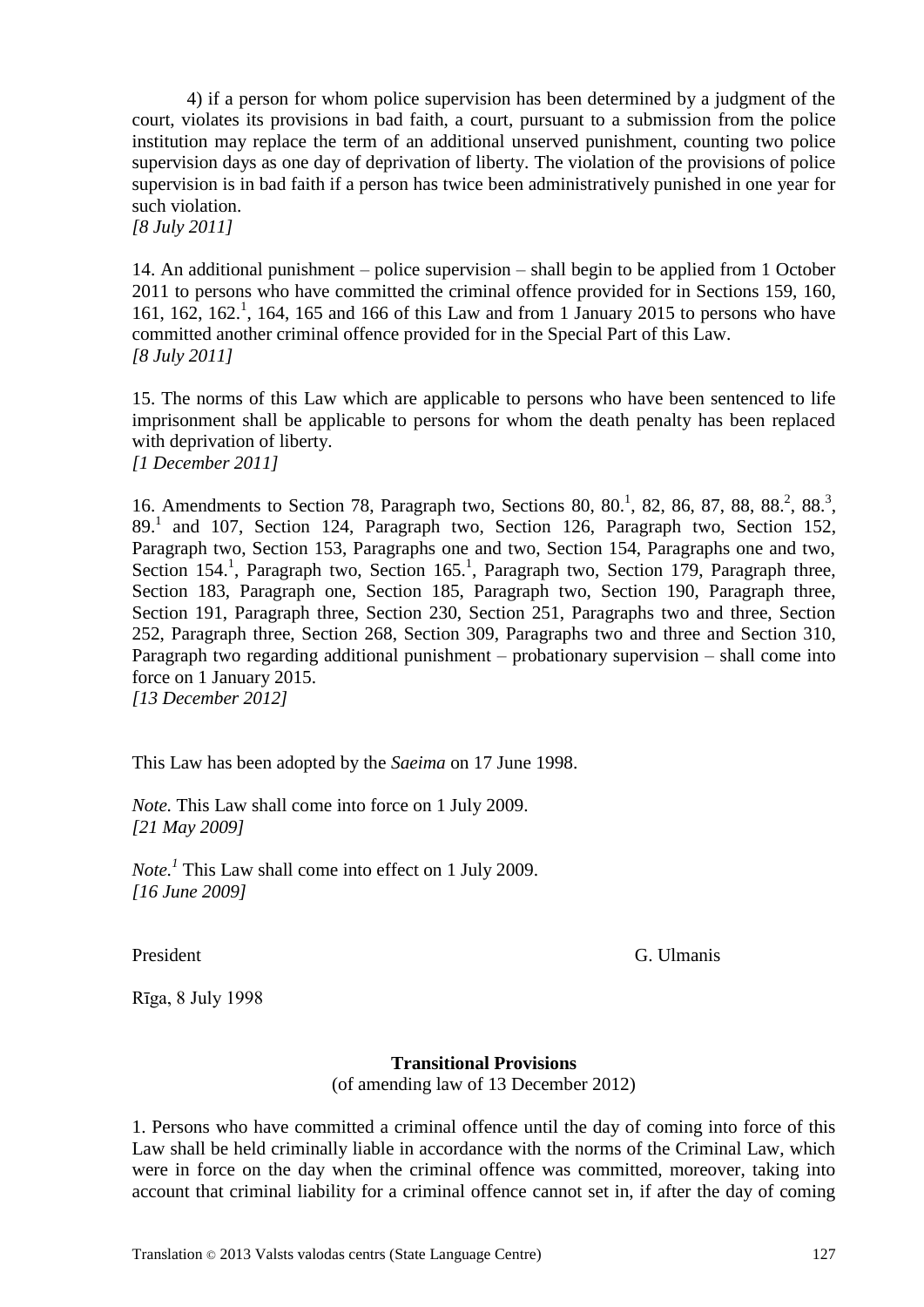into force of this Law the Criminal Law does not provide for criminal liability for the criminal offence.

2. The criminal proceedings in the record-keeping of investigating institutions, the Prosecutor's Office and courts regarding offences, for which criminal liability is not provided for in the Criminal Law after the day of coming into force of this Law, shall be terminated in accordance with Section 377, Clause 2 of the Criminal Procedure Law. If materials of a criminal case contain information regarding facts, due to which a person should be applied administrative punishment, the necessary materials shall be sent to the competent authority or official for examination in accordance with the procedures specified in the Latvian Administrative Violations Code.

3. The criminal proceedings which have been completed by conditionally releasing the convicted person from criminal liability for offences, for which criminal liability is not provided for in the Criminal Law after the day of coming into force of this Law, and a decision has not entered into effect in full amount, shall be terminated in accordance with Section 377, Clause 2 of the Criminal Procedure Law.

4. Persons who have committed a criminal offence until the day of coming into force of this Law shall be punished in accordance with the norms of the Criminal Law, which were in force at the time when the criminal offence was committed, taking into account that the maximum amount or term of punishment cannot exceed the maximum amount or term of the punishment provided for in the Criminal Law for the relevant criminal offence after the day of coming into force of this Law.

5. Persons who have committed such criminal offences until the day of coming into force of this Law, which are to be qualified as repetition of criminal offences, shall be held criminally liable and punished for each criminal offence in accordance with the norms of the Criminal Law, which were in force at the time when the criminal offence was committed, without the qualifying element – repetition. In such cases, in determining the punishment in accordance with Section 50 of the Criminal Law after the day of coming into force of this Law, the maximum amount or time of punishment shall not exceed the maximum amount or time of the punishment, which was provided for in the Criminal Law for repeated commission of a criminal offence at the time when the criminal offence was committed.

6. If a lesser minimum limit of the punishment of deprivation of liberty is provided for in the Criminal Law after the day of coming into force of this Law, a court shall take it into account in determining the punishment of deprivation of liberty.

7. The conditions of this Law shall not apply to persons who have been convicted until the day of coming into force of this Law or who have been imposed a punishment by an injunction of a public prosecutor regarding punishment, except the cases referred to in Paragraphs 8, 9, 10, 11, 12, 13, 14 and 15 of these Transitional Provisions.

8. Punishments of deprivation of liberty shall be reduced to the maximum punishment provided for in the relevant Section of the Criminal Law for persons who have been convicted until the day of coming into force of this Law and are serving the punishment of deprivation of liberty, if the punishment of deprivation of liberty adjudged by a court exceeds the maximum punishment, which is provided for in the Section of the Criminal Law for the relevant criminal offence after the day of coming into force of this Law.